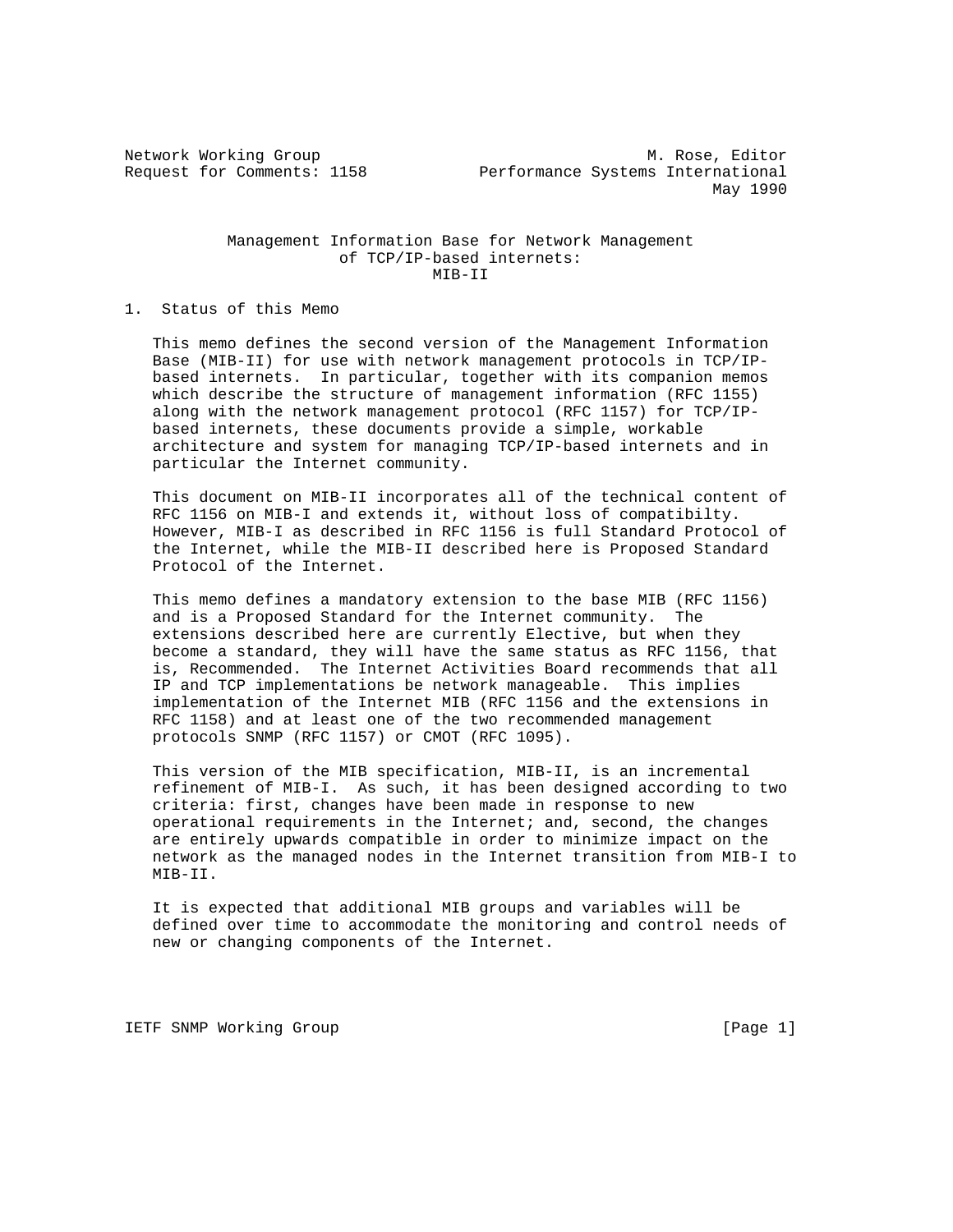Please refer to the latest edition of the "IAB Official Protocol Standards" RFC for current information on the state and status of standard Internet protocols.

Distribution of this memo is unlimited.

# Table of Contents

| 1. Status of this Memo                 | 1              |
|----------------------------------------|----------------|
|                                        | $\overline{3}$ |
|                                        | $\overline{4}$ |
| 3.1 Deprecated Objects                 | $\overline{4}$ |
|                                        | 5              |
|                                        | 5              |
| 3.4 The Interfaces Group               | 5              |
| 3.5 The Address Translation Group      | 6              |
|                                        | 7              |
|                                        | 7              |
|                                        | 7              |
|                                        | 7              |
|                                        | 8              |
| 3.11 The Transmission Group            | 8              |
|                                        | 8              |
|                                        | 8              |
|                                        | 9              |
| 4.2 Format of Definitions              | 10             |
|                                        | 10             |
|                                        | 11             |
| 5.2 The Interfaces Group               | 14             |
| 5.2.1 The Interfaces table             | 15             |
| 5.3 The Address Translation Group      | 27             |
|                                        | 30             |
| 5.4.1 The IP Address table             | 38             |
| 5.4.2 The IP Routing table             | 41             |
| 5.4.3 The IP Address Translation table | 48             |
|                                        | 51             |
|                                        | 61             |
| 5.6.1 The TCP Connection table         | 66             |
| 5.6.2 Additional TCP Objects           | 69             |
|                                        | 70             |
| 5.7.1 The UDP Listener table           | 72             |
|                                        | 73             |
| 5.8.1 The EGP Neighbor table           | 75             |
| 5.8.2 Additional EGP variables         | 83             |
| 5.9 The Transmission Group             | 83             |
|                                        | 83             |
|                                        | 95             |
|                                        |                |

IETF SNMP Working Group [Page 2]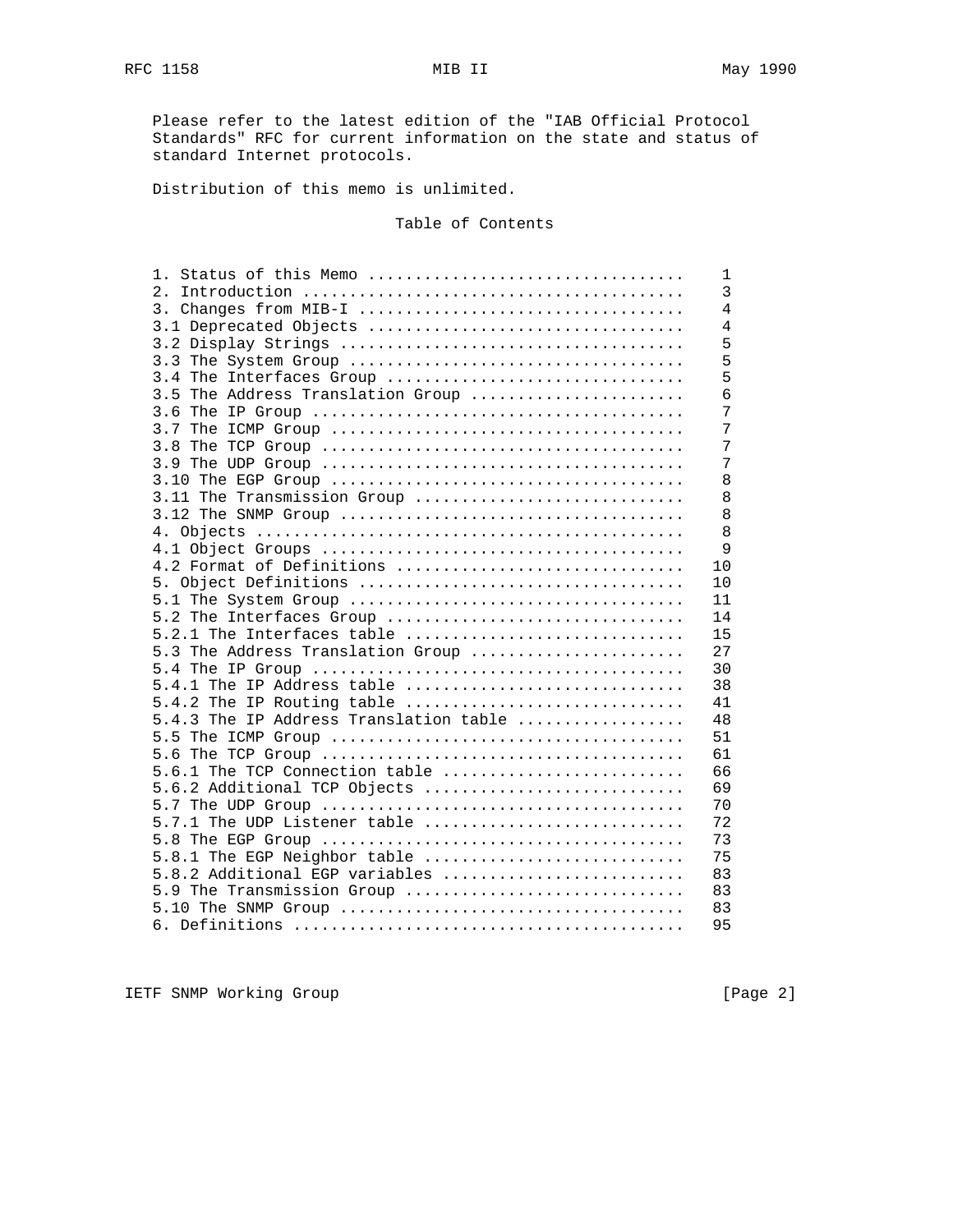|    | 126                                                                                                                                                                                                                                                                                                                                                                                            |
|----|------------------------------------------------------------------------------------------------------------------------------------------------------------------------------------------------------------------------------------------------------------------------------------------------------------------------------------------------------------------------------------------------|
|    | 127                                                                                                                                                                                                                                                                                                                                                                                            |
|    | 127                                                                                                                                                                                                                                                                                                                                                                                            |
|    | 128                                                                                                                                                                                                                                                                                                                                                                                            |
|    | 128                                                                                                                                                                                                                                                                                                                                                                                            |
|    | 129                                                                                                                                                                                                                                                                                                                                                                                            |
|    | 129                                                                                                                                                                                                                                                                                                                                                                                            |
|    | 130                                                                                                                                                                                                                                                                                                                                                                                            |
|    | 130                                                                                                                                                                                                                                                                                                                                                                                            |
| 8. | 130                                                                                                                                                                                                                                                                                                                                                                                            |
| 9. | 131                                                                                                                                                                                                                                                                                                                                                                                            |
|    | 133                                                                                                                                                                                                                                                                                                                                                                                            |
|    | 133                                                                                                                                                                                                                                                                                                                                                                                            |
|    | 7. Identification of OBJECT instances for use with the<br>7.1 ifTable Object Type Names<br>7.2 atTable Object Type Names<br>7.3 ipAddrTable Object Type Names<br>7.4 ipRoutingTable Object Type Names<br>7.5 ipNetToMediaTable Object Type Names<br>7.6 tcpConnTable Object Type Names<br>7.7 udpTable Object Type Names<br>7.8 eqpNeighTable Object Type Names<br>10. Security Considerations |

## 2. Introduction

 As reported in RFC 1052, IAB Recommendations for the Development of Internet Network Management Standards [1], a two-prong strategy for network management of TCP/IP-based internets was undertaken. In the short-term, the Simple Network Management Protocol (SNMP) was to be used to manage nodes in the Internet community. In the long-term, the use of the OSI network management framework was to be examined. Two documents were produced to define the management information: RFC 1065, which defined the Structure of Management Information (SMI) [2], and RFC 1066, which defined the Management Information Base (MIB) [3]. Both of these documents were designed so as to be compatible with both the SNMP and the OSI network management framework.

 This strategy was quite successful in the short-term: Internet-based network management technology was fielded, by both the research and commercial communities, within a few months. As a result of this, portions of the Internet community became network manageable in a timely fashion.

 As reported in RFC 1109, Report of the Second Ad Hoc Network Management Review Group [4], the requirements of the SNMP and the OSI network management frameworks were more different than anticipated. As such, the requirement for compatibility between the SMI/MIB and both frameworks was suspended. This action permitted the operational network management framework, the SNMP, to respond to new operational needs in the Internet community by producing this document.

 As such, the current network management framework for TCP/IP based internets consists of: Structure and Identification of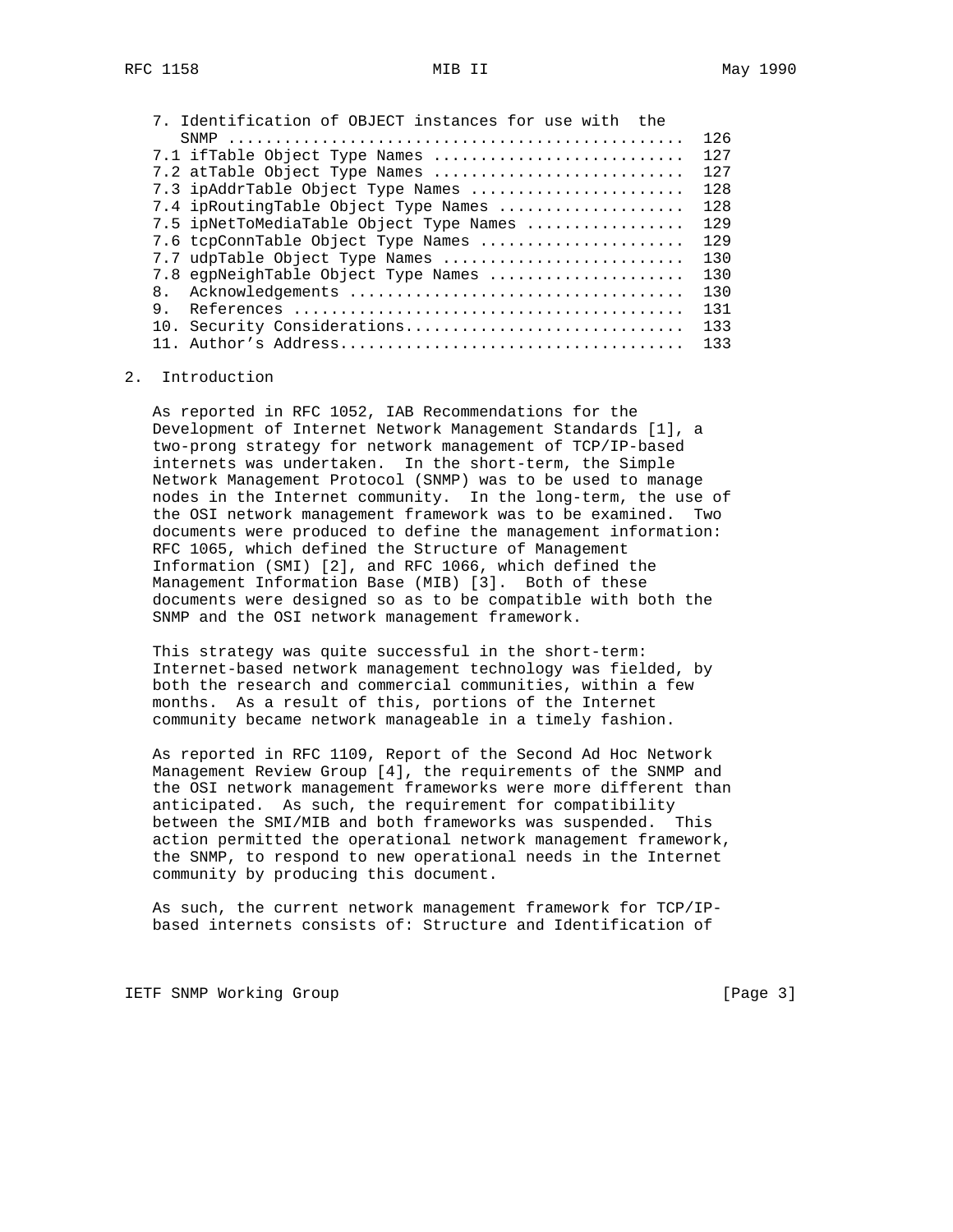Management Information for TCP/IP-based internets, RFC 1155 [13], which describes how managed objects contained in the MIB are defined; Management Information Base for Network Management of TCP/IP-based internets (version 2), this memo, which describes the managed objects contained in the MIB; and, the Simple Network Management Protocol, RFC 1157 [14], which defines the protocol used to manage these objects.

 Consistent with the IAB directive to produce simple, workable systems in the short-term, the list ofc objects (e.g., for BSD UNIX) were excluded.

- 7) It was agreed to avoid heavily instrumenting critical sections of code. The general guideline was one counter per critical section per layer.
- 3. Changes from MIB-I

Features of this MIB include:

- 1) incremental additions to reflect new operational requirements;
- 2) upwards compatibility with the SMI/MIB and the SNMP;
- 3) improved support for multi-protocol entities; and,
- 4) textual clean-up of the MIB to improve clarity and readability.

The objects defined in MIB-II have the OBJECT IDENTIFIER prefix:

mib-2 OBJECT IDENTIFIER  $::=$  { mgmt 1 }

## 3.1. Deprecated Objects

 In order to better prepare implementors for future changes in the MIB, a new term "deprecated" may be used when describing an object. A deprecated object in the MIB is one which must be supported, but one which will most likely be removed from the next version of the MIB (e.g., MIB-III).

MIB-II marks one object as being deprecated:

atTable

 As a result of deprecating the atTable object, the entire Address Translation group is deprecated.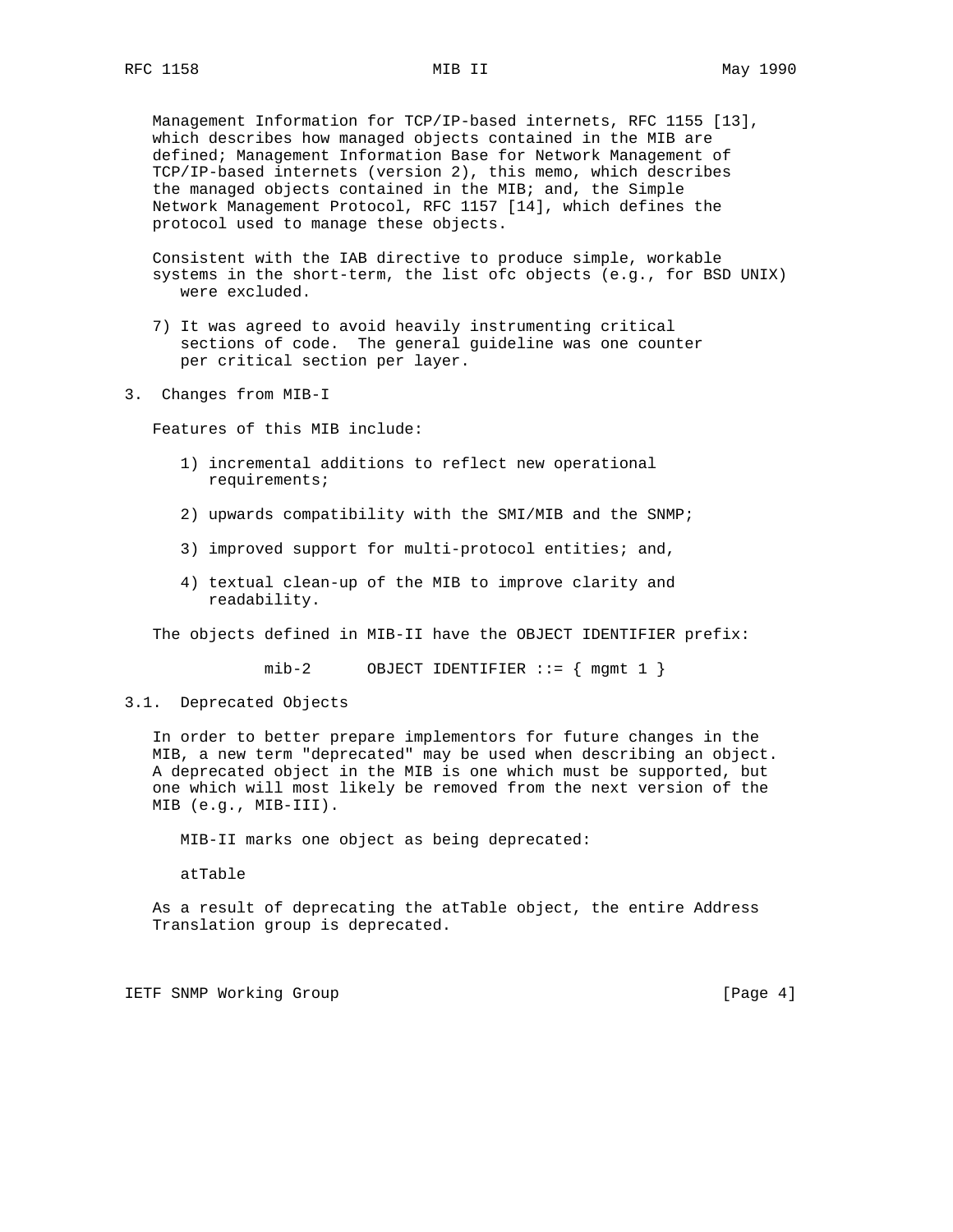Note that no functionality is lost with the deprecation of these objects: new objects providing equivalent or superior functionality are defined in MIB-II.

3.2. Display Strings

 In the past, there have been misinterpretations of the MIB as to when a string of octets should contain printable characters, meant to be displayed to a human. As a textual convention in the MIB, the datatype

## DisplayString ::= OCTET STRING

 is introduced. A DisplayString is restricted to the NVT ASCII character set, as defined in pages 10-11 of [7].

The following objects are now defined in terms of DisplayString:

## sysDescr ifDescr

 It should be noted that this change has no effect on either the syntax nor semantics of these objects. The use of the DisplayString notation is merely an artifact of the explanatory method used in MIB-II and future MIBs.

 Further, it should be noted that any object defined in terms of OCTET STRING may contain arbitrary binary data, in which each octet may take any value from 0 to 255 (decimal).

3.3. The System Group

Four new objects are added to this group:

 sysContact sysName sysLocation sysServices

 These provide contact, administrative, location, and service information regarding the managed node.

3.4. The Interfaces Group

 The definition of the ifNumber object was incorrect, as it required all interfaces to support IP. (For example, devices without IP, such as MAC-layer bridges, could not be managed if this definition was strictly followed.) The description of the ifNumber object is changed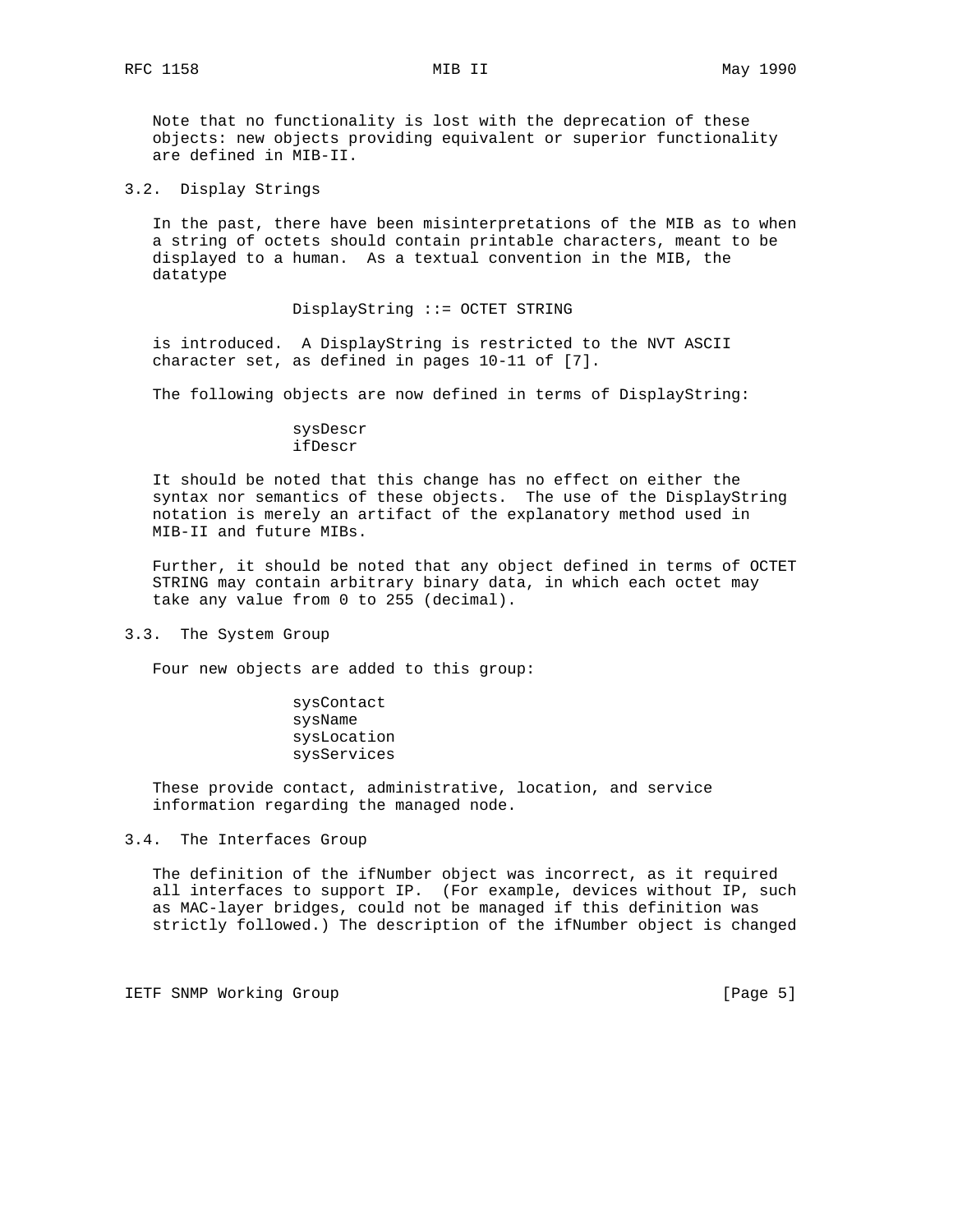accordingly.

 The ifTable object was mistaken marked as read-write, it has been (correctly) re-designated as read-only. In addition, several new values have been added to the ifType column in the ifTable object:

```
ppp(23) softwareLoopback(24)
eon(25)
ethernet-3Mbit(26)
nsip(27)
slip(28)
```
Finally, a new column has been added to the ifTable object:

ifSpecific

 which provides information about information specific to the media being used to realize the interface.

3.5. The Address Translation Group

 In MIB-I, this group contained a table which permitted mappings from network addresses (e.g., IP addresses) to physical addresses (e.g., MAC addresses). Experience has shown that efficient implementations of this table make two assumptions: a single network protocol environment, and mappings occur only from network address to physical address.

 The need to support multi-protocol nodes (e.g., those with both the IP and CLNP active), and the need to support the inverse mapping (e.g., for ES-IS), have invalidated both of these assumptions. As such, the atTable object is declared deprecated.

 In order to meet both the multi-protocol and inverse mapping requirements, MIB-II and its successors will allocate up to two address translation tables inside each network protocol group. That is, the IP group will contain one address translation table, for going from IP addresses to physical addresses. Similarly, when a document defining MIB objects for the CLNP is produced (e.g., [8]), it will contain two tables, for mappings in both directions, as this is required for full functionality.

 It should be noted that the choice of two tables (one for each direction of mapping) provides for ease of implementation in many cases, and does not introduce undue burden on implementations which realize the address translation abstraction through a single internal table.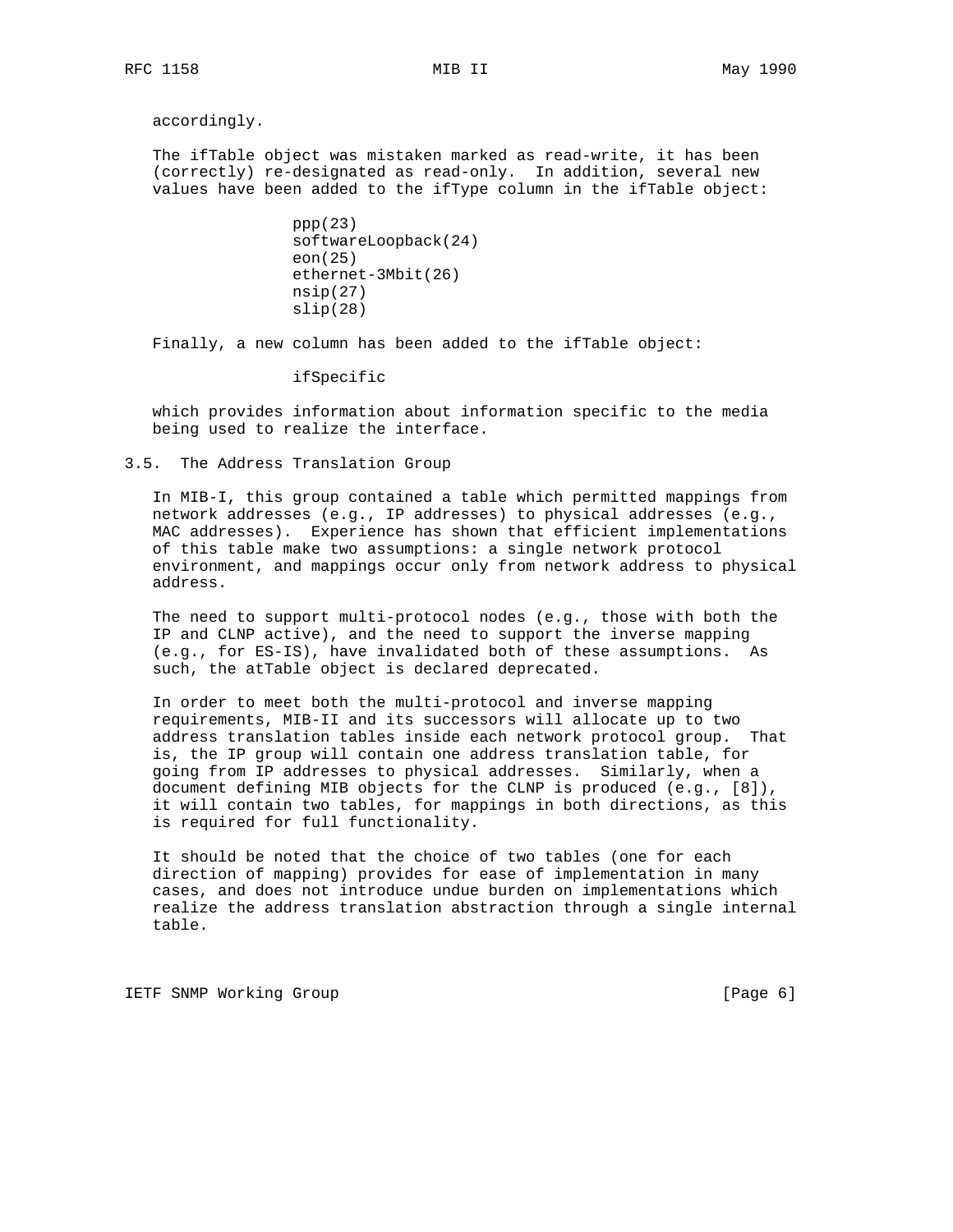# 3.6. The IP Group

 The access attribute of the variable ipForwarding has been changed from read-only to read-write.

In addition, there is a new column to the ipAddrTable object,

# ipAdEntReasmMaxSize

 which keeps track of the largest IP datagram that can be re assembled on a particular interface. There is also a new column in the ipRoutingTable object,

#### ipRouteMask

 which is used for IP routing subsystems that support arbitrary subnet masks.

One new object is added to the IP group:

## ipNetToMediaTable

 which is the address translation table for the IP group (providing identical functionality to the now deprecated atTable in the address translation group).

3.7. The ICMP Group

There are no changes to this group.

3.8. The TCP Group

Two new variables are added:

## tcpInErrs tcpOutRsts

 which keep track of the number of incoming TCP segments in error and the number of resets generated by a TCP.

3.9. The UDP Group

A new table:

### udpTable

is added.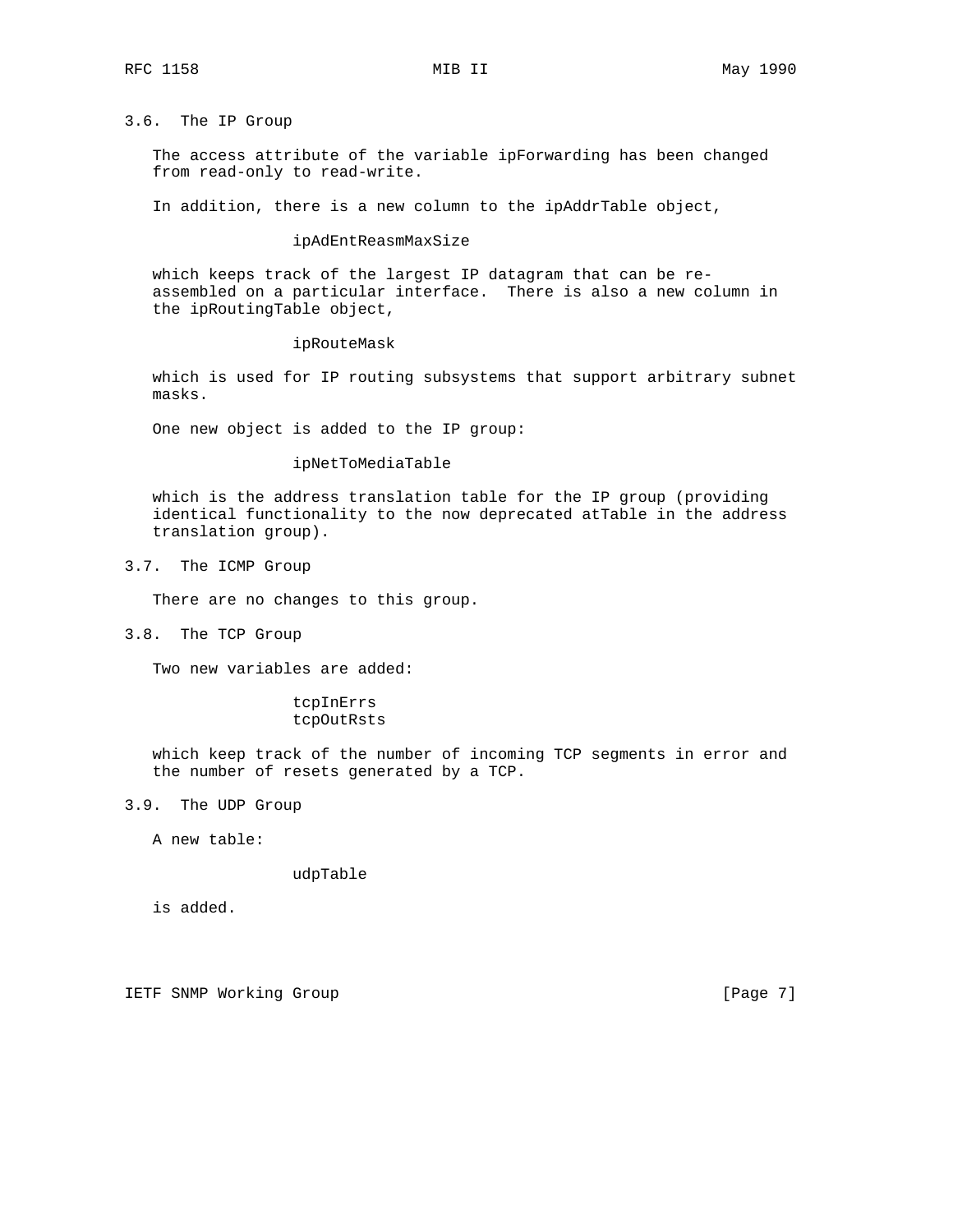## 3.10. The EGP Group

 Experience has indicated a need for additional objects that are useful in EGP monitoring. In addition to making several additions to the egpNeighborTable object, a new variable is added:

egpAs

which gives the autonomous system associated with this EGP entity.

## 3.11. The Transmission Group

 MIB-I was lacking in that it did not distinguish between different types of transmission media. A new group, the Transmission group, is allocated for this purpose:

transmission OBJECT IDENTIFIER ::= { mib-2 10 }

 When Internet-standard definitions for managing transmission media are defined, the transmission group is used to provide a prefix for the names of those objects.

 Typically, such definitions reside in the experimental portion of the MIB until they are "proven", then as a part of the Internet standardization process, the definitions are accordingly elevated and a new object identifier, under the transmission group is defined. By convention, the name assigned is:

type OBJECT IDENTIFIER  $\cdots = \{$  transmission number  $\}$ 

 where "type" is the symbolic value used for the media in the ifType column of the ifTable object, and "number" is the actual integer value corresponding to the symbol.

## 3.12. The SNMP Group

 The application-oriented working groups of the IETF have been tasked to be receptive towards defining MIB variables specific to their respective applications.

 For the SNMP, it is useful to have statistical information. A new group, the SNMP group, is allocated for this purpose:

 $s n m p$  OBJECT IDENTIFIER ::=  $\{ m i b - 2 11 \}$ 

4. Objects

Managed objects are accessed via a virtual information store, termed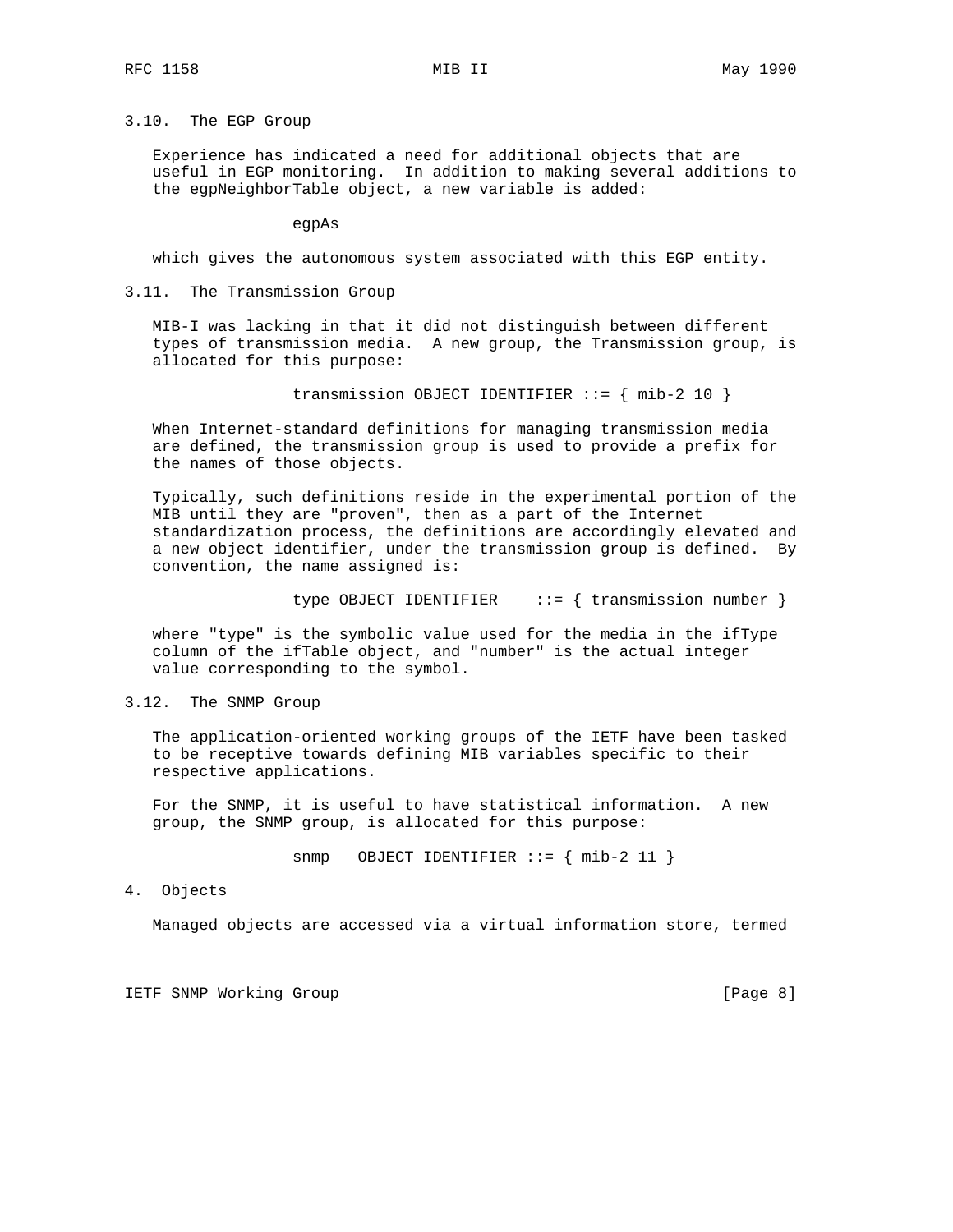the Management Information Base or MIB. Objects in the MIB are defined using Abstract Syntax Notation One (ASN.1) [9].

 The mechanisms used for describing these objects are specified the companion memo, the SMI. In particular, each object has a name, a syntax, and an encoding. The name is an object identifier, an administratively assigned name, which specifies an object type. The object type together with an object instance serves to uniquely identify a specific instantiation of the object. For human convenience, we often use a textual string, termed the OBJECT DESCRIPTOR, to also refer to the object type.

 The syntax of an object type defines the abstract data structure corresponding to that object type. The ASN.1 language is used for this purpose. However, the companion memo purposely restricts the ASN.1 constructs which may be used. These restrictions are explicitly made for simplicity.

 The encoding of an object type is simply how that object type is represented using the object type's syntax. Implicitly tied to the notion of an object type's syntax and encoding is how the object type is represented when being transmitted on the network. This memo specifies the use of the basic encoding rules (BER) of ASN.1 [10], subject to the additional requirements imposed by the SNMP [14].

#### 4.1. Object Groups

 Since this list of managed objects contains only the essential elements, there is no need to allow individual objects to be optional. Rather, the objects are arranged into the following groups:

- System - Interfaces - Address Translation (deprecated) - IP - ICMP - TCP - UDP - EGP - Transmission
- SNMP

 There are two reasons for defining these groups: to provide a means of assigning object identifiers; and, to provide a method for implementations of managed agents to know which objects they must implement. This method is as follows: if the semantics of a group is applicable to an implementation, then it must implement all objects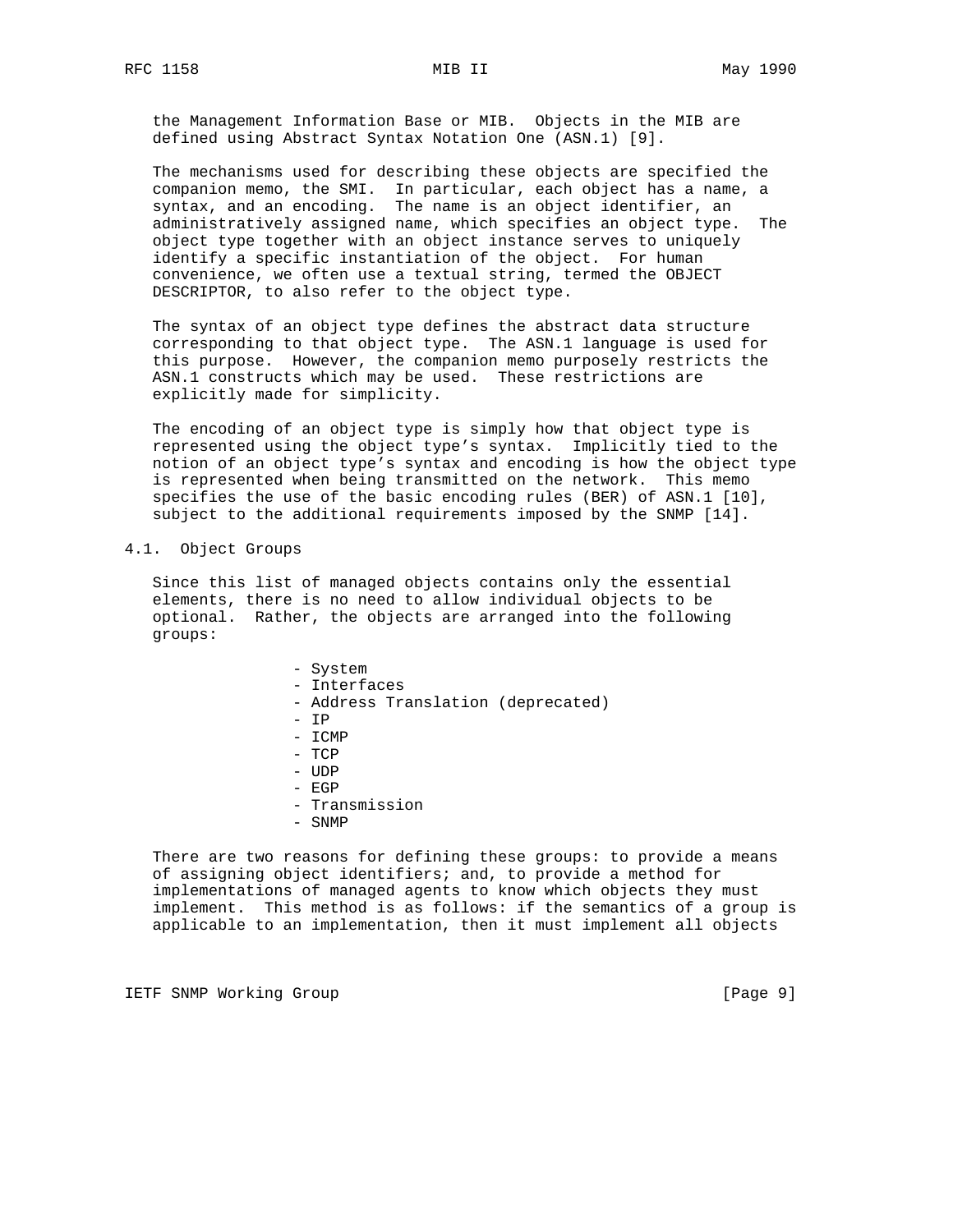in that group. For example, an implementation must implement the EGP group if and only if it implements the EGP.

4.2. Format of Definitions

 The next section contains the specification of all object types contained in the MIB. Following the conventions of the companion memo, the object types are defined using the following fields:

#### OBJECT: -------

 A textual name, termed the OBJECT DESCRIPTOR, for the object type, along with its corresponding OBJECT IDENTIFIER.

Syntax:

 The abstract syntax for the object type, presented using ASN.1. This must resolve to an instance of the ASN.1 type ObjectSyntax defined in the SMI.

Definition:

 A textual description of the semantics of the object type. Implementations should ensure that their interpretation of the object type fulfills this definition since this MIB is intended for use in multi vendor environments. As such it is vital that object types have consistent meaning across all machines.

Access:

 A keyword, one of read-only, read-write, write-only, or not-accessible. Note that this designation specifies the minimum level of support required. As a local matter, implementations may support other access types (e.g., an implementation may elect to permitting writing a variable marked herein as read-only). Further, protocol-specific "views" (e.g., those implied by an SNMP community) may make further restrictions on access to a variable.

#### Status:

 A keyword, one of mandatory, optional, obsolete, or deprecated. Use of deprecated implies mandatory status.

## 5. Object Definitions

RFC1158-MIB

DEFINITIONS ::= BEGIN

IETF SNMP Working Group **Example 2018** [Page 10]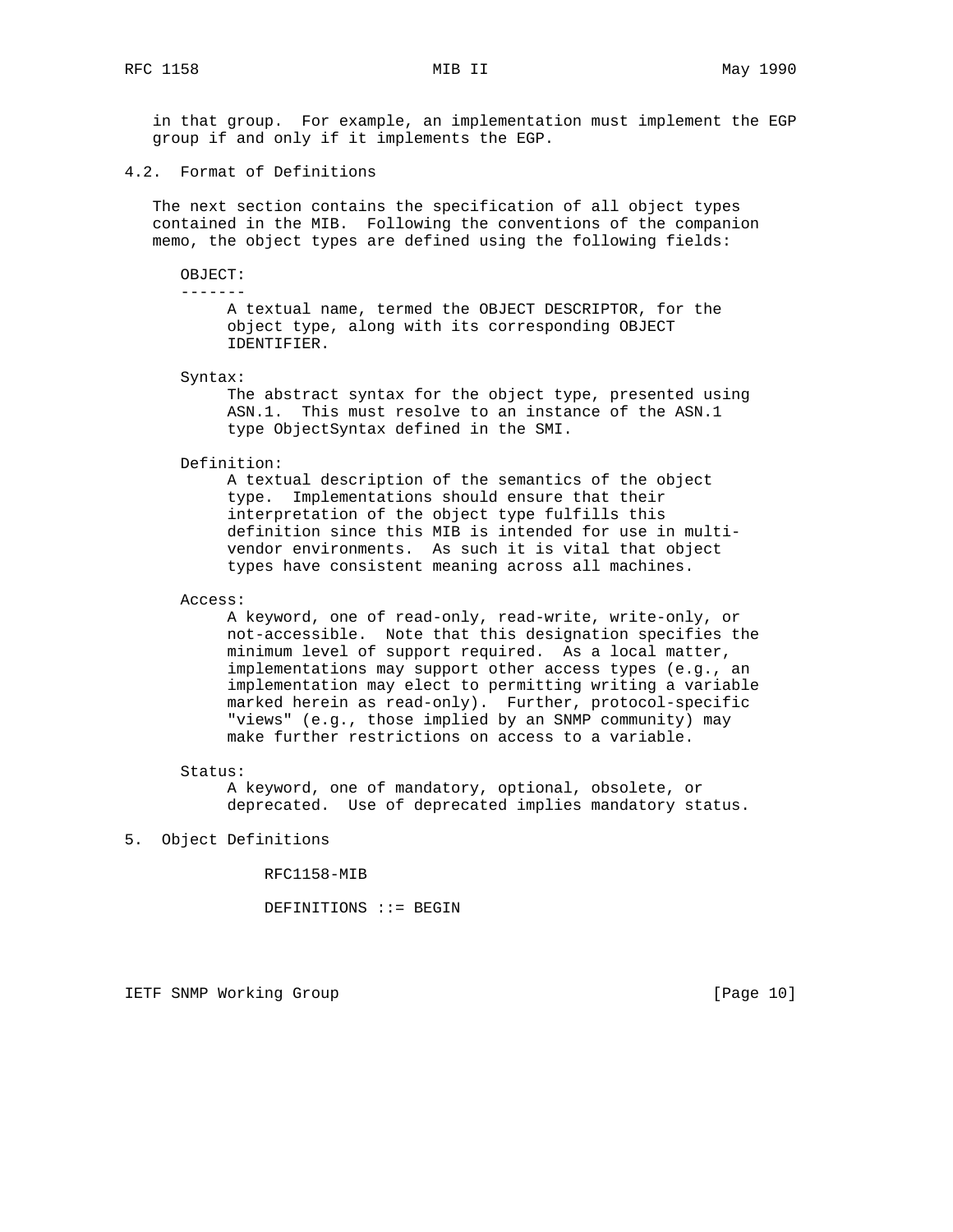IMPORTS mgmt, OBJECT-TYPE, NetworkAddress, IpAddress, Counter, Gauge, TimeTicks FROM RFC1155-SMI; DisplayString ::= OCTET STRING mib-2 OBJECT IDENTIFIER  $::=$  { mgmt 1 } -- MIB-II system OBJECT IDENTIFIER ::= { mib-2 1 } interfaces OBJECT IDENTIFIER  $::=$  { mib-2 2 at OBJECT IDENTIFIER ::= { mib-2 3 } ip OBJECT IDENTIFIER ::= { mib-2 4 } icmp OBJECT IDENTIFIER ::= { mib-2 5 } tcp OBJECT IDENTIFIER ::= { mib-2 6 } udp OBJECT IDENTIFIER ::= { mib-2 7 } egp 0BJECT IDENTIFIER ::= { mib-2 8 }  $--$  cmot OBJECT IDENTIFIER  $:= \{ mib-2 9 \}$  transmission OBJECT IDENTIFIER ::= { mib-2 10 } snmp OBJECT IDENTIFIER ::= { mib-2 11 } END

## 5.1. The System Group

Implementation of the System group is mandatory for all systems.

 OBJECT: ------ sysDescr { system 1 }

Syntax:

DisplayString (SIZE (0..255))

Definition:

 A textual description of the entity. This value should include the full name and version identification of the system's hardware type, software operating-system, and networking software. It is mandatory that this only contain printable ASCII characters.

### Access:

read-only.

 Status: mandatory.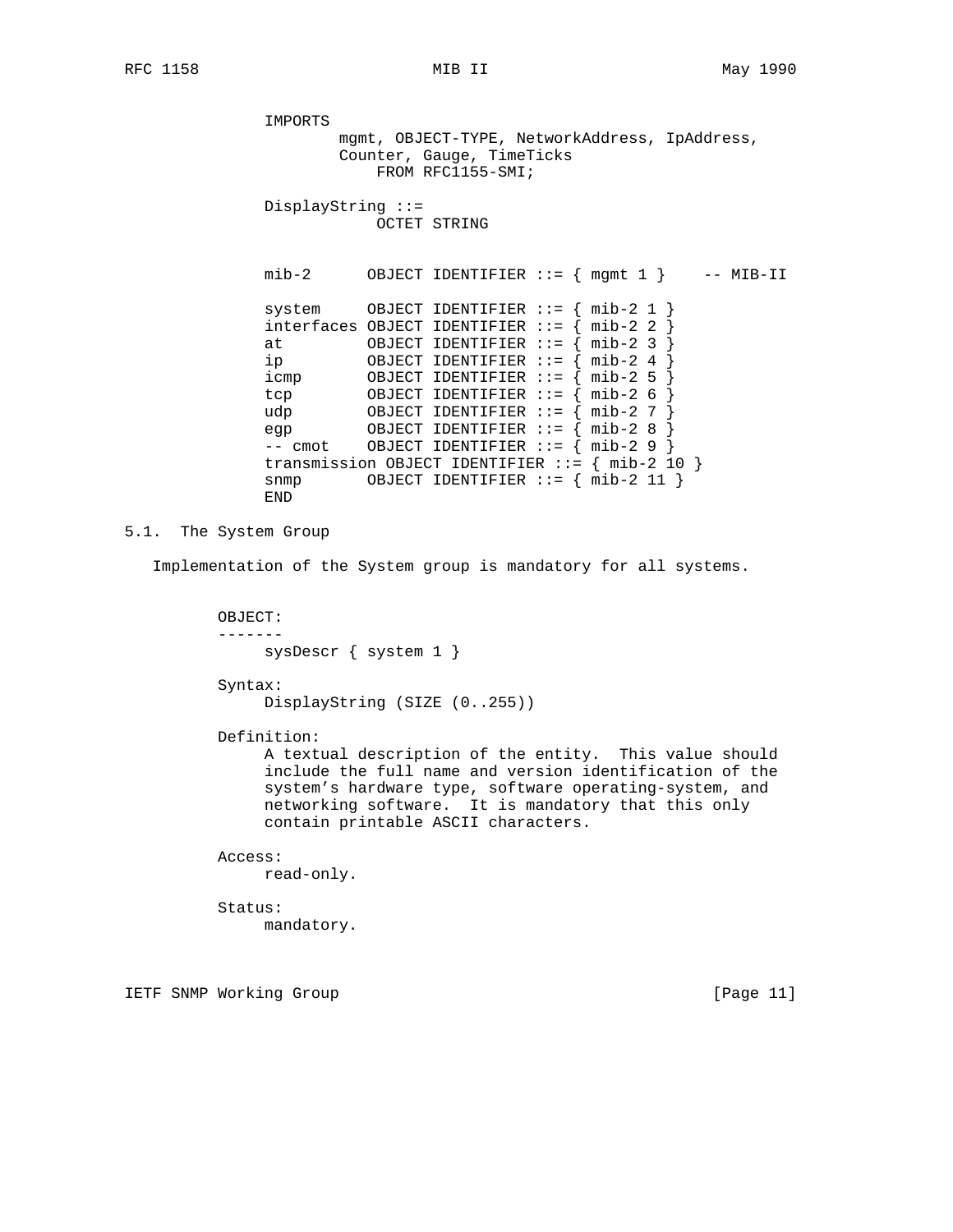OBJECT: ------ sysObjectID { system 2 } Syntax: OBJECT IDENTIFIER Definition: The vendor's authoritative identification of the network management subsystem contained in the entity. This value is allocated within the SMI enterprises subtree (1.3.6.1.4.1) and provides an easy and unambiguous means for determining "what kind of box" is being managed. For example, if vendor "Flintstones, Inc." was assigned the subtree 1.3.6.1.4.1.4242, it could assign the identifier 1.3.6.1.4.1.4242.1.1 to its "Fred Router". Access: read-only. Status: mandatory. OBJECT: ------ sysUpTime { system 3 } Syntax: TimeTicks Definition: The time (in hundredths of a second) since the network management portion of the system was last re-initialized. Access: read-only. Status: mandatory. OBJECT: ------ sysContact { system 4 } Syntax: DisplayString (SIZE (0..255))

IETF SNMP Working Group **Example 2018** [Page 12]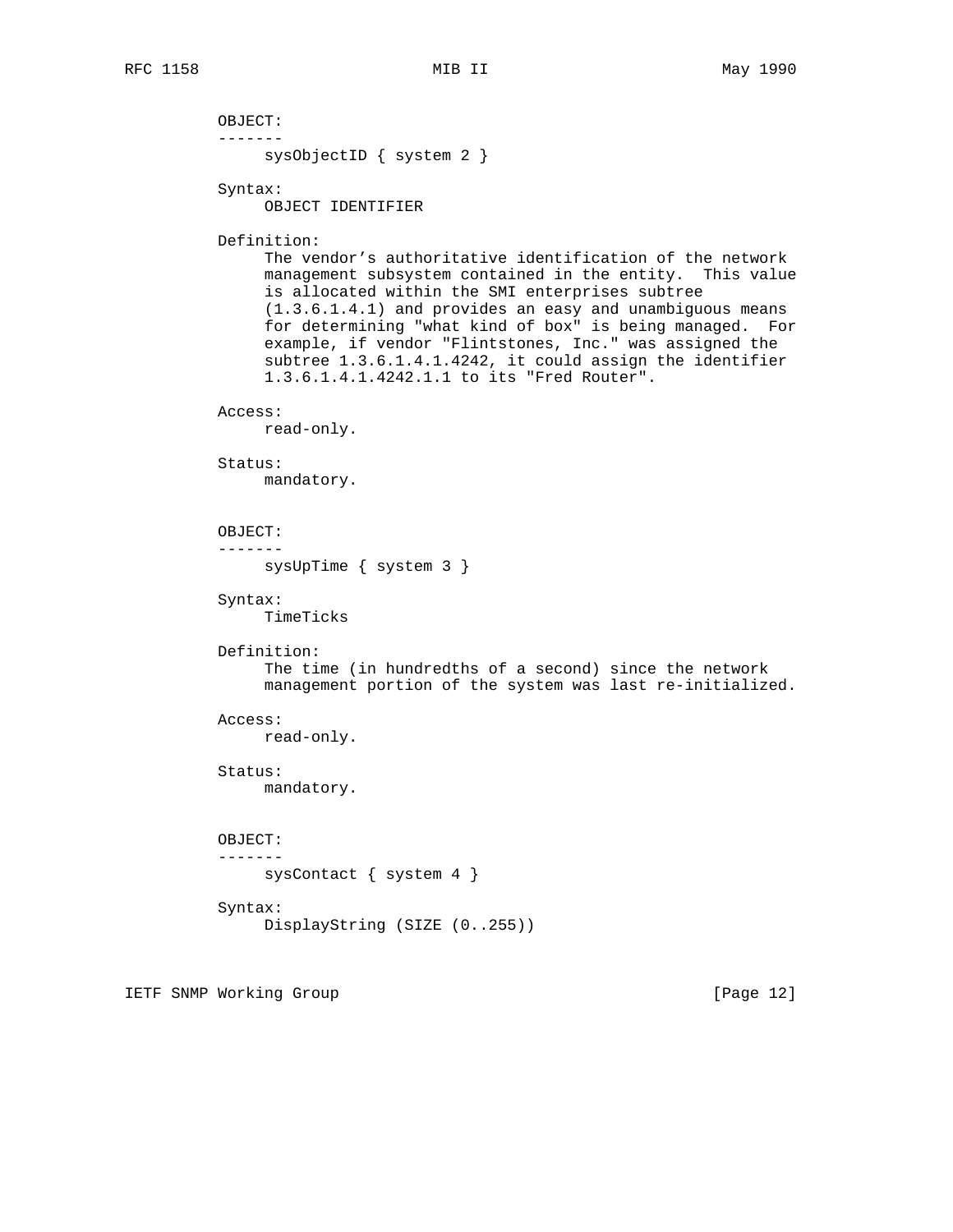```
 Definition:
     The textual identification of the contact person for this
     managed node, together with information on how to contact
     this person.
Access:
     read-write.
Status:
     mandatory.
OBJECT:
-------
    sysName { system 5 }
Syntax:
     DisplayString (SIZE (0..255))
Definition:
     An administratively-assigned name for this managed node.
     By convention, this is the node's fully-qualified domain
     name.
Access:
     read-write.
Status:
     mandatory.
OBJECT:
-------
    sysLocation { system 6 }
Syntax:
     DisplayString (SIZE (0..255))
Definition:
     The physical location of this node (e.g., "telephone
     closet, 3rd floor").
Access:
    read-only.
Status:
     mandatory.
```
IETF SNMP Working Group **Example 2018** [Page 13]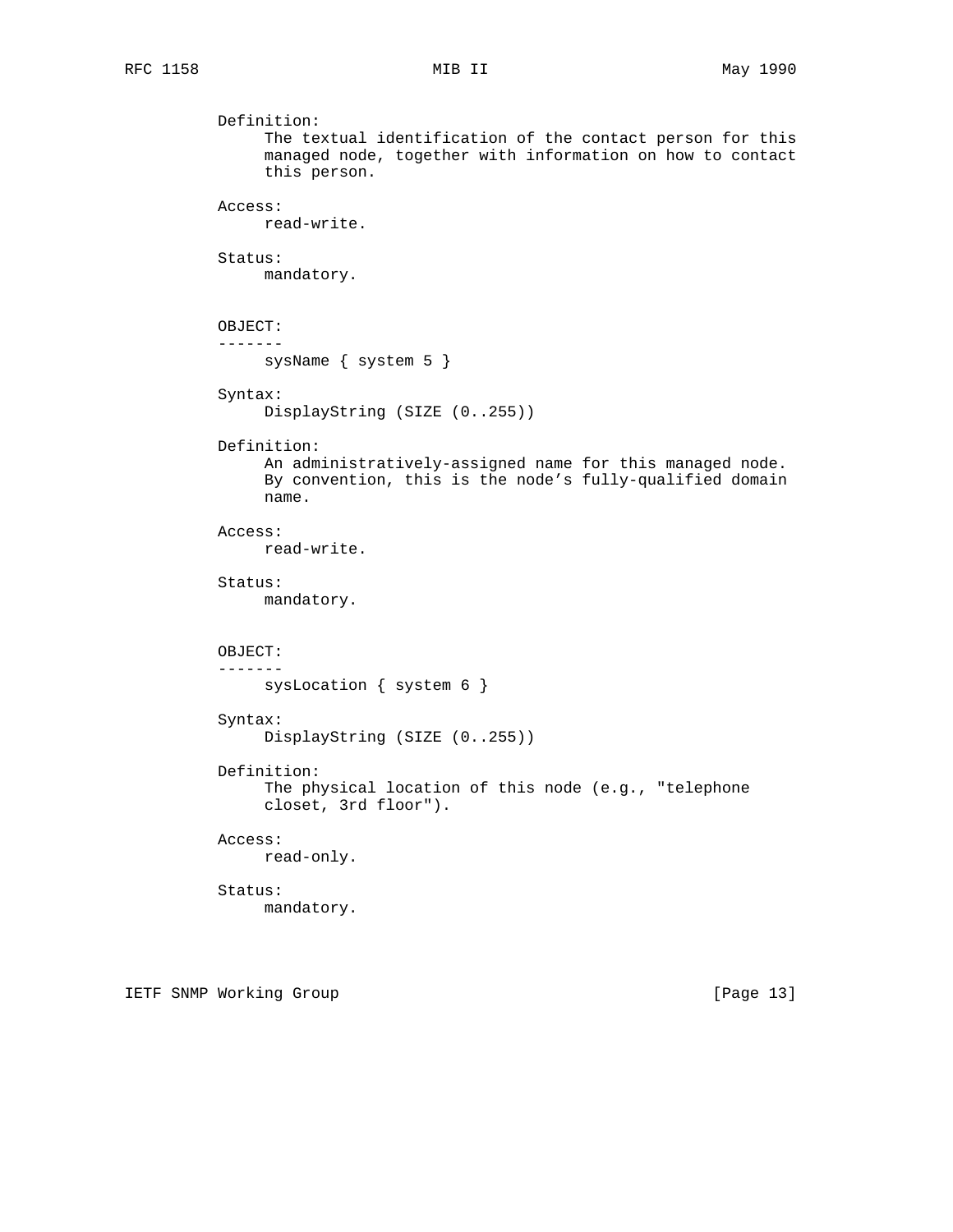```
 OBJECT:
-------
     sysServices { system 7 }
```
Syntax:

INTEGER (0..127)

Definition:

 A value which indicates the set of services that this entity potentially offers. The value is a sum. This sum initially takes the value zero, Then, for each layer, L, in the range 1 through 7, that this node performs transactions for, 2 raised to  $(L - 1)$  is added to the sum. For example, a node which performs only routing functions would have a value of  $4$   $(2^{(3-1)})$ . In contrast, a node which is a host offering application services would have a value of 72  $(2^*(4-1) + 2^*(7-1))$ . Note that in the context of the Internet suite of protocols, values should be calculated accordingly:

layer functionality

- 1 physical (e.g., repeaters)
- 2 datalink/subnetwork (e.g., bridges)
- 3 internet (e.g., supports the IP)
- 4 end-to-end (e.g., supports the TCP)
	- applications (e.g., supports the SMTP)

 For systems including OSI protocols, layers 5 and 6 may also be counted.

Access:

read-only.

Status:

mandatory.

5.2. The Interfaces Group

Implementation of the Interfaces group is mandatory for all systems.

 OBJECT: ------ ifNumber { interfaces 1 }

 Syntax: INTEGER

IETF SNMP Working Group **Example 2018** [Page 14]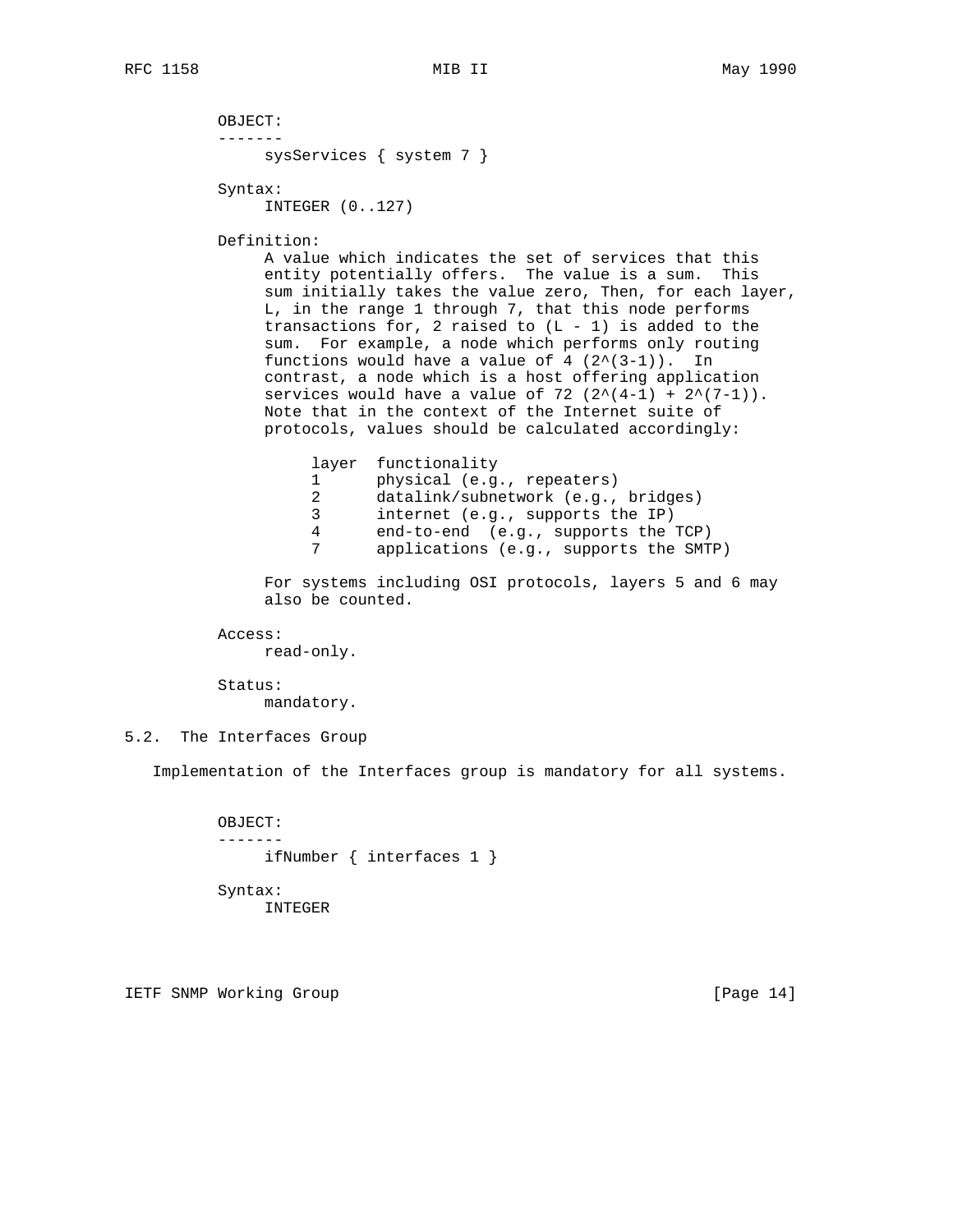Definition: The number of network interfaces (regardless of their current state) present on this system.

 Access: read-only.

 Status: mandatory.

5.2.1. The Interfaces table

 The Interfaces table contains information on the entity's interfaces. Each interface is thought of as being attached to a "subnetwork". Note that this term should not be confused with "subnet" which refers to an addressing partitioning scheme used in the Internet suite of protocols.

 OBJECT: ------ ifTable { interfaces 2 } Syntax: SEQUENCE OF IfEntry Definition: A list of interface entries. The number of entries is given by the value of ifNumber. Access: read-only. Status: mandatory. OBJECT:

-------

ifEntry { ifTable 1 }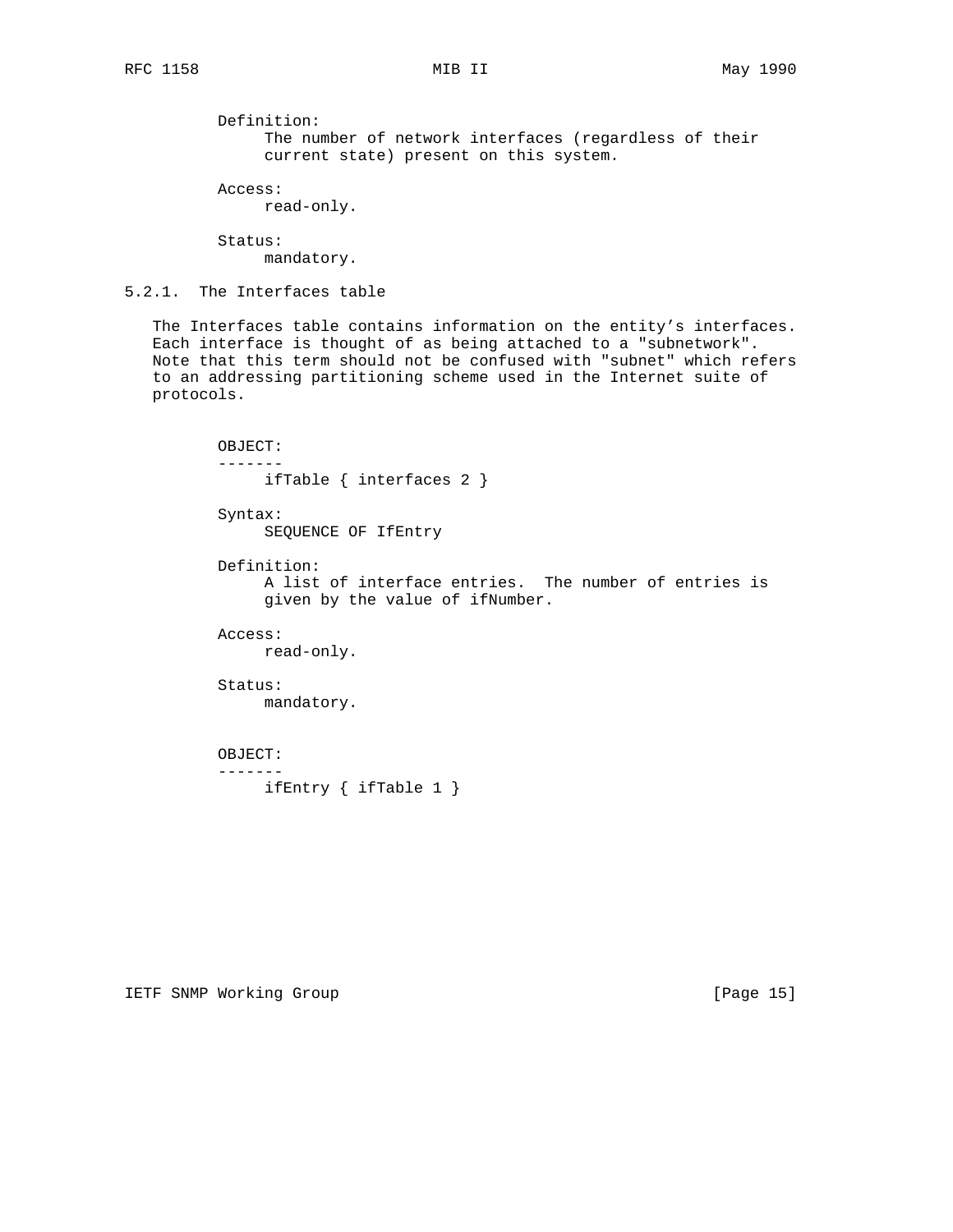Syntax: IfEntry ::= SEQUENCE { ifIndex INTEGER, ifDescr DisplayString, ifType INTEGER, ifMtu INTEGER, ifSpeed Gauge, ifPhysAddress OCTET STRING, ifAdminStatus INTEGER, ifOperStatus INTEGER, ifLastChange TimeTicks, ifInOctets Counter, ifInUcastPkts Counter, ifInNUcastPkts Counter, ifInDiscards Counter, ifInErrors Counter, ifInUnknownProtos Counter, ifOutOctets Counter, ifOutUcastPkts Counter, ifOutNUcastPkts Counter, ifOutDiscards Counter, ifOutErrors Counter, ifOutQLen Gauge, ifSpecific OBJECT IDENTIFIER } }

IETF SNMP Working Group **Example 2018** [Page 16]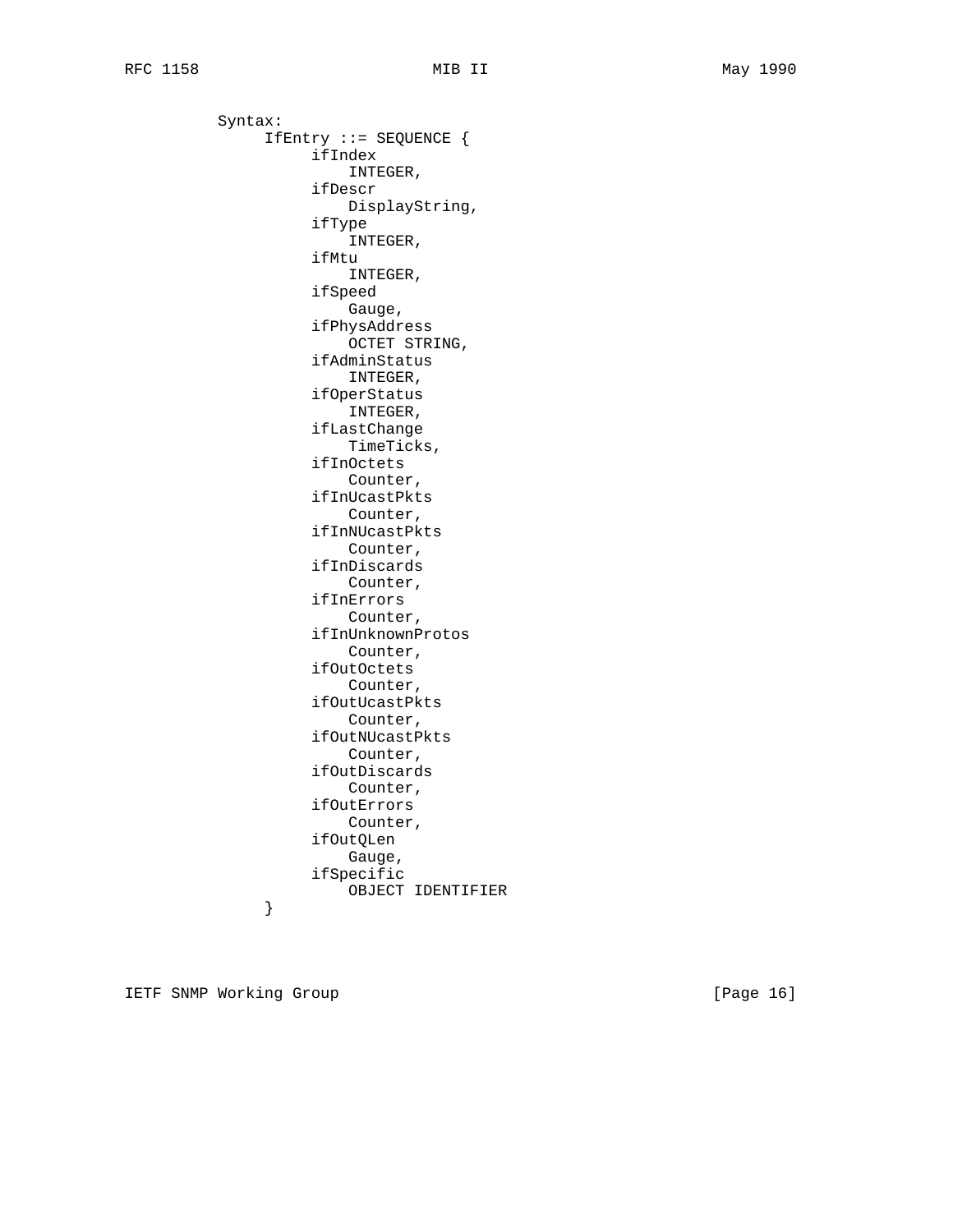```
 Definition:
     An interface entry containing objects at the subnetwork
     layer and below for a particular interface.
Access:
     read-only.
Status:
     mandatory.
We now consider the individual components of each interface
entry:
OBJECT:
-------
    ifIndex { ifEntry 1 }
Syntax:
     INTEGER
Definition:
     A unique value for each interface. Its value ranges
     between 1 and the value of ifNumber. The value for each
     interface must remain constant at least from one re-
     initialization of the entity's network management system
     to the next re-initialization.
Access:
     read-only.
Status:
     mandatory.
OBJECT:
-------
     ifDescr { ifEntry 2 }
Syntax:
     DisplayString (SIZE (0..255))
Definition:
     A textual string containing information about the
     interface. This string should include the name of the
     manufacturer, the product name and the version of the
     hardware interface.
```
IETF SNMP Working Group **Example 2018** [Page 17]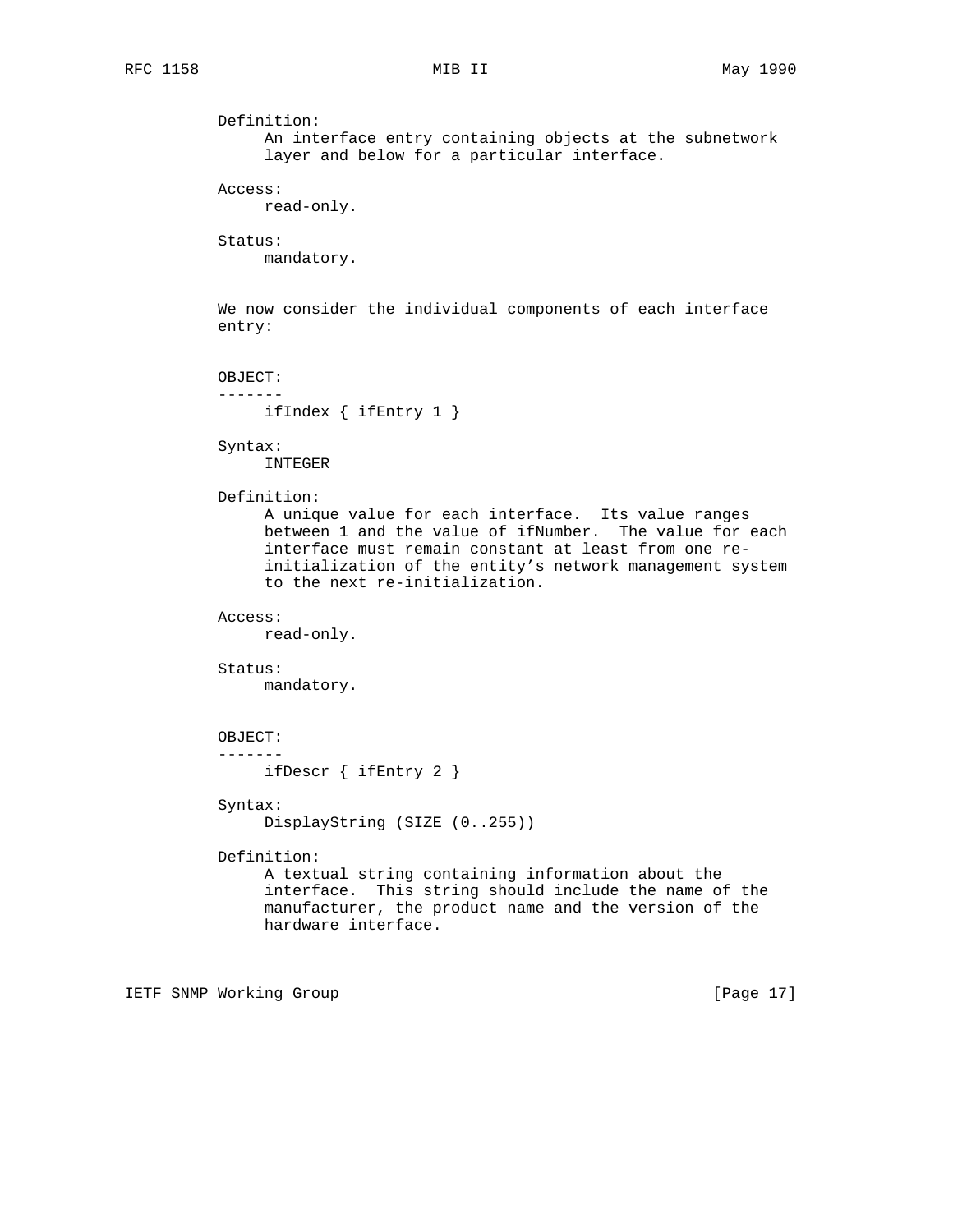Access: read-only. Status: mandatory. OBJECT: ------ ifType { ifEntry 3 } Syntax: INTEGER { other(1), The none of the following regular1822(2), hdh1822(3),  $ddn-x25(4)$ , rfc877-x25(5), ethernet-csmacd(6), iso88023-csmacd(7), iso88024-tokenBus(8), iso88025-tokenRing(9), iso88026-man(10), starLan(11), proteon-10Mbit(12), proteon-80Mbit(13), hyperchannel(14), fddi(15), lapb(16),  $sdlc(17)$ , t1-carrier(18),  $cept(19)$ ,  $--$  european equivalent of T-1 basicISDN(20), primaryISDN(21), -- proprietary serial propPointToPointSerial(22), ppp(23), softwareLoopback(24), eon(25), -- CLNP over IP [12] ethernet-3Mbit(26) nsip(27), -- XNS over IP slip(28) -- generic SLIP } Definition: The type of interface, distinguished according to the physical/link protocol(s) immediately "below" the network layer in the protocol stack.

IETF SNMP Working Group **Example 2018** [Page 18]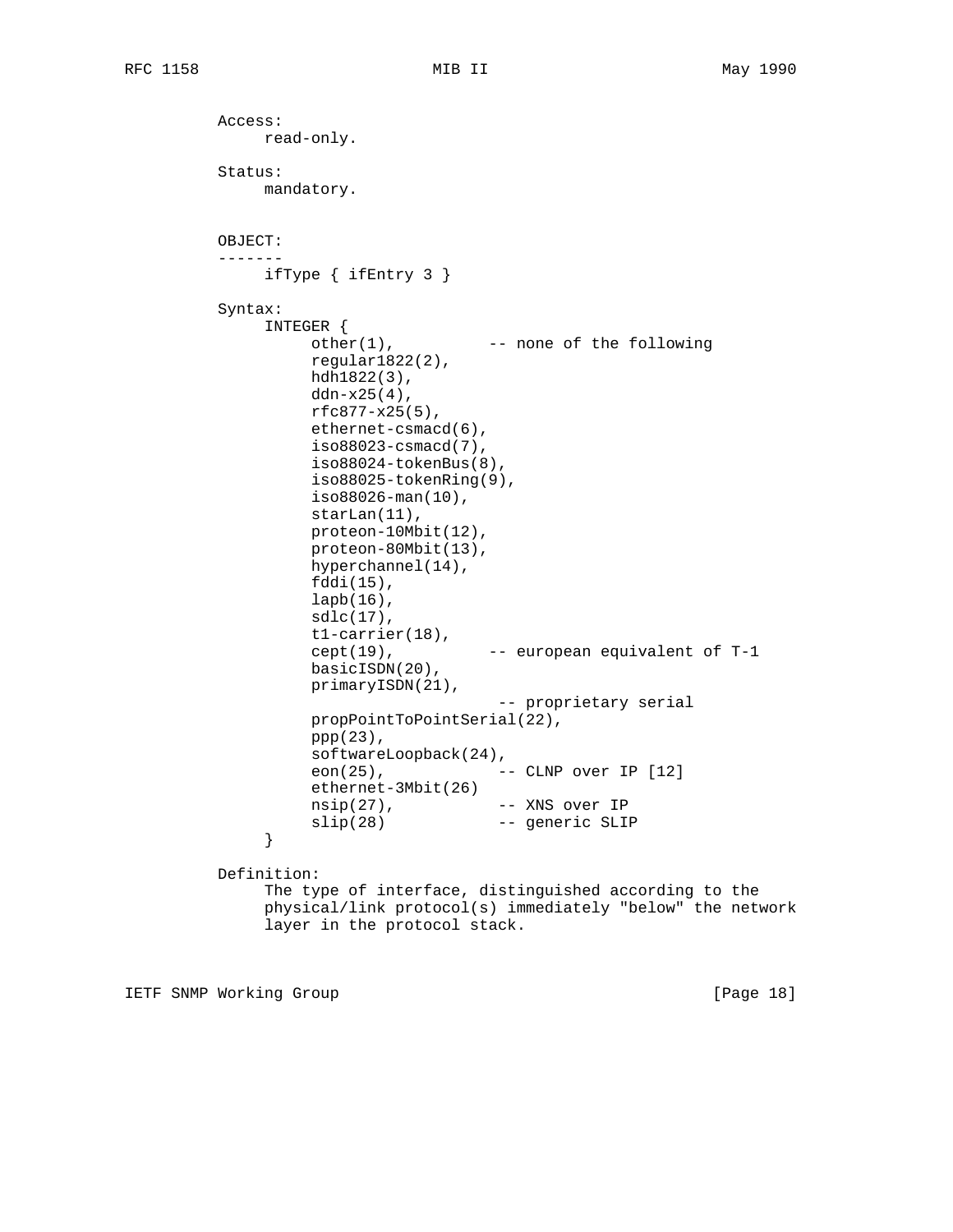Access: read-only. Status: mandatory. OBJECT: ------ ifMtu { ifEntry 4 } Syntax: INTEGER Definition: The size of the largest datagram which can be sent/received on the interface, specified in octets. For interfaces that are used for transmitting network datagrams, this is the size of the largest network datagram that can be sent on the interface. Access: read-only. Status: mandatory. OBJECT: ------ ifSpeed { ifEntry 5 } Syntax: Gauge Definition: An estimate of the interface's current bandwidth in bits per second. For interfaces which do not vary in bandwidth or for those where no accurate estimation can be made, this object should contain the nominal bandwidth. Access: read-only. Status: mandatory.

IETF SNMP Working Group **Example 2018** [Page 19]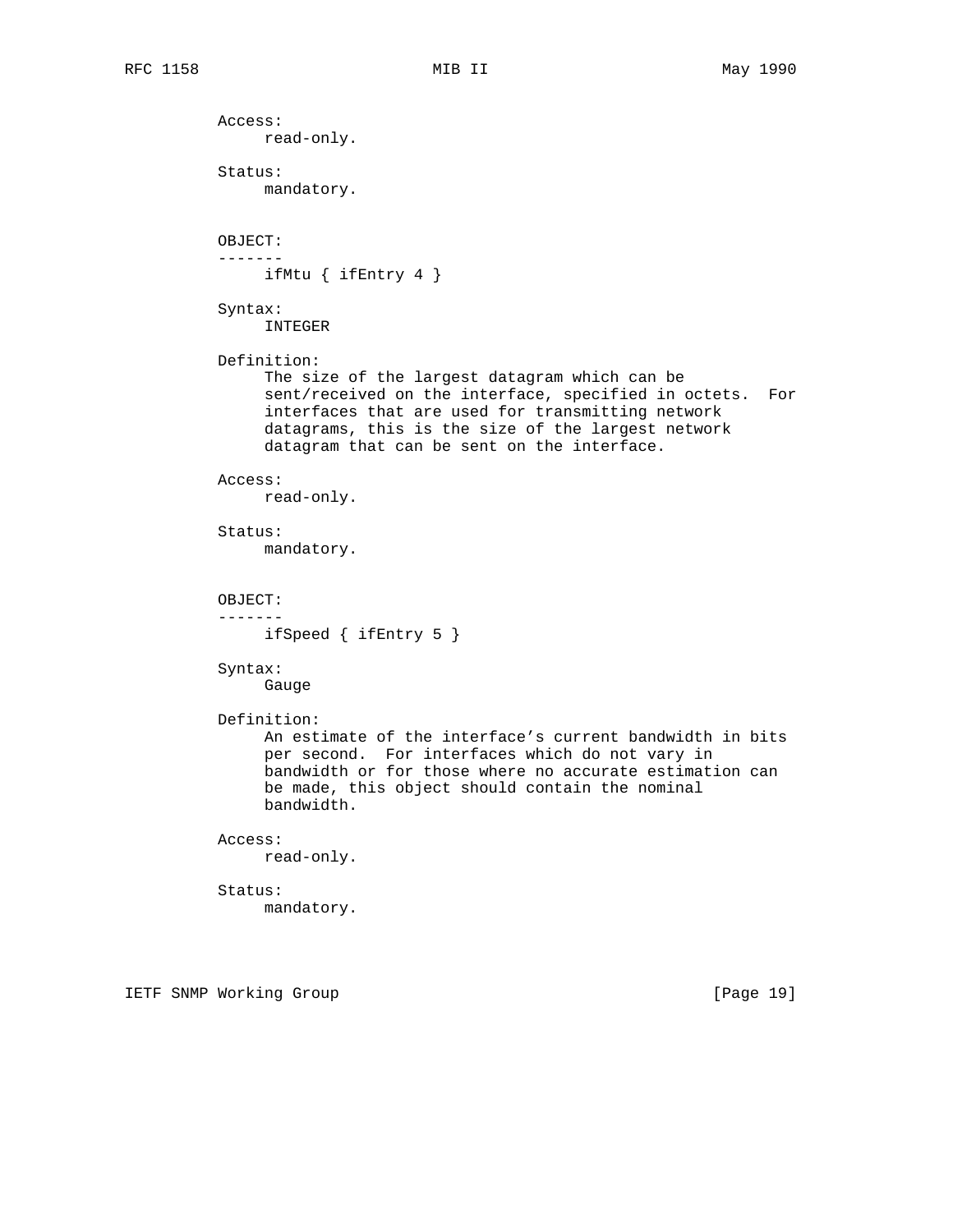```
 OBJECT:
          -------
              ifPhysAddress { ifEntry 6 }
         Syntax:
              OCTET STRING
         Definition:
               The interface's address at the protocol layer immediately
               "below" the network layer in the protocol stack. For
               interfaces which do not have such an address (e.g., a
               serial line), this object should contain an octet string
              of zero length.
         Access:
              read-only.
         Status:
              mandatory.
         OBJECT:
          -------
              ifAdminStatus { ifEntry 7 }
         Syntax:
               INTEGER {
                  up(1), -- ready to pass packets
                    down(2),
              testing(3) -- in some test mode }
}
         Definition:
               The desired state of the interface. The testing(3) state
               indicates that no operational packets can be passed.
         Access:
              read-write.
         Status:
              mandatory.
         OBJECT:
          -------
              ifOperStatus { ifEntry 8 }
```
IETF SNMP Working Group **Example 20** 1 and 20 1 and 20 1 and 20 1 and 20 1 and 20 1 and 20 1 and 20 1 and 20 1 and 20 1 and 20 1 and 20 1 and 20 1 and 20 1 and 20 1 and 20 1 and 20 1 and 20 2 2 3 and 20 2 2 3 and 20 2 2 3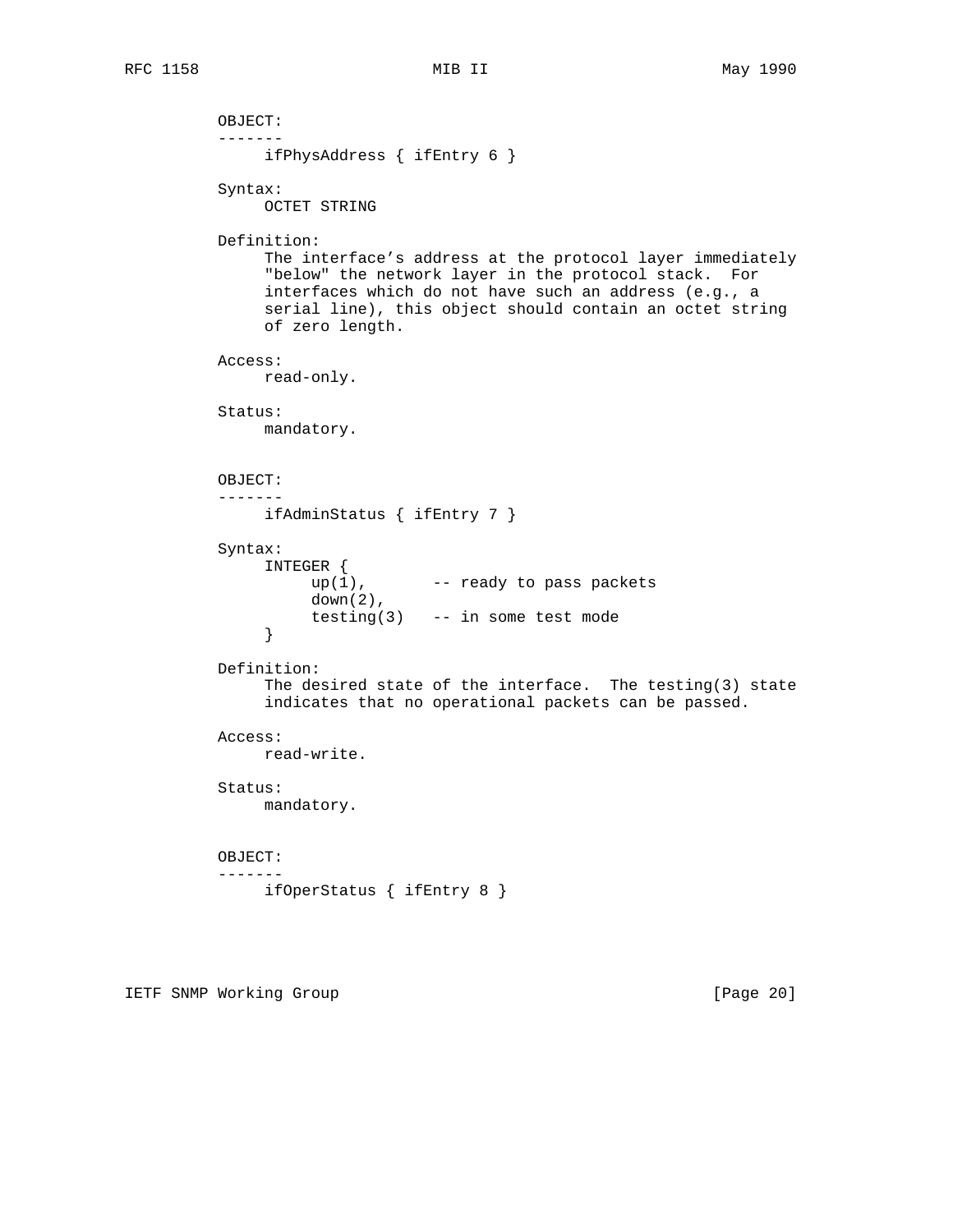Syntax: INTEGER {  $up(1)$ ,  $--$  ready to pass packets down(2), testing(3) -- in some test mode<br>} } Definition: The current operational state of the interface. The testing(3) state indicates that no operational packets can be passed. Access: read-only. Status: mandatory. OBJECT: ------ ifLastChange { ifEntry 9 } Syntax: TimeTicks Definition: The value of sysUpTime at the time the interface entered its current operational state. If the current state was entered prior to the last re-initialization of the local network management subsystem, then this object contains a zero value. Access: read-only. Status: mandatory. OBJECT: ------ ifInOctets { ifEntry 10 } Syntax: Counter

IETF SNMP Working Group **Example 21** and the state of  $[Page 21]$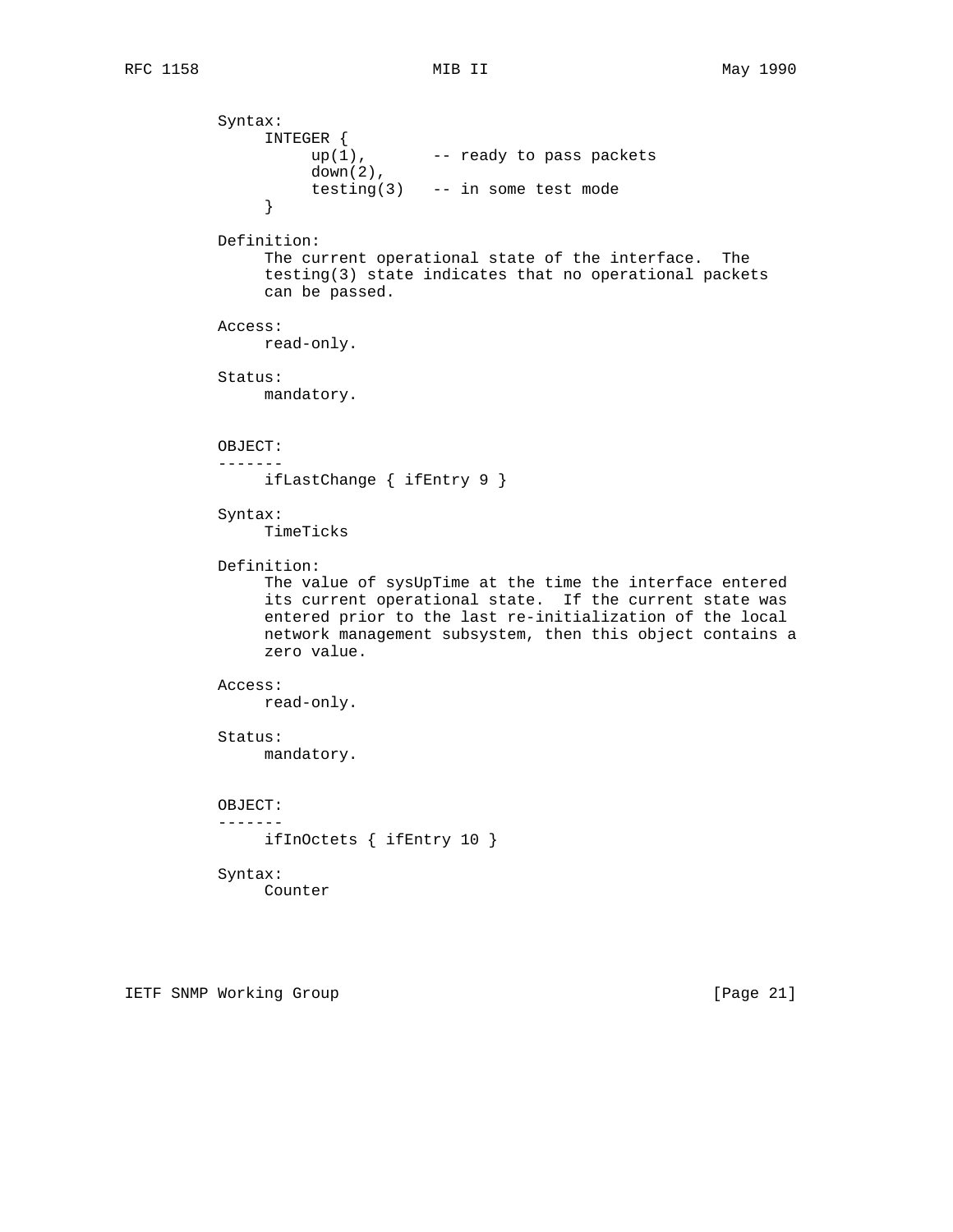```
 Definition:
     The total number of octets received on the interface,
     including framing characters.
Access:
     read-only.
Status:
     mandatory.
OBJECT:
-------
     ifInUcastPkts { ifEntry 11 }
Syntax:
     Counter
Definition:
     The number of subnetwork-unicast packets delivered to a
     higher-layer protocol.
Access:
     read-only.
Status:
     mandatory.
OBJECT:
-------
     ifInNUcastPkts { ifEntry 12 }
Syntax:
     Counter
Definition:
     The number of non-unicast (i.e., subnetwork-broadcast or
     subnetwork-multicast) packets delivered to a higher-layer
     protocol.
Access:
     read-only.
Status:
     mandatory.
```
IETF SNMP Working Group **Example 22** 1 and 22 and 22 and 22 and 22 and 22 and 22 and 22 and 22 and 22 and 22 and 22 and 22 and 22 and 22 and 22 and 22 and 22 and 22 and 22 and 22 and 22 and 22 and 22 and 22 and 22 and 22 a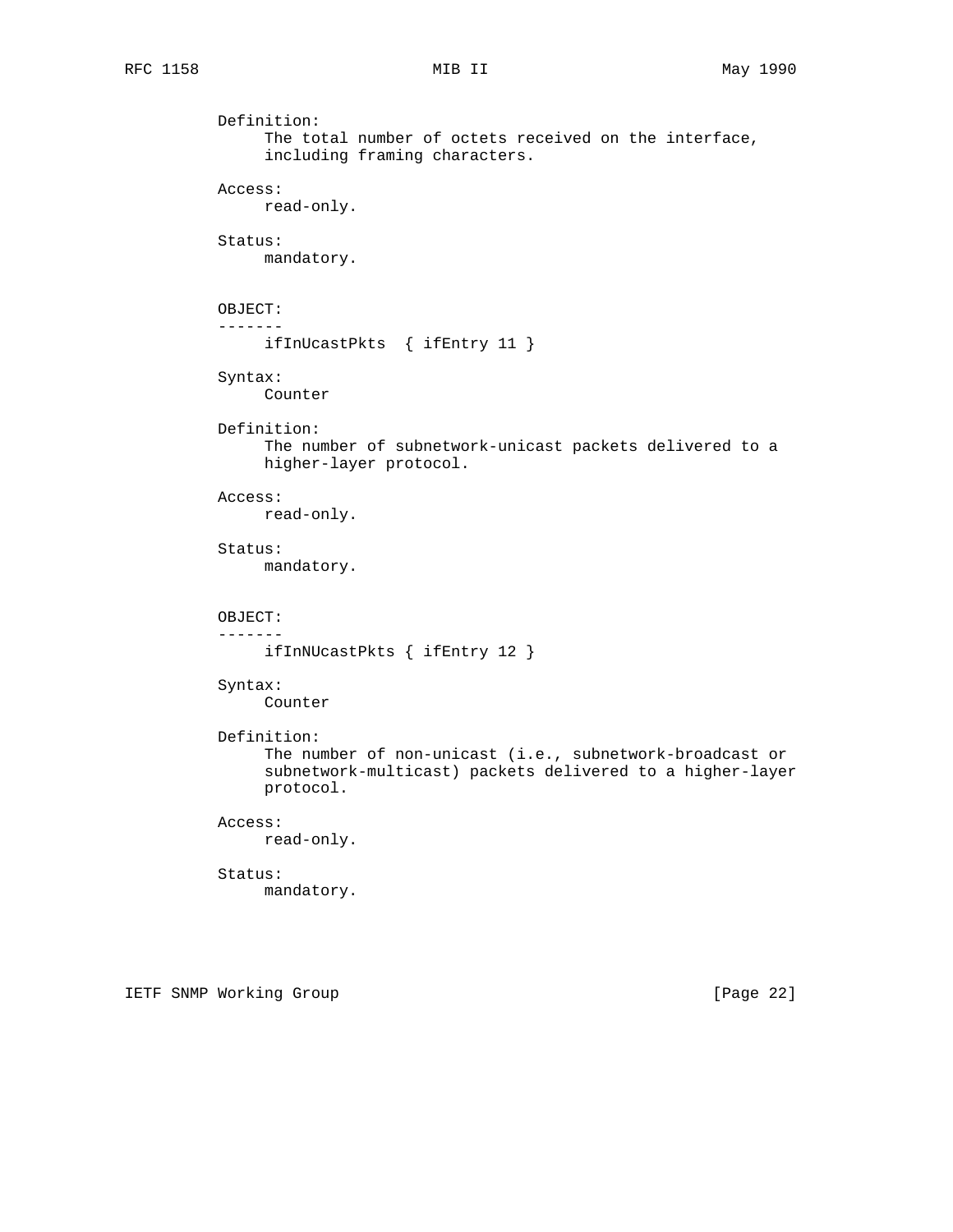```
 OBJECT:
-------
     ifInDiscards { ifEntry 13 }
Syntax:
     Counter
Definition:
     The number of inbound packets which were chosen to be
     discarded even though no errors had been detected to
     prevent their being deliverable to a higher-layer
     protocol. One possible reason for discarding such a
     packet could be to free up buffer space.
Access:
    read-only.
Status:
    mandatory.
OBJECT:
-------
     ifInErrors { ifEntry 14 }
Syntax:
     Counter
Definition:
     The number of inbound packets that contained errors
     preventing them from being deliverable to a higher-layer
     protocol.
Access:
     read-only.
Status:
    mandatory.
OBJECT:
-------
     ifInUnknownProtos { ifEntry 15 }
Syntax:
     Counter
```
IETF SNMP Working Group **Example 23** and the state of  $[Page 23]$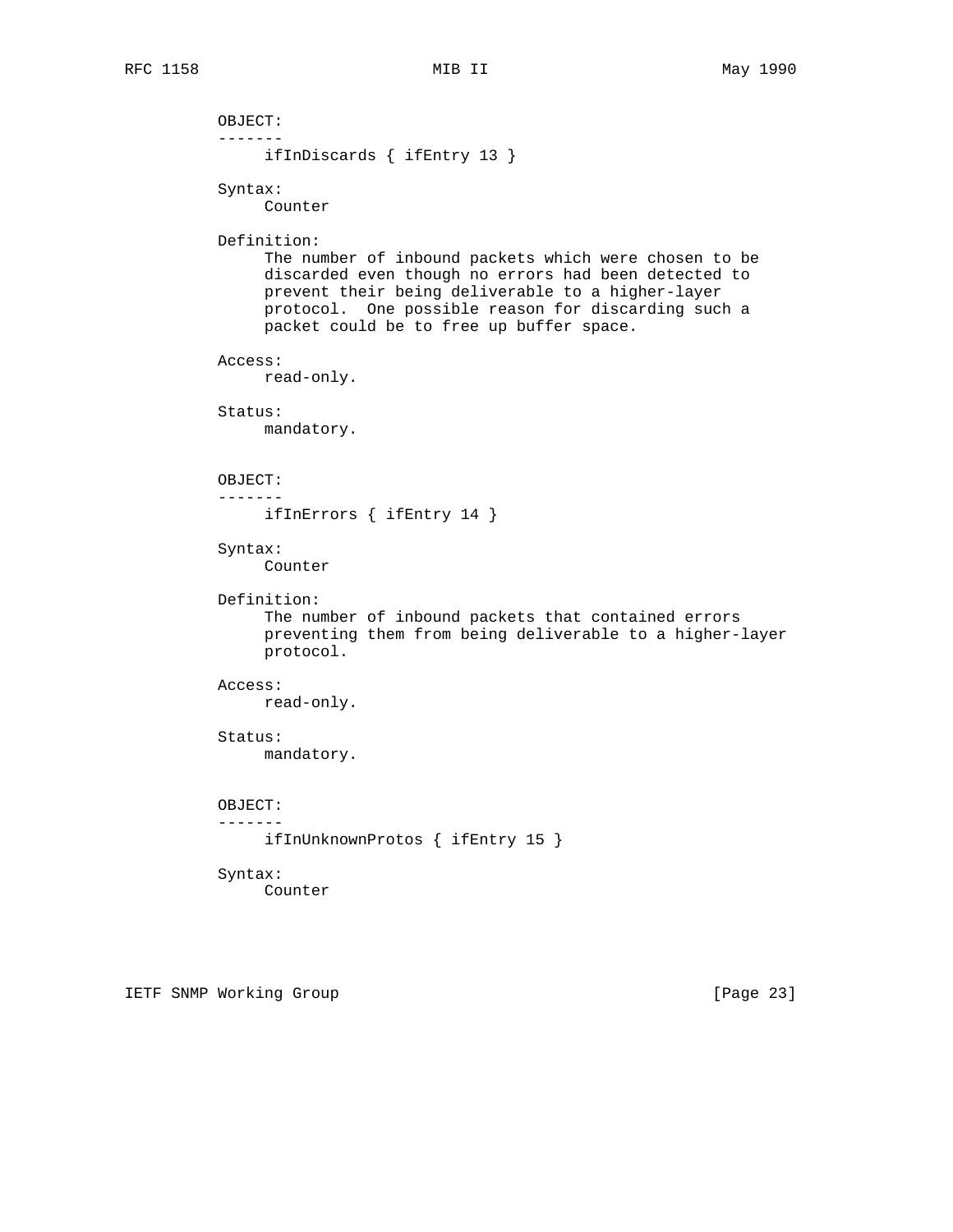```
 Definition:
     The number of packets received via the interface which
     were discarded because of an unknown or unsupported
     protocol.
Access:
     read-only.
Status:
     mandatory.
OBJECT:
-------
     ifOutOctets { ifEntry 16 }
Syntax:
     Counter
Definition:
     The total number of octets transmitted out of the
     interface, including framing characters.
Access:
     read-only.
Status:
     mandatory.
OBJECT:
-------
     ifOutUcastPkts { ifEntry 17 }
Syntax:
     Counter
Definition:
     The total number of packets that higher-level protocols
     requested be transmitted to a subnetwork-unicast address,
     including those that were discarded or not sent.
Access:
    read-only.
Status:
     mandatory.
```
IETF SNMP Working Group **Example 24** 1 and 24 1 and 24 1 and 24 1 and 24 1 and 24 1  $\sqrt{2}$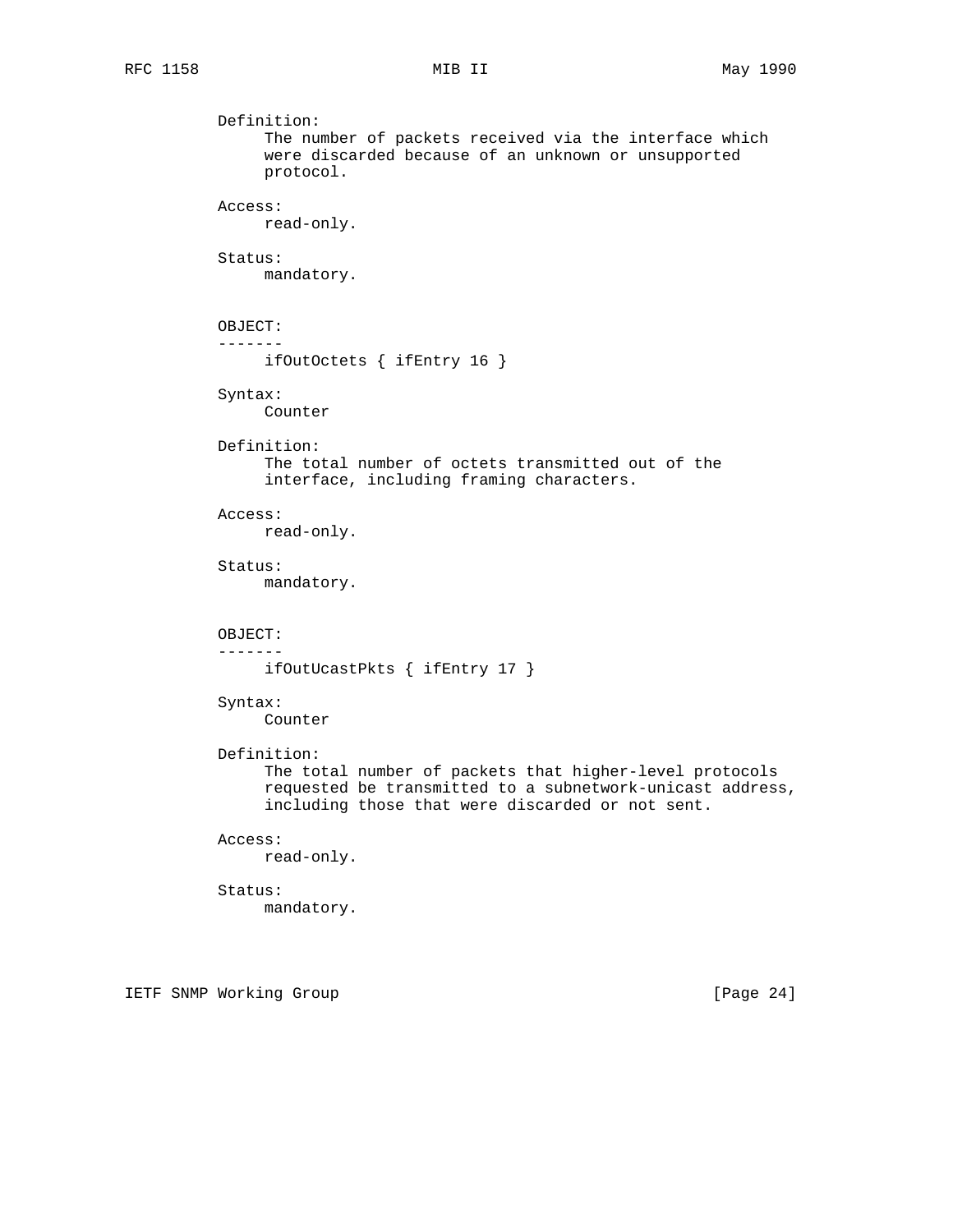OBJECT: ------ ifOutNUcastPkts { ifEntry 18 } Syntax: Counter Definition: The total number of packets that higher-level protocols requested be transmitted to a non-unicast (i.e., a subnetwork-broadcast or subnetwork-multicast) address, including those that were discarded or not sent. Access: read-only. Status: mandatory. OBJECT: ------ ifOutDiscards { ifEntry 19 } Syntax: Counter Definition: The number of outbound packets which were chosen to be discarded even though no errors had been detected to prevent their being transmitted. One possible reason for discarding such a packet could be to free up buffer space. Access: read-only. Status: mandatory. OBJECT: ------ ifOutErrors { ifEntry 20 } Syntax: Counter

IETF SNMP Working Group **Example 25** and the state of  $[Page 25]$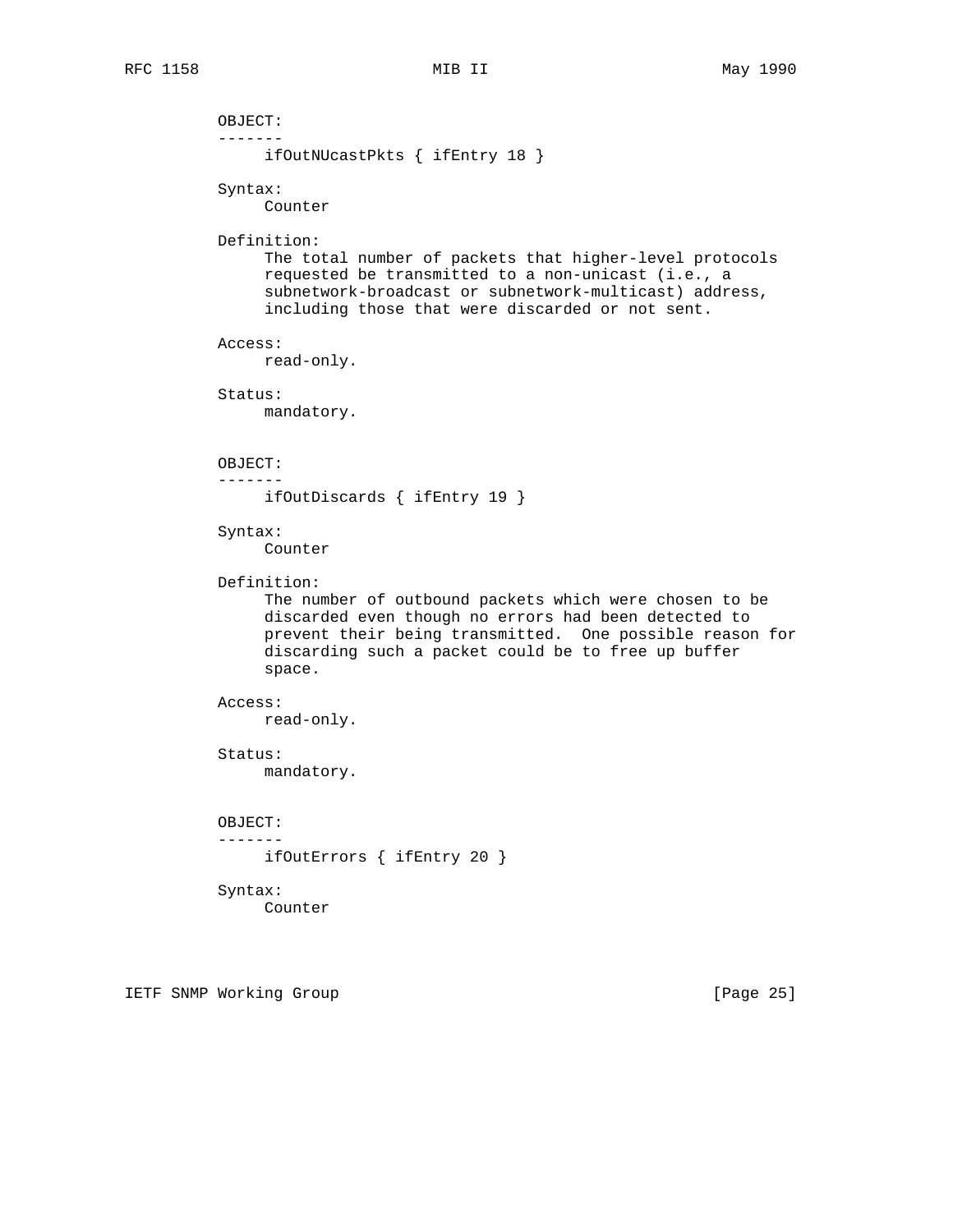Definition: The number of outbound packets that could not be transmitted because of errors. Access: read-only. Status: mandatory. OBJECT: ------ ifOutQLen { ifEntry 21 } Syntax: Gauge Definition: The length of the output packet queue (in packets). Access: read-only. Status: mandatory. OBJECT: ------ ifSpecific { ifEntry 22 } Syntax: OBJECT IDENTIFIER Definition: A reference to MIB definitions specific to the particular media being used to realize the interface. For example, if the interface is realized by an ethernet, then the value of this object refers to a document defining objects specific to ethernet. If an agent is not configured to have a value for any of these variables, the object identifier nullSpecific OBJECT IDENTIFIER ::= { 0 0 } is returned. Note that "nullSpecific" is a syntatically valid object identifier, and any conformant

IETF SNMP Working Group **Example 26** and the state of  $[Page 26]$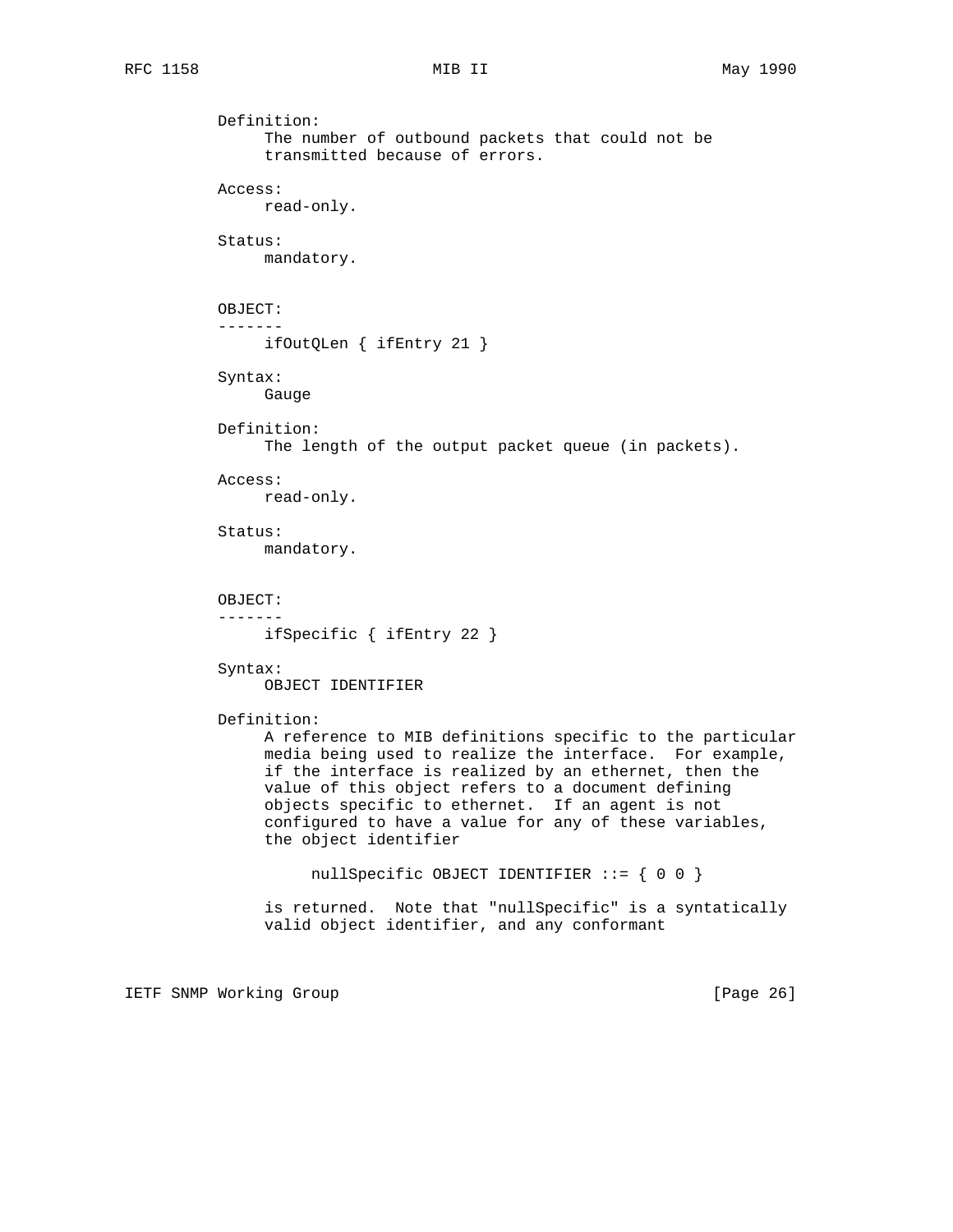implementation of ASN.1 and BER must be able to generate and recognize this value.

Access:

read-only.

 Status: mandatory.

## 5.3. The Address Translation Group

 Implementation of the Address Translation group is mandatory for all systems. Note however that this group is deprecated by MIB-II. That is, it is being included solely for compatibility with MIB-I nodes, and will most likely be excluded from MIB-III nodes. From MIB-II and onwards, each network protocol group contains its own address translation tables.

 The Address Translation group contains one table which is the union across all interfaces of the translation tables for converting a NetworkAddress (e.g., an IP address) into a subnetwork-specific address. For lack of a better term, this document refers to such a subnetwork-specific address as a "physical" address.

 Examples of such translation tables are: for broadcast media where ARP is in use, the translation table is equivalent to the ARP cache; or, on an X.25 network where non-algorithmic translation to X.121 addresses is required, the translation table contains the NetworkAddress to X.121 address equivalences.

> OBJECT: ------ atTable  $\{$  at  $1 \}$

 Syntax: SEQUENCE OF AtEntry

Definition:

 The Address Translation tables contain the NetworkAddress to "physical" address equivalences. Some interfaces do not use translation tables for determining address equivalences (e.g., DDN-X.25 has an algorithmic method); if all interfaces are of this type, then the Address Translation table is empty, i.e., has zero entries.

 Access: read-write.

IETF SNMP Working Group **Example 27** 1 and 2011 1 and 2011 1 and 2011 1 and 2011 1 and 2011 1 and 2011 1 and 2011 2 and 2011 2 and 2011 2 and 2012 2 and 2012 2 and 2012 2 and 2012 2 and 2012 2 and 2012 2 and 2012 2 and 201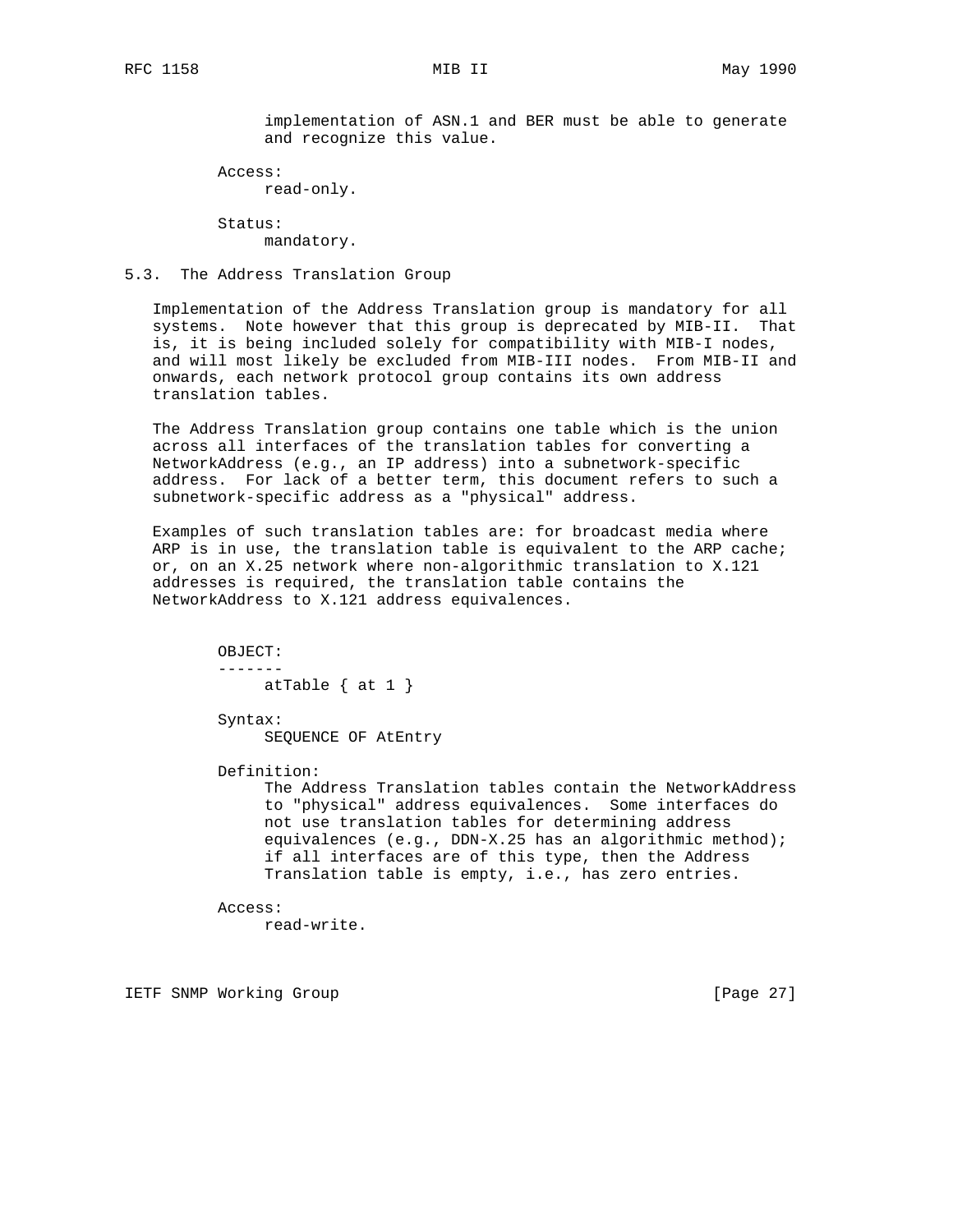Status: deprecated. OBJECT: ------ atEntry { atTable 1 } Syntax: AtEntry ::= SEQUENCE { atIfIndex INTEGER, atPhysAddress OCTET STRING, atNetAddress NetworkAddress } Definition: Each entry contains one NetworkAddress to "physical" address equivalence. Access: read-write. Status: deprecated. We now consider the individual components of each Address Translation table entry: OBJECT: ------ atIfIndex { atEntry 1 } Syntax: INTEGER Definition: The interface on which this entry's equivalence is effective. The interface identified by a particular value of this index is the same interface as identified by the same value of ifIndex. Access: read-write.

IETF SNMP Working Group **Example 28** and the state of the state of  $[Page 28]$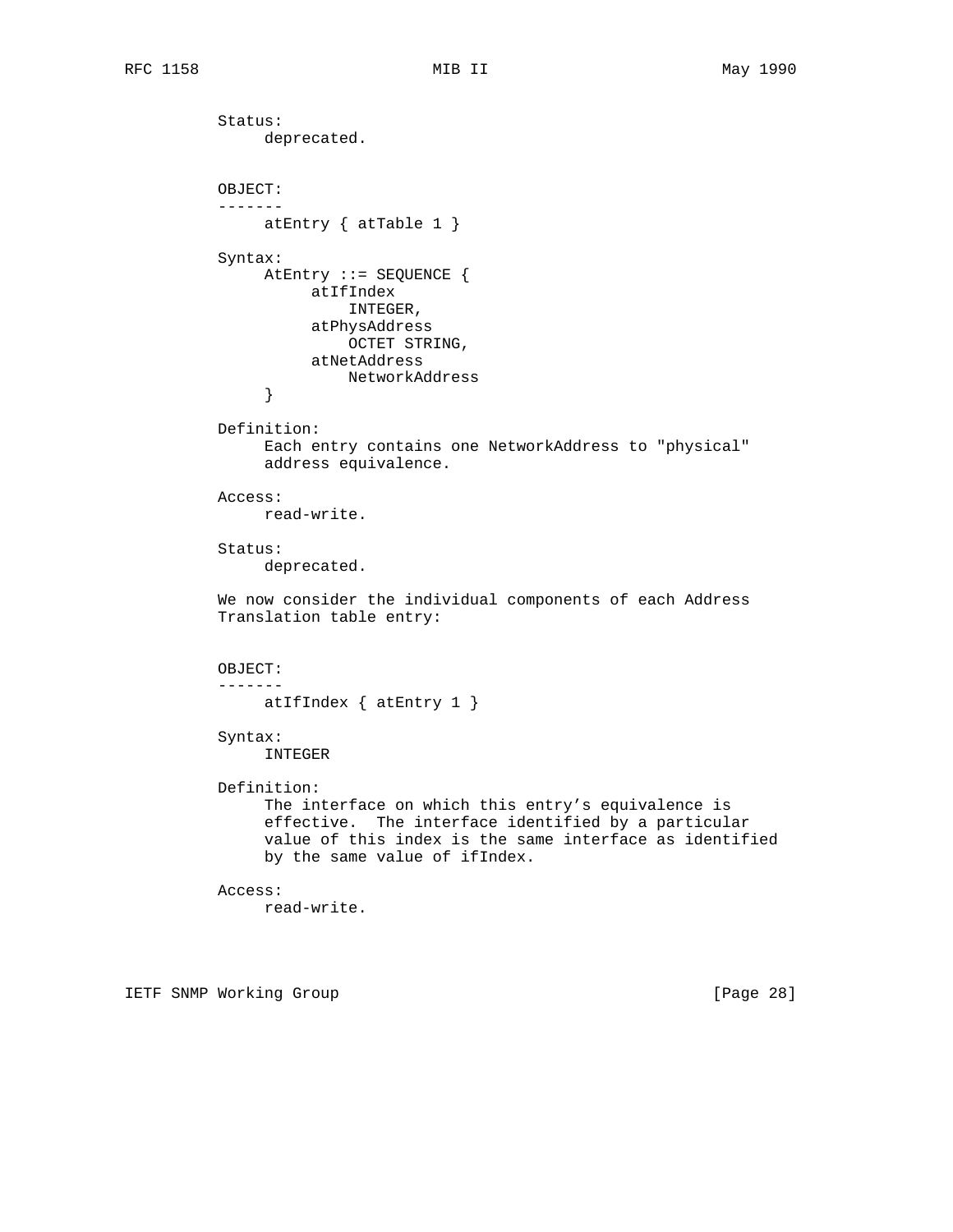Status: deprecated. OBJECT: ------ atPhysAddress { atEntry 2 } Syntax: OCTET STRING Definition: The media-dependent "physical" address. Setting this object to a null string (one of zero length) has the effect of invaliding the corresponding entry in the atTable object. That is, it effectively disassociates the interface identified with said entry from the mapping identified with said entry. It is an implementation-specific matter as to whether the agent removes an invalidated entry from the table. Accordingly, management stations must be prepared to receive tabular information from agents that corresponds to entries not currently in use. Proper interpretation of such entries requires examination of the relevant atPhysAddress object. Access: read-write. Status: deprecated. OBJECT: ------ atNetAddress { atEntry 3 } Syntax: NetworkAddress Definition: The NetworkAddress (e.g., the IP address) corresponding to the media-dependent "physical" address. Access: read-write. IETF SNMP Working Group **Example 2018** [Page 29]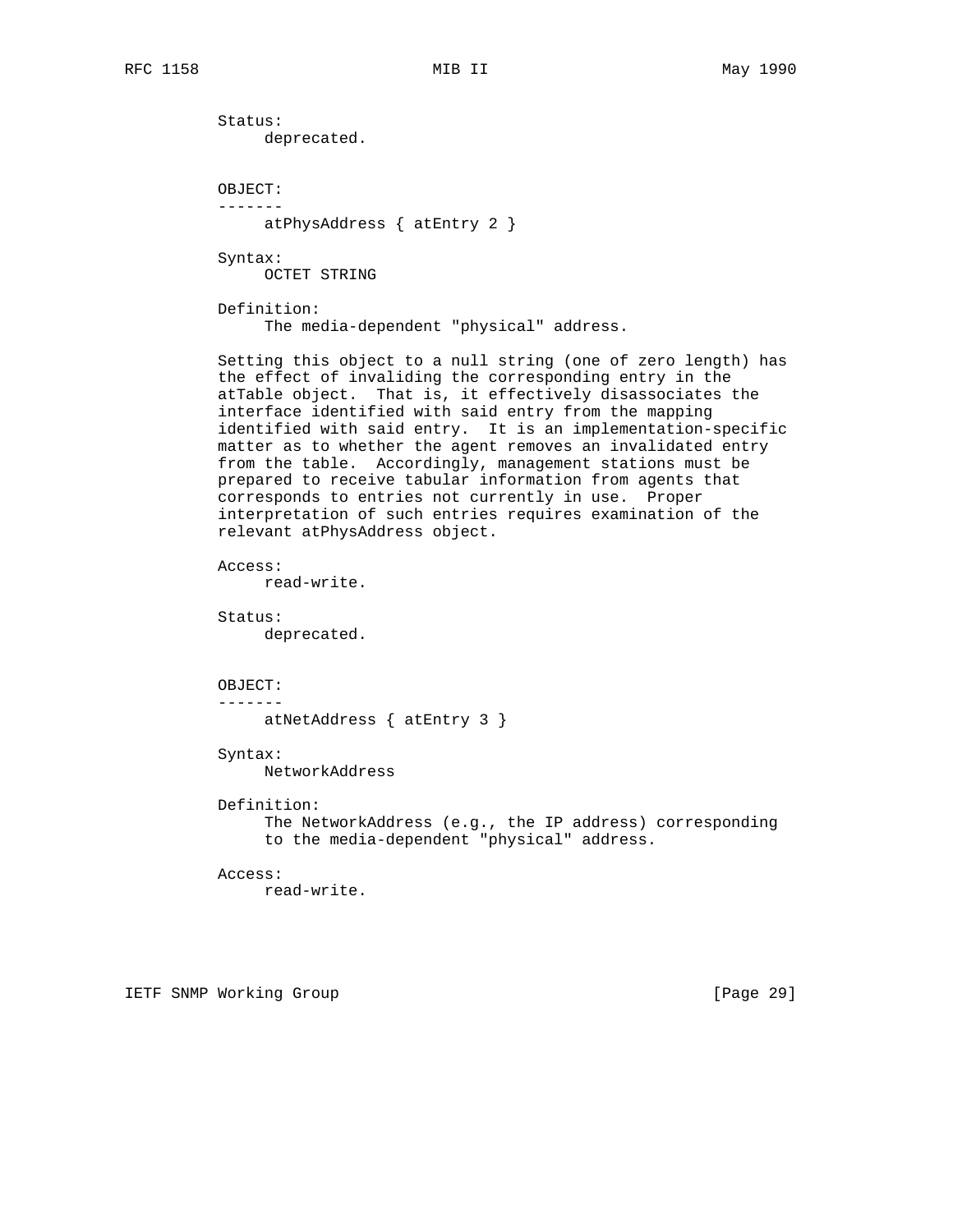Status: deprecated.

## 5.4. The IP Group

Implementation of the IP group is mandatory for all systems.

```
 OBJECT:
          -------
              ipForwarding { ip 1 }
         Syntax:
               INTEGER {
                  forwarding(1), - - i.e., acting as a gateway
               not-forwarding(2) -- i.e., NOT acting as a gateway
}
         Definition:
               The indication of whether this entity is acting as an IP
               gateway in respect to the forwarding of datagrams
              received by, but not addressed to, this entity. IP
              gateways forward datagrams. IP hosts do not (except
               those source-routed via the host).
         Access:
              read-write.
         Status:
              mandatory.
         OBJECT:
          -------
              ipDefaultTTL { ip 2 }
         Syntax:
              INTEGER
         Definition:
               The default value inserted into the Time-To-Live field of
               the IP header of datagrams originated at this entity,
               whenever a TTL value is not supplied by the transport
               layer protocol.
         Access:
              read-write.
```
IETF SNMP Working Group **Example 2018** [Page 30]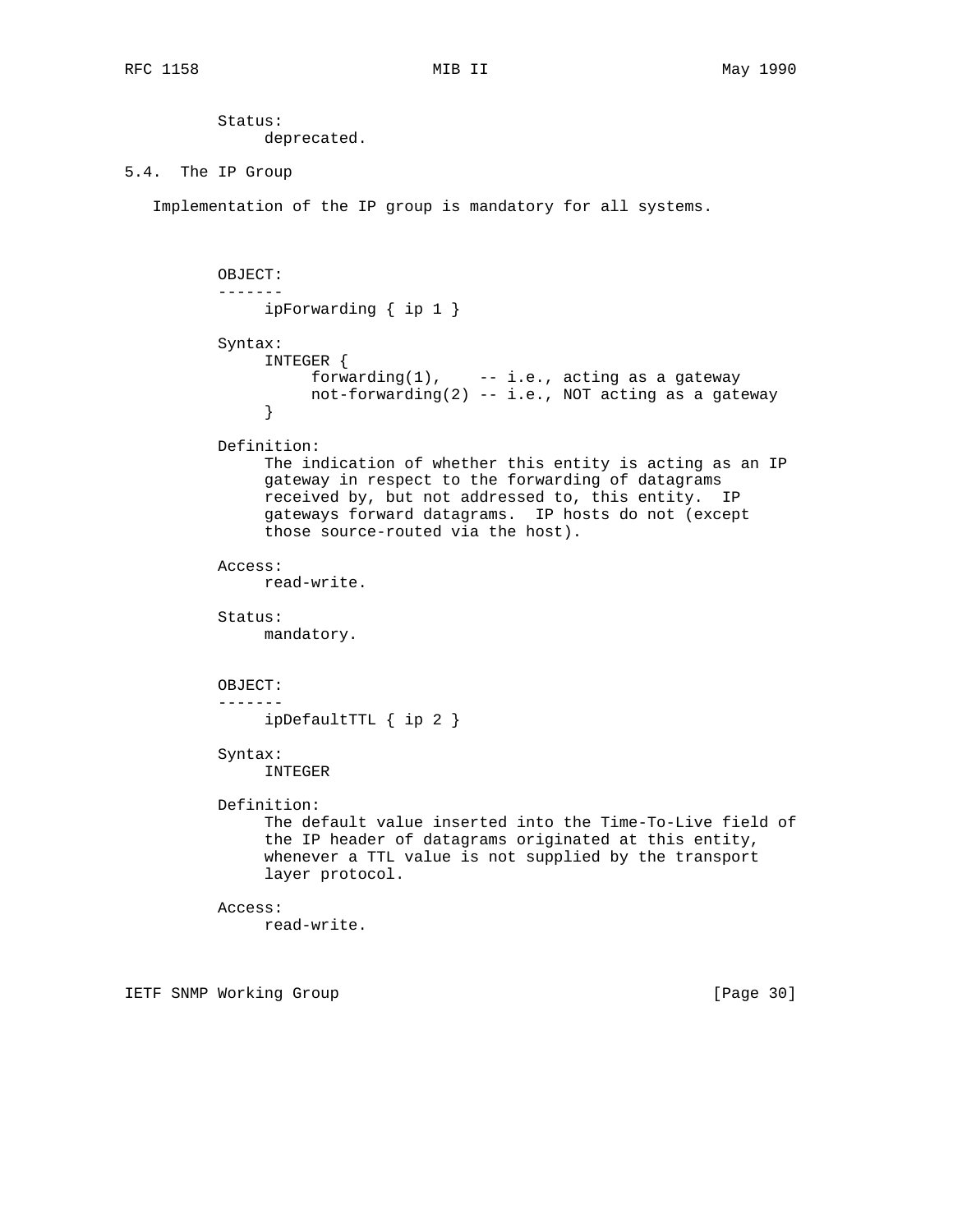Status: mandatory. OBJECT: ------ ipInReceives { ip 3 } Syntax: Counter Definition: The total number of input datagrams received from interfaces, including those received in error. Access: read-only. Status: mandatory. OBJECT: ------ ipInHdrErrors { ip 4 } Syntax: Counter Definition: The number of input datagrams discarded due to errors in their IP headers, including bad checksums, version number mismatch, other format errors, time-to-live exceeded, errors discovered in processing their IP options, etc. Access: read-only. Status: mandatory. OBJECT: ------ ipInAddrErrors { ip 5 } Syntax: Counter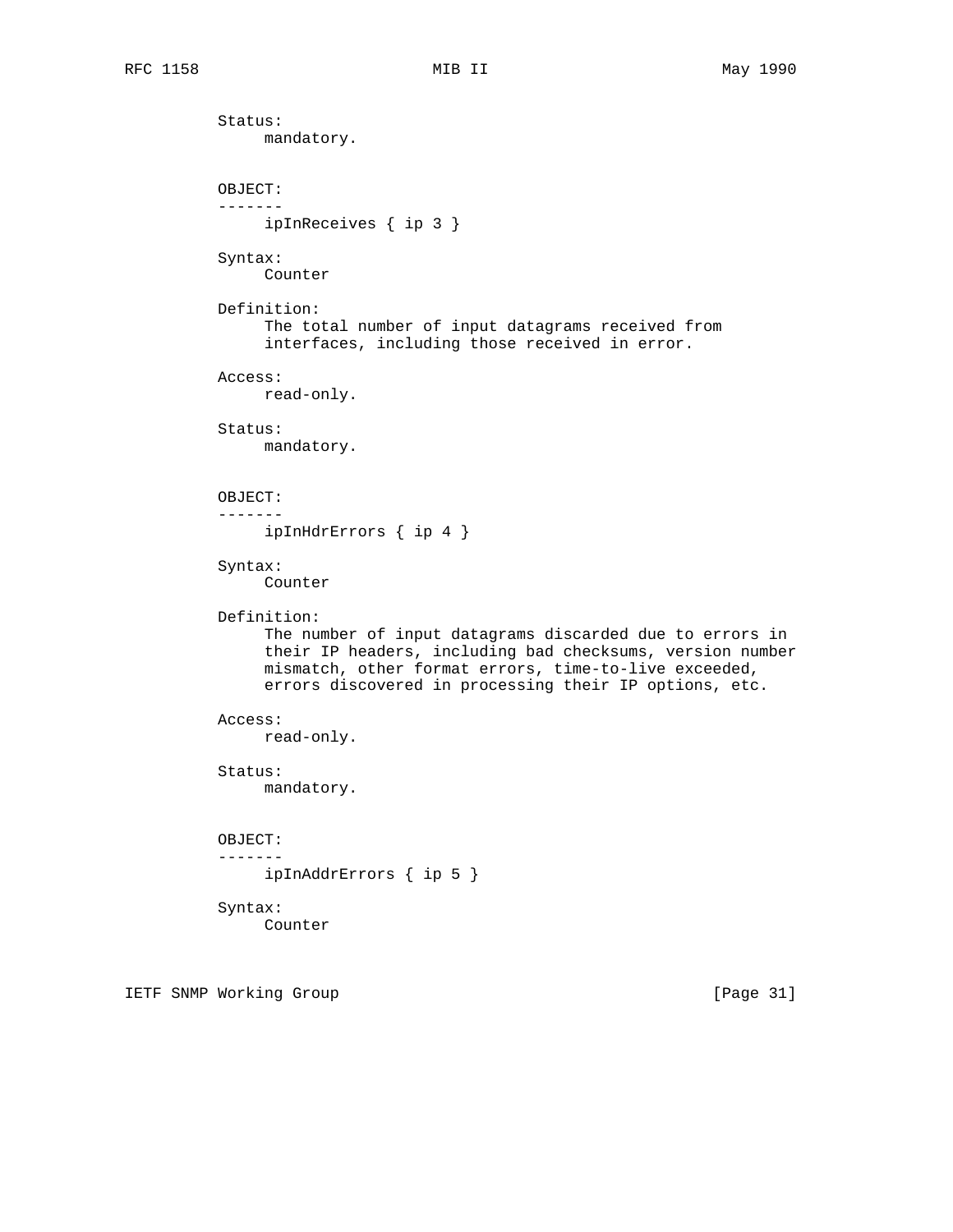# Definition:

 The number of input datagrams discarded because the IP address in their IP header's destination field was not a valid address to be received at this entity. This count includes invalid addresses (e.g., 0.0.0.0) and addresses of unsupported Classes (e.g., Class E). For entities which are not IP Gateways and therefore do not forward datagrams, this counter includes datagrams discarded because the destination address was not a local address.

## Access:

read-only.

Status:

mandatory.

OBJECT:

-------

ipForwDatagrams { ip 6 }

## Syntax:

Counter

Definition:

 The number of input datagrams for which this entity was not their final IP destination, as a result of which an attempt was made to find a route to forward them to that final destination. In entities which do not act as IP Gateways, this counter will include only those packets which were Source-Routed via this entity, and the Source-Route option processing was successful.

## Access:

read-only.

#### Status:

mandatory.

# OBJECT:

-------

ipInUnknownProtos { ip 7 }

### Syntax:

Counter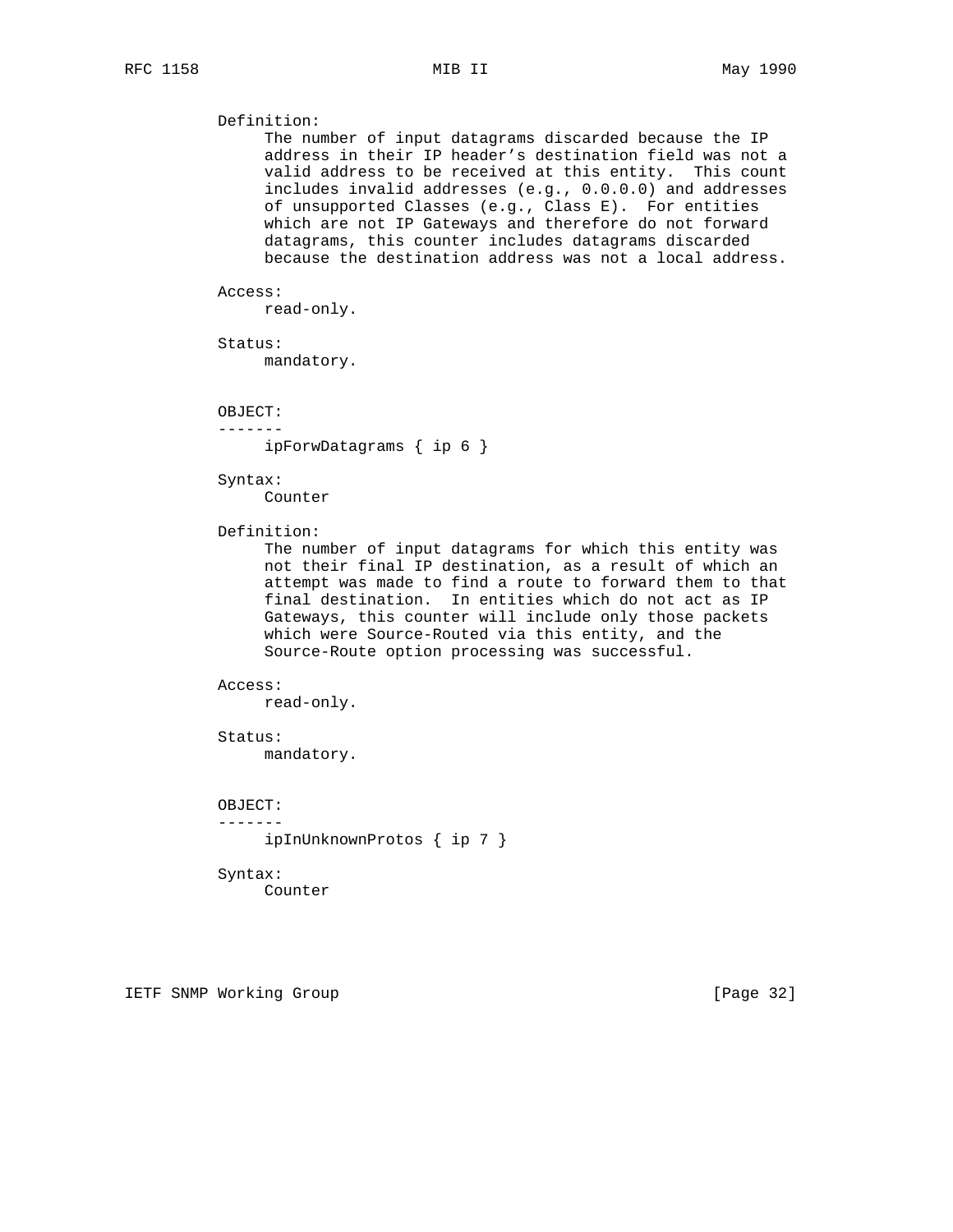```
 Definition:
     The number of locally-addressed datagrams received
     successfully but discarded because of an unknown or
     unsupported protocol.
Access:
     read-only.
Status:
     mandatory.
OBJECT:
-------
     ipInDiscards { ip 8 }
Syntax:
    Counter
Definition:
     The number of input IP datagrams for which no problems
     were encountered to prevent their continued processing,
     but which were discarded (e.g., for lack of buffer
     space). Note that this counter does not include any
     datagrams discarded while awaiting re-assembly.
Access:
     read-only.
Status:
     mandatory.
OBJECT:
-------
     ipInDelivers { ip 9 }
Syntax:
     Counter
Definition:
     The total number of input datagrams successfully
     delivered to IP user-protocols (including ICMP).
Access:
     read-only.
```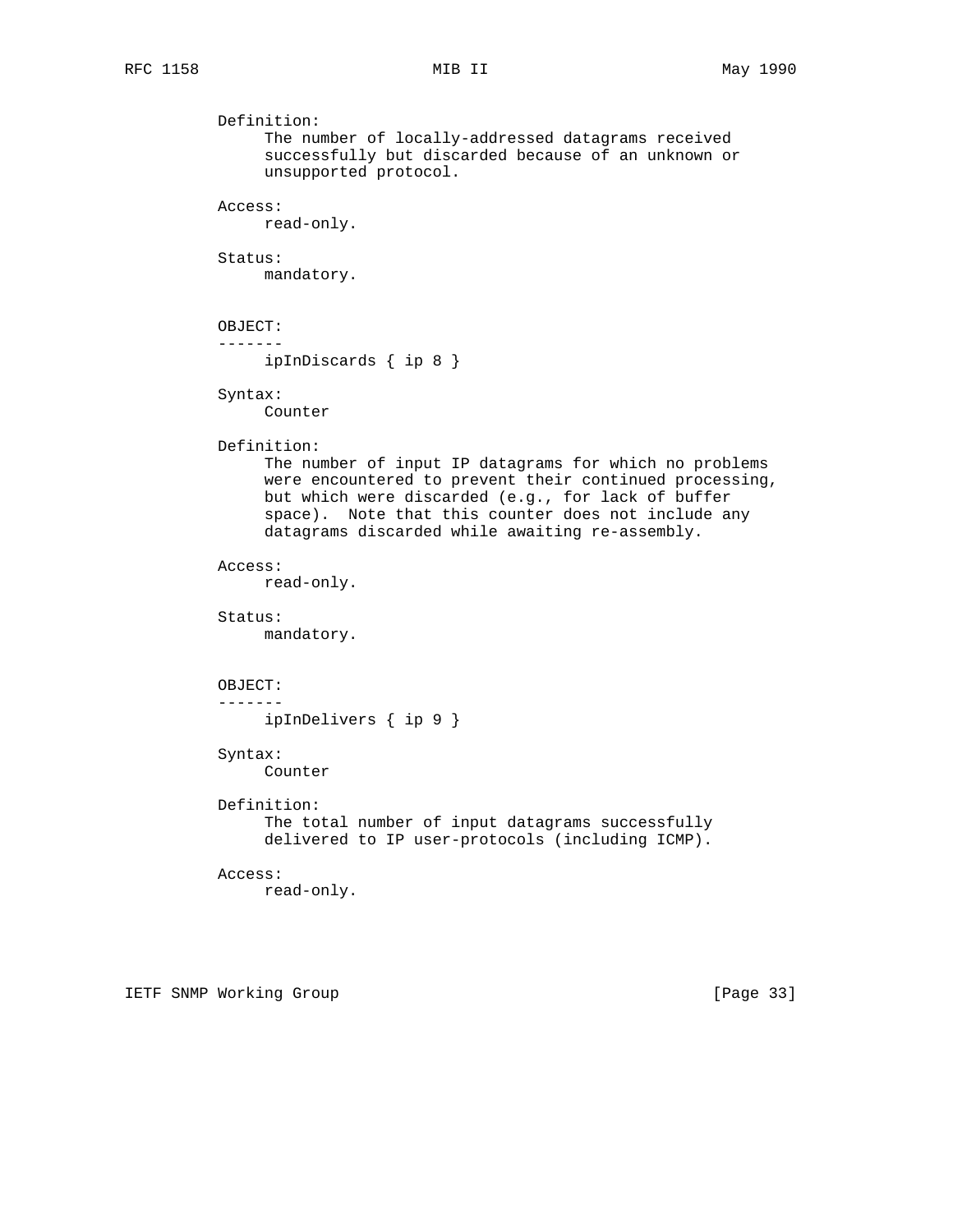Status: mandatory. OBJECT: ------ ipOutRequests { ip 10 } Syntax: Counter Definition: The total number of IP datagrams which local IP user protocols (including ICMP) supplied to IP in requests for transmission. Note that this counter does not include any datagrams counted in ipForwDatagrams. Access: read-only. Status: mandatory. OBJECT: ipOutDiscards { ip 11 } Syntax: Counter Definition: The number of output IP datagrams for which no problem was encountered to prevent their transmission to their destination, but which were discarded (e.g., for lack of buffer space). Note that this counter would include datagrams counted in ipForwDatagrams if any such packets met this (discretionary) discard criterion. Access: read-only. Status: mandatory. OBJECT: ------ ipOutNoRoutes { ip 12 }

IETF SNMP Working Group **Example 2018** [Page 34]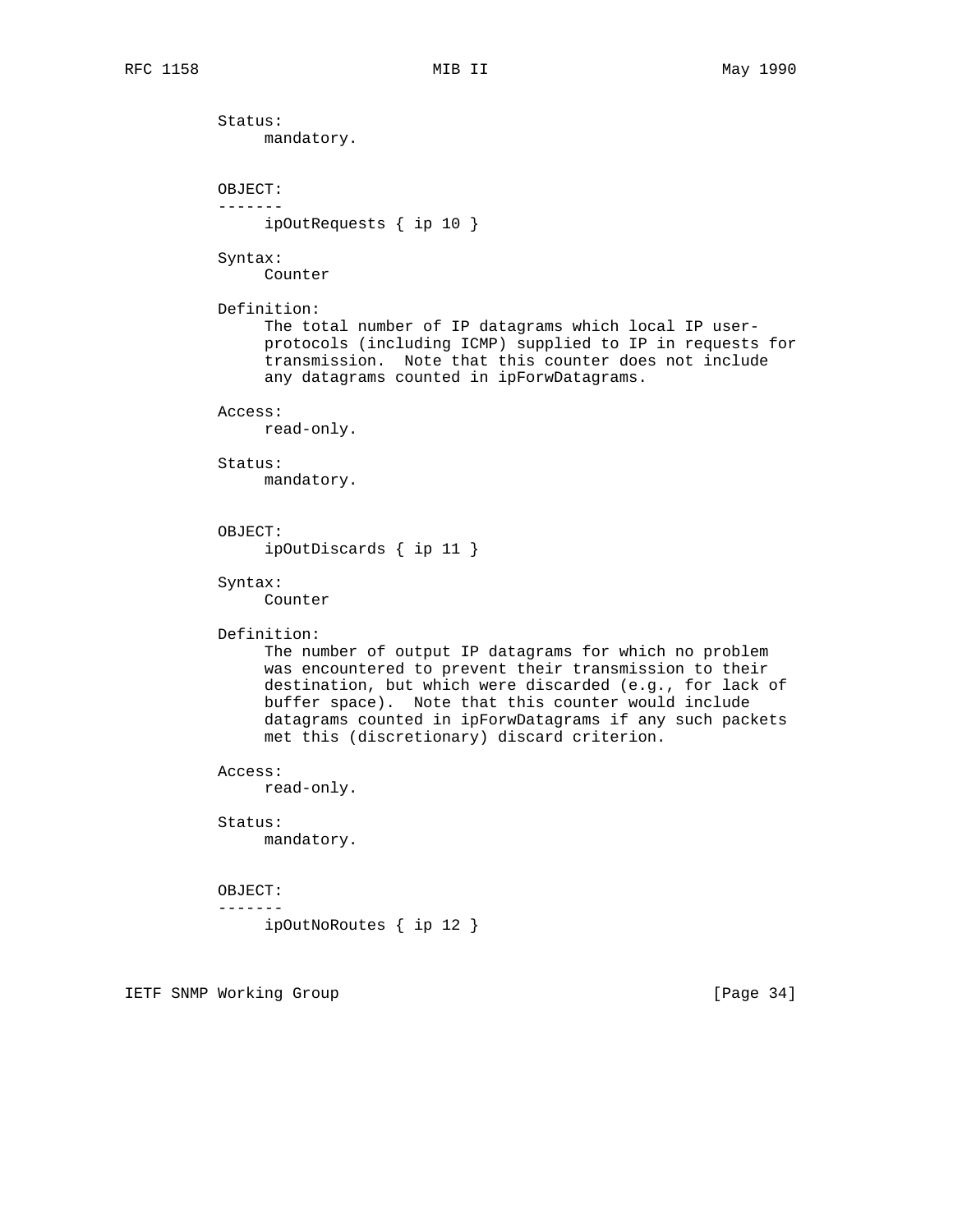```
 Syntax:
     Counter
Definition:
     The number of IP datagrams discarded because no route
     could be found to transmit them to their destination.
     Note that this counter includes any packets counted in
     ipForwDatagrams which meet this "no-route" criterion.
     Note that this includes any datagarms which a host cannot
     route because all of its default gateways are down.
Access:
     read-only.
Status:
     mandatory.
OBJECT:
-------
    ipReasmTimeout { ip 13 }
Syntax:
     INTEGER
Definition:
     The maximum number of seconds which received fragments
     are held while they are awaiting reassembly at this
     entity.
Access:
     read-only.
Status:
     mandatory.
OBJECT:
-------
     ipReasmReqds { ip 14 }
Syntax:
     Counter
Definition:
     The number of IP fragments received which needed to be
     reassembled at this entity.
```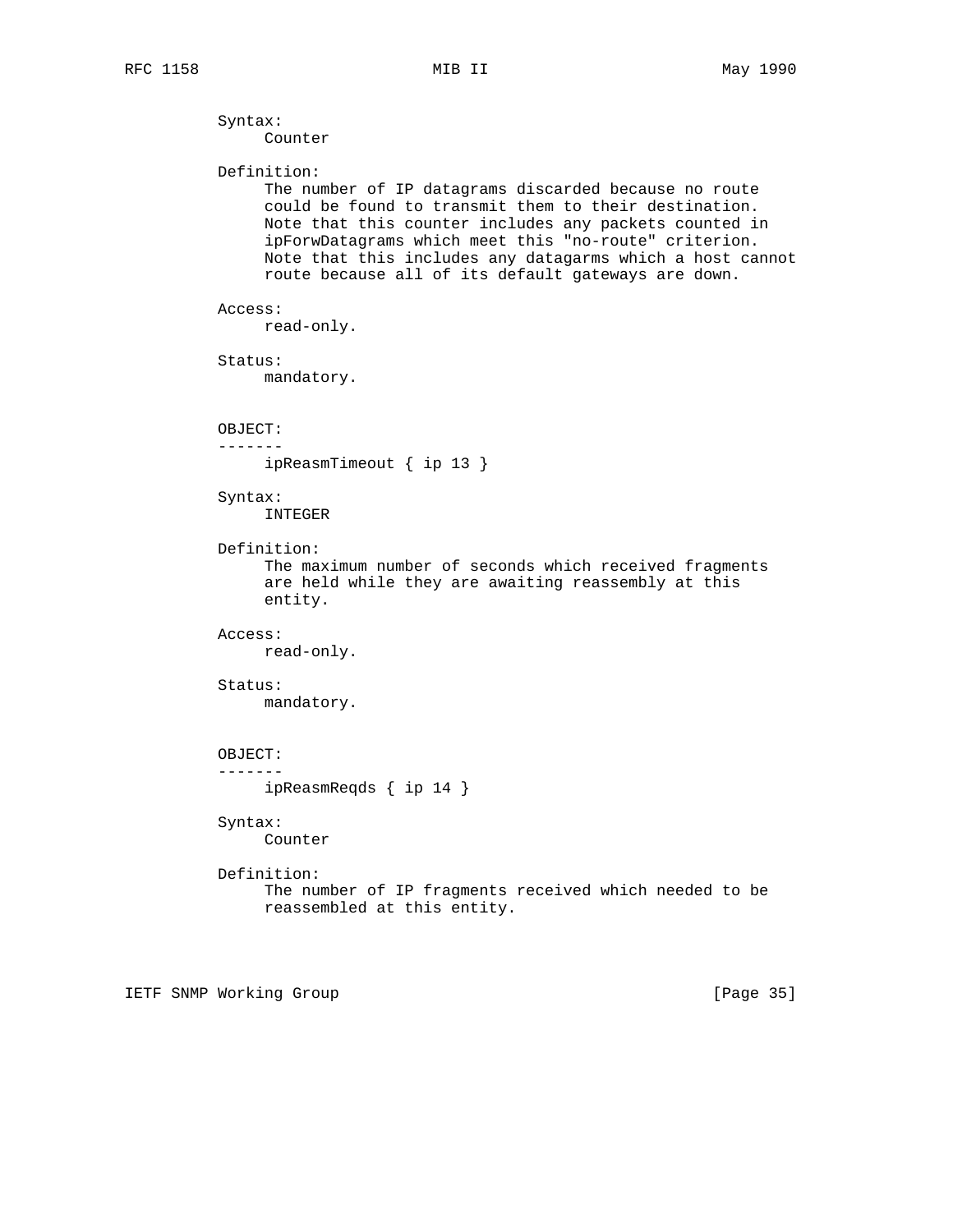Access: read-only. Status: mandatory. OBJECT: ------ ipReasmOKs { ip 15 } Syntax: Counter Definition: The number of IP datagrams successfully re-assembled. Access: read-only. Status: mandatory. OBJECT: ------ ipReasmFails { ip 16 } Syntax: Counter Definition: The number of failures detected by the IP re-assembly algorithm (for whatever reason: timed out, errors, etc). Note that this is not necessarily a count of discarded IP fragments since some algorithms (notably the algorithm in RFC 815) can lose track of the number of fragments by combining them as they are received. Access: read-only. Status: mandatory.

IETF SNMP Working Group **Example 2018** [Page 36]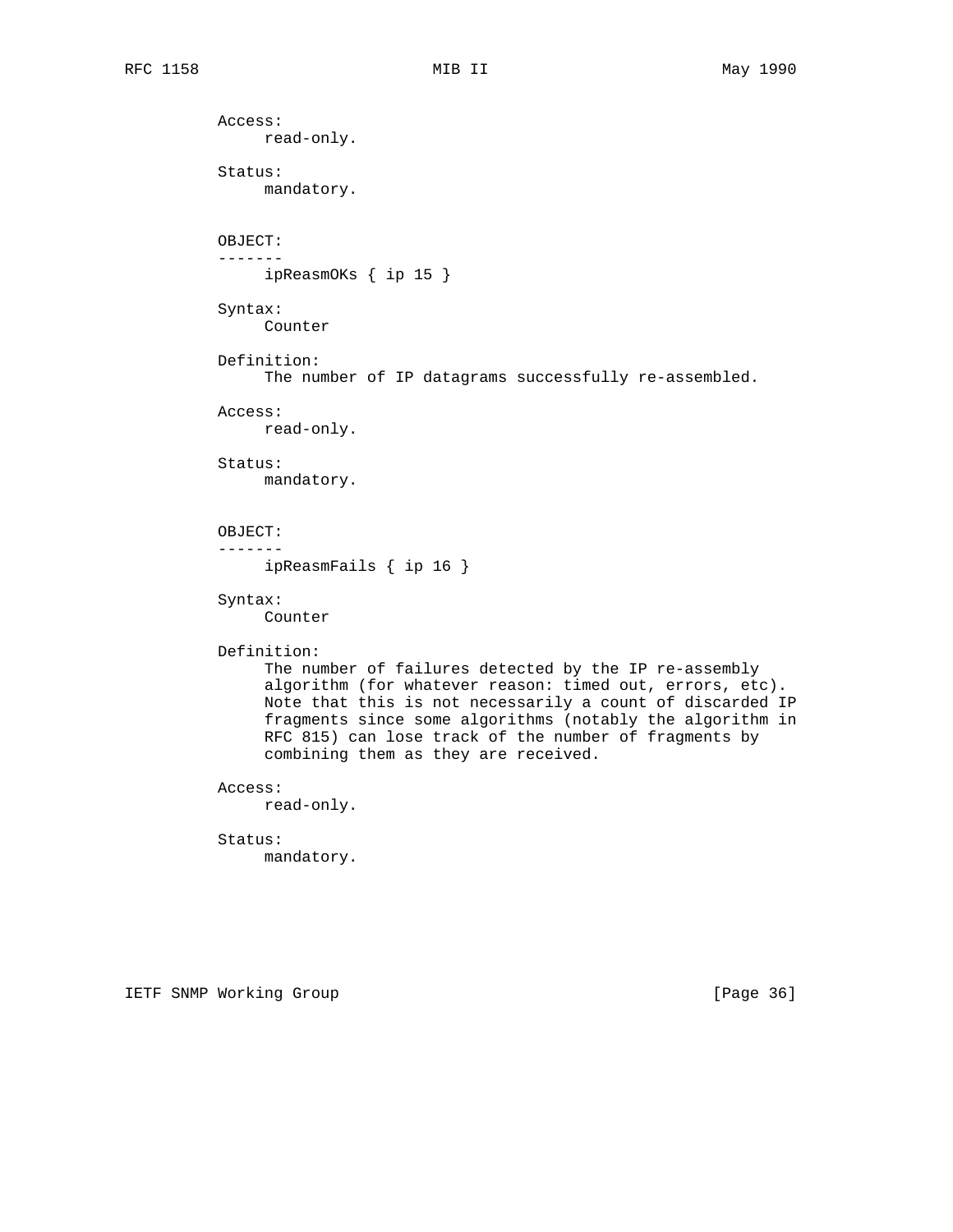```
 OBJECT:
 -------
      ipFragOKs { ip 17 }
 Syntax:
      Counter
 Definition:
      The number of IP datagrams that have been successfully
      fragmented at this entity.
 Access:
      read-only.
 Status:
      mandatory.
 OBJECT:
 -------
     ipFragFails { ip 18 }
 Syntax:
      Counter
 Definition:
      The number of IP datagrams that have been discarded
      because they needed to be fragmented at this entity but
      could not be, e.g., because their "Don't Fragment" flag
      was set.
 Access:
      read-only.
 Status:
      mandatory.
 OBJECT:
 -------
      ipFragCreates { ip 19 }
 Syntax:
      Counter
 Definition:
      The number of IP datagram fragments that have been
      generated as a result of fragmentation at this entity.
```
IETF SNMP Working Group and the state of the state of the state of the state of the state of the state of the state of the state of the state of the state of the state of the state of the state of the state of the state of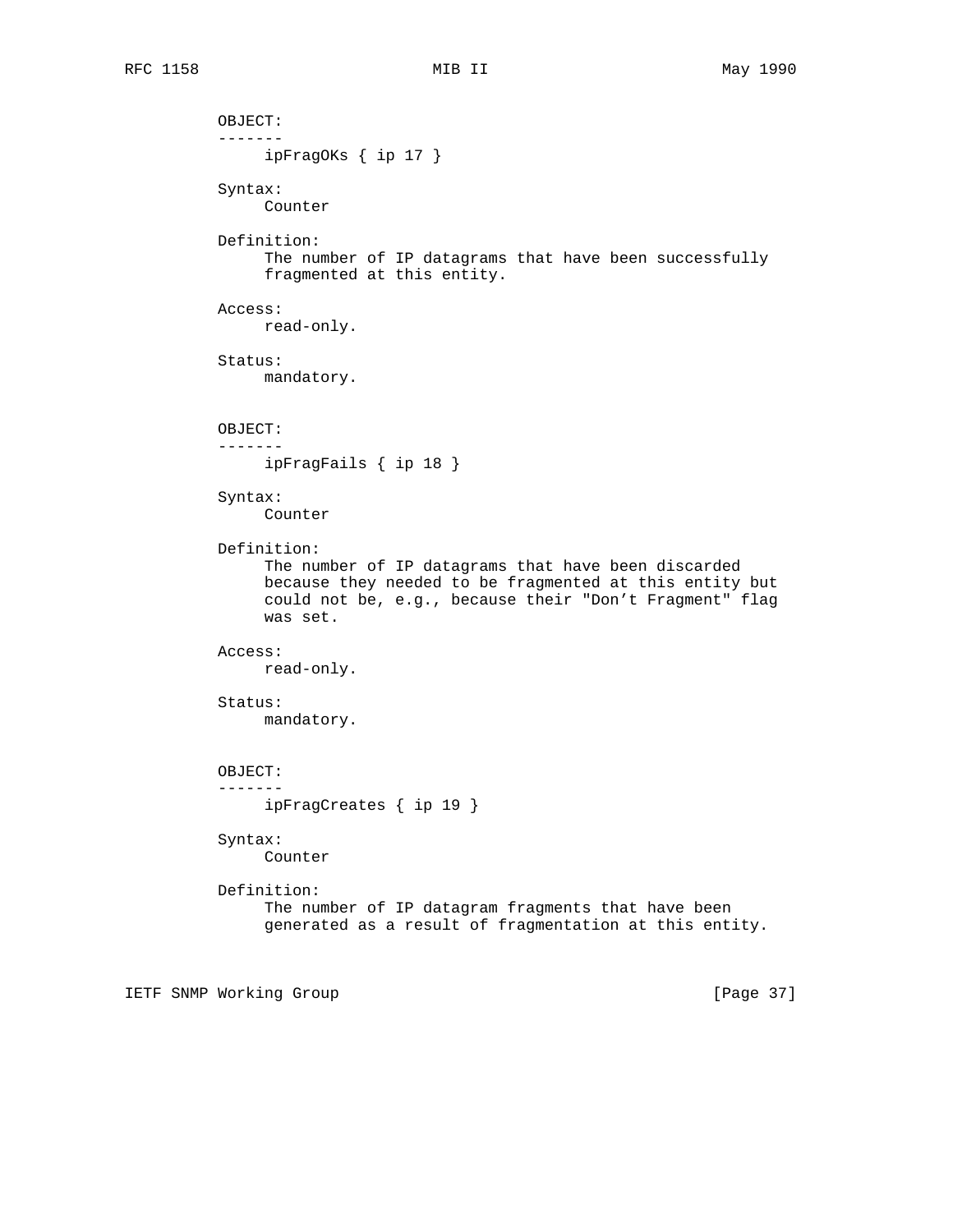Access: read-only.

 Status: mandatory.

5.4.1. The IP Address table

 The Ip Address table contains this entity's IP addressing information.

```
 OBJECT:
           -------
                ipAddrTable { ip 20 }
           Syntax:
                SEQUENCE OF IpAddrEntry
           Definition:
                The table of addressing information relevant to this
                entity's IP addresses.
           Access:
                read-only.
           Status:
               mandatory.
           OBJECT:
           -------
                ipAddrEntry { ipAddrTable 1 }
           Syntax:
                IpAddrEntry ::= SEQUENCE {
                     ipAdEntAddr
                         IpAddress,
                     ipAdEntIfIndex
                         INTEGER,
                     ipAdEntNetMask
                         IpAddress,
                     ipAdEntBcastAddr
                         INTEGER,
                     ipAdEntReasmMaxSize
               INTEGER (0..65535)
 }
```
IETF SNMP Working Group **Example 28** 1 and 20 and 20 and 20 and 20 and 20 and 20 and 20 and 20 and 20 and 20 and 20 and 20 and 20 and 20 and 20 and 20 and 20 and 20 and 20 and 20 and 20 and 20 and 20 and 20 and 20 and 20 a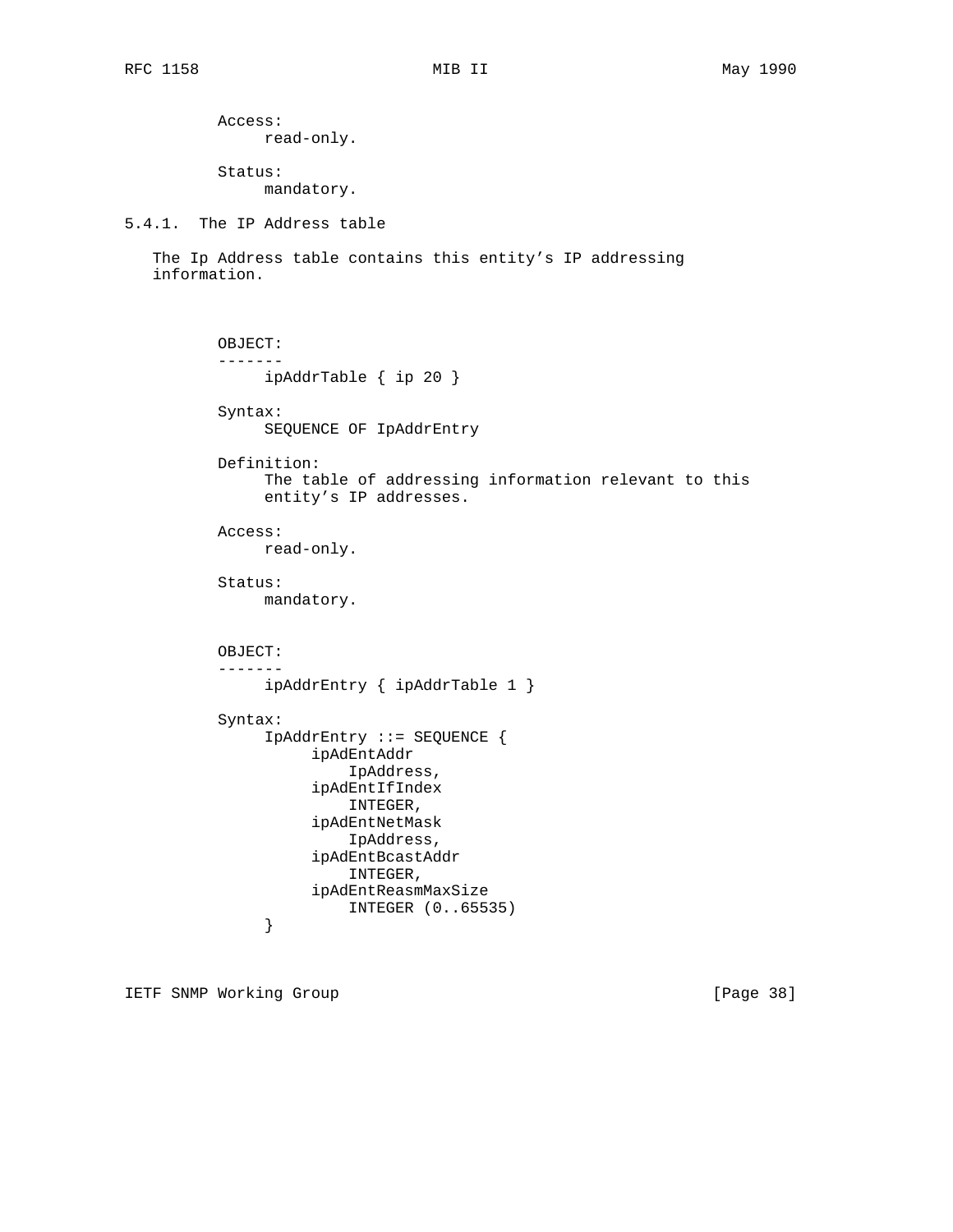```
 Definition:
      The addressing information for one of this entity's IP
      addresses.
 Access:
      read-only.
 Status:
      mandatory.
 OBJECT:
 -------
      ipAdEntAddr { ipAddrEntry 1 }
 Syntax:
      IpAddress
 Definition:
      The IP address to which this entry's addressing
      information pertains.
 Access:
     read-only.
 Status:
      mandatory.
 OBJECT:
 -------
      ipAdEntIfIndex { ipAddrEntry 2 }
 Syntax:
      INTEGER
 Definition:
      The index value which uniquely identifies the interface
      to which this entry is applicable. The interface
      identified by a particular value of this index is the
      same interface as identified by the same value of
      ifIndex.
 Access:
      read-only.
 Status:
      mandatory.
```
IETF SNMP Working Group **Example 2018** [Page 39]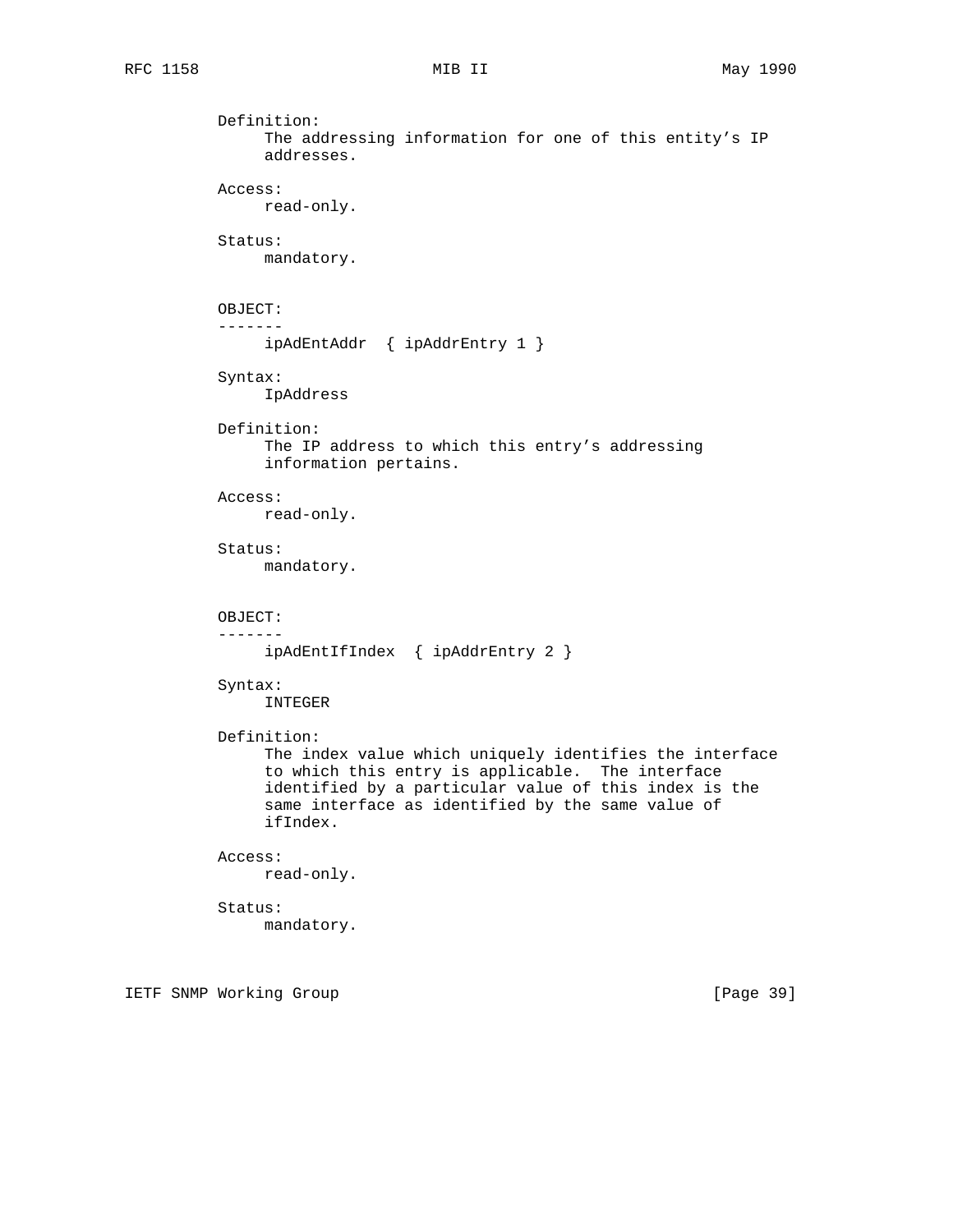OBJECT: ------ ipAdEntNetMask { ipAddrEntry 3 } Syntax: IpAddress Definition: The subnet mask associated with the IP address of this entry. The value of the mask is an IP address with all the network bits set to 1 and all the hosts bits set to 0. Access: read-only. Status: mandatory. OBJECT: ------ ipAdEntBcastAddr { ipAddrEntry 4 } Syntax: INTEGER Definition: The value of the least-significant bit in the IP broadcast address used for sending datagrams on the (logical) interface associated with the IP address of this entry. For example, when the Internet standard all-ones broadcast address is used, the value will be 1. This value applies to both the subnet and network broadcasts addresses used by the entity on this (logical) interface. Access: read-only. Status: mandatory. OBJECT: ------ ipAdEntReasmMaxSize { ipAddrEntry 5 }

IETF SNMP Working Group **Example 2018** [Page 40]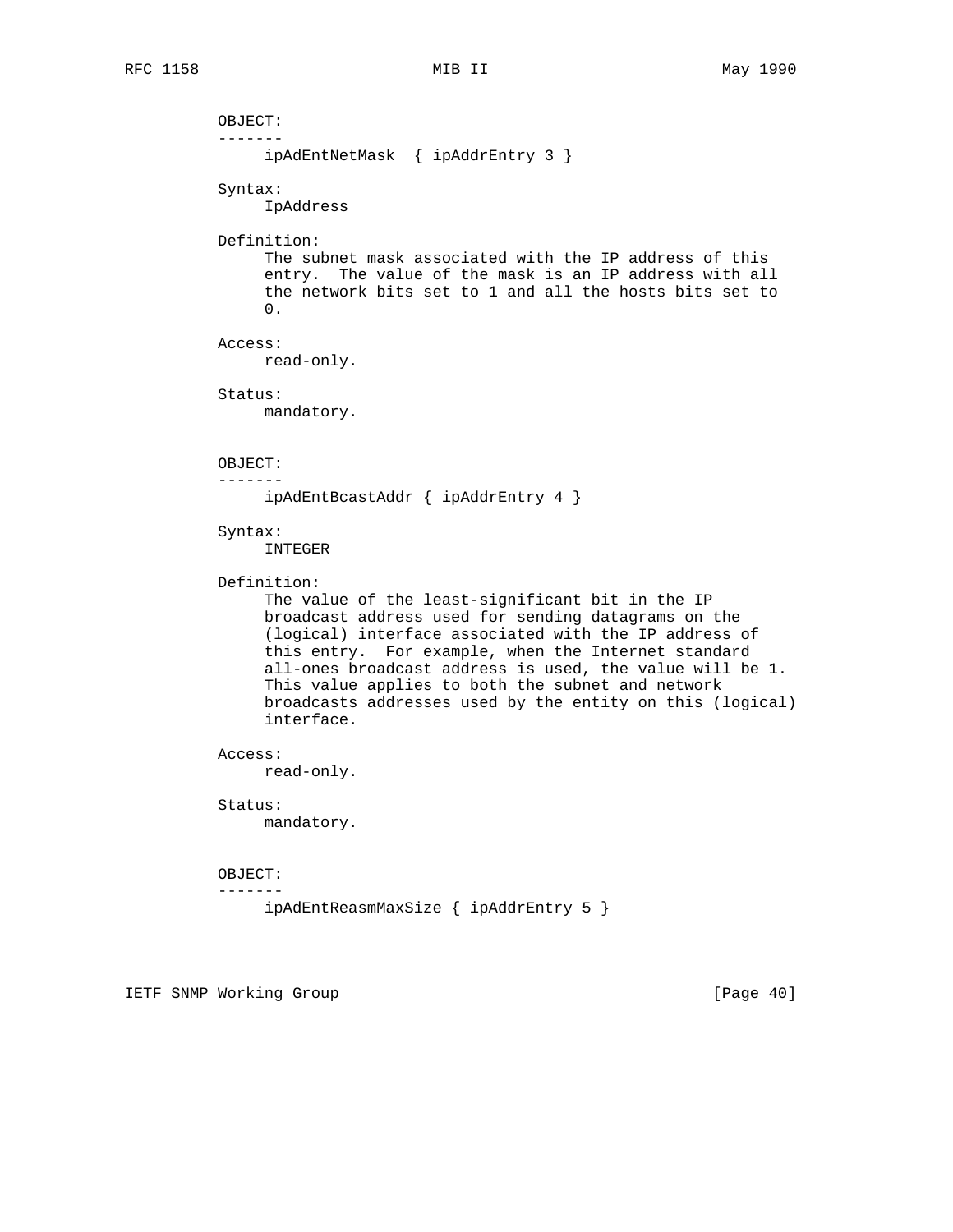Syntax: INTEGER (0..65535) Definition: The size of the largest IP datagram which this entity can re-assemble from incoming IP fragmented datagrams received on this interface. Access: read-only. Status: mandatory. 5.4.2. The IP Routing table The IP Routing table contains an entry for each route presently known to this entity. OBJECT: ------ ipRoutingTable { ip 21 } Syntax: SEQUENCE OF IpRouteEntry Definition: This entity's IP Routing table. Access: read-write. Status: mandatory. OBJECT: ------ ipRouteEntry { ipRoutingTable 1 } Syntax: IpRouteEntry ::= SEQUENCE { ipRouteDest IpAddress, ipRouteIfIndex INTEGER, ipRouteMetric1

IETF SNMP Working Group and the state of the state of the state of the state of the state of the state of the state of the state of the state of the state of the state of the state of the state of the state of the state of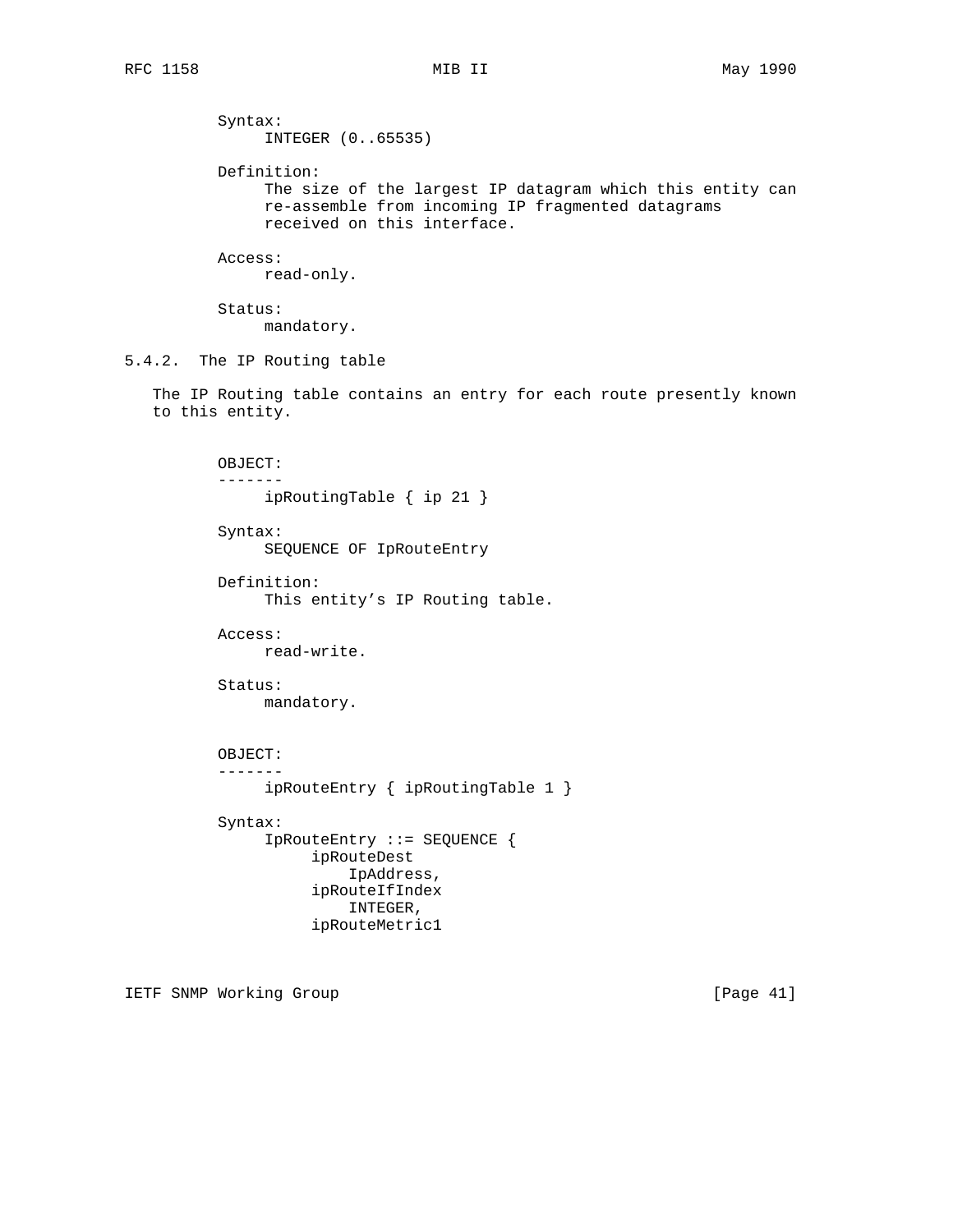INTEGER, ipRouteMetric2 INTEGER, ipRouteMetric3 INTEGER, ipRouteMetric4 INTEGER, ipRouteNextHop IpAddress, ipRouteType INTEGER, ipRouteProto INTEGER, ipRouteAge INTEGER, ipRouteMask IpAddress } Definition: A route to a particular destination. Access: read-write. Status: mandatory. We now consider the individual components of each route in the IP Routing table: OBJECT: ------ ipRouteDest { ipRouteEntry 1 } Syntax: IpAddress Definition: The destination IP address of this route. An entry with a value of 0.0.0.0 is considered a default route. Multiple routes to a single destination can appear in the table, but access to such multiple entries is dependent on the table-access mechanisms defined by the network management protocol in use.

IETF SNMP Working Group [Page 42]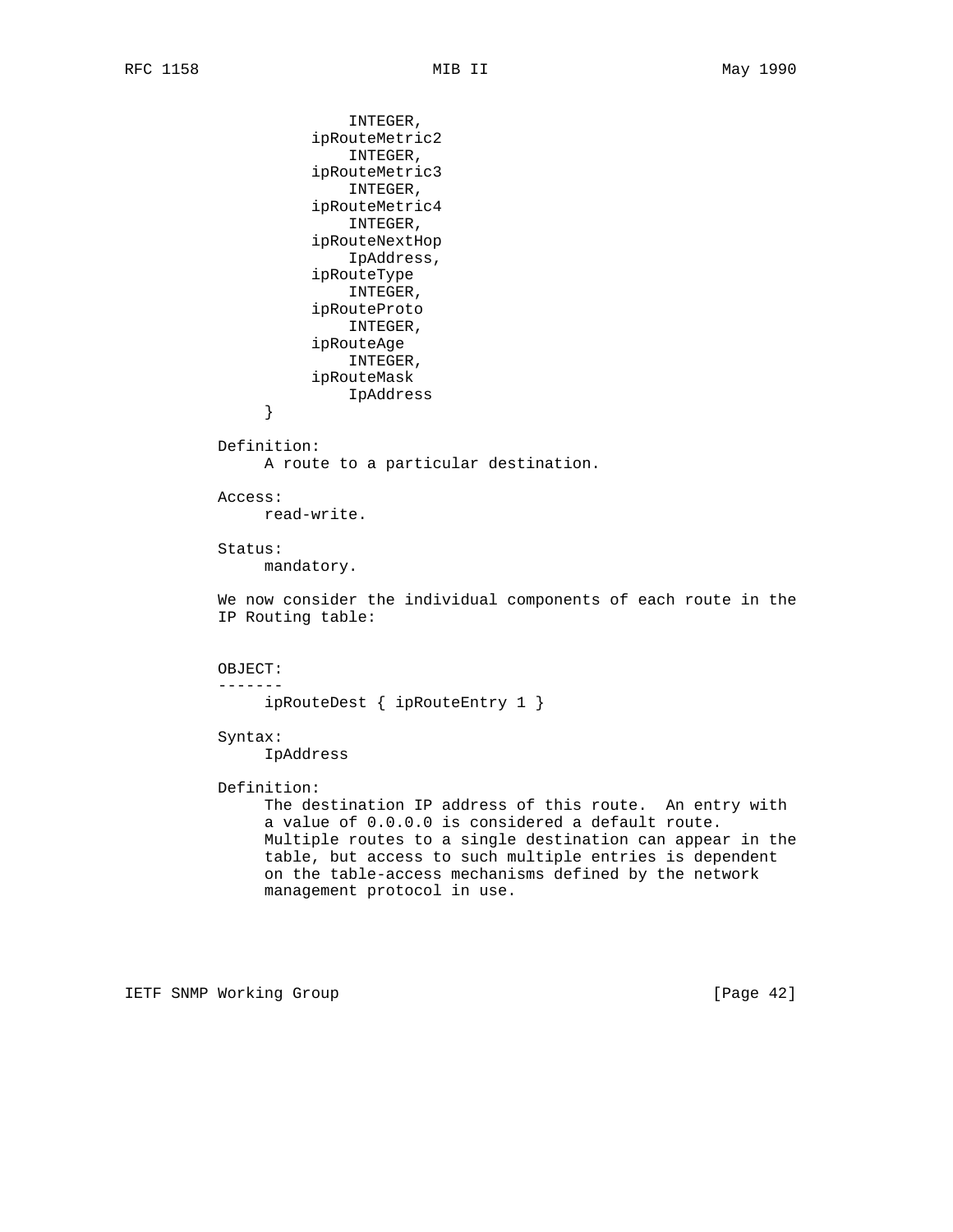Access: read-write. Status: mandatory. OBJECT: ------ ipRouteIfIndex { ipRouteEntry 2 } Syntax: INTEGER Definition: The index value which uniquely identifies the local interface through which the next hop of this route should be reached. The interface identified by a particular value of this index is the same interface as identified by the same value of ifIndex. Access: read-write. Status: mandatory. OBJECT: ------ ipRouteMetric1 { ipRouteEntry 3 } Syntax: INTEGER Definition: The primary routing metric for this route. The semantics of this metric are determined by the routing-protocol specified in the route's ipRouteProto value. If this metric is not used, its value should be set to -1. Access: read-write. Status: mandatory.

IETF SNMP Working Group **Example 2018** [Page 43]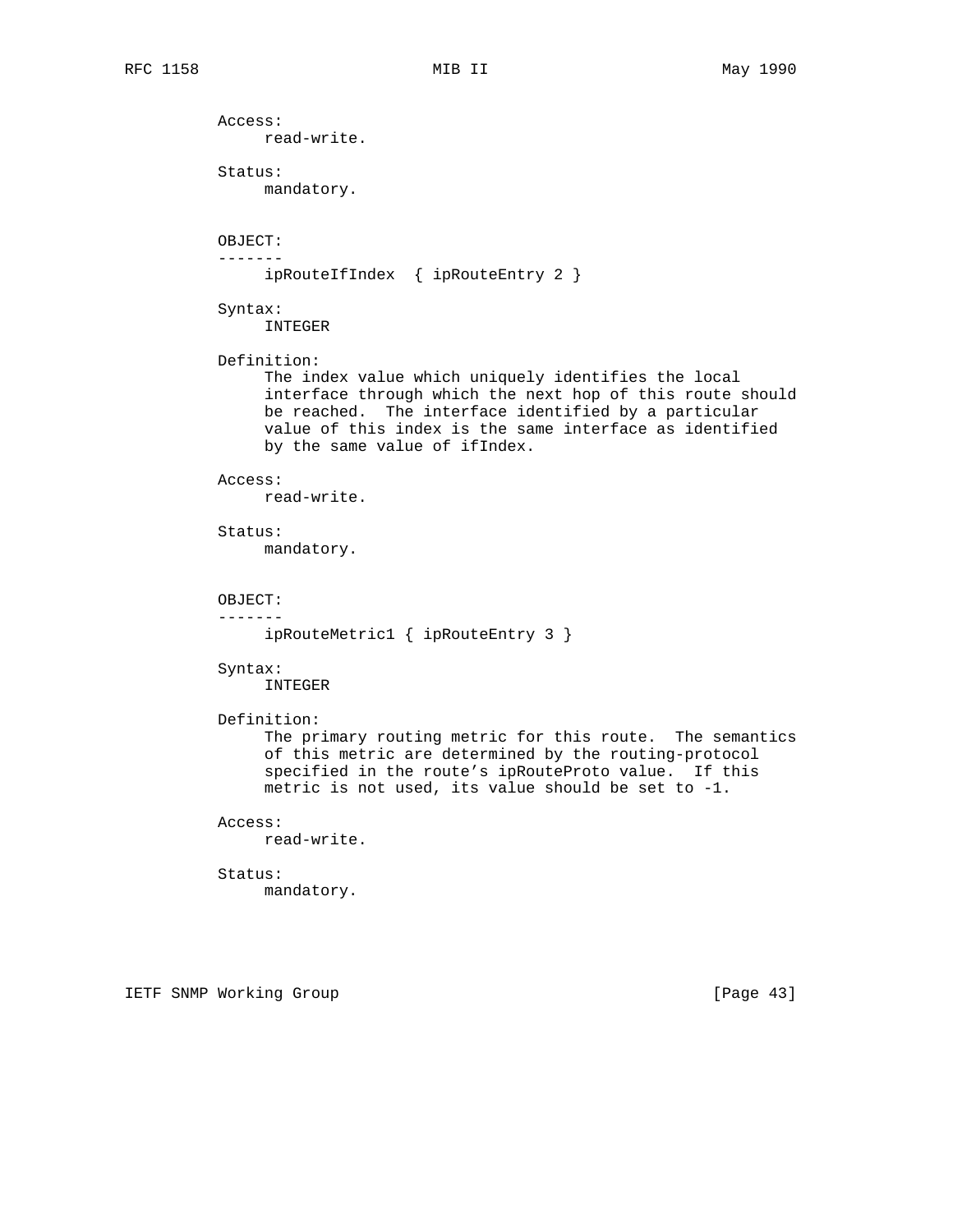OBJECT: ------ ipRouteMetric2 { ipRouteEntry 4 } Syntax: INTEGER Definition: An alternate routing metric for this route. The semantics of this metric are determined by the routing protocol specified in the route's ipRouteProto value. If this metric is not used, its value should be set to -1. Access: read-write. Status: mandatory. OBJECT: ------ ipRouteMetric3 { ipRouteEntry 5 } Syntax: INTEGER Definition: An alternate routing metric for this route. The semantics of this metric are determined by the routing protocol specified in the route's ipRouteProto value. If this metric is not used, its value should be set to -1. Access: read-write. Status: mandatory. OBJECT: ------ ipRouteMetric4 { ipRouteEntry 6 } Syntax: INTEGER

IETF SNMP Working Group [Page 44]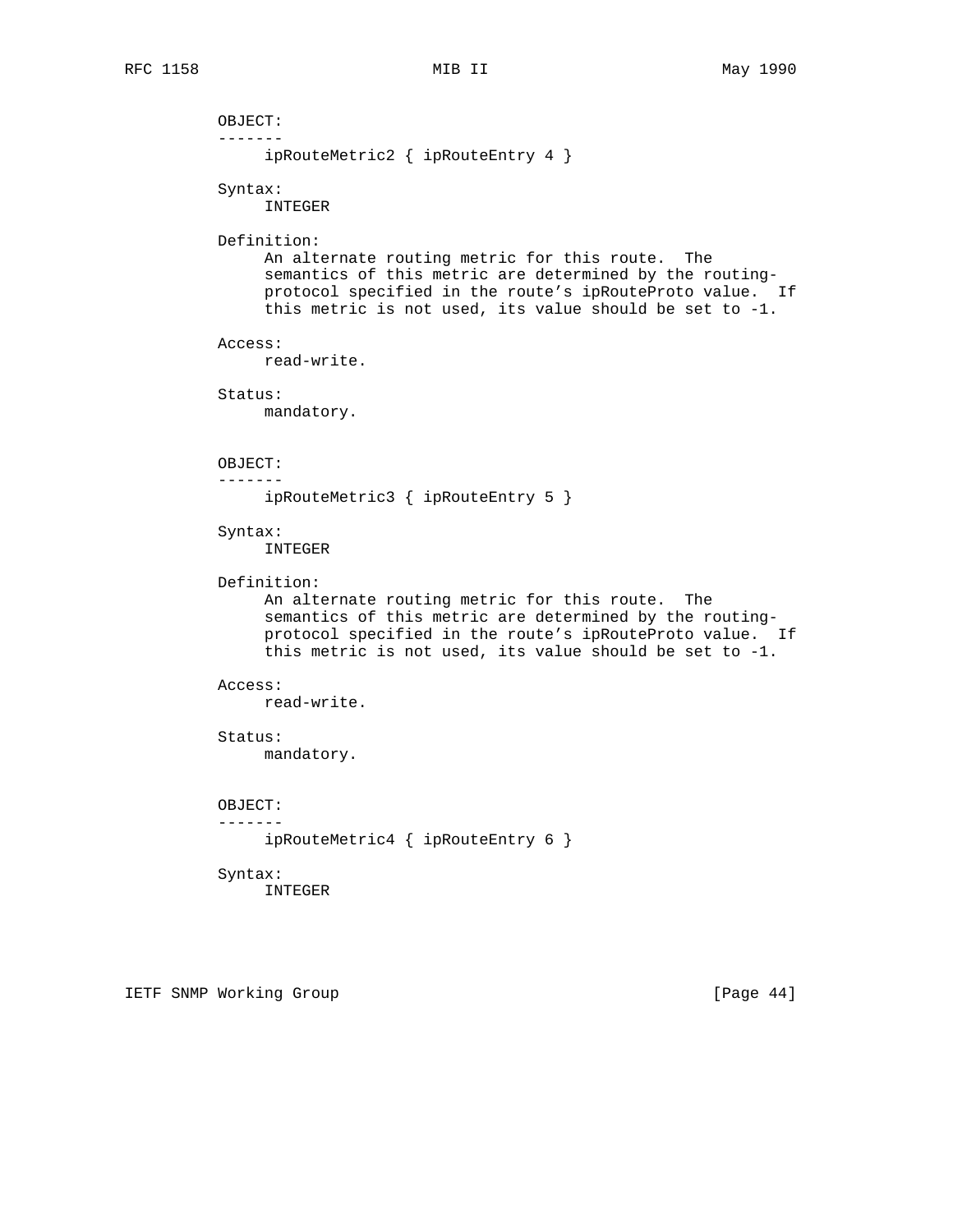```
 Definition:
      An alternate routing metric for this route. The
      semantics of this metric are determined by the routing-
      protocol specified in the route's ipRouteProto value. If
      this metric is not used, its value should be set to -1.
 Access:
     read-write.
 Status:
     mandatory.
 OBJECT:
 -------
     ipRouteNextHop { ipRouteEntry 7 }
 Syntax:
     IpAddress
 Definition:
      The IP address of the next hop of this route. (In the
      case of a route bound to an interface which is realized
     via a broadcast media, the value of this field is the
      agent's IP address on that interface.)
 Access:
     read-write.
 Status:
     mandatory.
 OBJECT:
 -------
     ipRouteType { ipRouteEntry 8 }
 Syntax:
      INTEGER {
          other(1), --- none of the following
          invalid(2), --- an invalidated route -- route to directly
          direct(3), -- connected (sub-)network
                            -- route to a non-local
           remote(4) -- host/network/sub-network
```
IETF SNMP Working Group **Example 2018** [Page 45]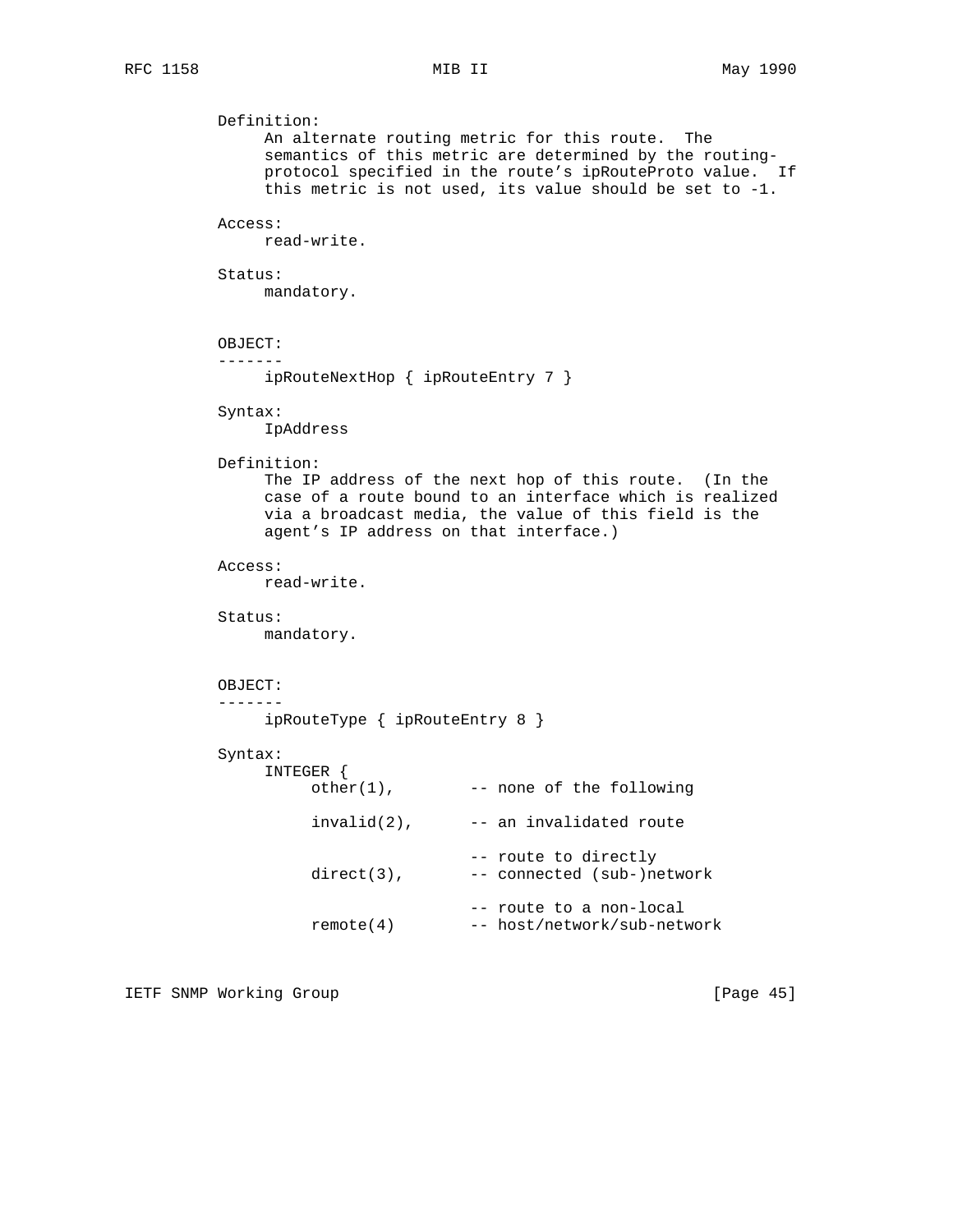}

 Definition: The type of route.

 Setting this object to the value invalid(2) has the effect of invalidating the corresponding entry in the ipRoutingTable object. That is, it effectively disassociates the destination identified with said entry from the route identified with said entry. It is an implementation-specific matter as to whether the agent removes an invalidated entry from the table. Accordingly, management stations must be prepared to receive tabular information from agents that corresponds to entries not currently in use. Proper interpretation of such entries requires examination of the relevant ipRouteType object.

```
 Access:
```
read-write.

```
 Status:
```
mandatory.

```
 OBJECT:
```
-------

```
 ipRouteProto { ipRouteEntry 9 }
```

```
 Syntax:
```

| Syntax: |                                                                        |                                                                            |
|---------|------------------------------------------------------------------------|----------------------------------------------------------------------------|
|         | INTEGER {<br>$other(1)$ ,                                              | -- none of the following                                                   |
|         | $local(2)$ ,                                                           | -- non-protocol information,<br>-- e.g., manually configured<br>-- entries |
|         | $netmgmt(3)$ ,                                                         | -- set via a network management<br>-- protocol                             |
|         | $icmp(4)$ ,                                                            | -- obtained via ICMP,<br>-- e.g., Redirect                                 |
|         | $eqp(5)$ ,<br>$qqp(6)$ ,<br>$hello(7)$ ,<br>$rip(8)$ ,<br>$is-is(9)$ , | -- the remaining values are<br>-- all gateway routing protocols            |

IETF SNMP Working Group **Example 2018** [Page 46]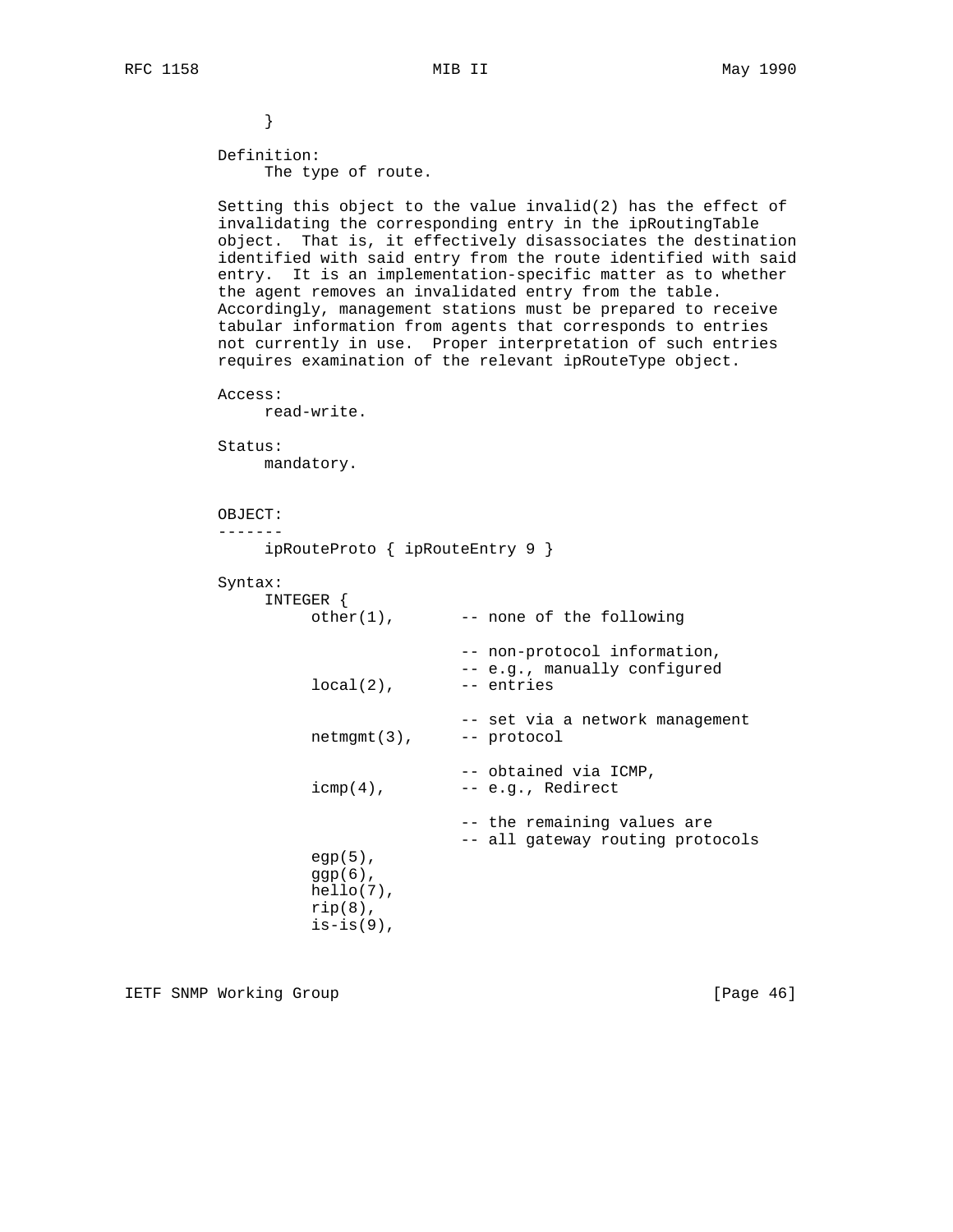```
es-is(10),
                      ciscoIgrp(11),
                      bbnSpfIgp(12),
                      ospf(13),
                \begin{matrix} \texttt{bgp}(14) \end{matrix} }
           Definition:
                 The routing mechanism via which this route was learned.
                 Inclusion of values for gateway routing protocols is not
                 intended to imply that hosts should support those
                 protocols.
           Access:
                read-only.
           Status:
                mandatory.
           OBJECT:
           -------
                ipRouteAge { ipRouteEntry 10 }
           Syntax:
                 INTEGER
           Definition:
                 The number of seconds since this route was last updated
                 or otherwise determined to be correct. Note that no
                 semantics of "too old" can be implied except through
                 knowledge of the routing protocol by which the route was
                 learned.
           Access:
                read-write.
           Status:
                mandatory.
           OBJECT:
           -------
                 ipRouteMask { ipRouteEntry 11 }
           Syntax:
                 IpAddress
```
IETF SNMP Working Group **Example 2018** [Page 47]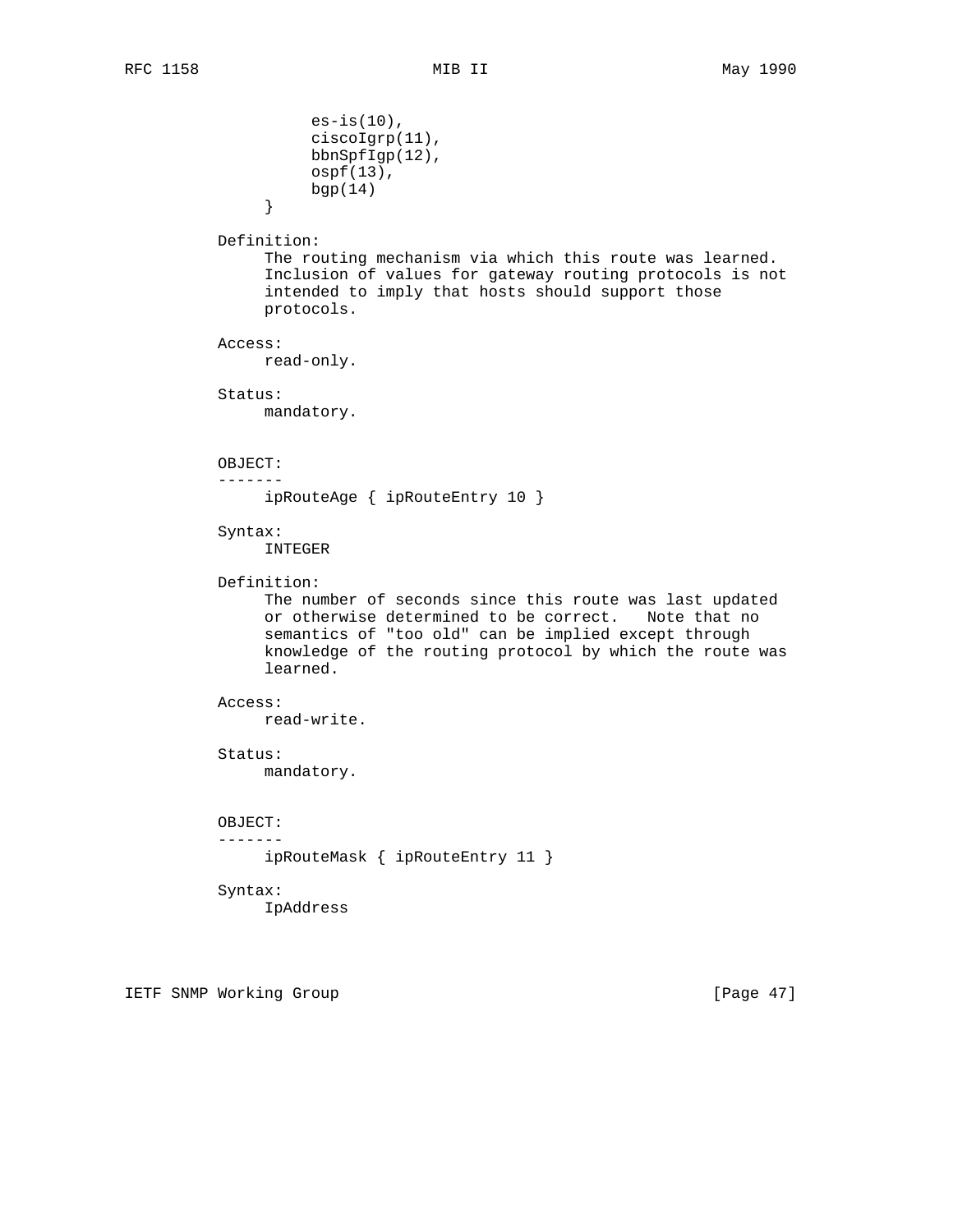Definition:

 Indicate the mask to be logical-ANDed with the destination address before being compared to the value in the ipRouteDest field. For those systems that do not support arbitrary subnet masks, an agent constructs the value of the ipRouteMask by determining whether the value of the correspondent ipRouteDest field belong to a class-A, B, or C network, and then using one of:

| mask                    | network |
|-------------------------|---------|
| 255.0.0.0               | class-A |
| 255.255.0.0             | class-B |
| $255.255.255.0$ class-C |         |

 If the value of the ipRouteDest is 0.0.0.0 (a default route), then the mask value is also 0.0.0.0. It should be noted that all IP routing subsystems implicitly use this mechanism.

Access:

read-write.

 Status: mandatory.

# 5.4.3. The IP Address Translation table

 The Address Translation tables contain the IpAddress to "physical" address equivalences. Some interfaces do not use translation tables for determining address equivalences (e.g., DDN-X.25 has an algorithmic method); if all interfaces are of this type, then the Address Translation table is empty, i.e., has zero entries.

OBJECT:

-------

ipNetToMediaTable { ip 22 }

Syntax:

SEQUENCE OF IpNetToMediaEntry

Definition:

 The IP Address Translation table used for mapping from IP addresses to physical addresses.

Access:

read-write.

IETF SNMP Working Group **Example 2018** [Page 48]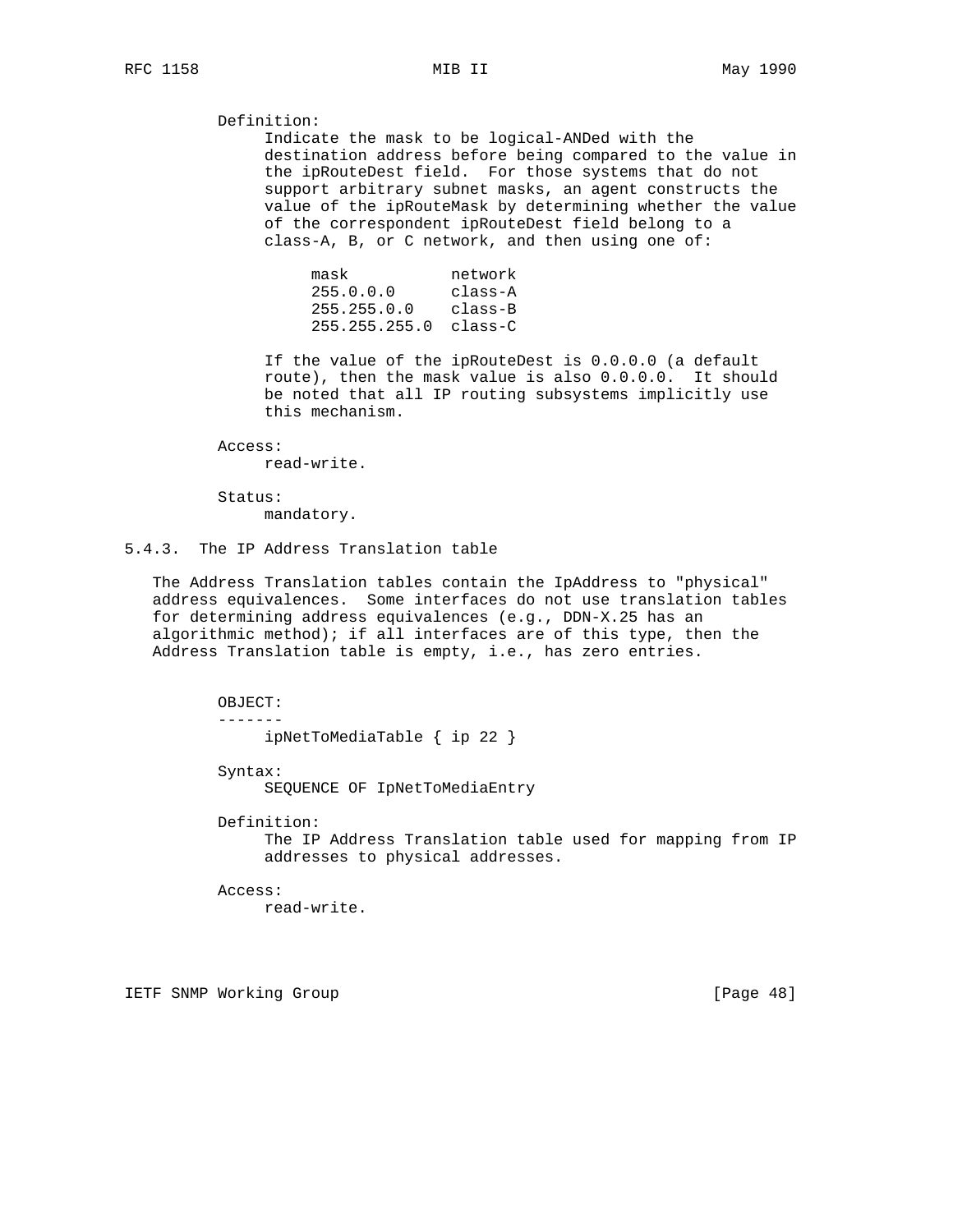Status: mandatory. OBJECT: ------- IpNetToMediaEntry { ipNetToMediaTable 1 } Syntax: IpNetToMediaEntry ::= SEQUENCE { ipNetToMediaIfIndex INTEGER, ipNetToMediaPhysAddress OCTET STRING, ipNetToMediaNetAddress IpAddress, ipNetToMediaType INTEGER } Definition: Each entry contains one IpAddress to "physical" address equivalence. Access: read-write. Status: mandatory. We now consider the individual components of each IP Address Translation table entry: OBJECT: ------ ipNetToMediaIfIndex { ipNetToMediaEntry 1 } Syntax: INTEGER Definition: The interface on which this entry's equivalence is effective. The interface identified by a particular value of this index is the same interface as identified by the same value of ifIndex.

IETF SNMP Working Group [Page 49]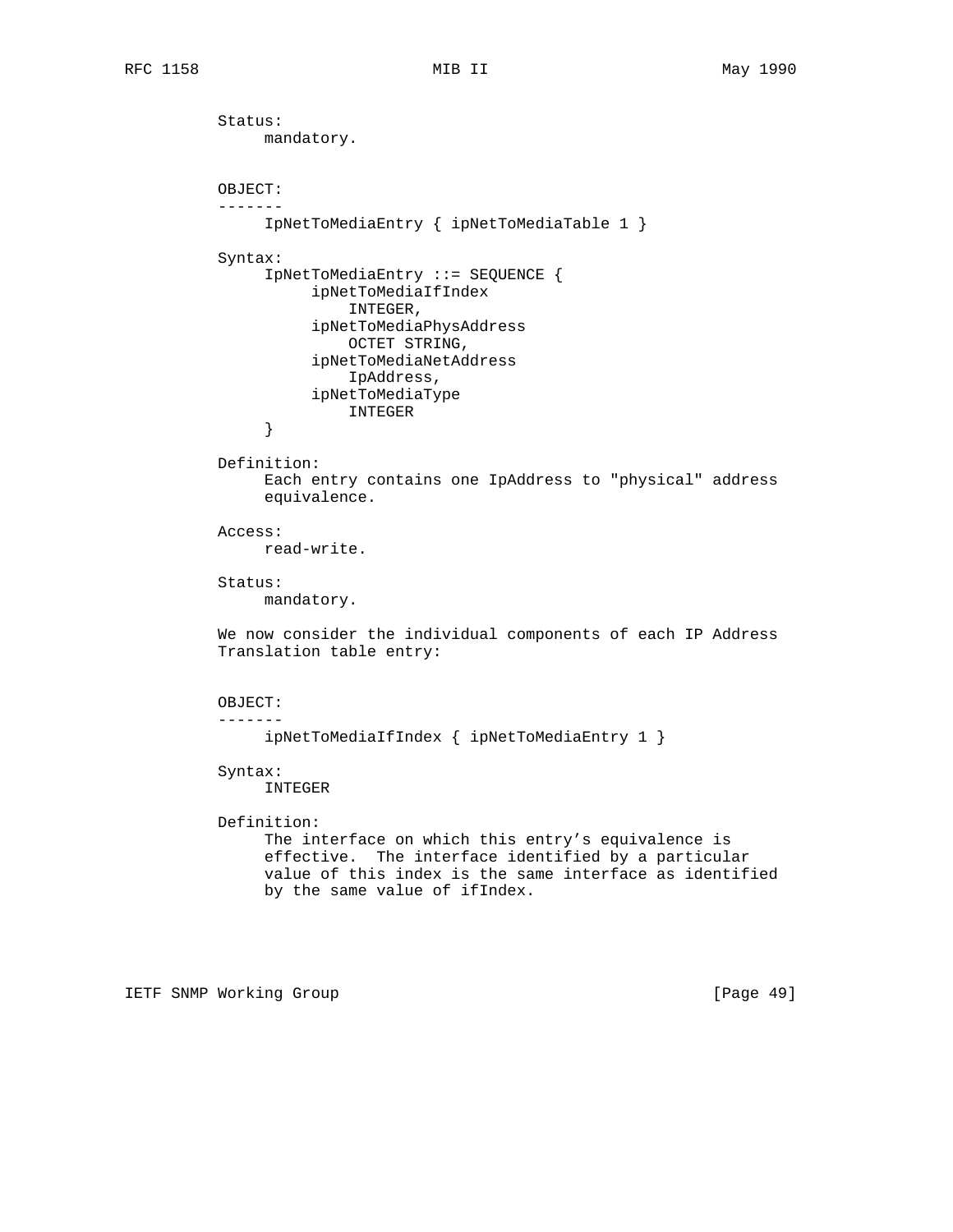Access: read-write. Status: mandatory. OBJECT: ------ ipNetToMediaPhysAddress { ipNetToMediaEntry 2 } Syntax: OCTET STRING Definition: The media-dependent "physical" address. Access: read-write. Status: mandatory. OBJECT: ------ ipNetToMediaNetAddress { ipNetToMediaEntry 3 } Syntax: IpAddress Definition: The IpAddress corresponding to the media-dependent "physical" address. Access: read-write. Status: mandatory. OBJECT: ------ ipNetToMediaType { ipNetToMediaEntry 4 } Syntax: INTEGER {

IETF SNMP Working Group **Example 2018** [Page 50]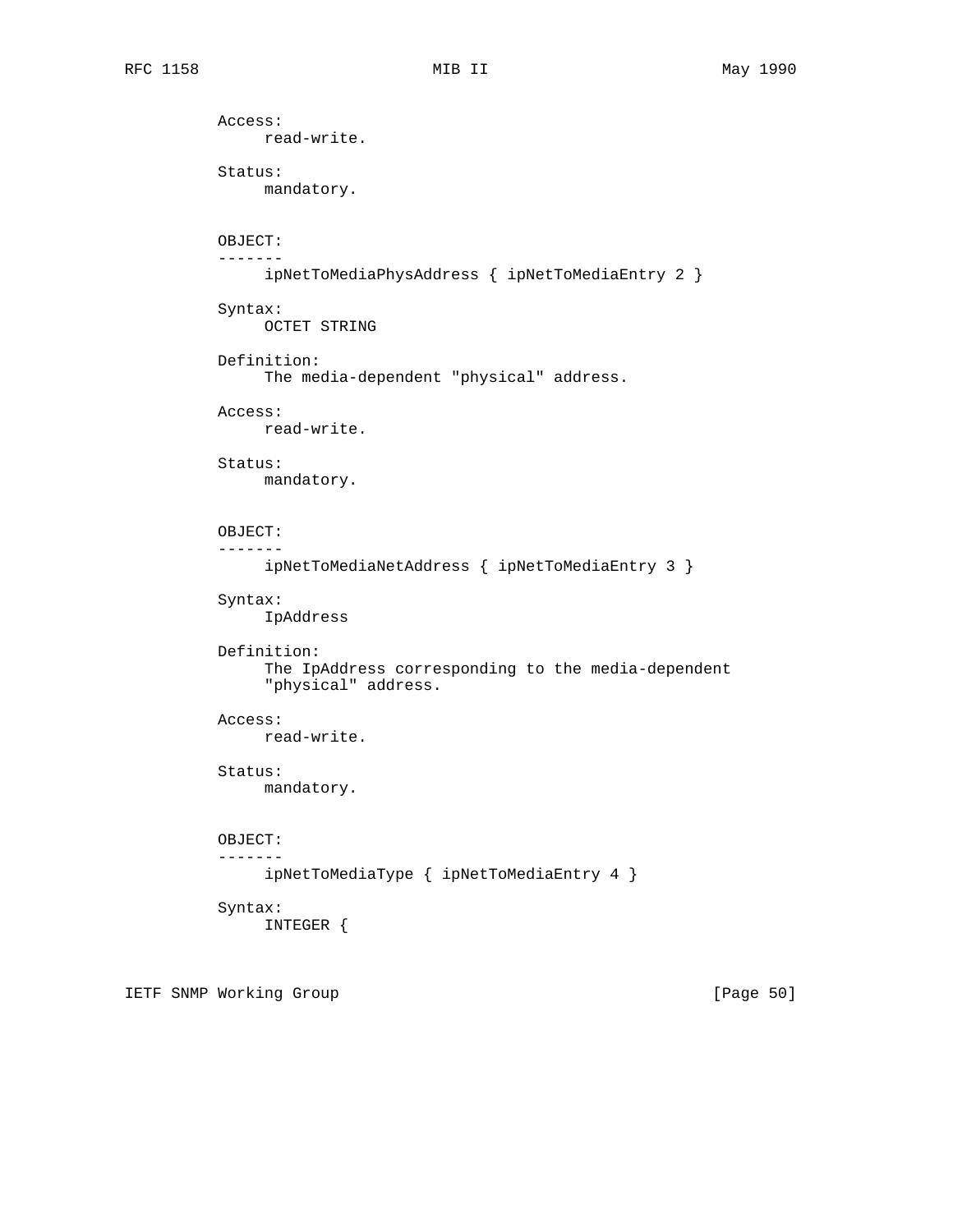}

```
 other(1), -- none of the following
    invald(2), --- an invaldated mapping dynamic(3),
static(4)
```
Definition:

The type of mapping.

 Setting this object to the value invalid(2) has the effect of invalidating the corresponding entry in the ipNetToMediaTable. That is, it effectively disassociates the interface identified with said entry from the mapping identified with said entry. It is an implementation-specific matter as to whether the agent removes an invalidated entry from the table. Accordingly, management stations must be prepared to receive tabular information from agents that corresponds to entries not currently in use. Proper interpretation of such entries requires examination of the relevant ipNetToMediaType object.

 Access: read-write. Status:

mandatory.

5.5. The ICMP Group

Implementation of the ICMP group is mandatory for all systems.

The ICMP group contains the ICMP input and output statistics.

```
 OBJECT:
 -------
      icmpInMsgs { icmp 1 }
 Syntax:
```
Counter

 Definition: The total number of ICMP messages which the entity received. Note that this counter includes all those counted by icmpInErrors.

IETF SNMP Working Group **Example 2018** [Page 51]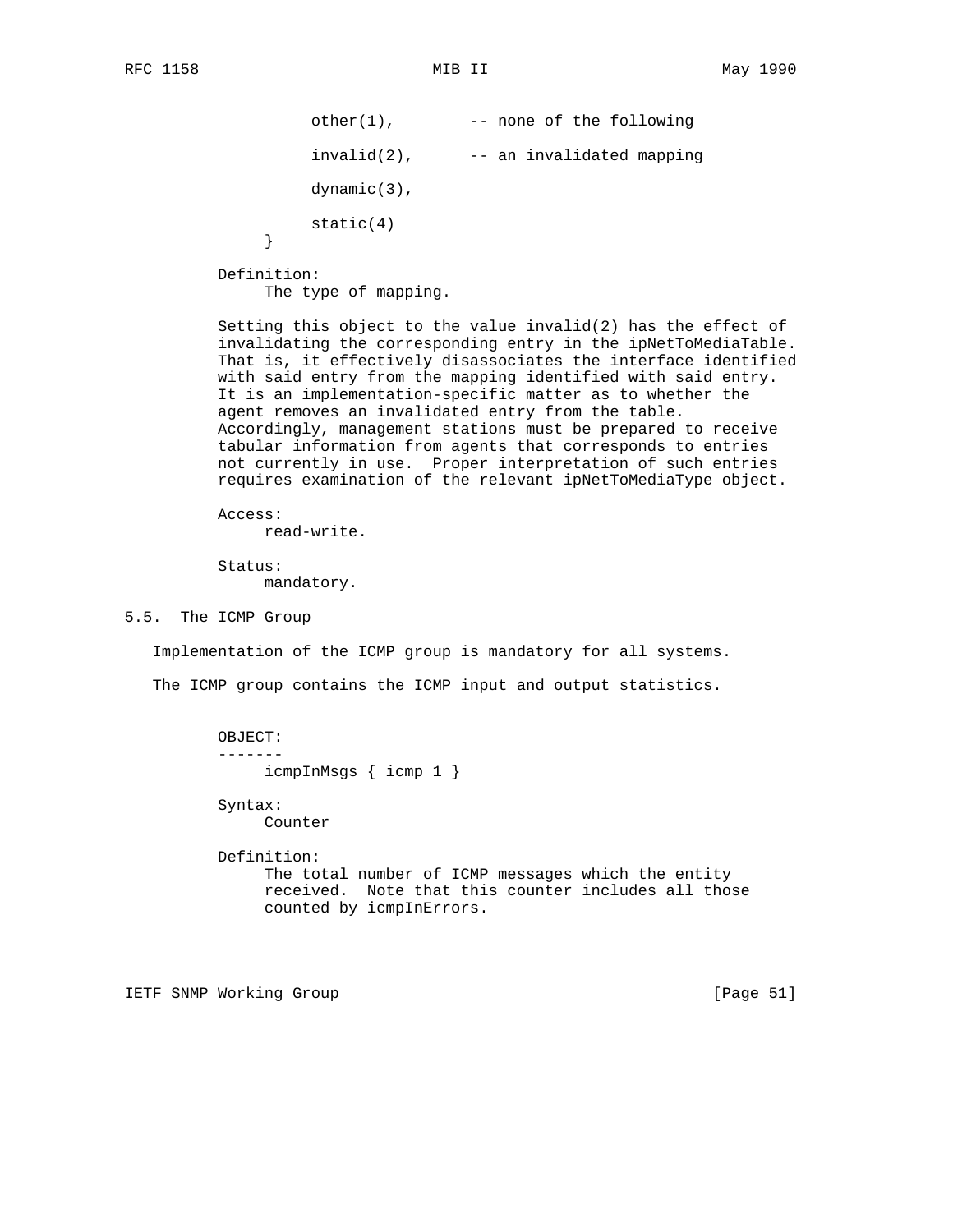Access: read-only. Status: mandatory. OBJECT: ------ icmpInErrors { icmp 2 } Syntax: Counter Definition: The number of ICMP messages which the entity received but determined as having ICMP-specific errors (bad ICMP checksums, bad length, etc.). Access: read-only. Status: mandatory. OBJECT: ------ icmpInDestUnreachs { icmp 3 } Syntax: Counter Definition: The number of ICMP Destination Unreachable messages received. Access: read-only. Status: mandatory. OBJECT: ------ icmpInTimeExcds { icmp 4 }

IETF SNMP Working Group [Page 52]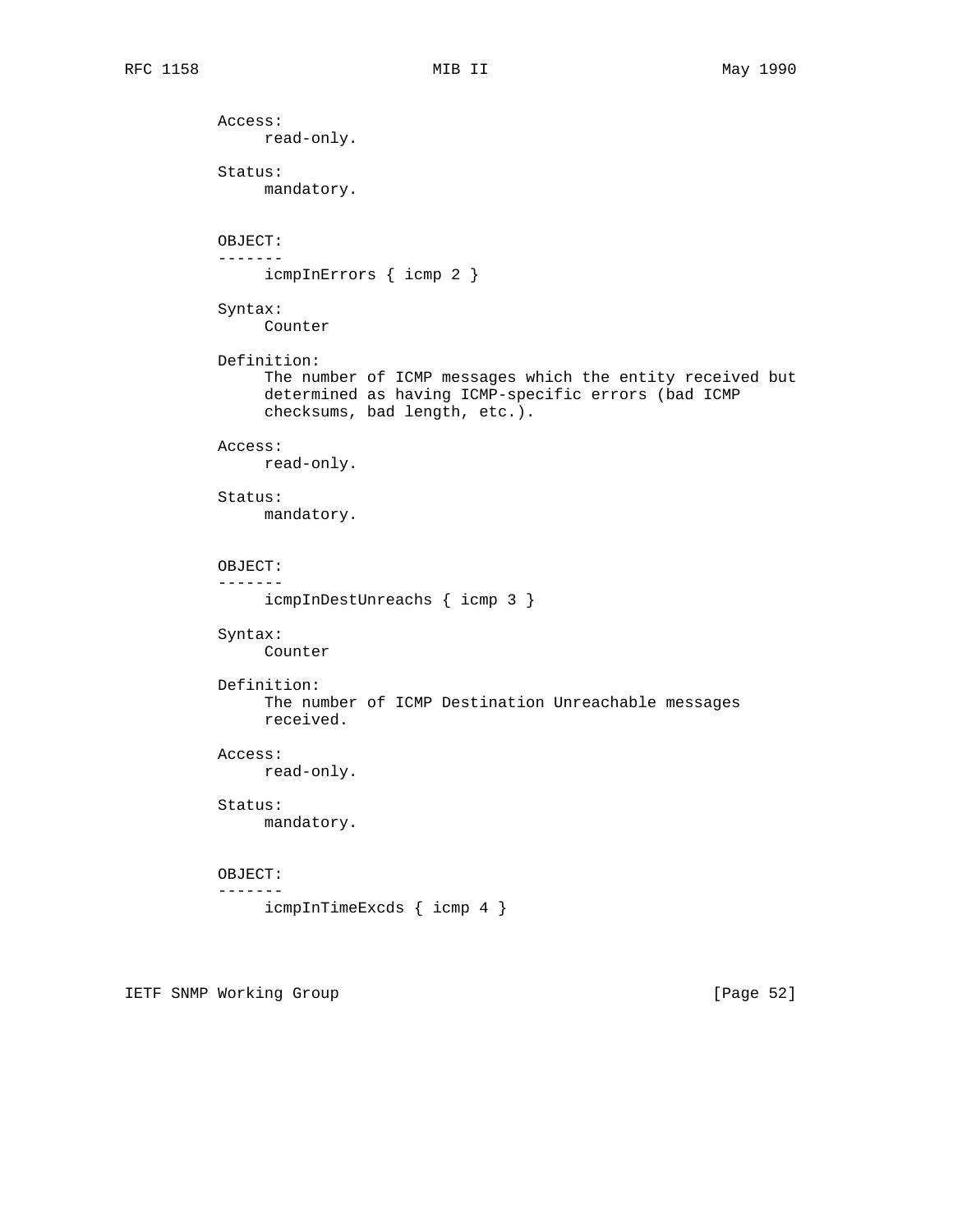```
 Syntax:
      Counter
 Definition:
      The number of ICMP Time Exceeded messages received.
 Access:
     read-only.
 Status:
      mandatory.
 OBJECT:
 -------
      icmpInParmProbs { icmp 5 }
 Syntax:
     Counter
 Definition:
      The number of ICMP Parameter Problem messages received.
 Access:
     read-only.
 Status:
      mandatory.
 OBJECT:
 -------
     icmpInSrcQuenchs { icmp 6 }
 Syntax:
      Counter
 Definition:
      The number of ICMP Source Quench messages received.
 Access:
     read-only.
 Status:
     mandatory.
```
IETF SNMP Working Group **Example 2018** [Page 53]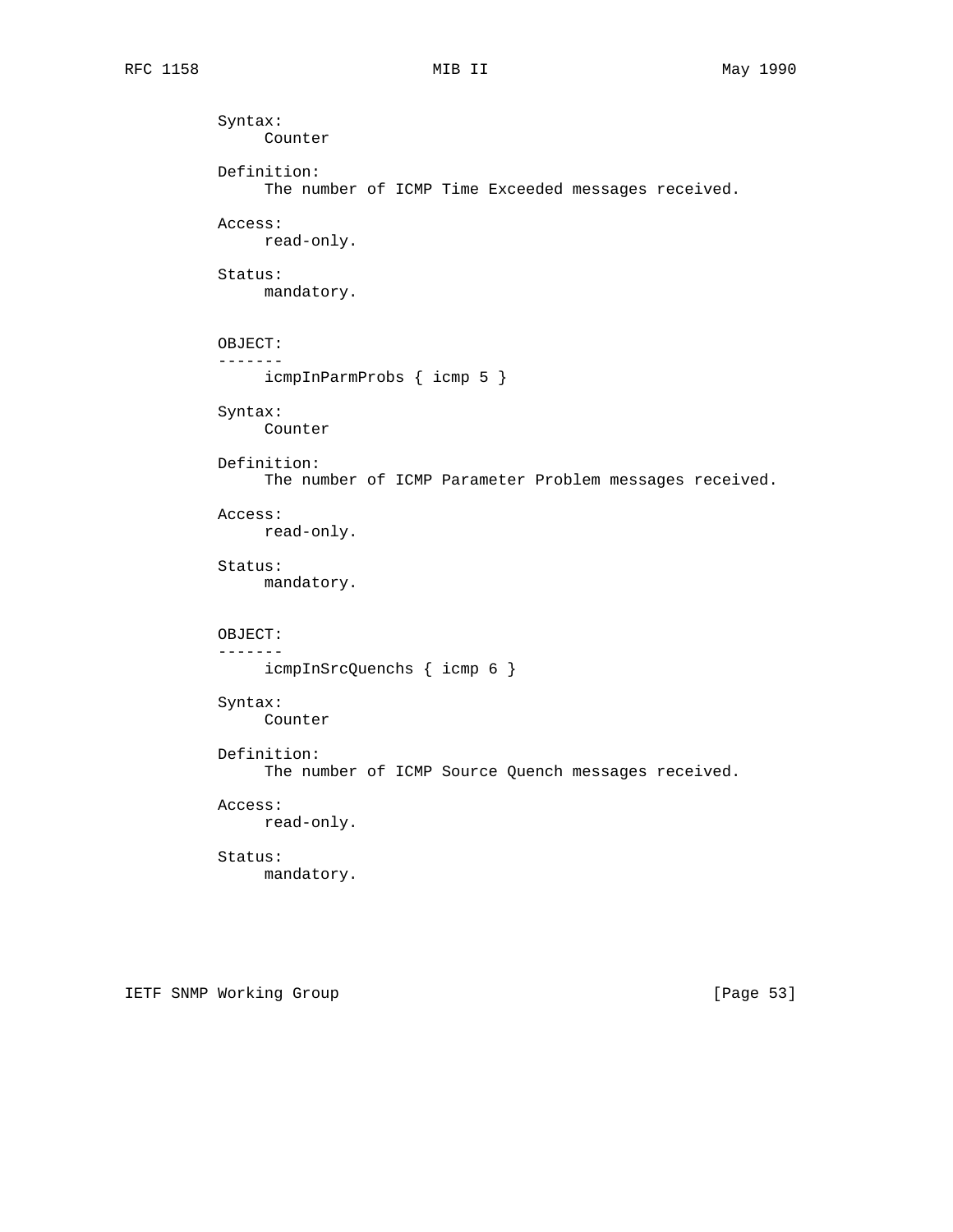```
 OBJECT:
 -------
      icmpInRedirects { icmp 7 }
 Syntax:
     Counter
 Definition:
      The number of ICMP Redirect messages received.
 Access:
     read-only.
 Status:
     mandatory.
 OBJECT:
 -------
     icmpInEchos { icmp 8 }
 Syntax:
     Counter
 Definition:
      The number of ICMP Echo (request) messages received.
 Access:
      read-only.
 Status:
    mandatory.
 OBJECT:
 -------
     icmpInEchoReps { icmp 9 }
 Syntax:
     Counter
 Definition:
      The number of ICMP Echo Reply messages received.
 Access:
     read-only.
```
IETF SNMP Working Group **Example 2018** [Page 54]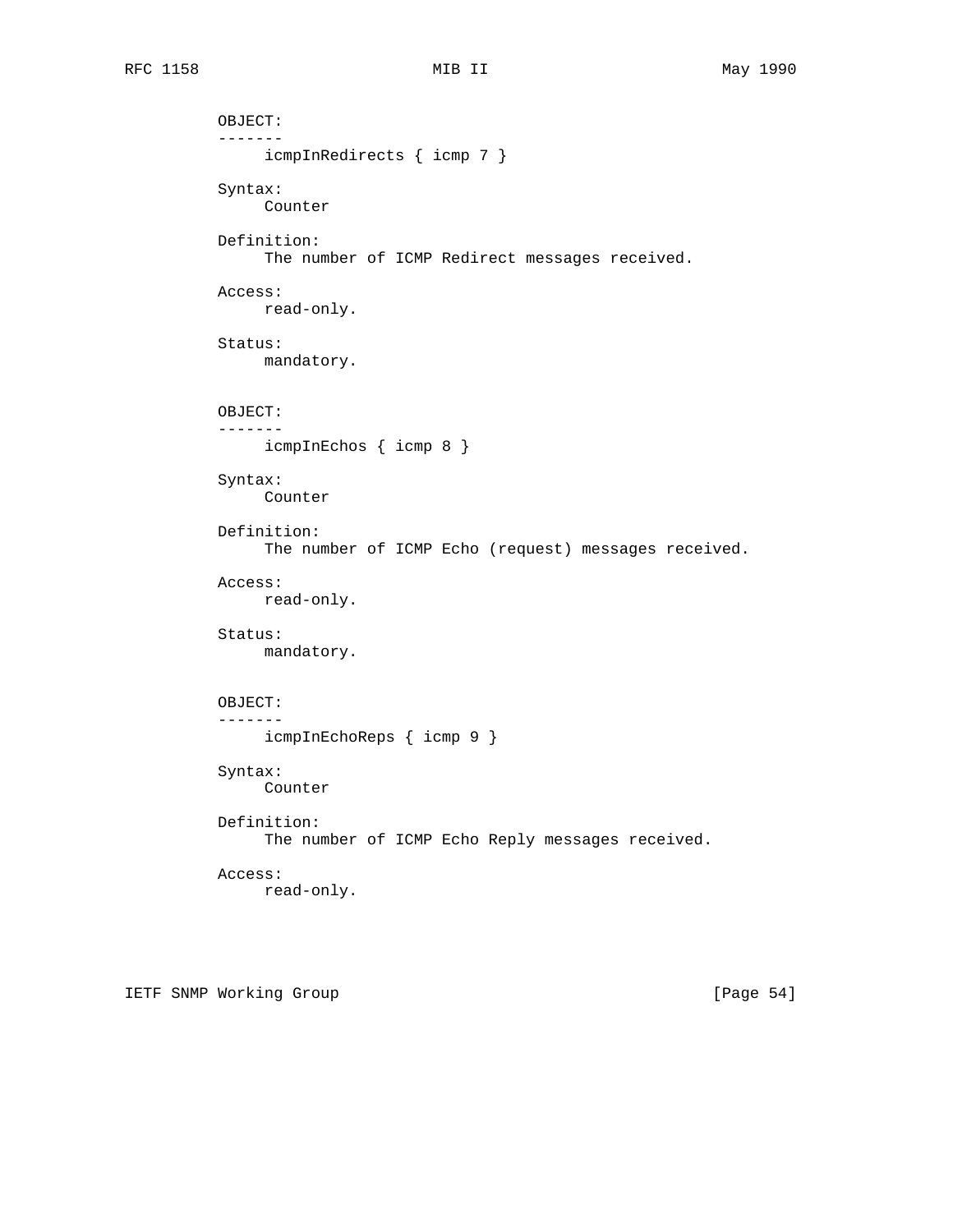Status: mandatory. OBJECT: ------ icmpInTimestamps { icmp 10 } Syntax: Counter Definition: The number of ICMP Timestamp (request) messages received. Access: read-only. Status: mandatory. OBJECT: ------ icmpInTimestampReps { icmp 11 } Syntax: Counter Definition: The number of ICMP Timestamp Reply messages received. Access: read-only. Status: mandatory. OBJECT: ------ icmpInAddrMasks { icmp 12 } Syntax: Counter Definition: The number of ICMP Address Mask Request messages received.

IETF SNMP Working Group **Example 2018** [Page 55]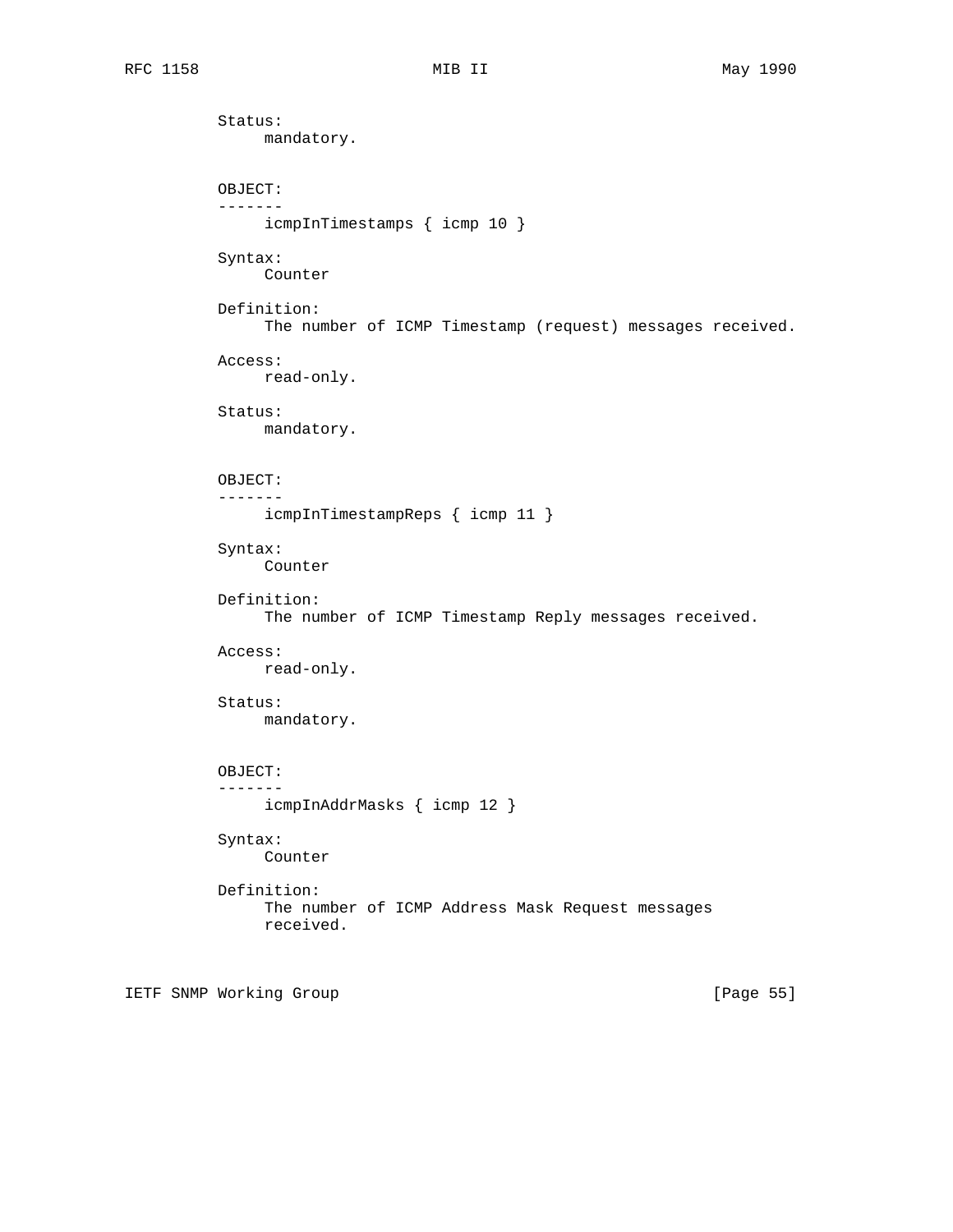Access: read-only. Status: mandatory. OBJECT: ------ icmpInAddrMaskReps { icmp 13 } Syntax: Counter Definition: The number of ICMP Address Mask Reply messages received. Access: read-only. Status: mandatory. OBJECT: ------ icmpOutMsgs { icmp 14 } Syntax: Counter Definition: The total number of ICMP messages which this entity attempted to send. Note that this counter includes all those counted by icmpOutErrors. Access: read-only. Status: mandatory. OBJECT: ------ icmpOutErrors { icmp 15 }

IETF SNMP Working Group **Example 2018** [Page 56]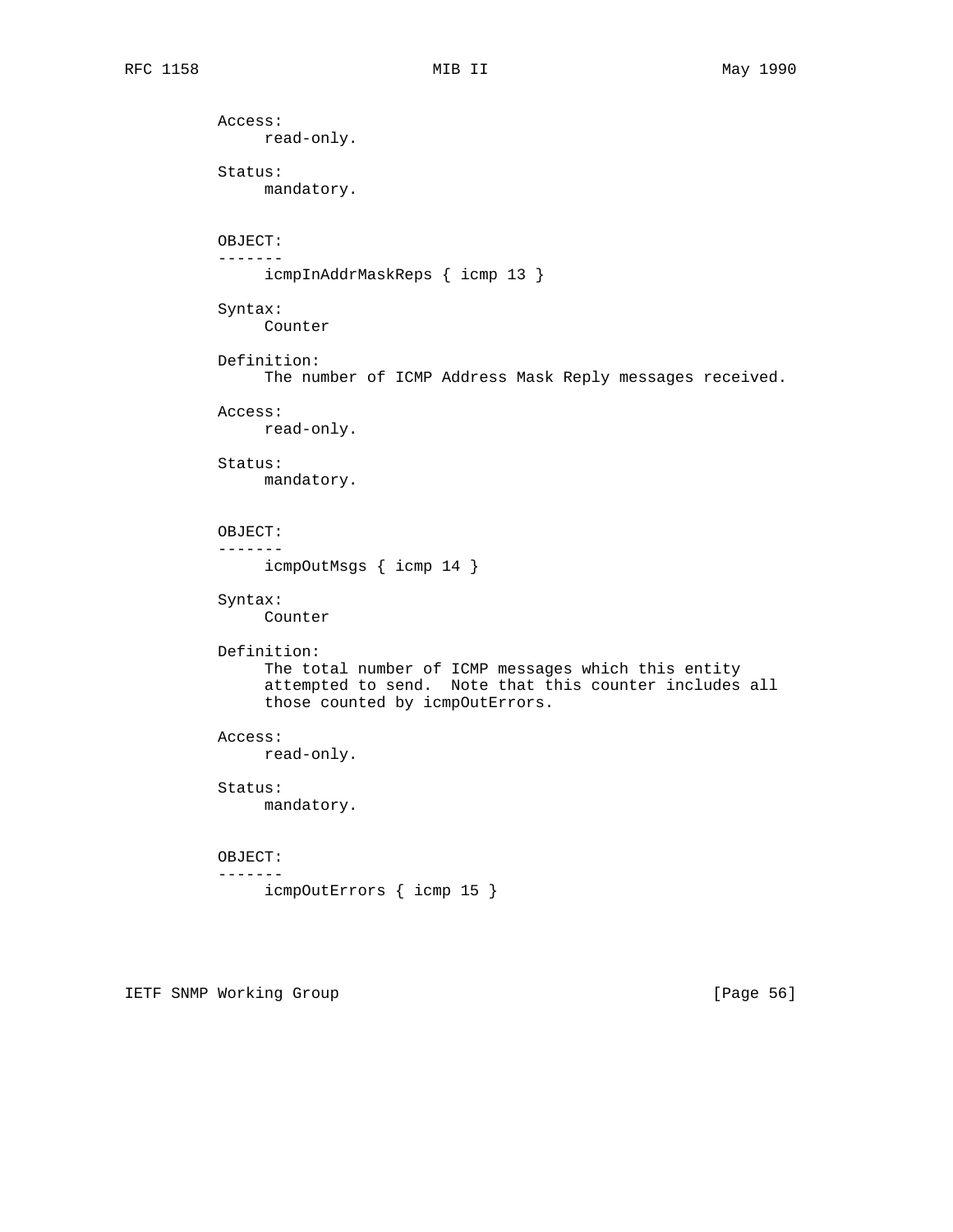Syntax:

```
 Counter
 Definition:
      The number of ICMP messages which this entity did not
      send due to problems discovered within ICMP such as a
      lack of buffers. This value should not include errors
      discovered outside the ICMP layer such as the inability
      of IP to route the resultant datagram. In some
      implementations there may be no types of error which
      contribute to this counter's value.
 Access:
     read-only.
 Status:
     mandatory.
 OBJECT:
 -------
     icmpOutDestUnreachs { icmp 16 }
 Syntax:
      Counter
 Definition:
      The number of ICMP Destination Unreachable messages sent.
 Access:
      read-only.
 Status:
      mandatory.
 OBJECT:
 -------
      icmpOutTimeExcds { icmp 17 }
 Syntax:
     Counter
 Definition:
      The number of ICMP Time Exceeded messages sent.
 Access:
     read-only.
```
IETF SNMP Working Group **Example 2018** [Page 57]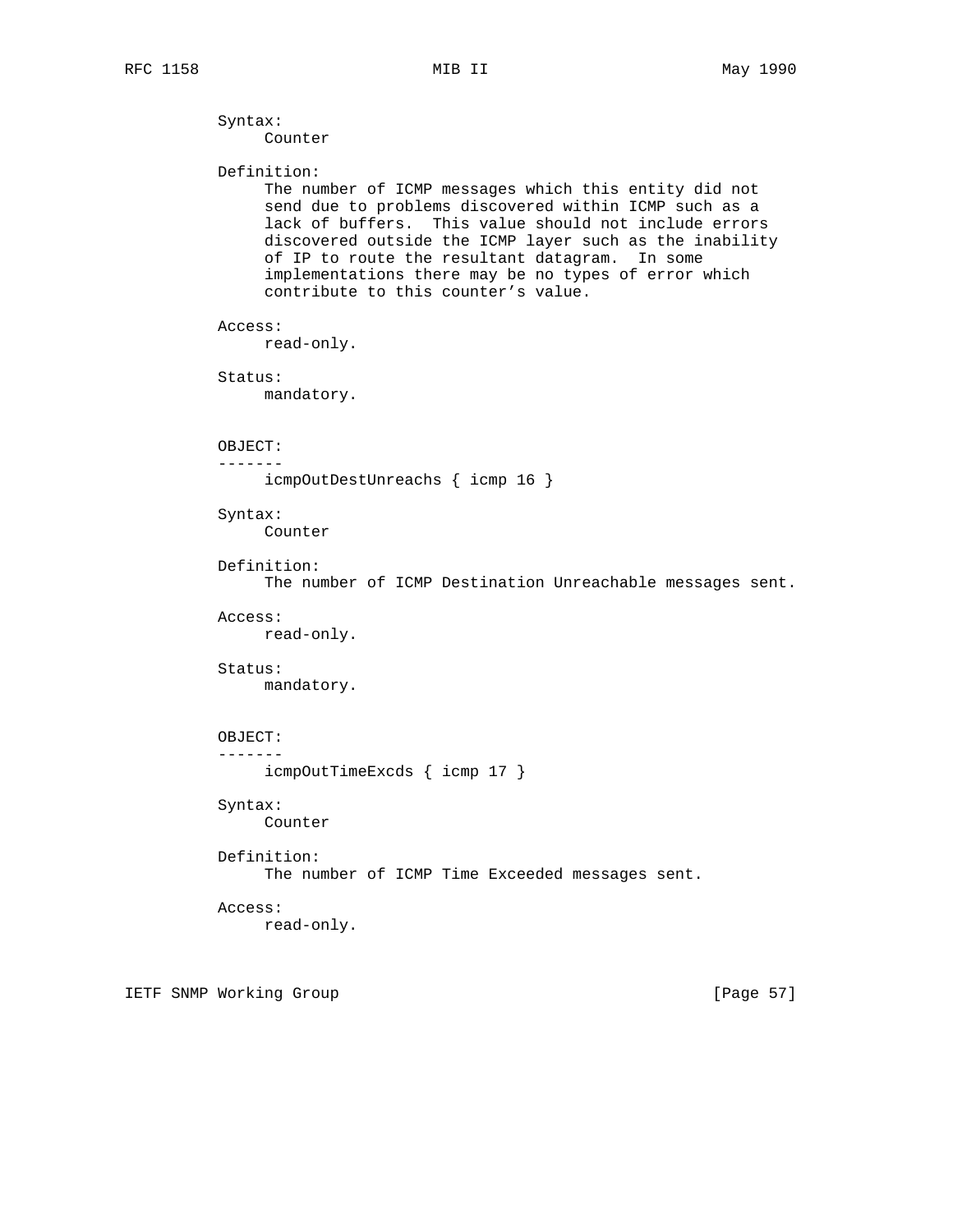Status: mandatory. OBJECT: ------ icmpOutParmProbs { icmp 18 } Syntax: Counter Definition: The number of ICMP Parameter Problem messages sent. Access: read-only. Status: mandatory. OBJECT: ------ icmpOutSrcQuenchs { icmp 19 } Syntax: Counter Definition: The number of ICMP Source Quench messages sent. Access: read-only. Status: mandatory. OBJECT: ------ icmpOutRedirects { icmp 20 } Syntax: Counter Definition: The number of ICMP Redirect messages sent. For a host, this object will always be zero, since hosts do not send

IETF SNMP Working Group **Example 2018** [Page 58]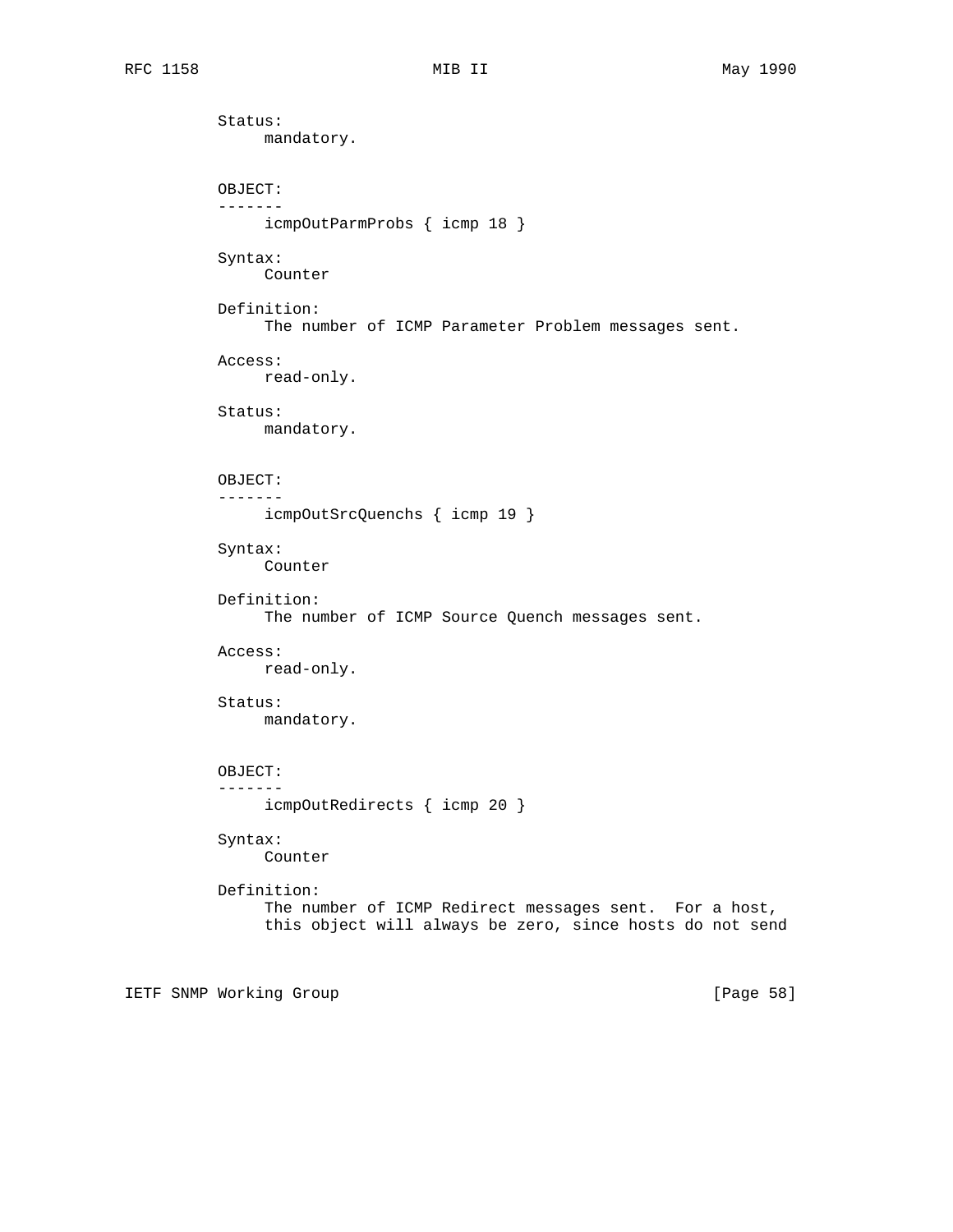```
 redirects.
 Access:
      read-only.
 Status:
     mandatory.
 OBJECT:
 -------
     icmpOutEchos { icmp 21 }
 Syntax:
     Counter
 Definition:
     The number of ICMP Echo (request) messages sent.
 Access:
     read-only.
 Status:
      mandatory.
 OBJECT:
 -------
      icmpOutEchoReps { icmp 22 }
 Syntax:
     Counter
 Definition:
      The number of ICMP Echo Reply messages sent.
 Access:
     read-only.
 Status:
     mandatory.
 OBJECT:
 -------
     icmpOutTimestamps { icmp 23 }
```
IETF SNMP Working Group **Example 2018** [Page 59]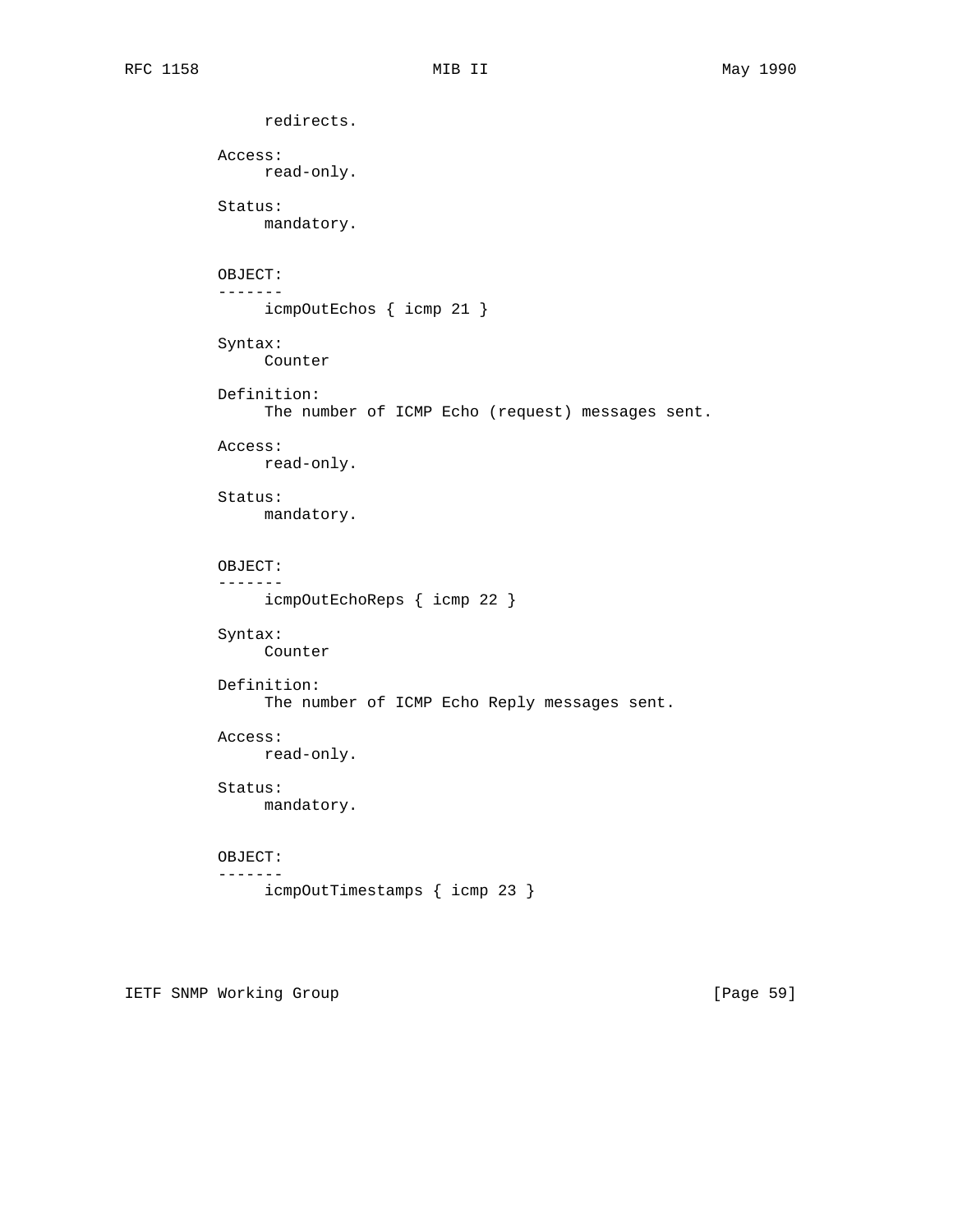```
 Syntax:
      Counter
 Definition:
      The number of ICMP Timestamp (request) messages sent.
 Access:
     read-only.
 Status:
      mandatory.
 OBJECT:
 -------
      icmpOutTimestampReps { icmp 24 }
 Syntax:
     Counter
 Definition:
      The number of ICMP Timestamp Reply messages sent.
 Access:
     read-only.
 Status:
      mandatory.
 OBJECT:
 -------
     icmpOutAddrMasks { icmp 25 }
 Syntax:
      Counter
 Definition:
      The number of ICMP Address Mask Request messages sent.
 Access:
     read-only.
 Status:
     mandatory.
```
IETF SNMP Working Group **Example 2018** [Page 60]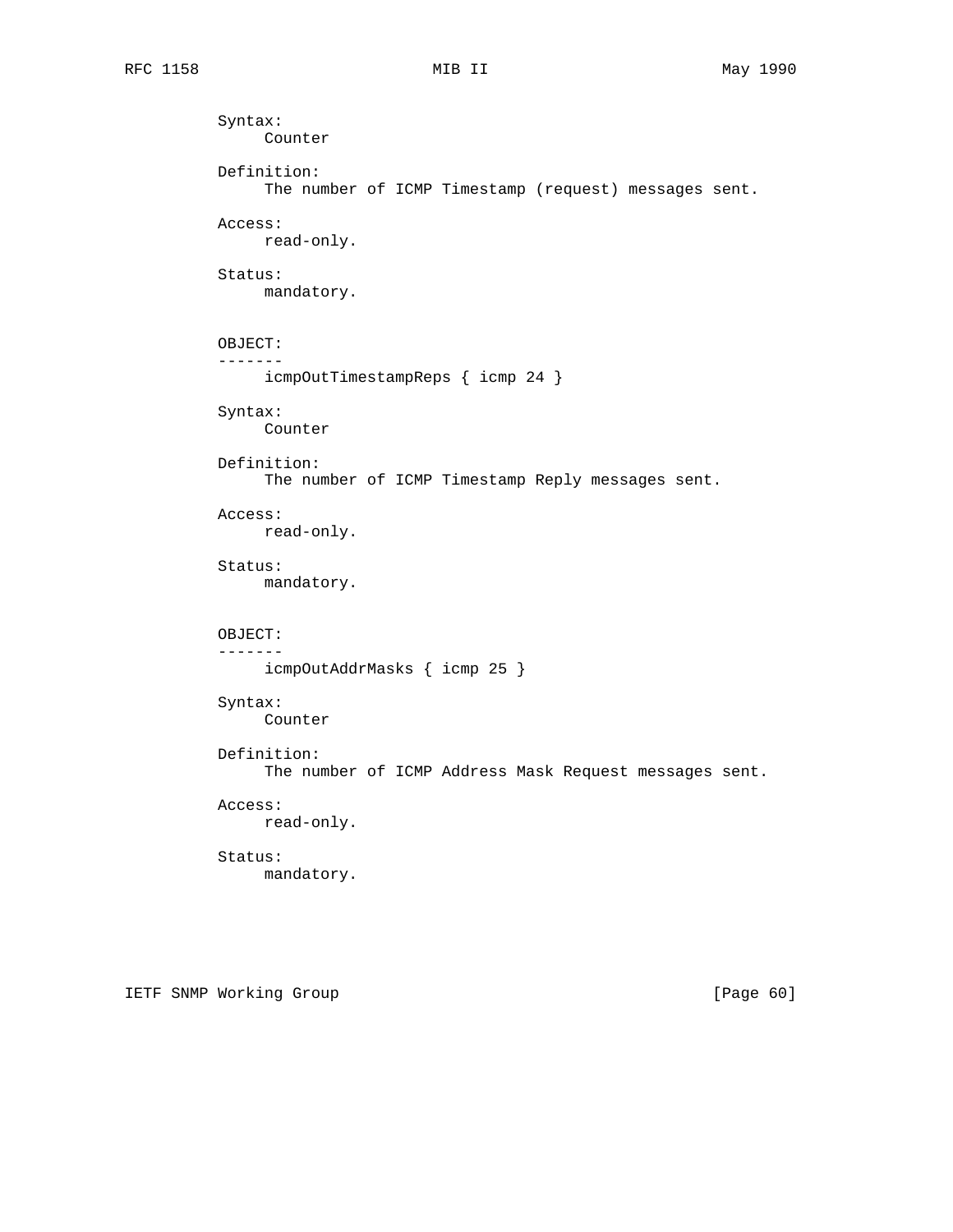OBJECT: ------ icmpOutAddrMaskReps { icmp 26 } Syntax: Counter Definition: The number of ICMP Address Mask Reply messages sent. Access: read-only. Status: mandatory. 5.6. The TCP Group

 Implementation of the TCP group is mandatory for all systems that implement the TCP.

 Note that instances of object types that represent information about a particular TCP connection are transient; they persist only as long as the connection in question.

```
 OBJECT:
          -------
             tcpRtoAlgorithm { tcp 1 }
         Syntax:
              INTEGER {
                 other(1), -- none of the following
                  constant(2), -- a constant rto
rsre(3),  -- MIL-STD-1778, Appendix B
 vanj(4) -- Van Jacobson's algorithm [11]
 }
         Definition:
              The algorithm used to determine the timeout value used
              for retransmitting unacknowledged octets.
         Access:
             read-only.
         Status:
             mandatory.
```
IETF SNMP Working Group **Example 2018** [Page 61]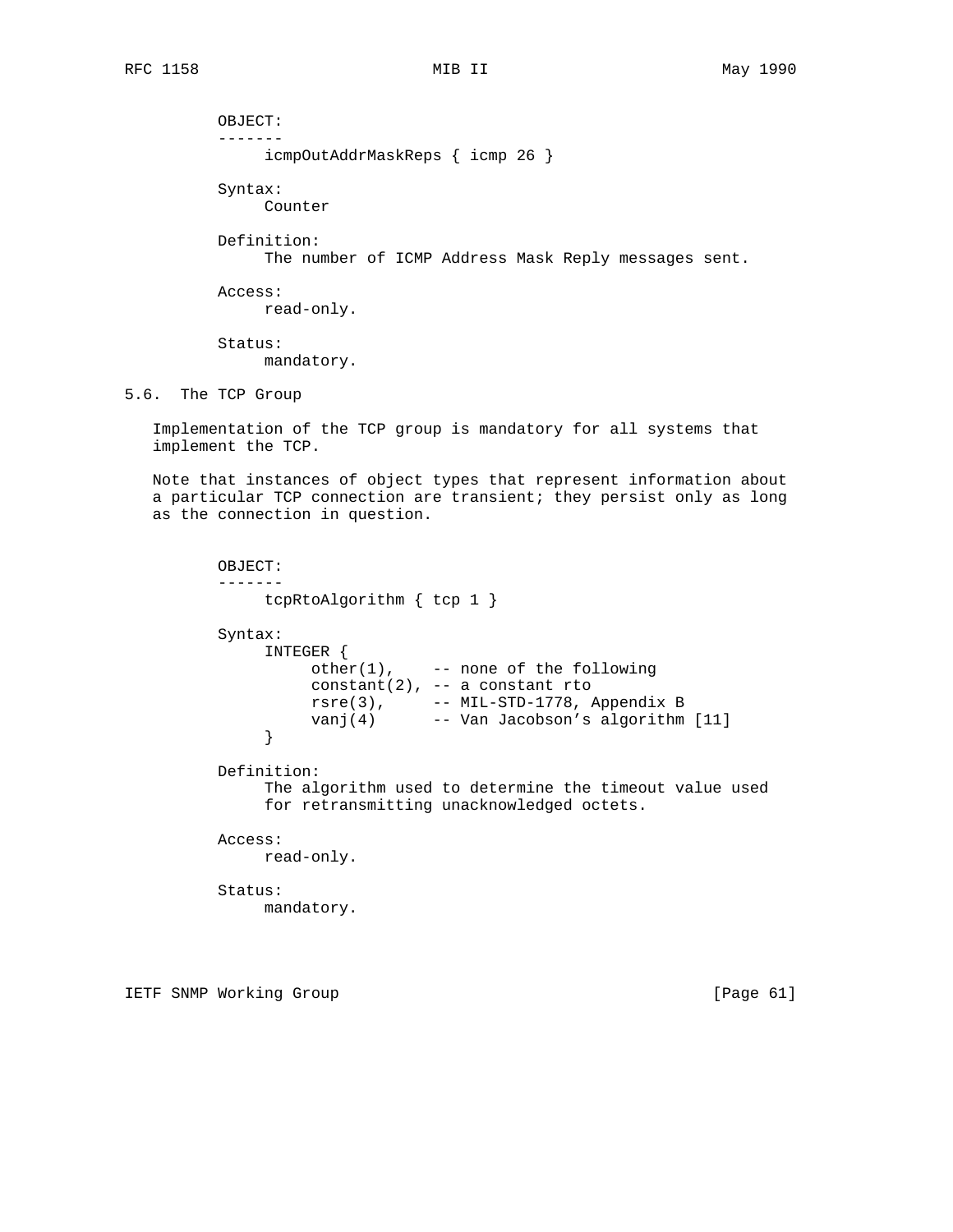OBJECT: ------ tcpRtoMin { tcp 2 }

Syntax:

INTEGER

### Definition:

 The minimum value permitted by a TCP implementation for the retransmission timeout, measured in milliseconds. More refined semantics for objects of this type depend upon the algorithm used to determine the retransmission timeout. In particular, when the timeout algorithm is rsre(3), an object of this type has the semantics of the LBOUND quantity described in RFC 793.

### Access:

read-only.

### Status:

mandatory.

#### OBJECT:

-------

tcpRtoMax { tcp 3 }

# Syntax:

INTEGER

## Definition:

 The maximum value permitted by a TCP implementation for the retransmission timeout, measured in milliseconds. More refined semantics for objects of this type depend upon the algorithm used to determine the retransmission timeout. In particular, when the timeout algorithm is rsre(3), an object of this type has the semantics of the UBOUND quantity described in RFC 793.

## Access:

read-only.

## Status:

mandatory.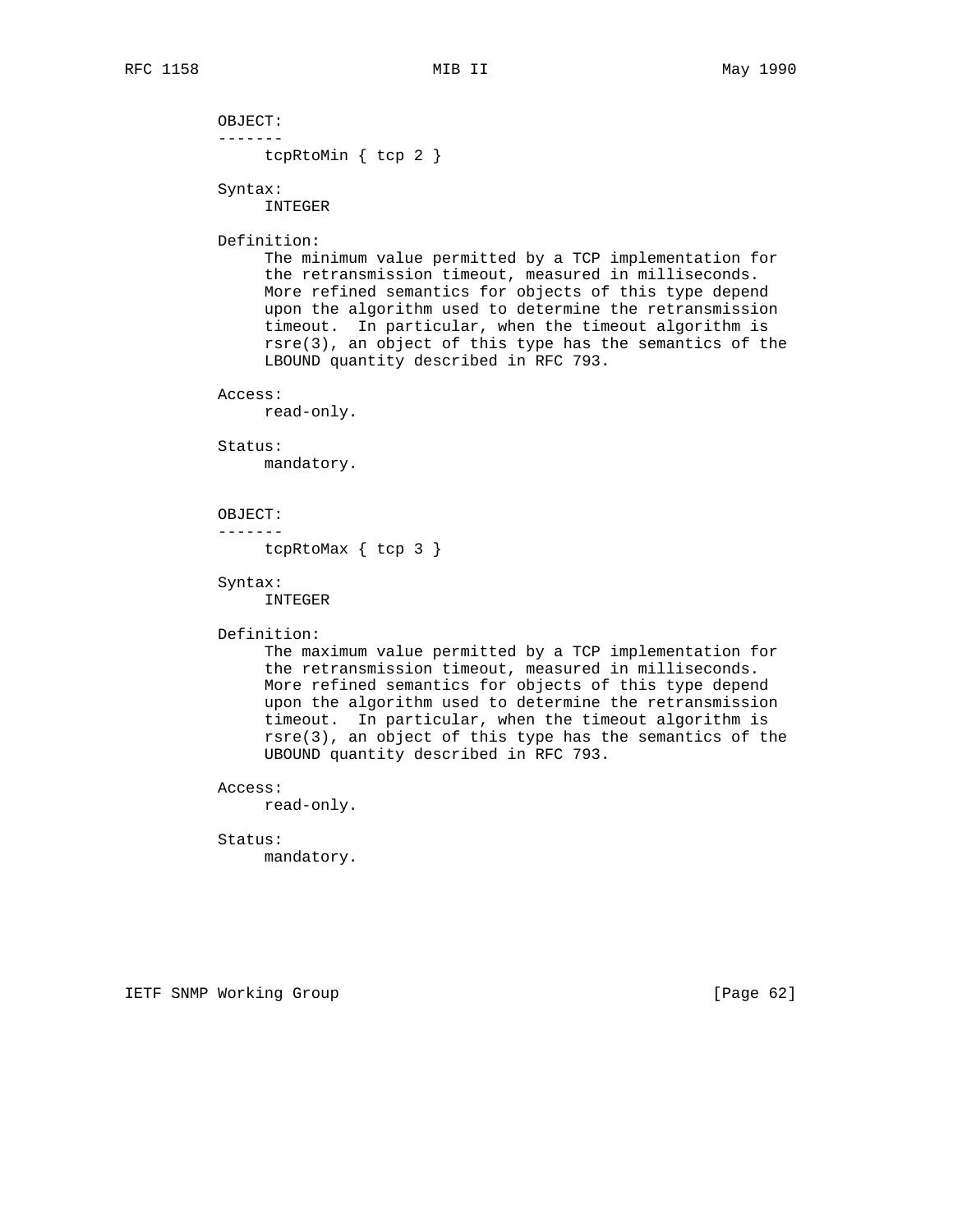OBJECT: ------ tcpMaxConn { tcp 4 } Syntax: INTEGER Definition: The limit on the total number of TCP connections the entity can support. In entities where the maximum number of connections is dynamic, this object should contain the value "-1". Access: read-only. Status: mandatory. OBJECT: ------ tcpActiveOpens { tcp 5 } Syntax: Counter Definition: The number of times TCP connections have made a direct transition to the SYN-SENT state from the CLOSED state. Access: read-only. Status: mandatory. OBJECT: ------ tcpPassiveOpens { tcp 6 } Syntax: Counter Definition: The number of times TCP connections have made a direct transition to the SYN-RCVD state from the LISTEN state.

IETF SNMP Working Group **Example 2018** [Page 63]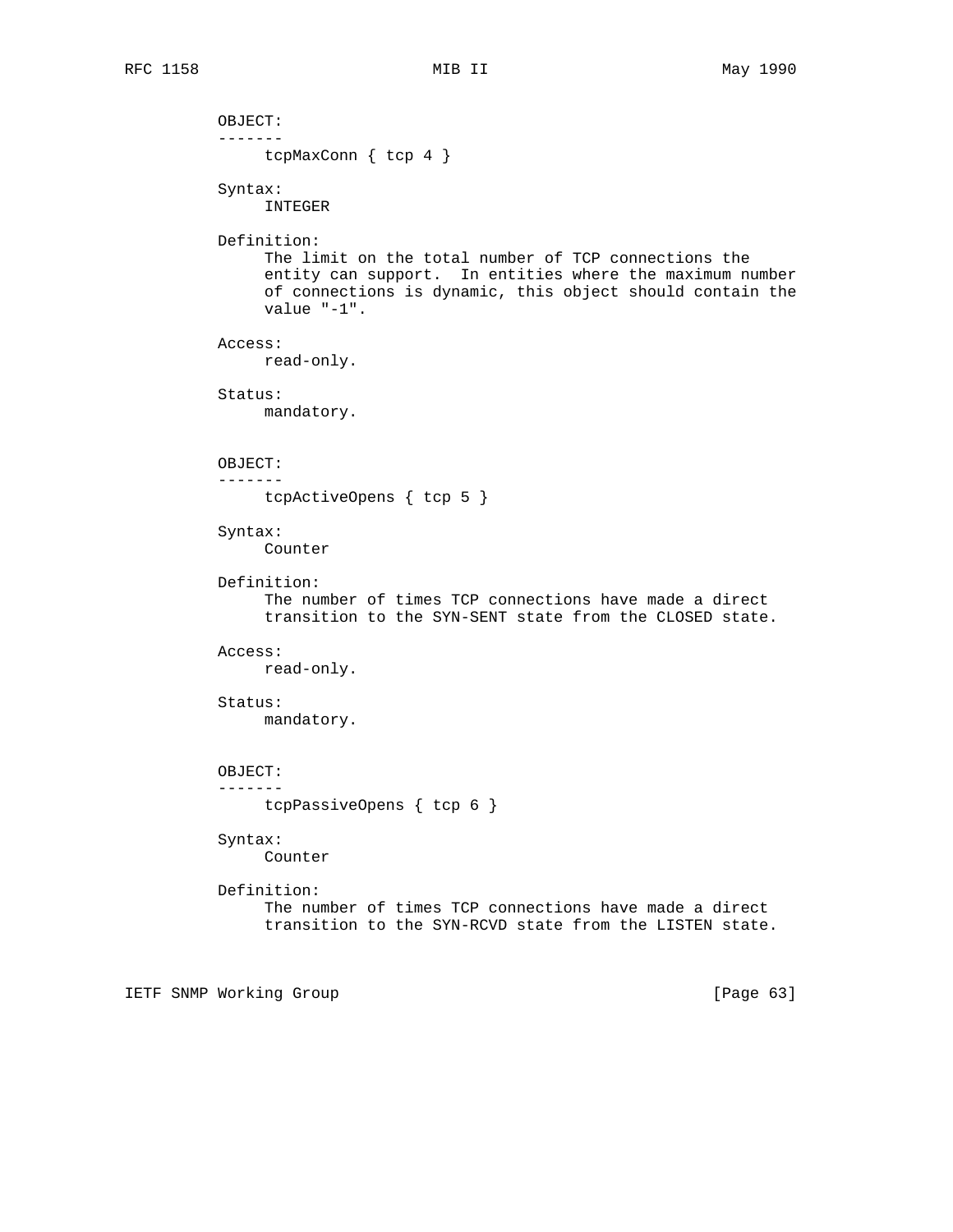Access: read-only. Status: mandatory. OBJECT: ------ tcpAttemptFails { tcp 7 } Syntax: Counter Definition: The number of times TCP connections have made a direct transition to the CLOSED state from either the SYN-SENT state or the SYN-RCVD state, plus the number of times TCP connections have made a direct transition to the LISTEN state from the SYN-RCVD state. Access: read-only. Status: mandatory. OBJECT: ------ tcpEstabResets { tcp 8 } Syntax: Counter Definition: The number of times TCP connections have made a direct transition to the CLOSED state from either the ESTABLISHED state or the CLOSE-WAIT state. Access: read-only. Status: mandatory.

IETF SNMP Working Group **Example 2018** [Page 64]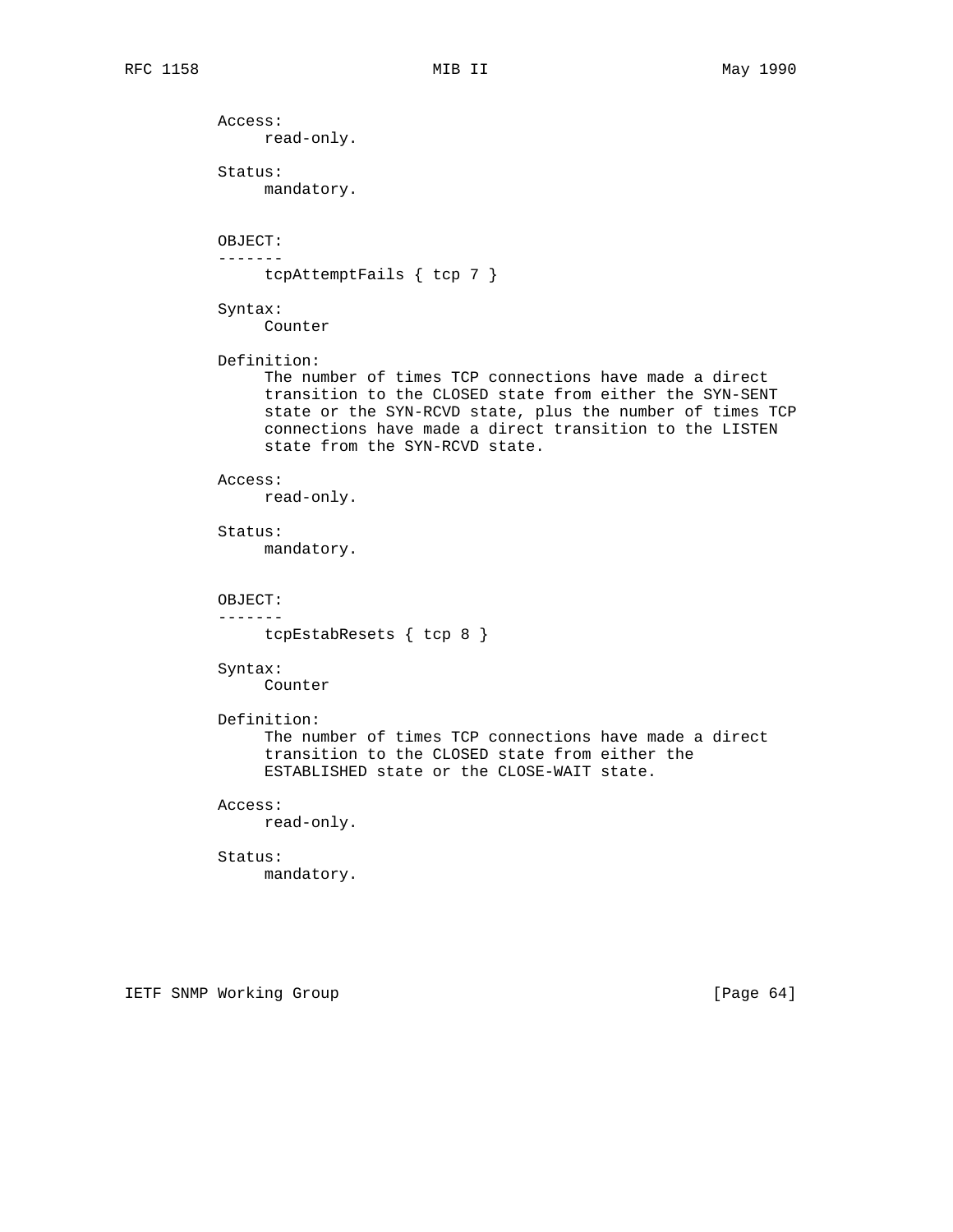```
 OBJECT:
 -------
     tcpCurrEstab { tcp 9 }
 Syntax:
      Gauge
 Definition:
      The number of TCP connections for which the current state
      is either ESTABLISHED or CLOSE-WAIT.
 Access:
     read-only.
 Status:
     mandatory.
 OBJECT:
 -------
     tcpInSegs { tcp 10 }
 Syntax:
      Counter
 Definition:
      The total number of segments received, including those
      received in error. This count includes segments received
      on currently established connections.
 Access:
     read-only.
 Status:
     mandatory.
 OBJECT:
 -------
     tcpOutSegs { tcp 11 }
 Syntax:
     Counter
 Definition:
      The total number of segments sent, including those on
      current connections but excluding those containing only
      retransmitted octets.
```
IETF SNMP Working Group **Example 2018** [Page 65]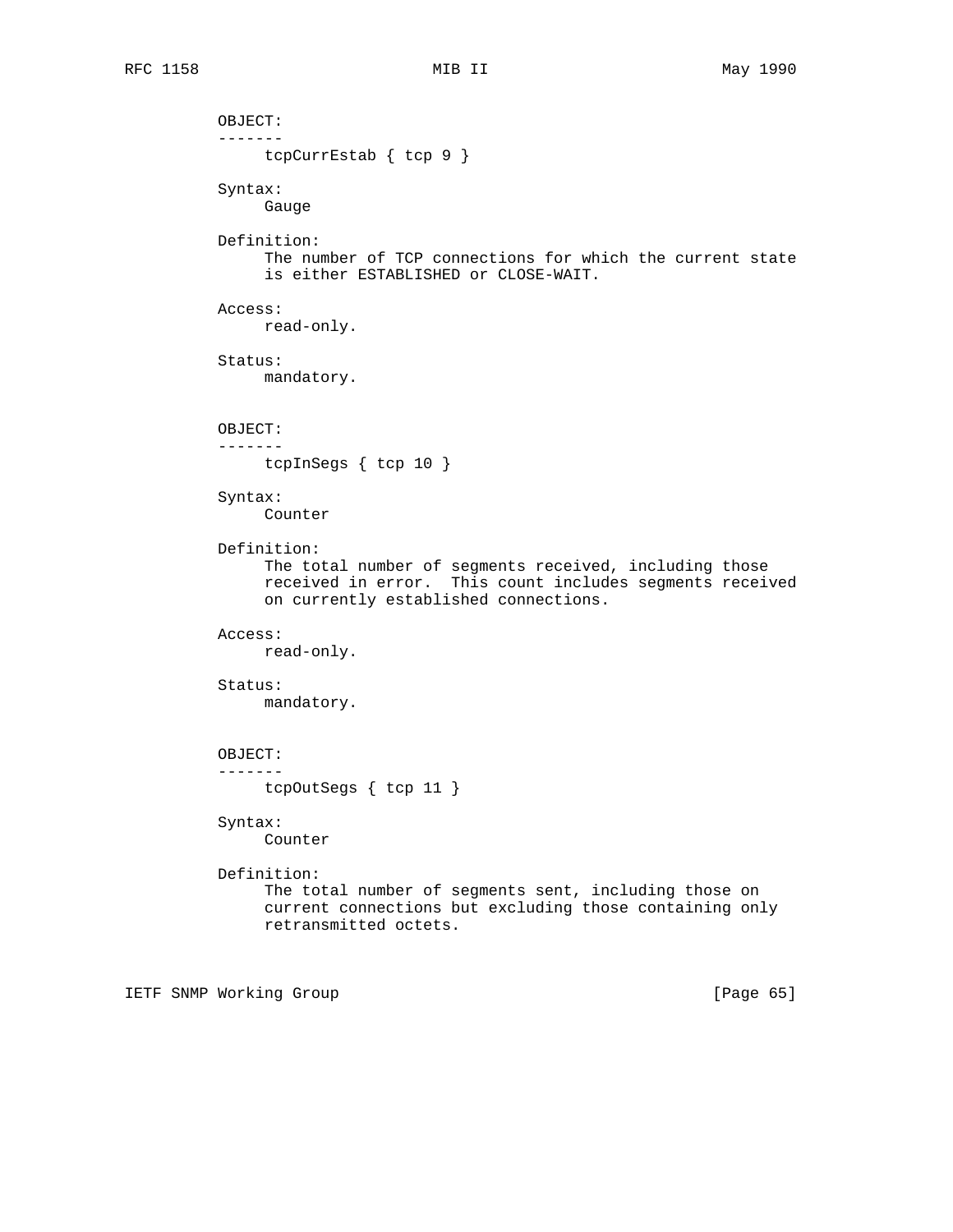Access: read-only. Status: mandatory. OBJECT: ------ tcpRetransSegs { tcp 12 } Syntax: Counter Definition: The total number of segments retransmitted - that is, the number of TCP segments transmitted containing one or more previously transmitted octets. Access: read-only. Status: mandatory. 5.6.1. The TCP Connection table The TCP connection table contains information about this entity's existing TCP connections. OBJECT: ------ tcpConnTable { tcp 13 } Syntax: SEQUENCE OF TcpConnEntry Definition: A table containing TCP connection-specific information. Access: read-only. Status: mandatory.

IETF SNMP Working Group and the state of the state of the state of the state of the state of the state of the state of the state of the state of the state of the state of the state of the state of the state of the state of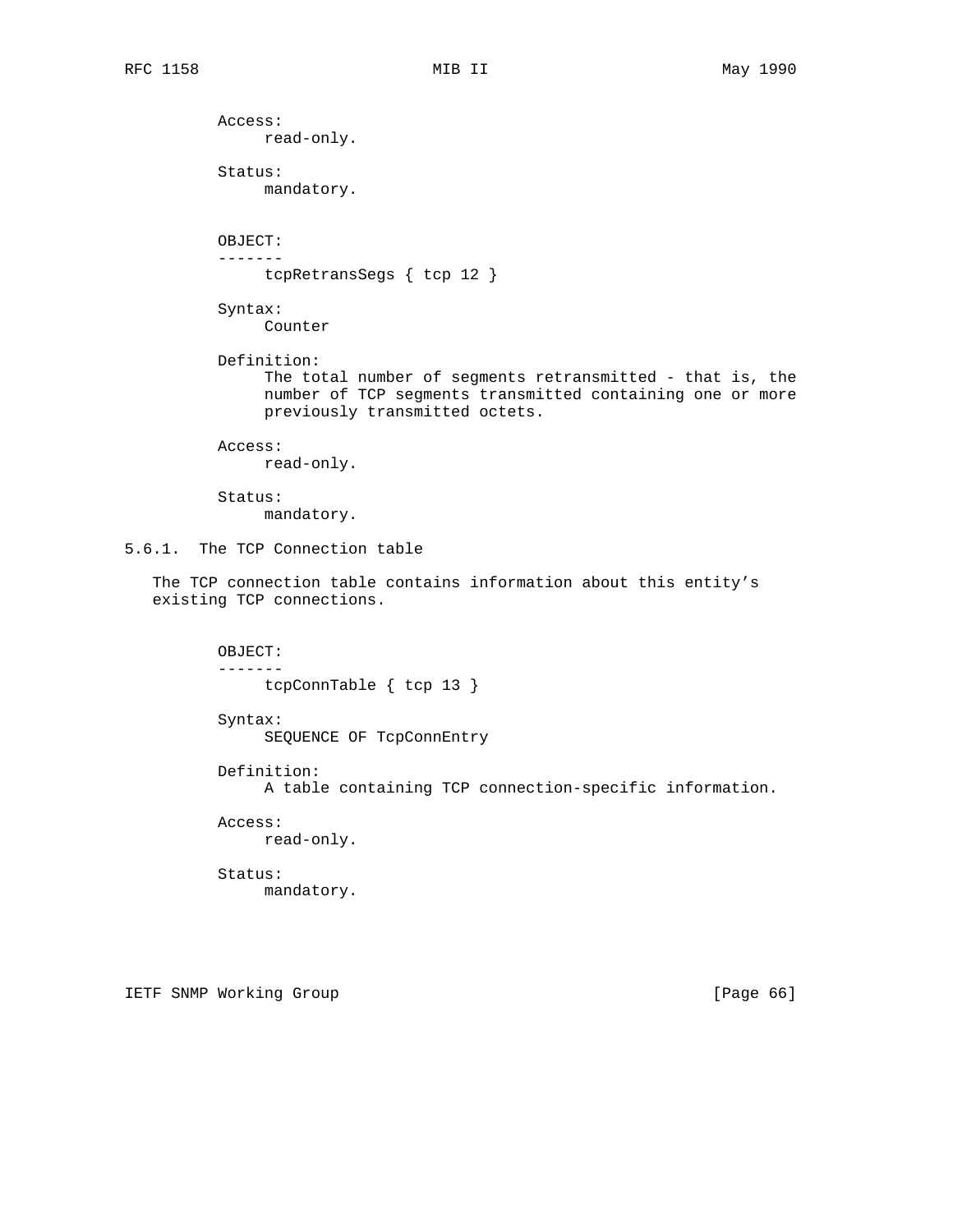```
 OBJECT:
           -------
                tcpConnEntry { tcpConnTable 1 }
           Syntax:
                TcpConnEntry ::= SEQUENCE {
                     tcpConnState
                         INTEGER,
                     tcpConnLocalAddress
                          IpAddress,
                     tcpConnLocalPort
                         INTEGER (0..65535),
                     tcpConnRemAddress
                         IpAddress,
                     tcpConnRemPort
               INTEGER (0..65535)
 }
           Definition:
                Information about a particular current TCP connection.
                An object of this type is transient, in that it ceases to
                exist when (or soon after) the connection makes the
                transition to the CLOSED state.
           Access:
                read-only.
           Status:
                mandatory.
           OBJECT:
           -------
                tcpConnState { tcpConnEntry 1 }
           Syntax:
                INTEGER {
                     closed(1),
                     listen(2),
                     synSent(3),
                     synReceived(4),
                     established(5),
                     finWait1(6),
                     finWait2(7),
                     closeWait(8),
                     lastAck(9),
                     closing(10),
                     timeWait(11)
```
IETF SNMP Working Group **Example 2018** [Page 67]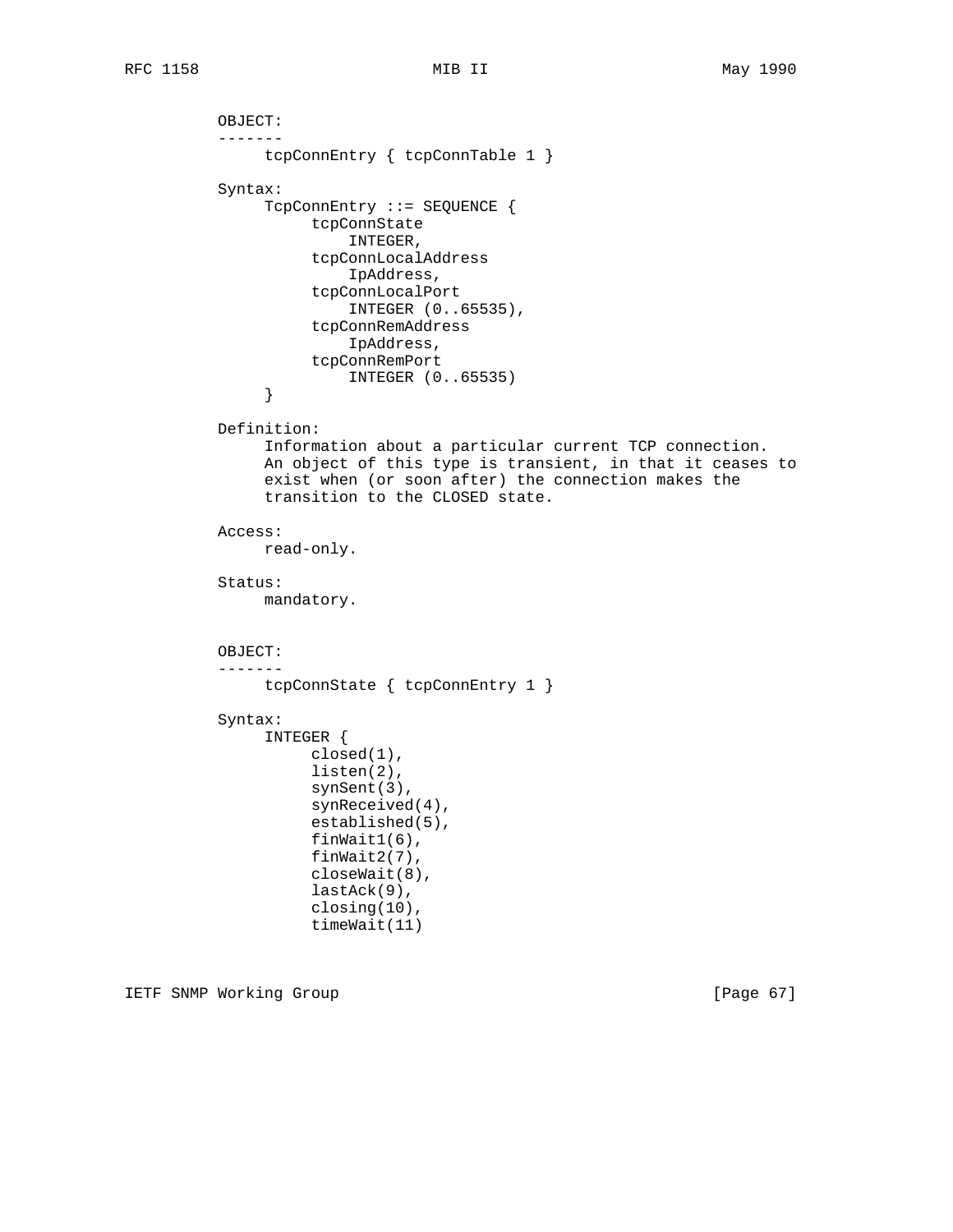```
 }
           Definition:
                The state of this TCP connection.
           Access:
               read-only.
           Status:
               mandatory.
           OBJECT:
           -------
               tcpConnLocalAddress { tcpConnEntry 2 }
           Syntax:
               IpAddress
           Definition:
                The local IP address for this TCP connection. In the
                case of a connection in the listen state which is willing
                to accept connections for any IP interface associated
                with the node, the value 0.0.0.0 is used.
           Access:
               read-only.
           Status:
               mandatory.
           OBJECT:
           -------
               tcpConnLocalPort { tcpConnEntry 3 }
           Syntax:
               INTEGER (0..65535)
           Definition:
                The local port number for this TCP connection.
           Access:
               read-only.
           Status:
               mandatory.
```
IETF SNMP Working Group **Example 2018** [Page 68]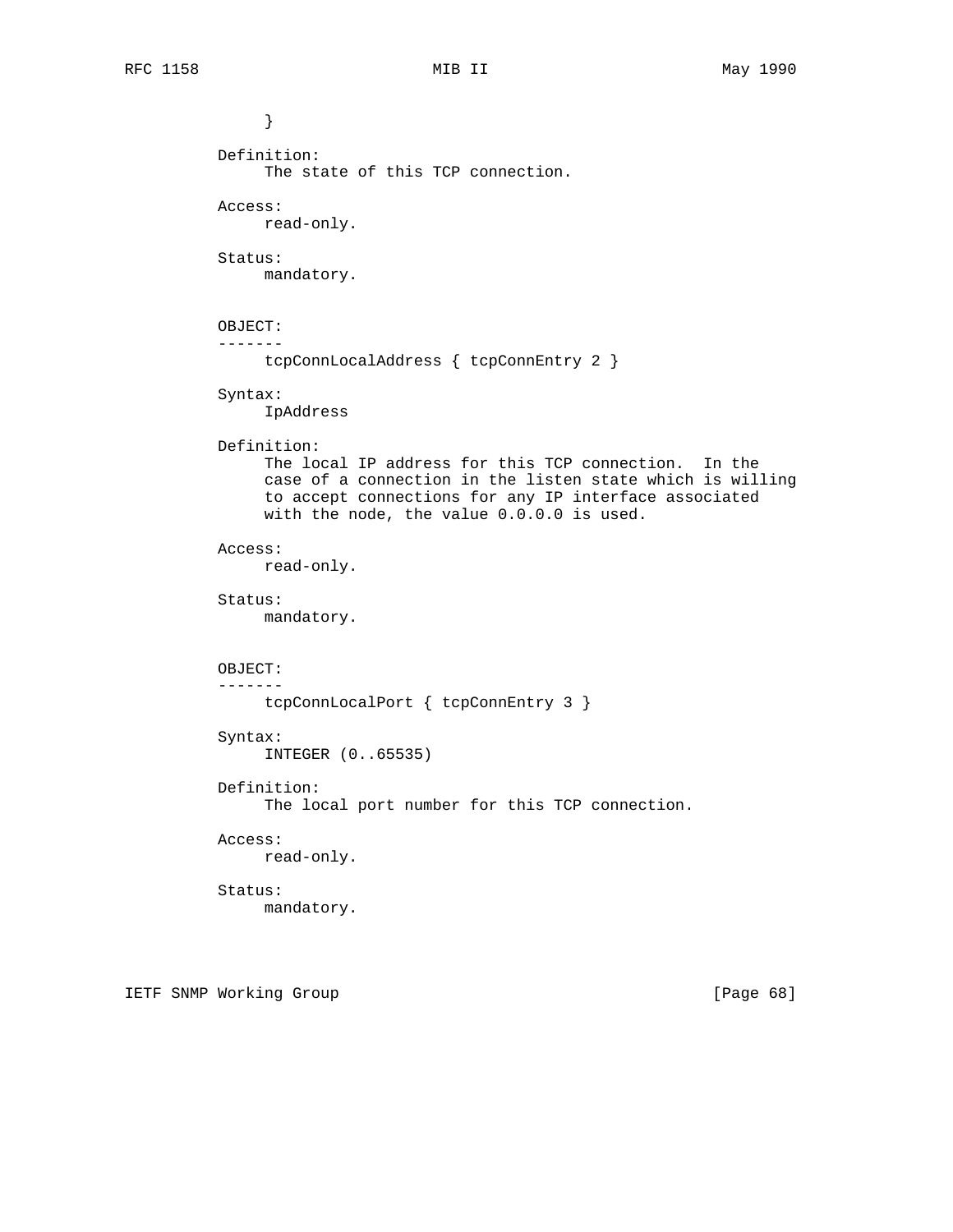```
 OBJECT:
           -------
                tcpConnRemAddress { tcpConnEntry 4 }
           Syntax:
                IpAddress
           Definition:
                The remote IP address for this TCP connection.
           Access:
                read-only.
           Status:
                mandatory.
           OBJECT:
           -------
                tcpConnRemPort { tcpConnEntry 5 }
           Syntax:
                INTEGER (0..65535)
           Definition:
                 The remote port number for this TCP connection.
           Access:
                read-only.
           Status:
                mandatory.
5.6.2. Additional TCP Objects
           OBJECT:
           -------
                tcpInErrs { tcp 14 }
           Syntax:
                Counter
           Definition:
                The total number of segments received in error (e.g., bad
                 TCP checksums).
```
IETF SNMP Working Group **Example 2018** [Page 69]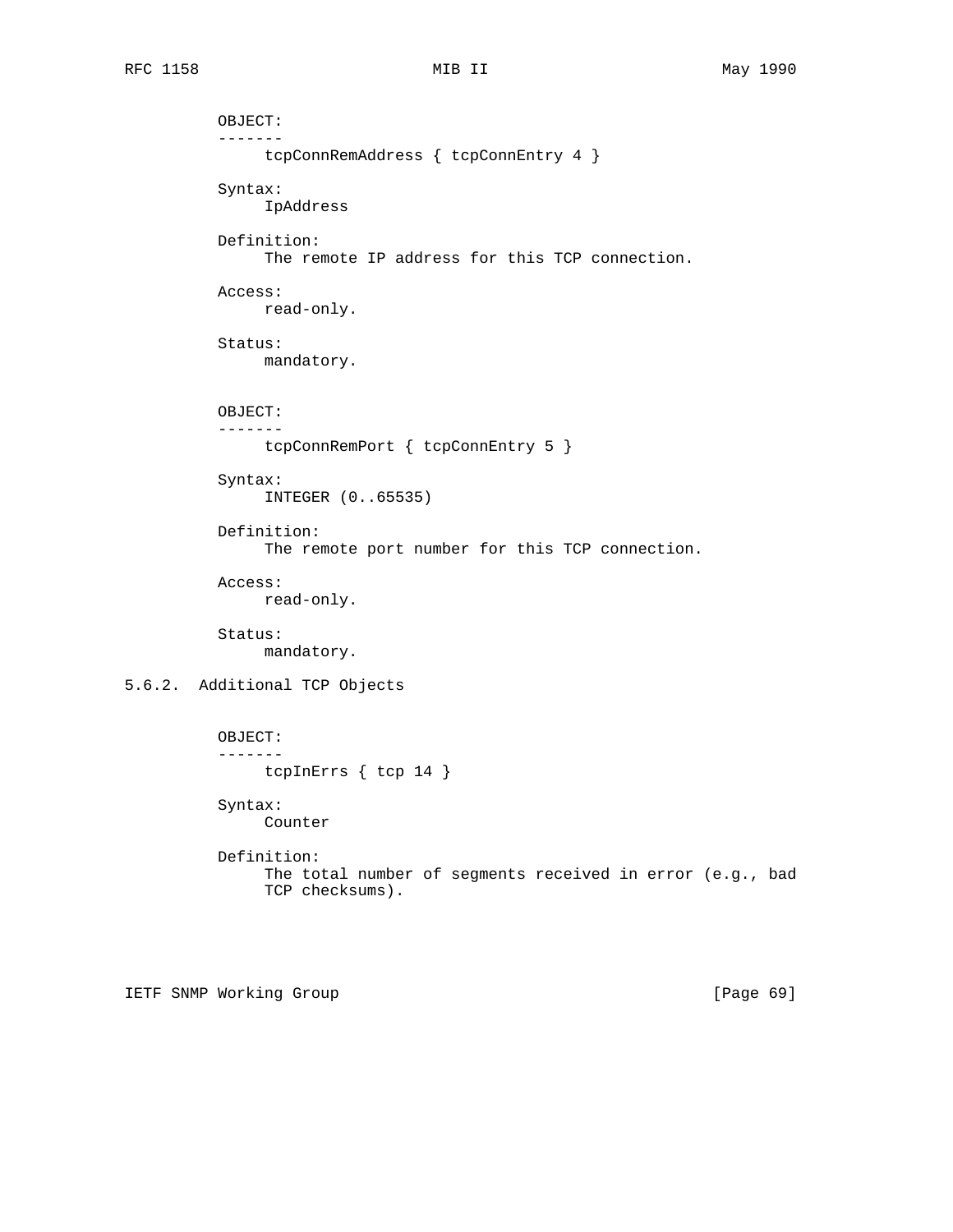Access: read-only. Status: mandatory. OBJECT: ------ tcpOutRsts { tcp 15 } Syntax: Counter Definition: The number of TCP segments sent containing the RST flag. Access: read-only. Status: mandatory. 5.7. The UDP Group Implementation of the UDP group is mandatory for all systems which implement the UDP. OBJECT: ------ udpInDatagrams { udp 1 } Syntax: Counter Definition: The total number of UDP datagrams delivered to UDP users.

> Access: read-only.

> Status: mandatory.

IETF SNMP Working Group **Example 2018** [Page 70]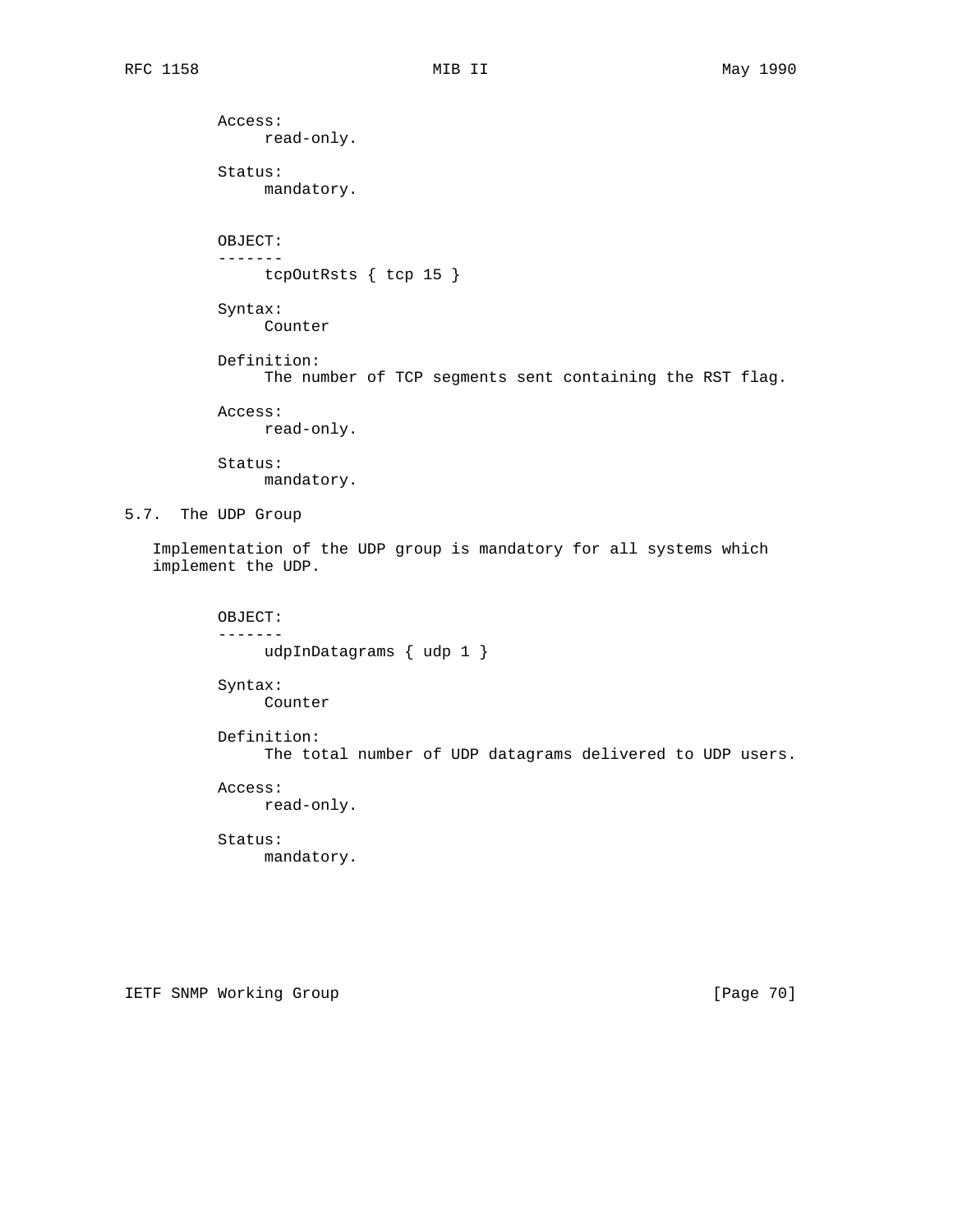OBJECT: ------ udpNoPorts { udp 2 } Syntax: Counter Definition: The total number of received UDP datagrams for which there was no application at the destination port. Access: read-only. Status: mandatory. OBJECT: ------ udpInErrors { udp 3 } Syntax: Counter Definition: The number of received UDP datagrams that could not be delivered for reasons other than the lack of an application at the destination port. Access: read-only. Status: mandatory. OBJECT: ------ udpOutDatagrams { udp 4 } Syntax: Counter Definition: The total number of UDP datagrams sent from this entity.

IETF SNMP Working Group [Page 71]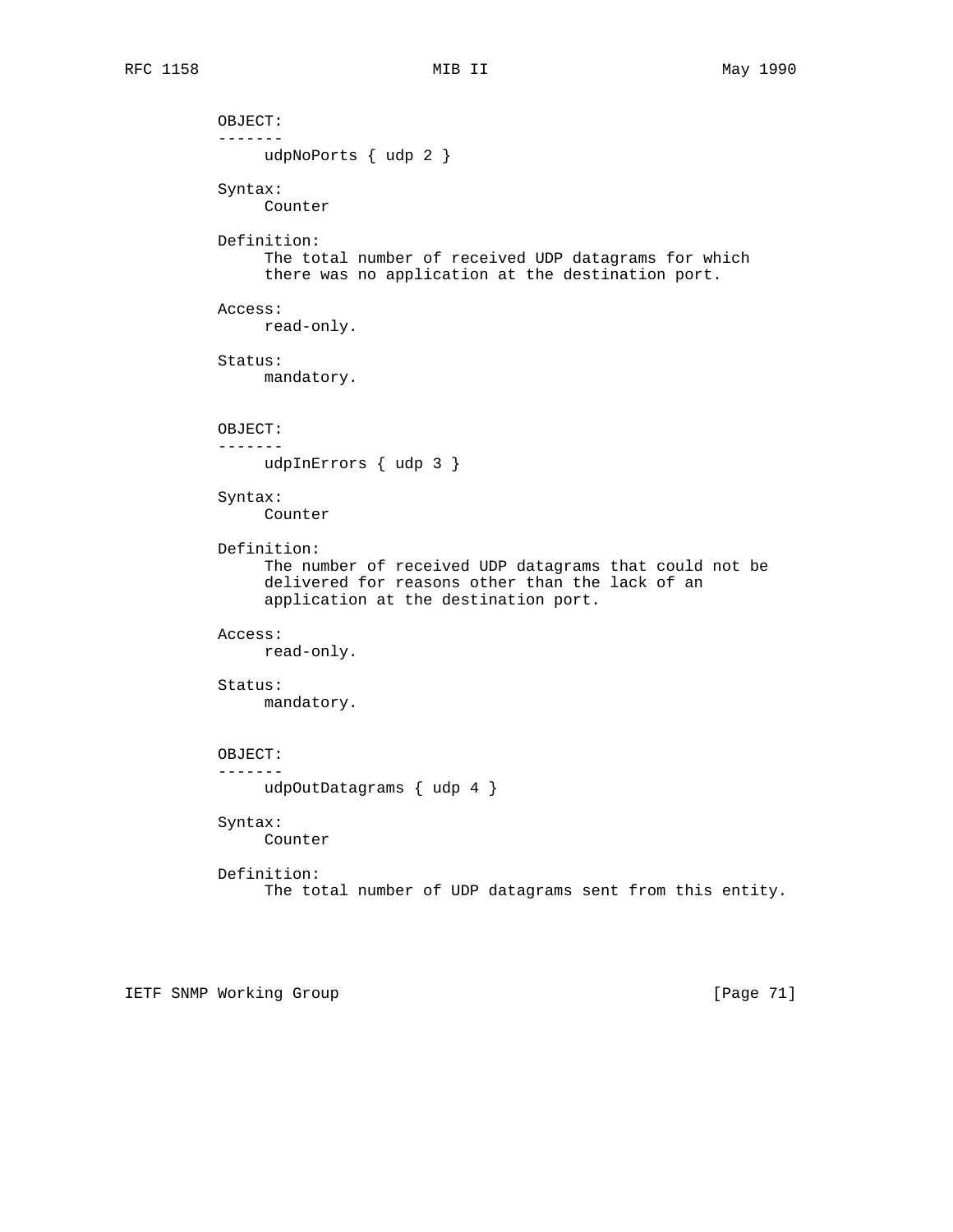Access: read-only.

 Status: mandatory.

5.7.1. The UDP Listener table

 The UDP listener table contains information about this entity's UDP end-points on which a local application is currently accepting datagrams.

```
 OBJECT:
           -------
               udpTable { udp 5 }
           Syntax:
                SEQUENCE OF UdpEntry
           Definition:
                A table containing UDP listener information.
           Access:
               read-only.
           Status:
                mandatory.
           OBJECT:
           -------
               udpEntry { udpTable 1 }
           Syntax:
                UdpEntry ::= SEQUENCE {
                    udpLocalAddress
                         IpAddress,
                    udpLocalPort
               INTEGER (0..65535)
 }
           Definition:
                Information about a particular current UDP listener.
           Access:
                read-only.
```
IETF SNMP Working Group [Page 72]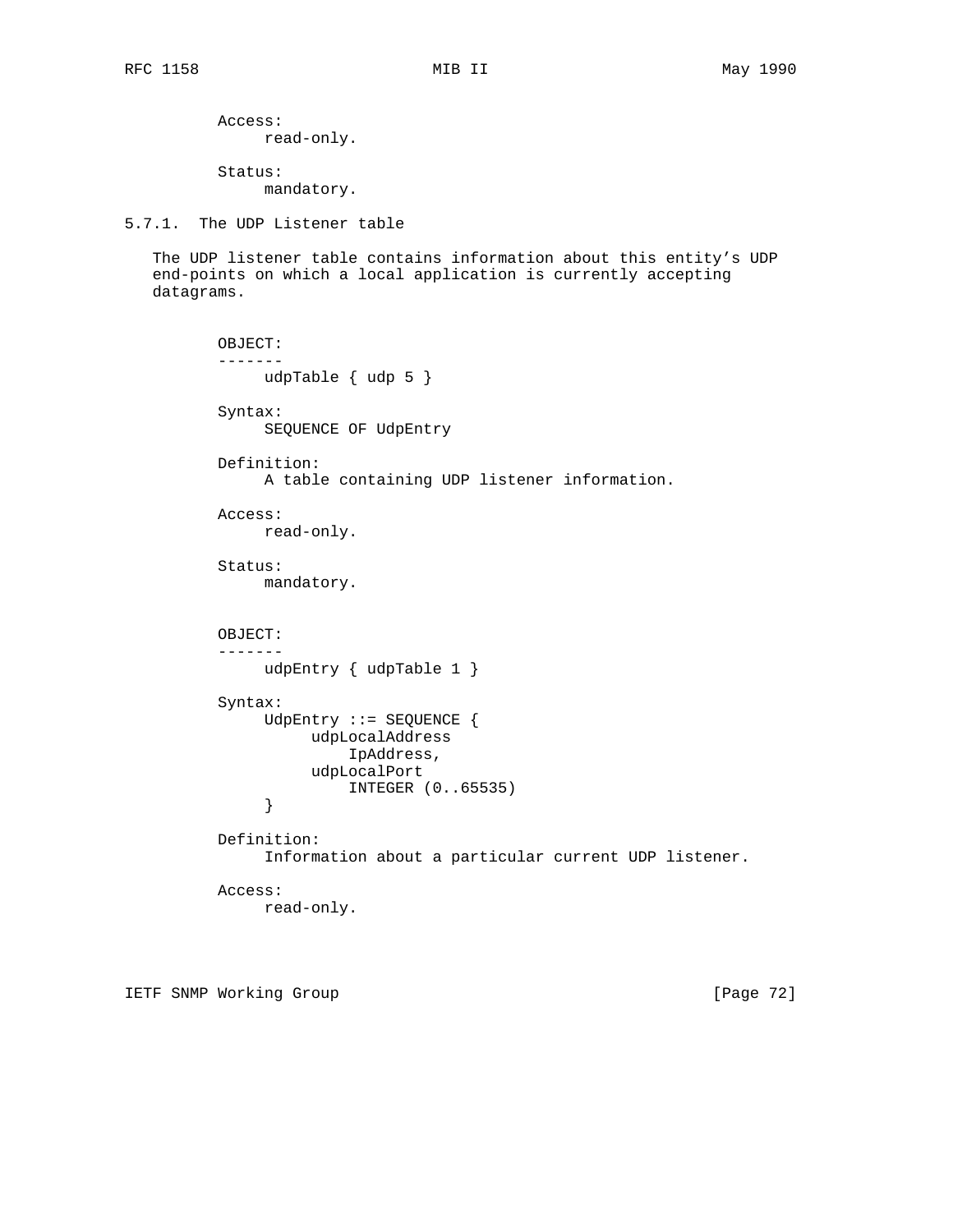Status: mandatory. OBJECT: ------ udpLocalAddress { udpEntry 1 } Syntax: IpAddress Definition: The local IP address for this UDP listener. In the case of a UDP listener which is willing to accept datagrams for any IP interface associated with the node, the value 0.0.0.0 is used. Access: read-only. Status: mandatory. OBJECT: ------ udpLocalPort { udpEntry 2 } Syntax: INTEGER (0..65535) Definition: The local port number for this UDP listener. Access: read-only. Status: mandatory. 5.8. The EGP Group Implementation of the EGP group is mandatory for all systems which implement the EGP.

IETF SNMP Working Group **Example 2018** [Page 73]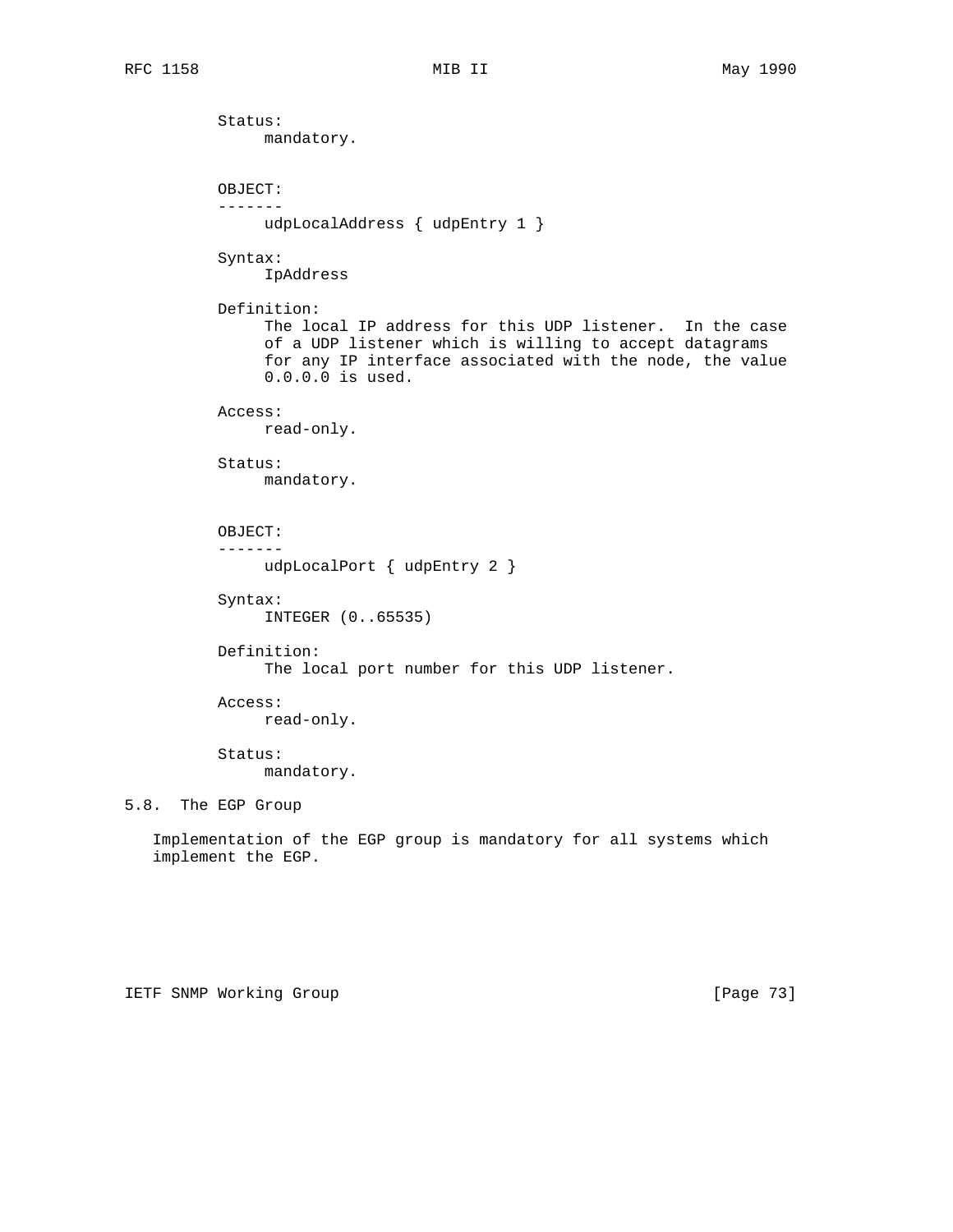OBJECT: ------ egpInMsgs { egp 1 } Syntax: Counter Definition: The number of EGP messages received without error. Access: read-only. Status: mandatory. OBJECT: ------ egpInErrors { egp 2 } Syntax: Counter Definition: The number of EGP messages received that proved to be in error. Access: read-only. Status: mandatory. OBJECT: ------ egpOutMsgs { egp 3 } Syntax: Counter Definition: The total number of locally generated EGP messages. Access: read-only.

IETF SNMP Working Group **Example 2018** [Page 74]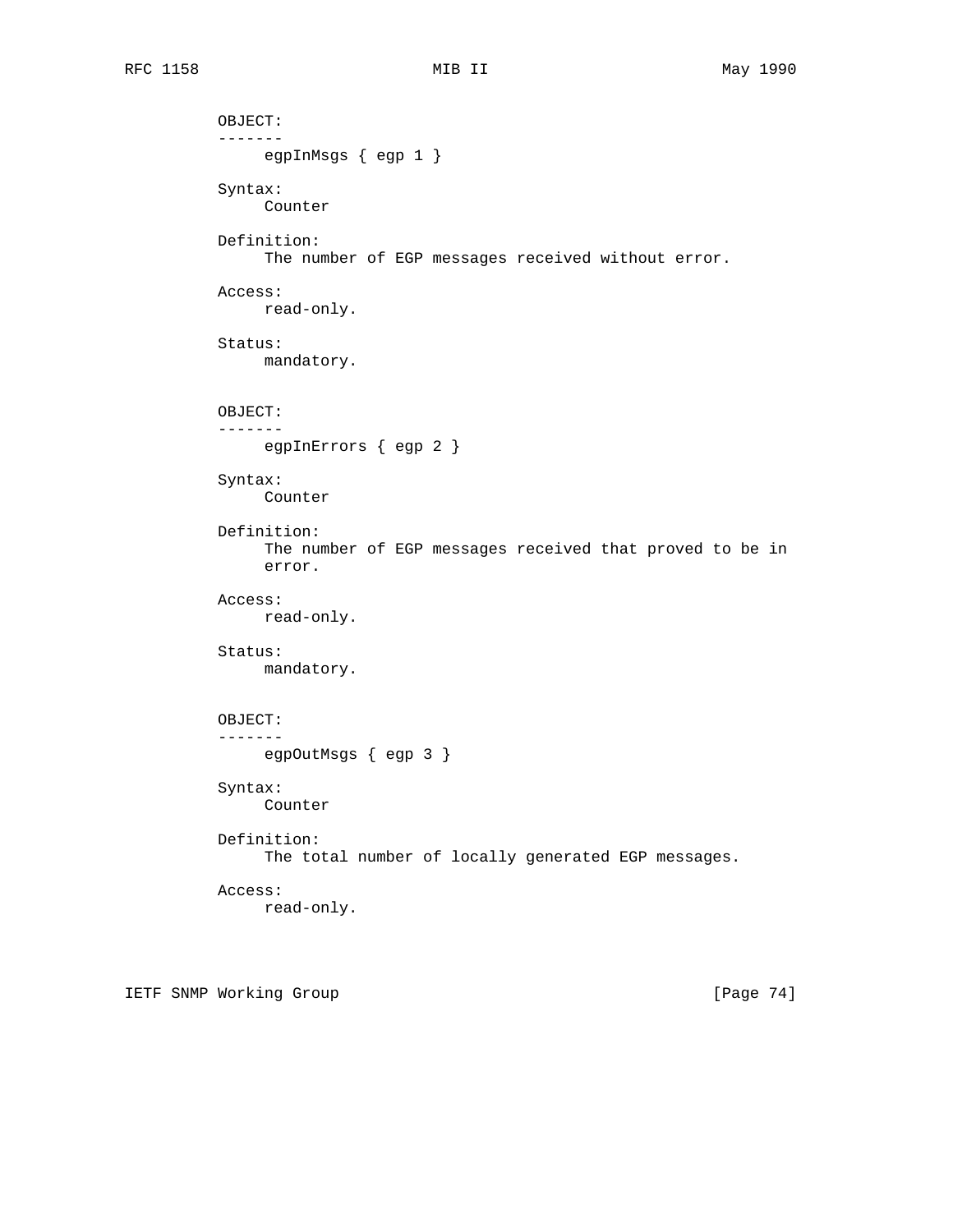Status: mandatory. OBJECT: ------ egpOutErrors { egp 4 } Syntax: Counter Definition: The number of locally generated EGP messages not sent due to resource limitations within an EGP entity. Access: read-only. Status: mandatory. 5.8.1. The EGP Neighbor table

 The Egp Neighbor table contains information about this entity's EGP neighbors.

```
 OBJECT:
 -------
      egpNeighTable { egp 5 }
 Syntax:
      SEQUENCE OF EgpNeighEntry
 Definition:
      The EGP neighbor table.
 Access:
      read-only.
 Status:
     mandatory.
 OBJECT:
 -------
      egpNeighEntry { egpNeighTable 1 }
```
IETF SNMP Working Group **Example 2018** [Page 75]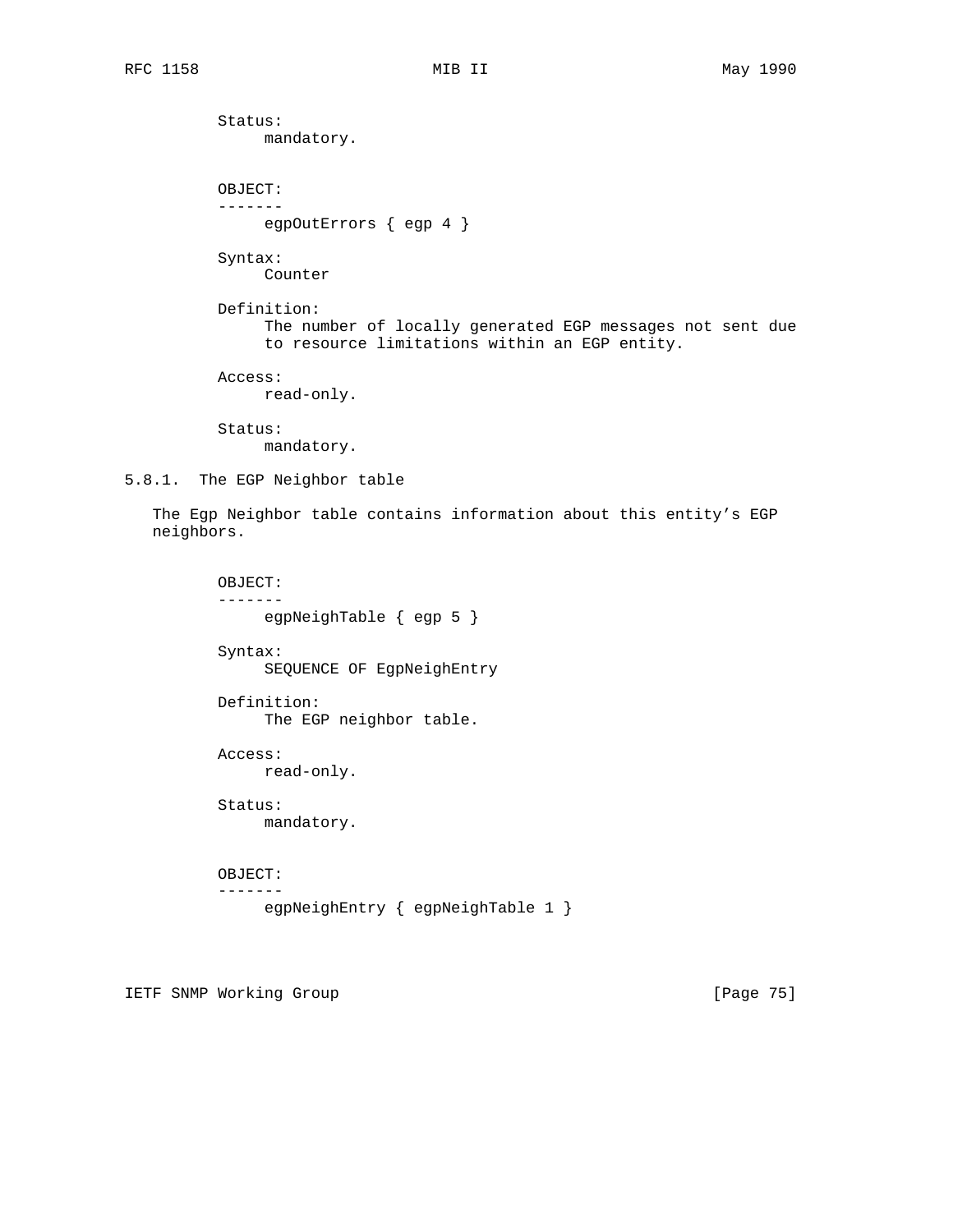Syntax: EgpNeighEntry ::= SEQUENCE { egpNeighState INTEGER, egpNeighAddr IpAddress, egpNeighAs INTEGER, egpNeighInMsgs Counter, egpNeighInErrs Counter, egpNeighOutMsgs Counter, egpNeighOutErrs Counter, egpNeighInErrMsgs Counter, egpNeighOutErrMsgs Counter, egpNeighStateUps Counter, egpNeighStateDowns Counter, egpNeighIntervalHello INTEGER, egpNeighIntervalPoll INTEGER, egpNeighMode INTEGER, egpNeighEventTrigger INTEGER } Definition: Information about this entity's relationship with a particular EGP neighbor. Access: read-only. Status: mandatory. We now consider the individual components of each EGP neighbor entry:

IETF SNMP Working Group **Example 2018** [Page 76]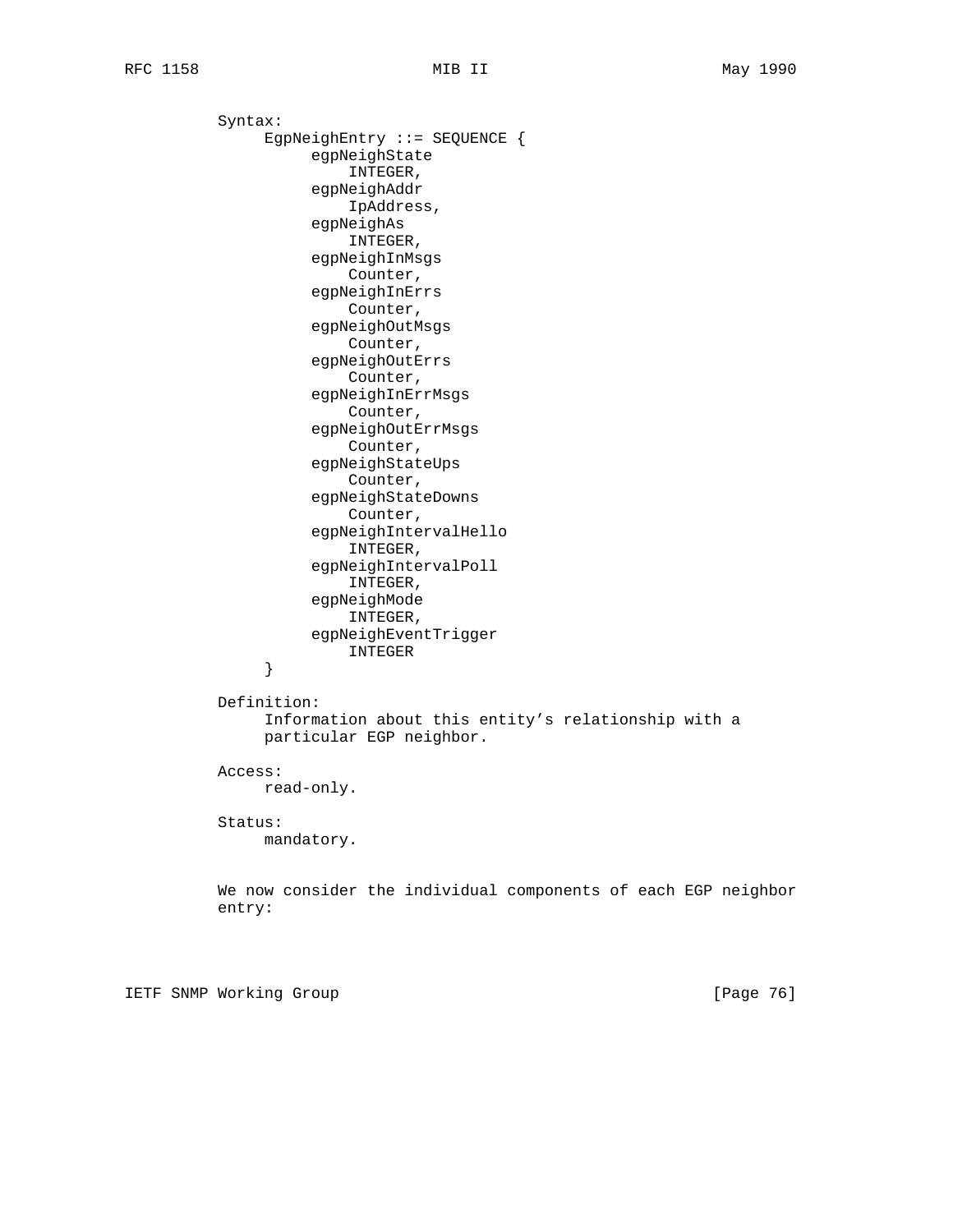```
 OBJECT:
           -------
                egpNeighState { egpNeighEntry 1 }
           Syntax:
                INTEGER {
                    idle(1),
                     acquisition(2),
                     down(3),
                    up(4),
               cease(5)
 }
           Definition:
                The EGP state of the local system with respect to this
                entry's EGP neighbor. Each EGP state is represented by a
                value that is one greater than the numerical value
                associated with said state in RFC 904.
           Access:
               read-only.
           Status:
               mandatory.
           OBJECT:
           -------
               egpNeighAddr { egpNeighEntry 2 }
           Syntax:
                IpAddress
           Definition:
               The IP address of this entry's EGP neighbor.
           Access:
               read-only.
           Status:
               mandatory.
          OBJECT:
           -------
              egpNeighAs { egpNeighEntry 3 }
```
IETF SNMP Working Group **Example 2018** [Page 77]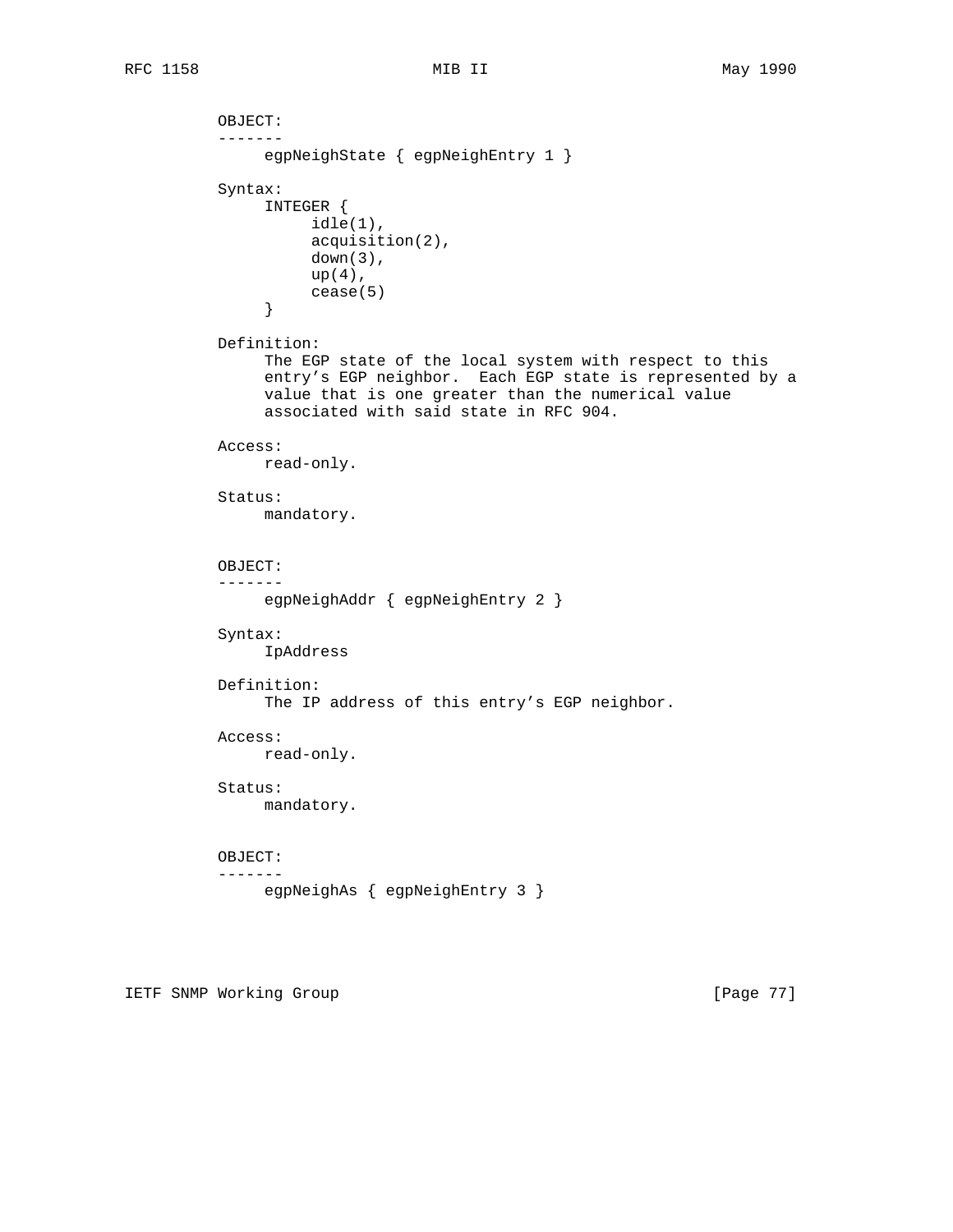Syntax: INTEGER Definition: The autonomous system of this EGP peer. Zero should be specified if the autonomous system number of the neighbor is not yet known. Access: read-only. Status: mandatory. OBJECT: ------ egpNeighInMsgs { egpNeighEntry 4 } Syntax: Counter Definition: The number of EGP messages received without error from this EGP peer. Access: read-only. Status: mandatory. OBJECT: ------ egpNeighInErrs { egpNeighEntry 5 } Syntax: Counter Definition: The number of EGP messages received from this EGP peer that proved to be in error (e.g., bad EGP checksum). Access: read-only.

IETF SNMP Working Group **Example 2018** [Page 78]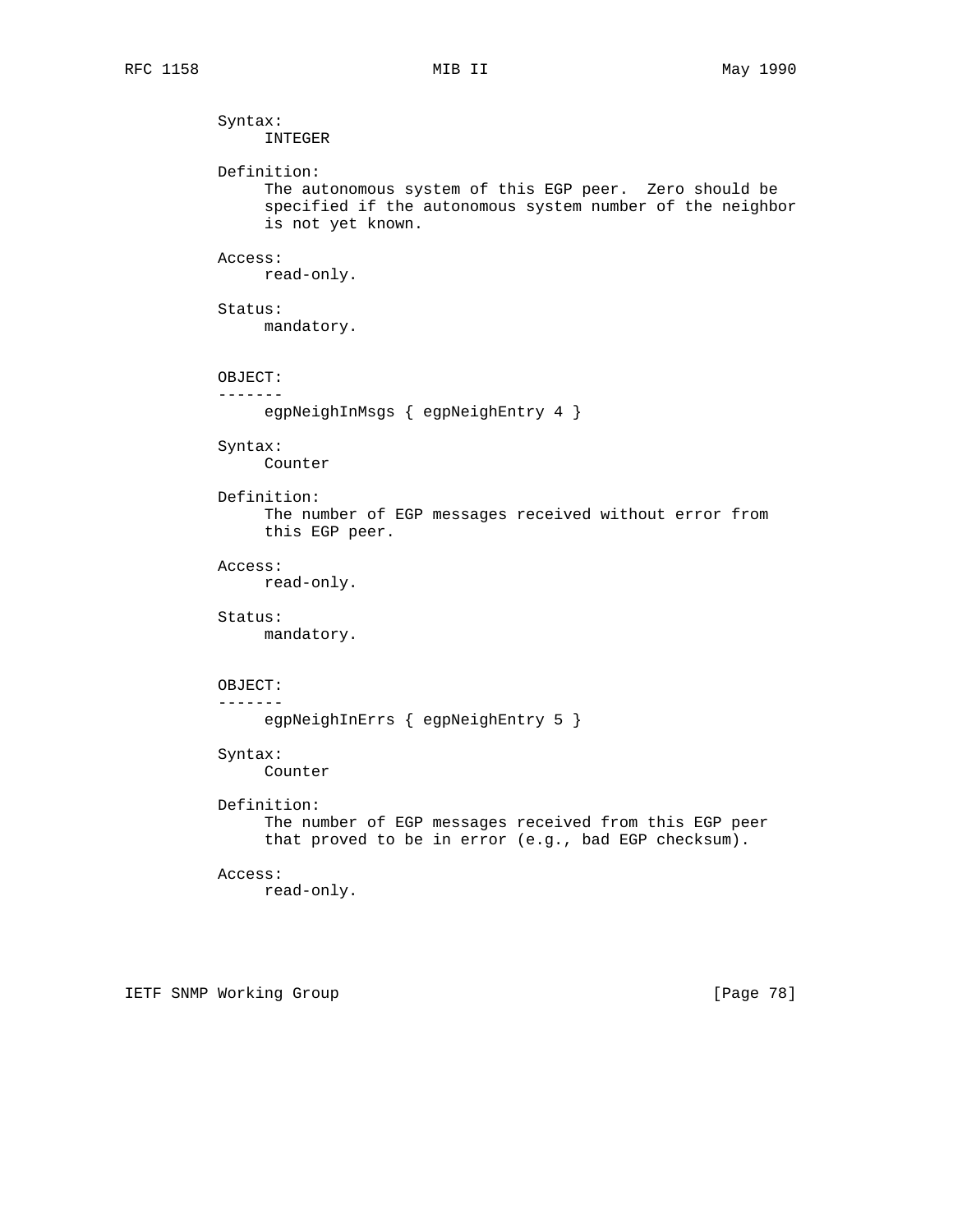Status: mandatory. OBJECT: ------ egpNeighOutMsgs { egpNeighEntry 6 } Syntax: Counter Definition: The number of locally generated EGP messages to this EGP peer. Access: read-only. Status: mandatory. OBJECT: ------ egpNeighOutErrs { egpNeighEntry 7 } Syntax: Counter Definition: The number of locally generated EGP messages not sent to this EGP peer due to resource limitations within an EGP entity. Access: read-only. Status: mandatory. OBJECT: ------ egpNeighInErrMsgs { egpNeighEntry 8 } Syntax: Counter

IETF SNMP Working Group **Example 2018** [Page 79]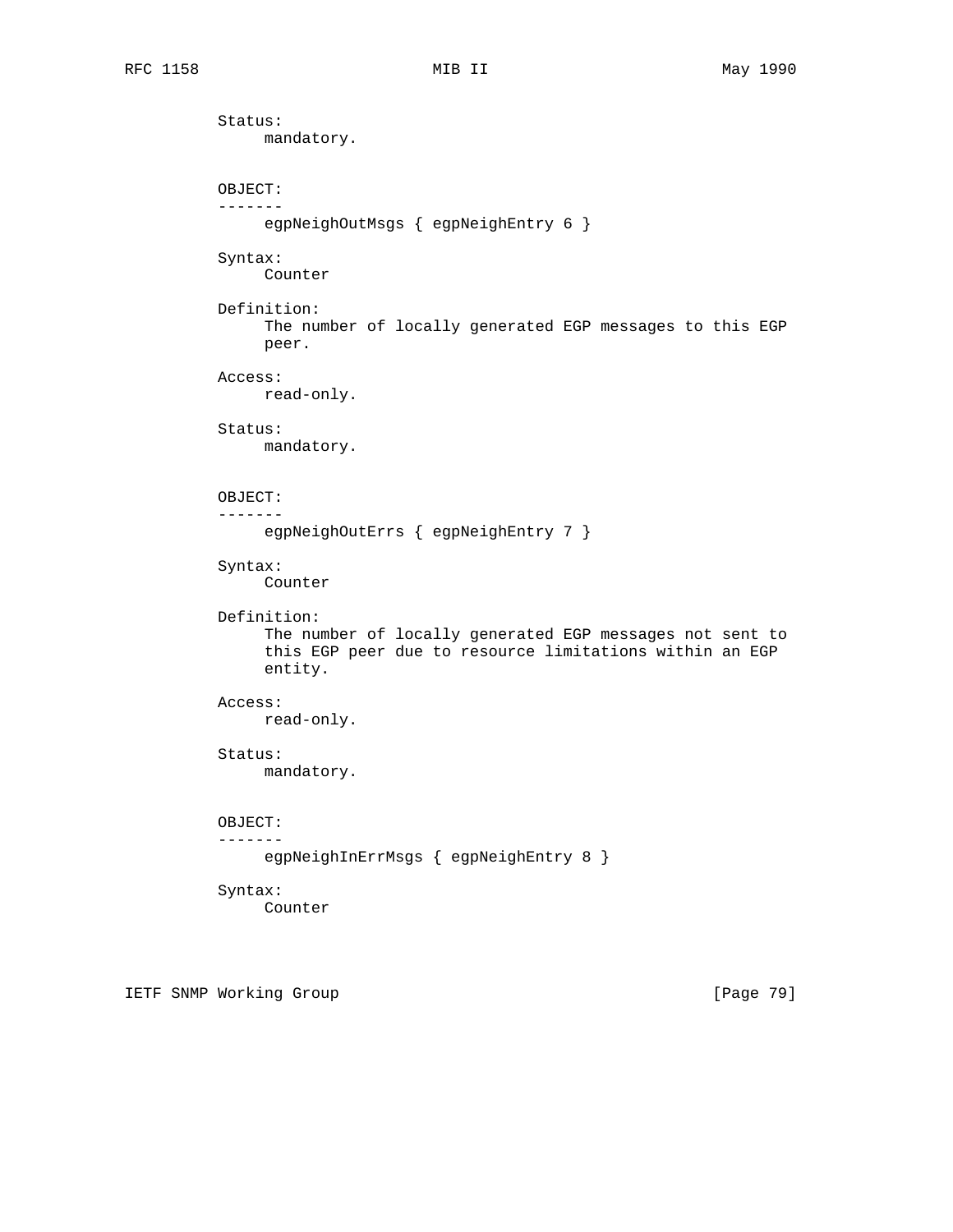Definition: The number of EGP-defined error messages received from this EGP peer. Access: read-only. Status: mandatory. OBJECT: ------ egpNeighOutErrMsgs { egpNeighEntry 9 } Syntax: Counter Definition: The number of EGP-defined error messages sent to this EGP peer. Access: read-only. Status: mandatory. OBJECT: ------ egpNeighStateUps { egpNeighEntry 10 } Syntax: Counter Definition: The number of EGP state transitions to the UP state with this EGP peer. Access: read-only. Status: mandatory.

IETF SNMP Working Group **Example 2018** [Page 80]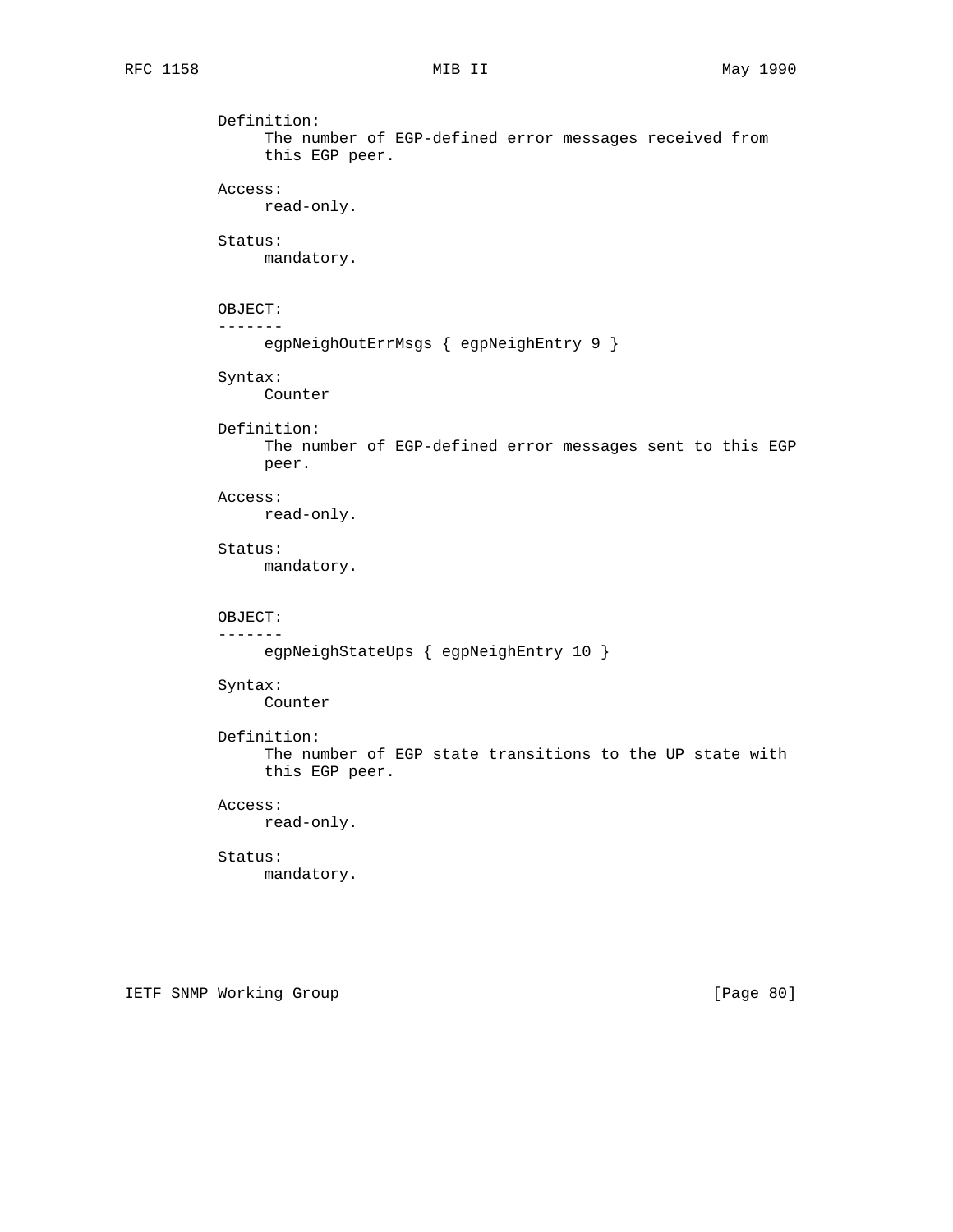OBJECT: ------ egpNeighStateDowns { egpNeighEntry 11 } Syntax: Counter Definition: The number of EGP state transitions from the UP state to any other state with this EGP peer. Access: read-only. Status: mandatory. OBJECT: ------ egpNeighIntervalHello { egpNeighEntry 12 } Syntax: INTEGER Definition: The interval between EGP Hello command retransmissions (in hundredths of a second). This represents the t1 timer as defined in RFC 904. Access: read-only. Status: mandatory. OBJECT: ------ egpNeighIntervalPoll { egpNeighEntry 13 } Syntax: INTEGER Definition: The interval between EGP poll command retransmissions (in hundredths of a second). This represents the t3 timer as defined in RFC 904.

IETF SNMP Working Group **Example 2018** [Page 81]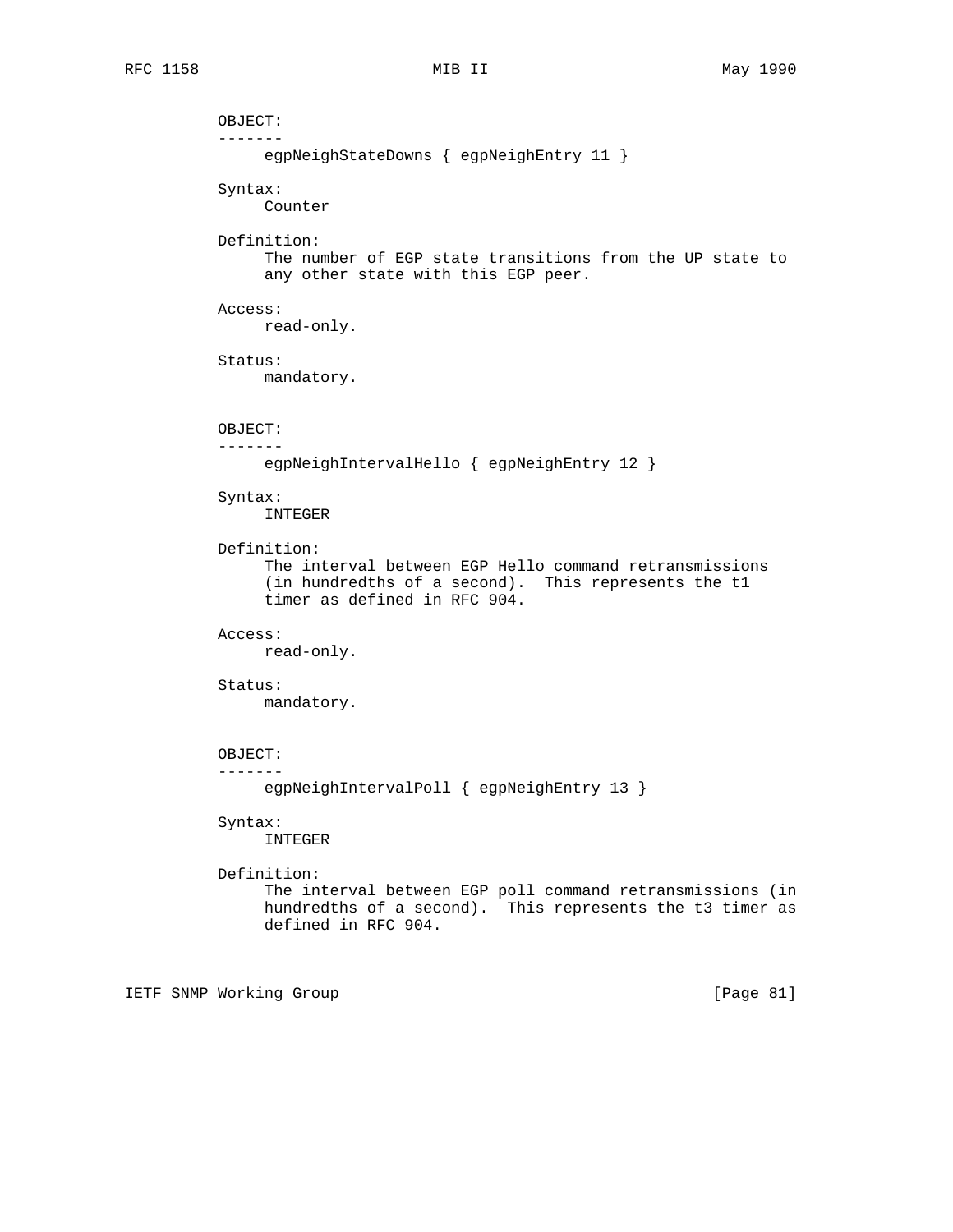```
 Access:
                read-only.
           Status:
                mandatory.
           OBJECT:
           -------
                egpNeighMode { egpNeighEntry 14 }
           Syntax:
                 INTEGER {
                 active(1),
                passive(2)<br>}
 }
           Definition:
                 The polling mode of this EGP entity, either passive or
                 active.
           Access:
                read-only.
           Status:
                mandatory.
           OBJECT:
           -------
                egpNeighEventTrigger { egpNeighEntry 15 }
           Syntax:
                 INTEGER {
                     start(1),
                \left. \begin{array}{c} \texttt{stop(2)} \\ \texttt{)} \end{array} \right. }
           Definition:
                 A control variable used to trigger operator-initiated
                 Start and Stop events. When read, this variable always
                 returns the most recent value that egpNeightEventTrigger
                 was set to. If it has not been set since the last
                 initialization of the network management subsystem on the
                node, it returns a value of "stop".
           Access:
                read-write
```
IETF SNMP Working Group **Example 2018** [Page 82]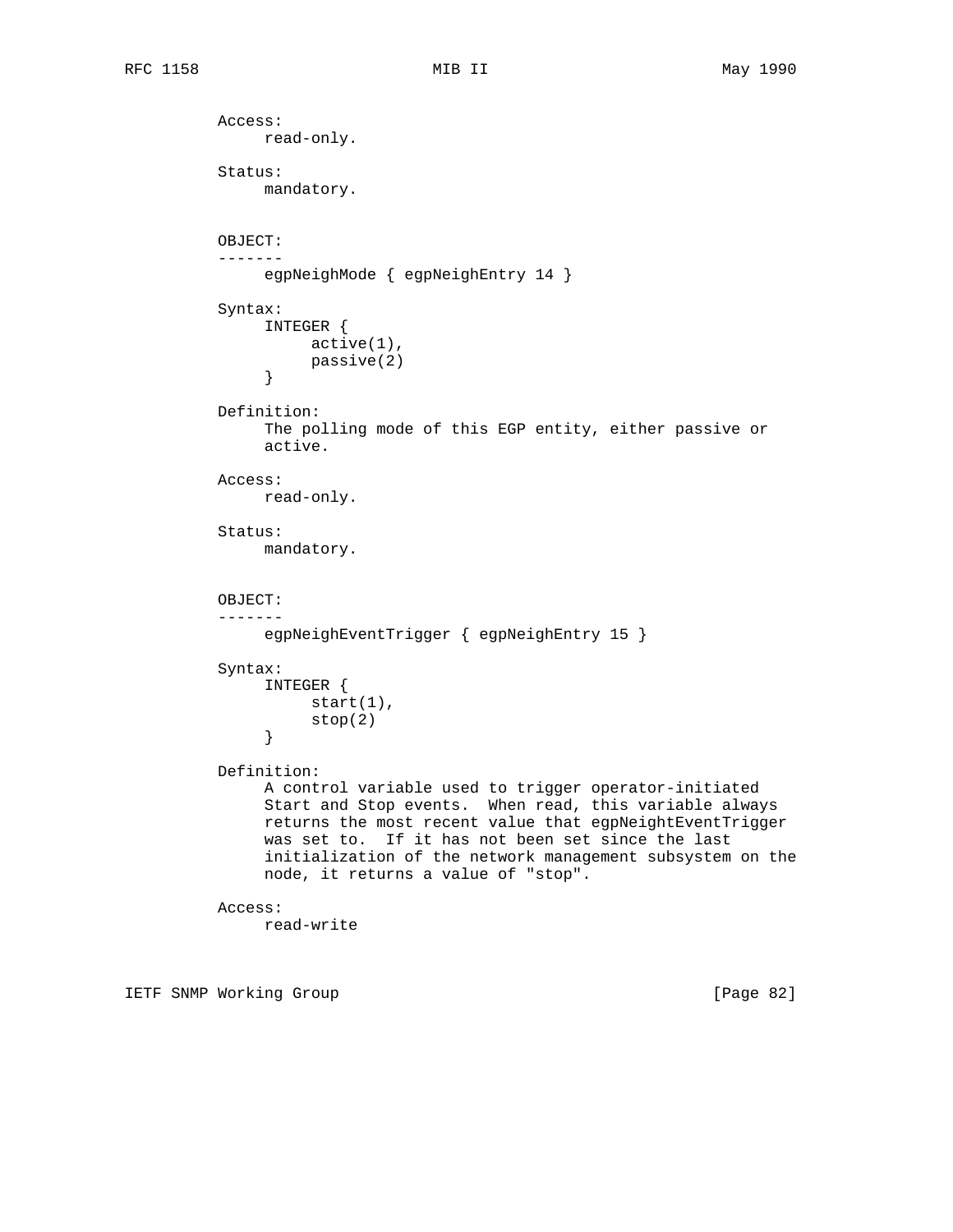Status: mandatory.

## 5.8.2. Additional EGP variables

 OBJECT: ------ egpAs  $\{$  egp  $6 \}$ 

 Syntax: INTEGER

 Definition: The autonomous system number of this EGP entity.

Access:

read-only.

 Status: mandatory.

## 5.9. The Transmission Group

 Based on the transmission media underlying each interface on a system, the corresponding portion of the Transmission group is mandatory for that system.

 When Internet-standard definitions for managing transmission media are defined, the transmission group is used to provide a prefix for the names of those objects.

 Typically, such definitions reside in the experimental portion of the MIB until they are "proven", then as a part of the Internet standardization process, the definitions are accordingly elevated and a new object identifier, under the transmission group is defined. By convention, the name assigned is:

type OBJECT IDENTIFIER  $::=$  { transmission number }

 where "type" is the symbolic value used for the media in the ifType column of the ifTable object, and "number" is the actual integer value corresponding to the symbol.

5.10. The SNMP Group

 Implementation of the SNMP group is mandatory for all systems which support an SNMP protocol entity. Some of the objects defined below

IETF SNMP Working Group **Example 2018** [Page 83]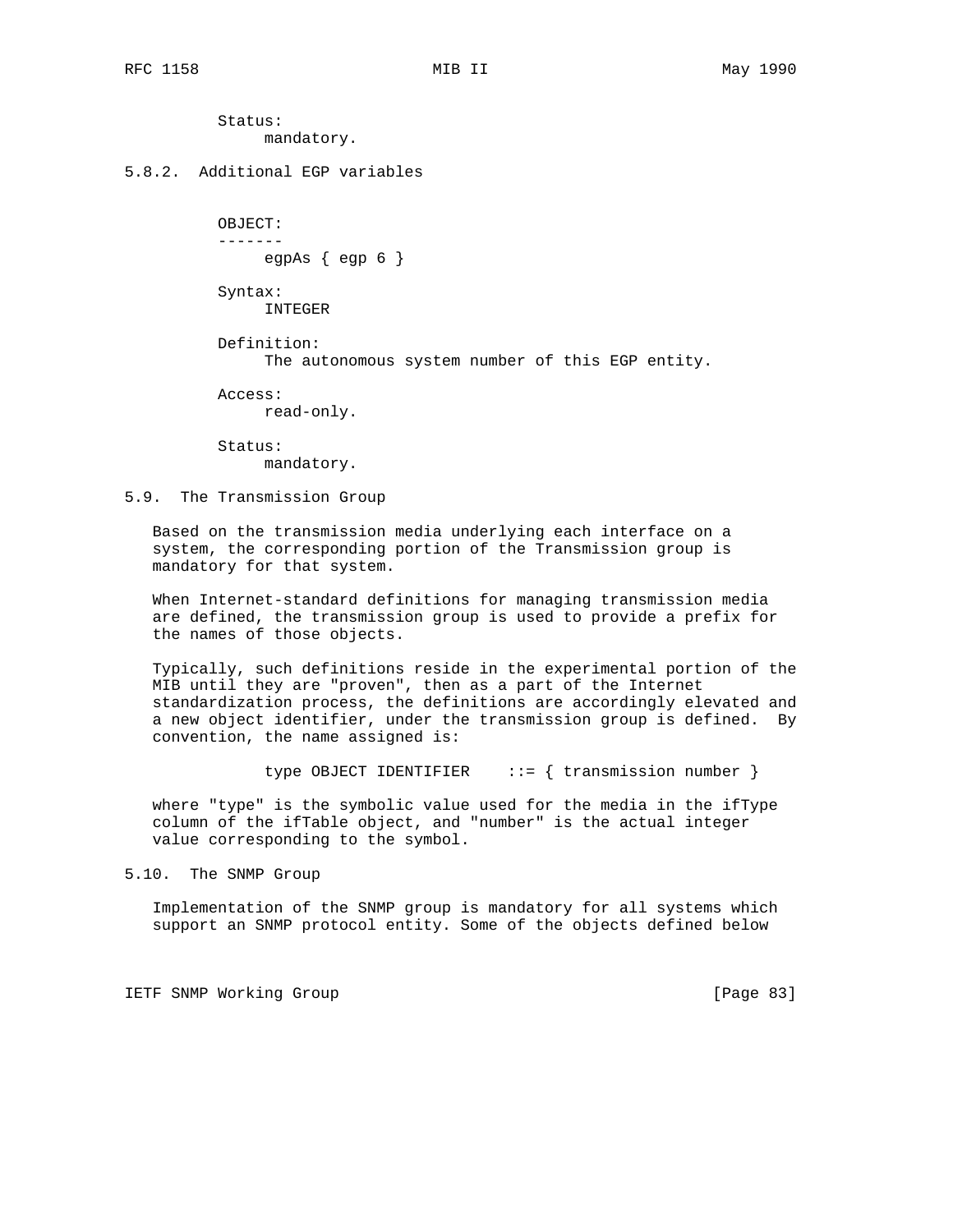will be zero-valued in those SNMP implementations that are optimized to support only those functions specific to either a management agent or a management client. OBJECT: ------ snmpInPkts { snmp 1 } Syntax: Counter Definition: The total number of PDUs delivered to the SNMP entity from the transport service. Access: read-only. Status: mandatory. OBJECT: ------ snmpOutPkts { snmp 2 } Syntax: Counter Definition: The total number of SNMP PDUs which were passed from the SNMP protocol entity to the transport service. Access: read-only. Status: mandatory. OBJECT: ------ snmpInBadVersions { snmp 3 } Syntax: Counter

IETF SNMP Working Group **Example 2018** [Page 84]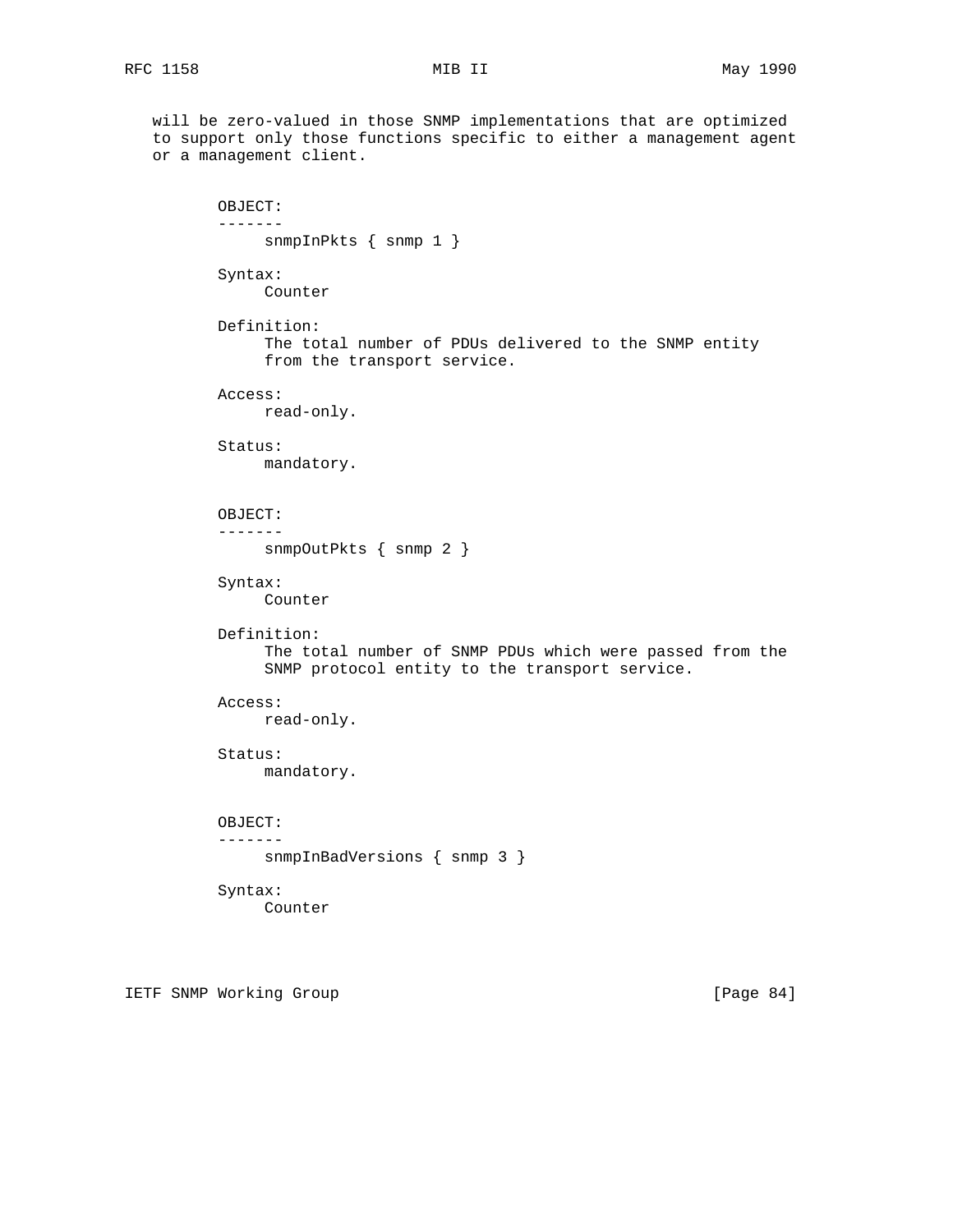Definition: The total number of syntactically correct SNMP PDUs which were delivered to the SNMP protocol entity and were for an unsupported SNMP version. Access: read-only. Status: mandatory. OBJECT: ------ snmpInBadCommunityNames { snmp 4 } Syntax: Counter Definition: The total number of SNMP PDUs delivered to the SNMP protocol entity which used a SNMP community name not known to said entity. Access: read-only. Status: mandatory. OBJECT: ------ snmpInBadCommunityUses { snmp 5 } Syntax: Counter Definition: The total number of SNMP PDUs delivered to the SNMP protocol entity which represented an SNMP operation which was not allowed by the SNMP community named in the PDU. Access: read-only. Status: mandatory.

IETF SNMP Working Group **Example 2018** [Page 85]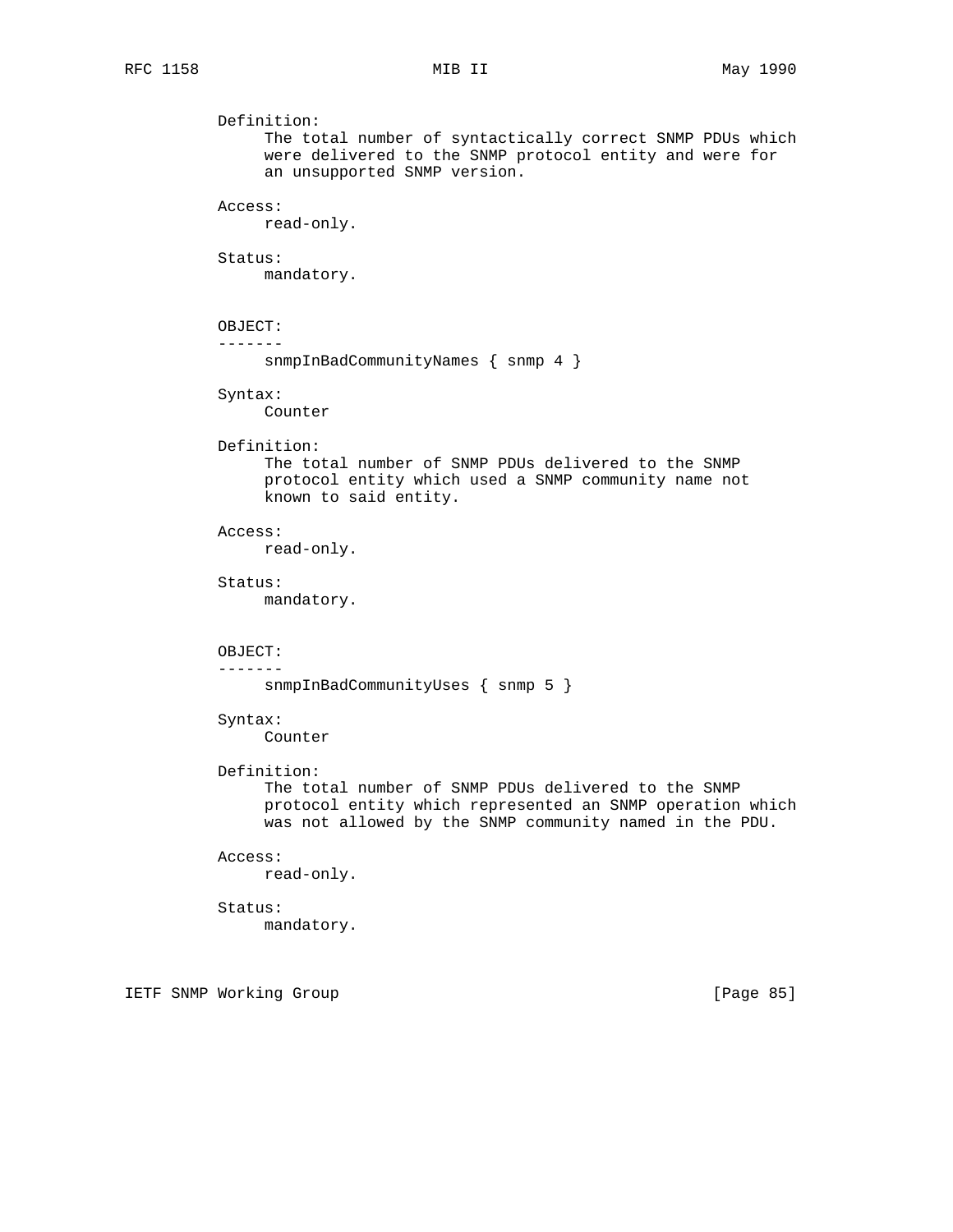OBJECT: ------ snmpInASNParseErrs { snmp 6 } Syntax: Counter Definition: The total number of ASN.1 parsing errors (either in encoding or syntax) encountered by the SNMP protocol entity when decoding received SNMP PDUs. Access: read-only. Status: mandatory. OBJECT: ------ snmpInBadTypes { snmp 7 } Syntax: Counter Definition: The total number of SNMP PDUs delivered to the SNMP protocol entity which had an unknown PDU type. Access: read-only. Status: mandatory. OBJECT: ------ snmpInTooBigs { snmp 8 } Syntax: Counter Definition: The total number valid SNMP PDUs which were delivered to the SNMP protocol entity and for which the value of the "ErrorStatus" component is "tooBig."

IETF SNMP Working Group **Example 2018** [Page 86]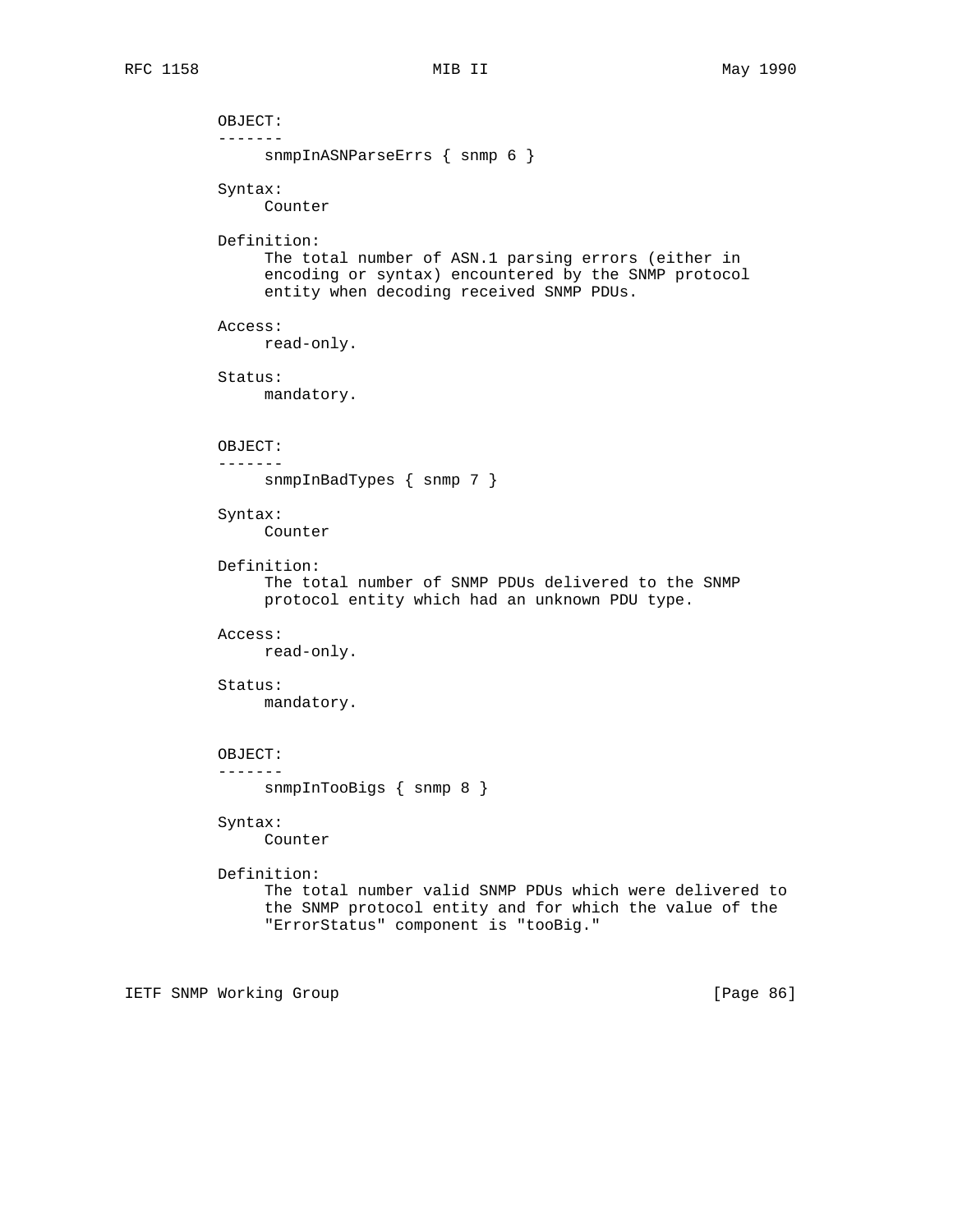Access: read-only. Status: mandatory. OBJECT: ------ snmpInNoSuchNames { snmp 9 } Syntax: Counter Definition: The total number valid SNMP PDUs which were delivered to the SNMP protocol entity and for which the value of the "ErrorStatus" component is "noSuchName." Access: read-only. Status: mandatory. OBJECT: ------ snmpInBadValues { snmp 10 } Syntax: Counter Definition: The total number valid SNMP PDUs which were delivered to the SNMP protocol entity and for which the value of the "ErrorStatus" component is "badValue." Access: read-only. Status: mandatory. OBJECT: ------ snmpInReadOnlys { snmp 11 }

IETF SNMP Working Group **Example 2018** [Page 87]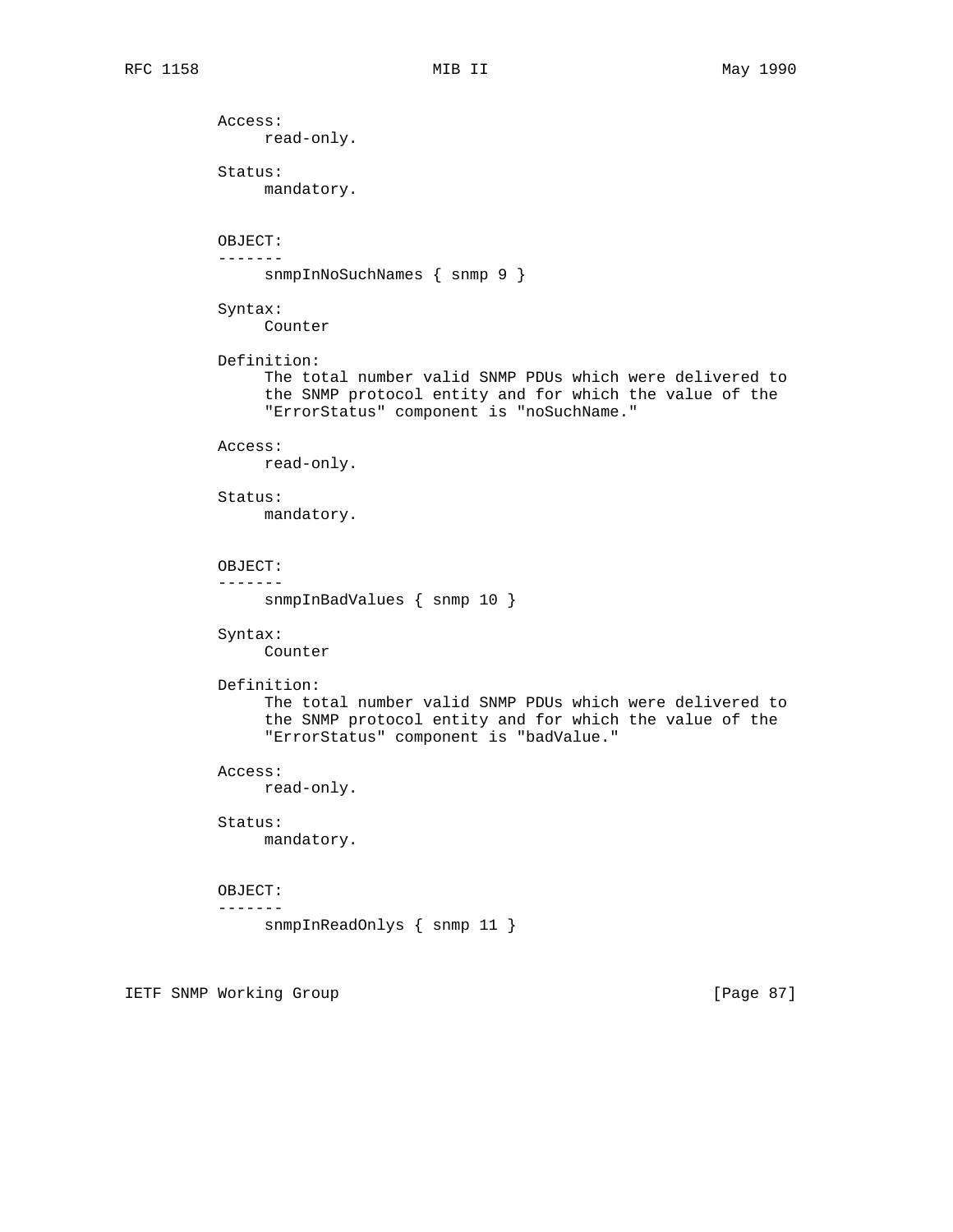Syntax: Counter Definition: The total number valid SNMP PDUs which were delivered to the SNMP protocol entity and for which the value of the "ErrorStatus" component is "readOnly." Access: read-only. Status: mandatory. OBJECT: ------ snmpInGenErrs { snmp 12 } Syntax: Counter Definition: The total number valid SNMP PDUs which were delivered to the SNMP protocol entity and for which the value of the "ErrorStatus" component is "genErr." Access: read-only. Status: mandatory. OBJECT: ------ snmpInTotalReqVars { snmp 13 } Syntax: Counter Definition: The total number of MIB objects which have been retrieved successfully by the SNMP protocol entity as the result of receiving valid SNMP Get-Request and Get-Next PDUs. Access: read-only.

IETF SNMP Working Group **Example 2018** [Page 88]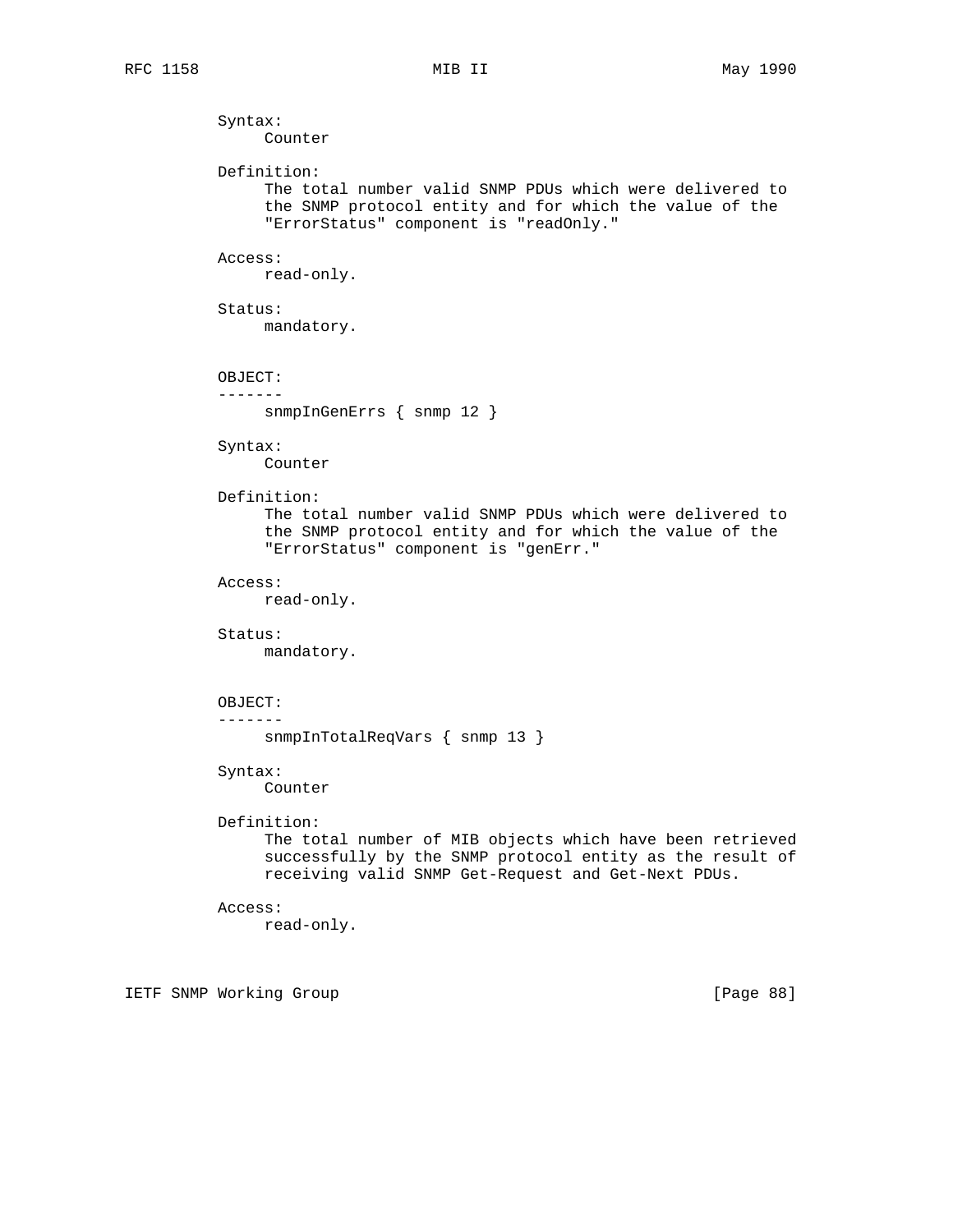Status: mandatory. OBJECT: ------ snmpInTotalSetVars { snmp 14 } Syntax: Counter Definition: The total number of MIB objects which have been altered successfully by the SNMP protocol entity as the result of receiving valid SNMP Set-Request PDUs. Access: read-only. Status: mandatory. OBJECT: ------ snmpInGetRequests { snmp 15 } Syntax: Counter Definition: The total number of SNMP Get-Request PDUs which have been accepted and processed by the SNMP protocol entity. Access: read-only. Status: mandatory. OBJECT: ------ snmpInGetNexts { snmp 16 } Syntax: Counter

IETF SNMP Working Group **Example 2018** [Page 89]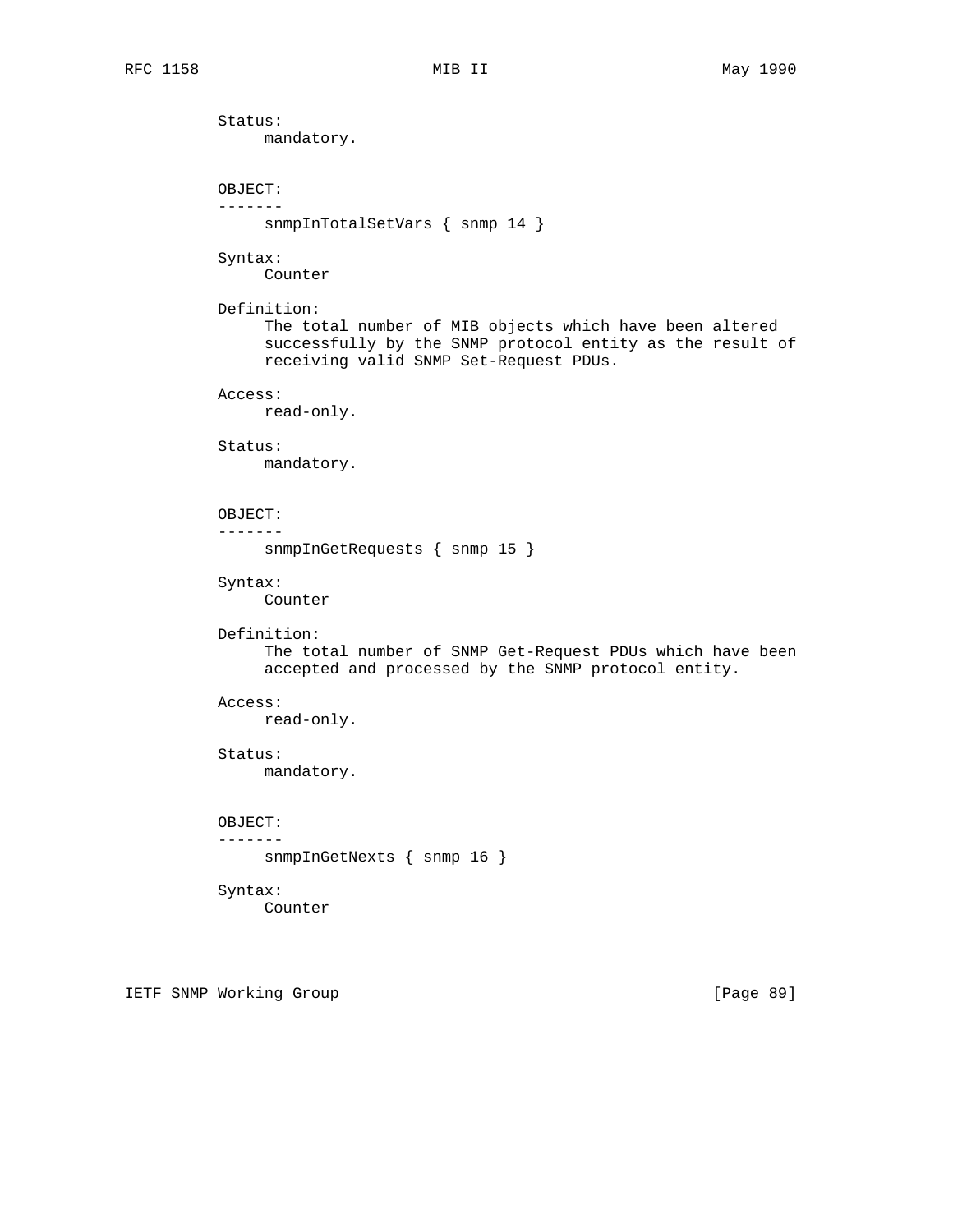```
 Definition:
      The total number of SNMP Get-Next PDUs which have been
      accepted and processed by the SNMP protocol entity.
 Access:
      read-only.
 Status:
      mandatory.
 OBJECT:
 -------
      snmpInSetRequests { snmp 17 }
 Syntax:
      Counter
 Definition:
      The total number of SNMP Set-Request PDUs which have been
      accepted and processed by the SNMP protocol entity.
 Access:
      read-only.
 Status:
      mandatory.
 OBJECT:
 -------
      snmpInGetResponses { snmp 18 }
 Syntax:
      Counter
 Definition:
      The total number of SNMP Get-Response PDUs which have
      been accepted and processed by the SNMP protocol entity.
 Access:
     read-only.
 Status:
      mandatory.
```
IETF SNMP Working Group **Example 2018** [Page 90]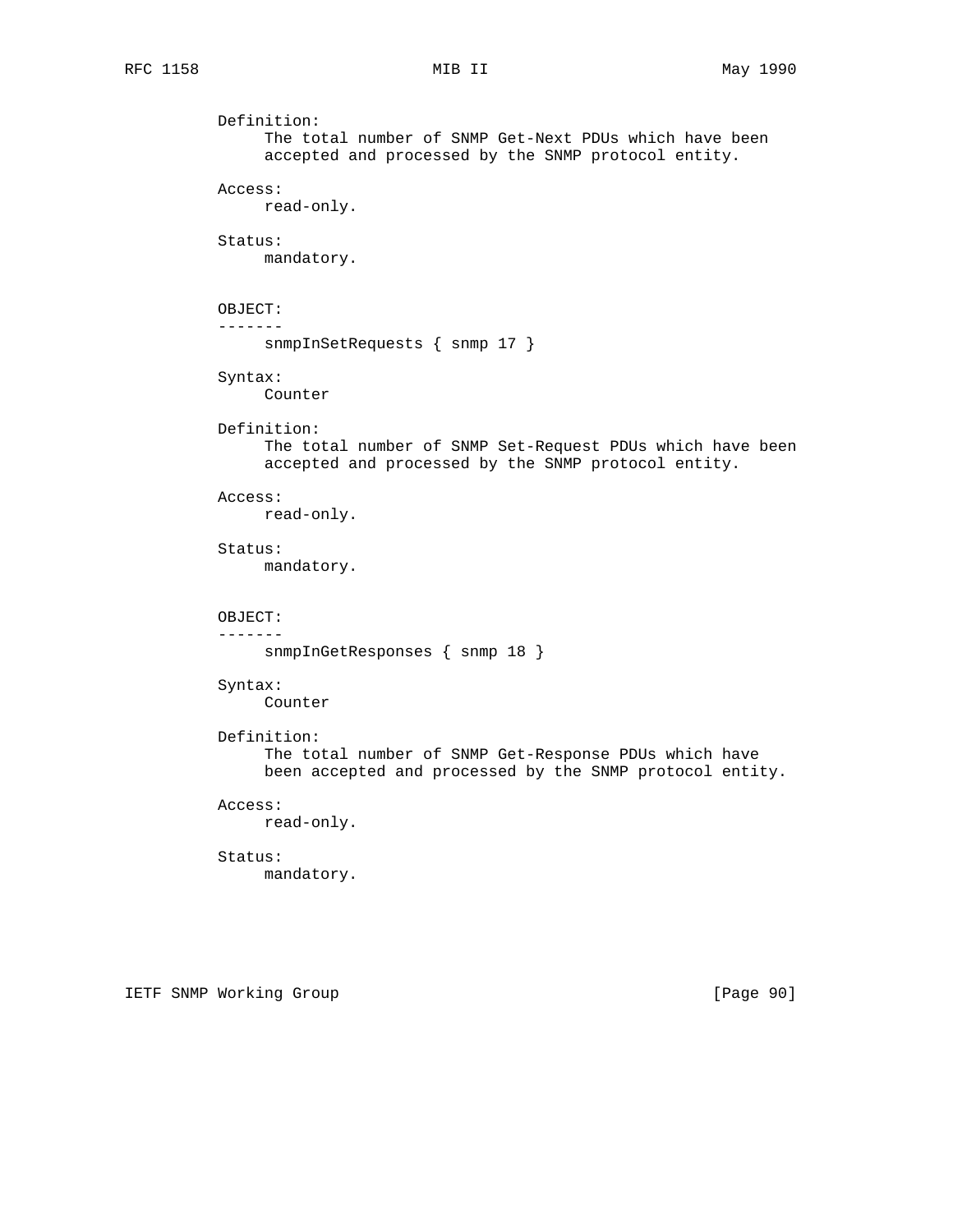OBJECT: ------ snmpInTraps { snmp 19 } Syntax: Counter Definition: The total number of SNMP Trap PDUs which have been accepted and processed by the SNMP protocol entity. Access: read-only. Status: mandatory. OBJECT: ------ snmpOutTooBigs { snmp 20 } Syntax: Counter Definition: The total number valid SNMP PDUs which were generated by the SNMP protocol entity and for which the value of the "ErrorStatus" component is "tooBig." Access: read-only. Status: mandatory. OBJECT: ------ snmpOutNoSuchNames { snmp 21 } Syntax: Counter Definition: The total number valid SNMP PDUs which were generated by the SNMP protocol entity and for which the value of the "ErrorStatus" component is "noSuchName."

IETF SNMP Working Group [Page 91]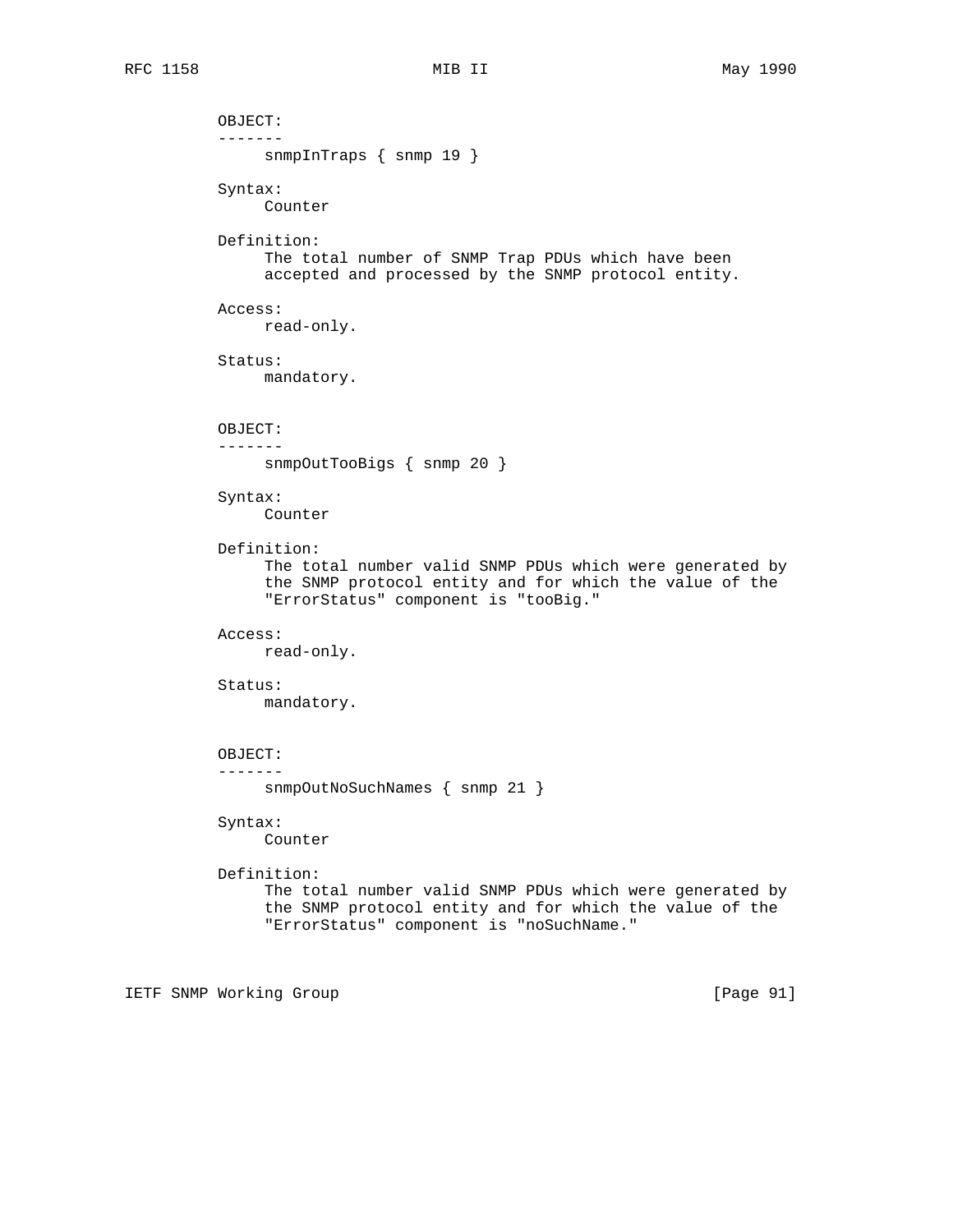Access: read-only. Status: mandatory. OBJECT: ------ snmpOutBadValues { snmp 22 } Syntax: Counter Definition: The total number valid SNMP PDUs which were generated by the SNMP protocol entity and for which the value of the "ErrorStatus" component is "badValue." Access: read-only. Status: mandatory. OBJECT: ------ snmpOutReadOnlys { snmp 23 } Syntax: Counter Definition: The total number valid SNMP PDUs which were generated by the SNMP protocol entity and for which the value of the "ErrorStatus" component is "readOnly." Access: read-only. Status: mandatory. OBJECT: ------ snmpOutGenErrs { snmp 24 }

IETF SNMP Working Group **Example 2018** [Page 92]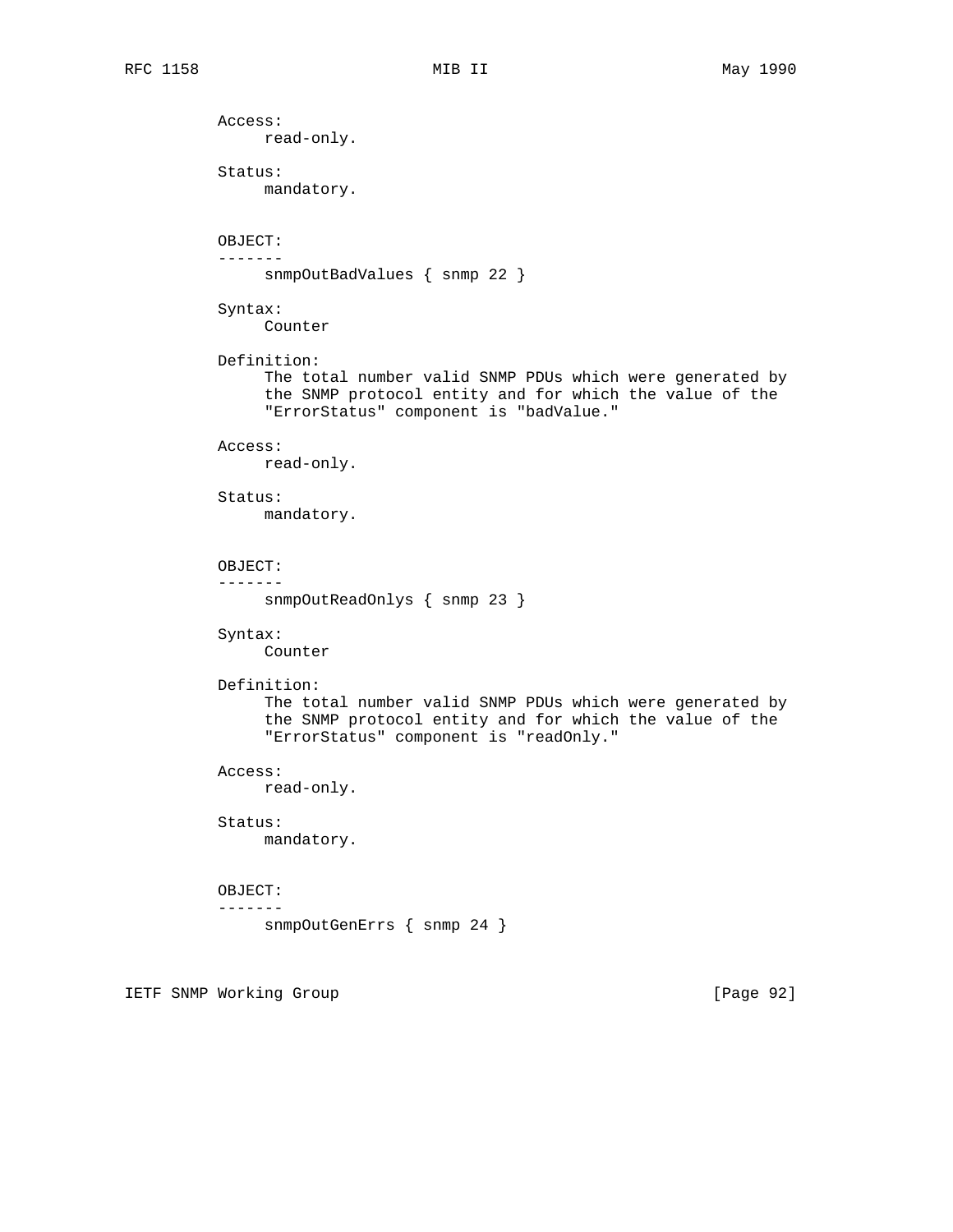Syntax: Counter Definition: The total number valid SNMP PDUs which were generated by the SNMP protocol entity and for which the value of the "ErrorStatus" component is "genErr." Access: read-only. Status: mandatory. OBJECT: ------ snmpOutGetRequests { snmp 25 } Syntax: Counter Definition: The total number of SNMP Get-Request PDUs which have been generated by the SNMP protocol entity. Access: read-only. Status: mandatory. OBJECT: ------ snmpOutGetNexts { snmp 26 } Syntax: Counter Definition: The total number of SNMP Get-Next PDUs which have been generated by the SNMP protocol entity. Access: read-only.

IETF SNMP Working Group **Example 2018** [Page 93]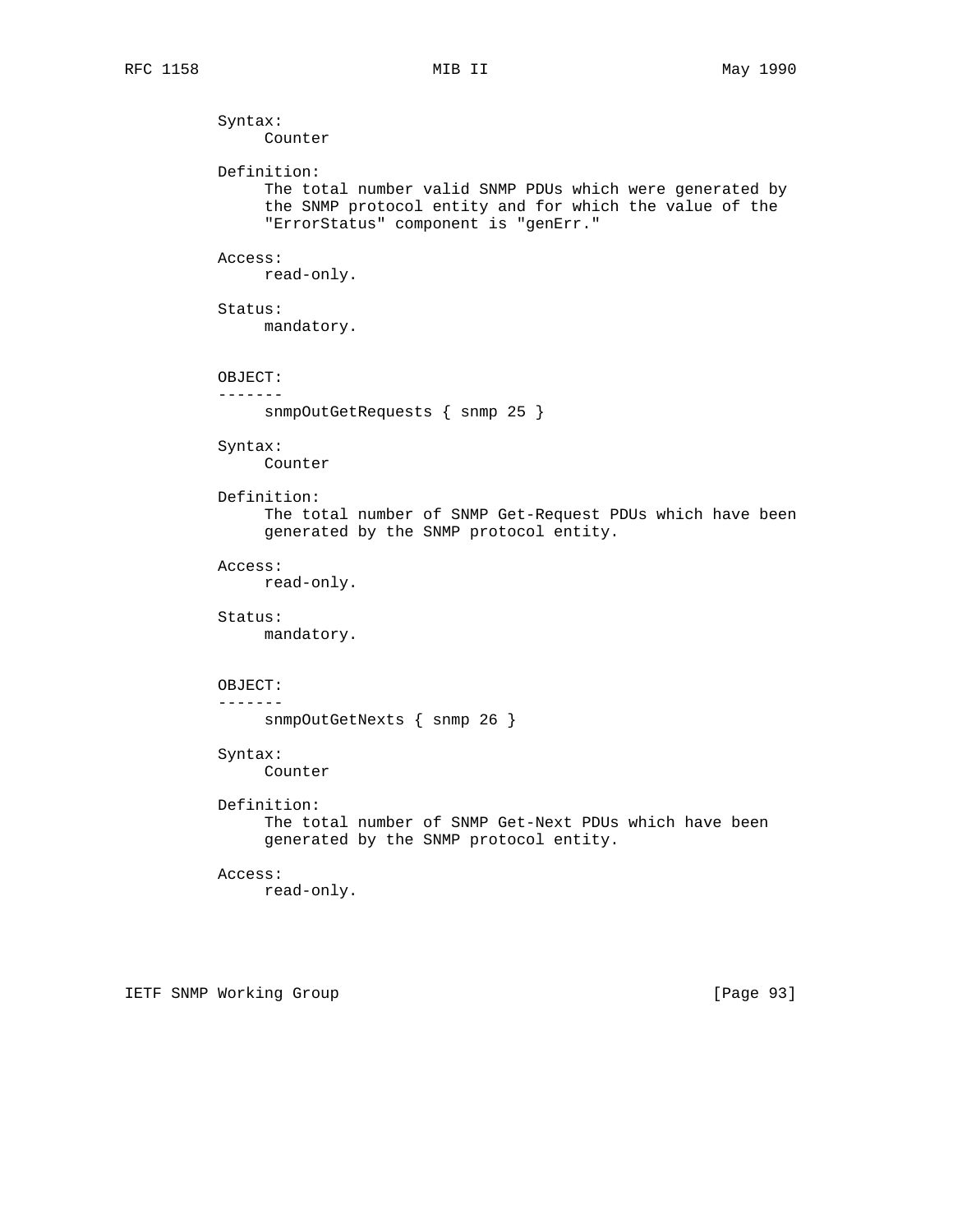Status: mandatory. OBJECT: ------ snmpOutSetRequests { snmp 27 } Syntax: Counter Definition: The total number of SNMP Set-Request PDUs which have been generated by the SNMP protocol entity. Access: read-only. Status: mandatory. OBJECT: ------ snmpOutGetResponses { snmp 28 } Syntax: Counter Definition: The total number of SNMP Get-Response PDUs which have been generated by the SNMP protocol entity. Access: read-only. Status: mandatory. OBJECT: ------ snmpOutTraps { snmp 29 } Syntax:

Counter

IETF SNMP Working Group **Example 2018** [Page 94]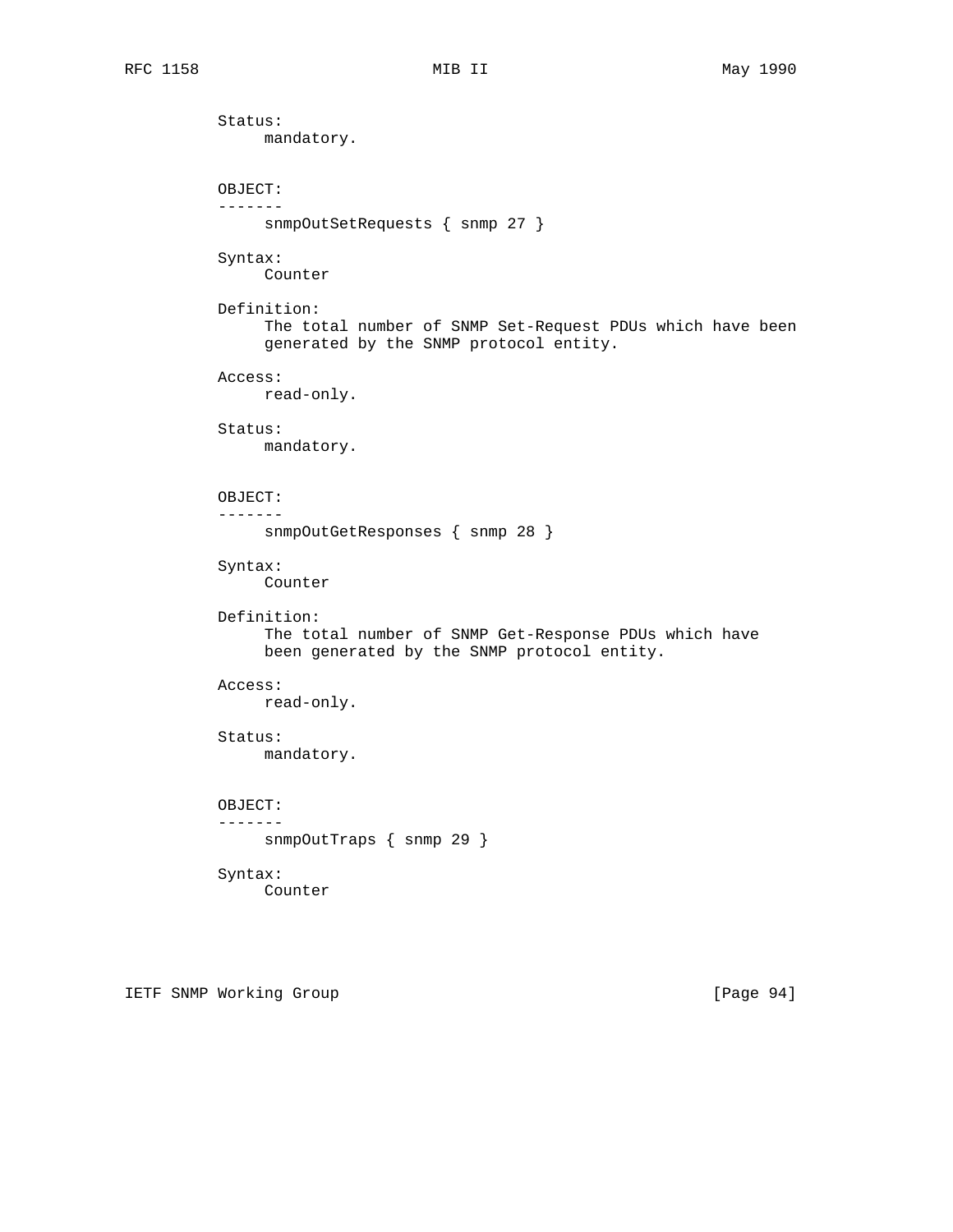```
 Definition:
               The total number of SNMP Trap PDUs which have been
               generated by the SNMP protocol entity.
          Access:
               read-only.
          Status:
               mandatory.
          OBJECT:
           -------
               snmpEnableAuthTraps { snmp 30 }
          Syntax:
               INTEGER {
                enabled(1),
               disabled(2)<br>}
 }
          Definition:
               Indicates whether the SNMP agent process is configured to
               generate authentication-failure traps.
          Access:
               read-write.
          Status:
               mandatory.
6. Definitions
               RFC1158-MIB
               DEFINITIONS ::= BEGIN
                IMPORTS
                       mgmt, OBJECT-TYPE, NetworkAddress, IpAddress,
                        Counter, Gauge, TimeTicks
                           FROM RFC1155-SMI;
              mib-2 OBJECT IDENTIFIER ::= { mgmt 1 } -- MIB-II
                          -- (same prefix as MIB-I)
               system OBJECT IDENTIFIER ::= { mib-2 1 }
               interfaces OBJECT IDENTIFIER ::= { mib-2 2 }
              at 0BJECT IDENTIFIER ::= \{mb-2, 3, \}
```
IETF SNMP Working Group **Example 2018** [Page 95]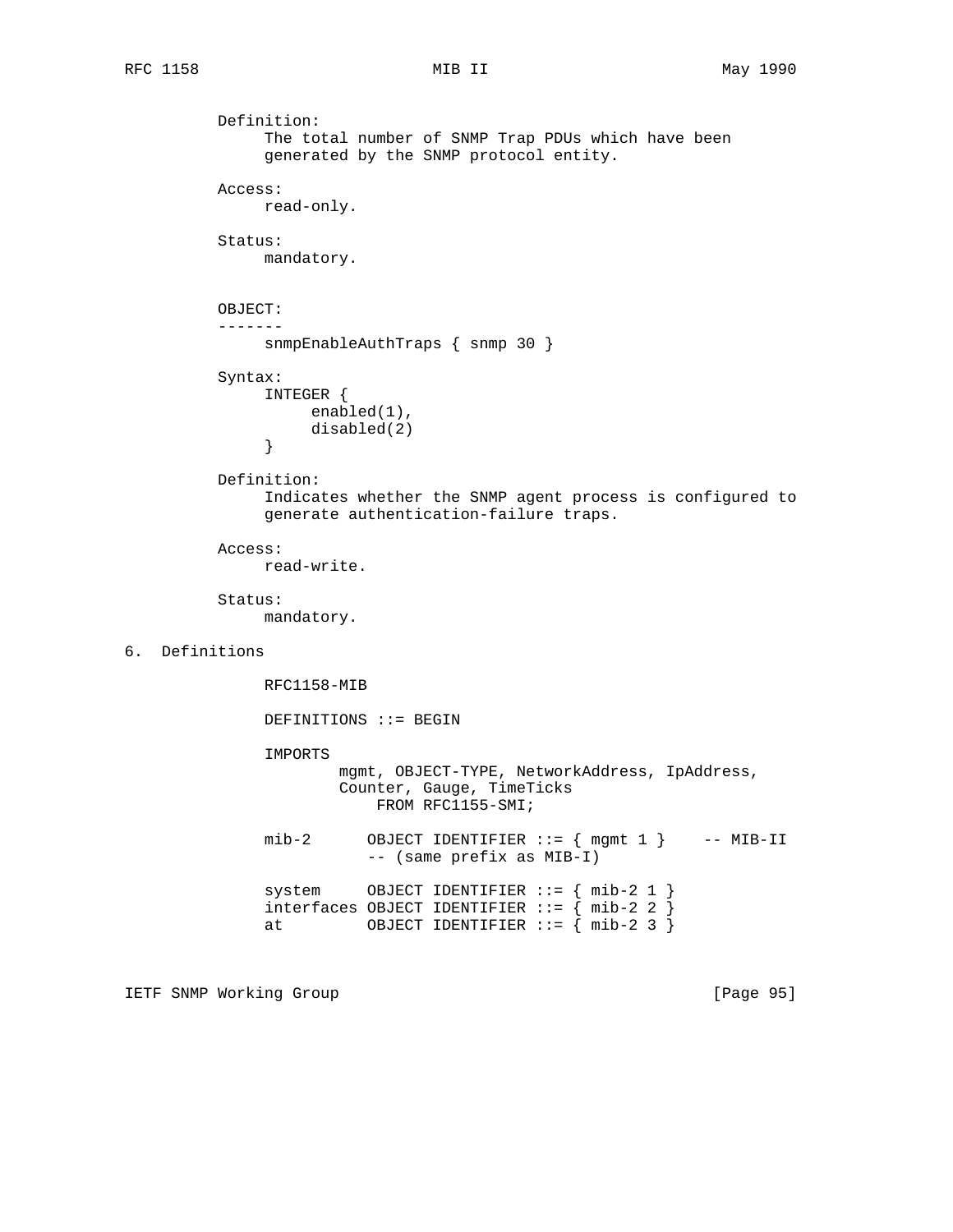ip OBJECT IDENTIFIER ::= { mib-2 4 } icmp OBJECT IDENTIFIER ::= { mib-2 5 } tcp OBJECT IDENTIFIER ::= { mib-2 6 } udp OBJECT IDENTIFIER ::= { mib-2 7 } egp OBJECT IDENTIFIER ::= { mib-2 8 } -- cmot OBJECT IDENTIFIER ::= { mib-2 9 } transmission OBJECT IDENTIFIER ::= { mib-2 10 }  $s n m p$  OBJECT IDENTIFIER ::=  $\{ m i b - 2 11 \}$  -- object types -- the System group sysDescr OBJECT-TYPE SYNTAX DisplayString (SIZE (0..255)) ACCESS read-only STATUS mandatory  $::=$  { system 1 } sysObjectID OBJECT-TYPE SYNTAX OBJECT IDENTIFIER ACCESS read-only STATUS mandatory  $::=$  { system 2 } sysUpTime OBJECT-TYPE SYNTAX TimeTicks ACCESS read-only STATUS mandatory  $::=$  { system 3 } sysContact OBJECT-TYPE SYNTAX DisplayString (SIZE (0..255)) ACCESS read-write STATUS mandatory  $::=$  { system 4 } sysName OBJECT-TYPE SYNTAX DisplayString (SIZE (0..255)) ACCESS read-write STATUS mandatory  $::=$  { system 5 } sysLocation OBJECT-TYPE SYNTAX DisplayString (SIZE (0..255)) ACCESS read-only STATUS mandatory

IETF SNMP Working Group **Example 2018** [Page 96]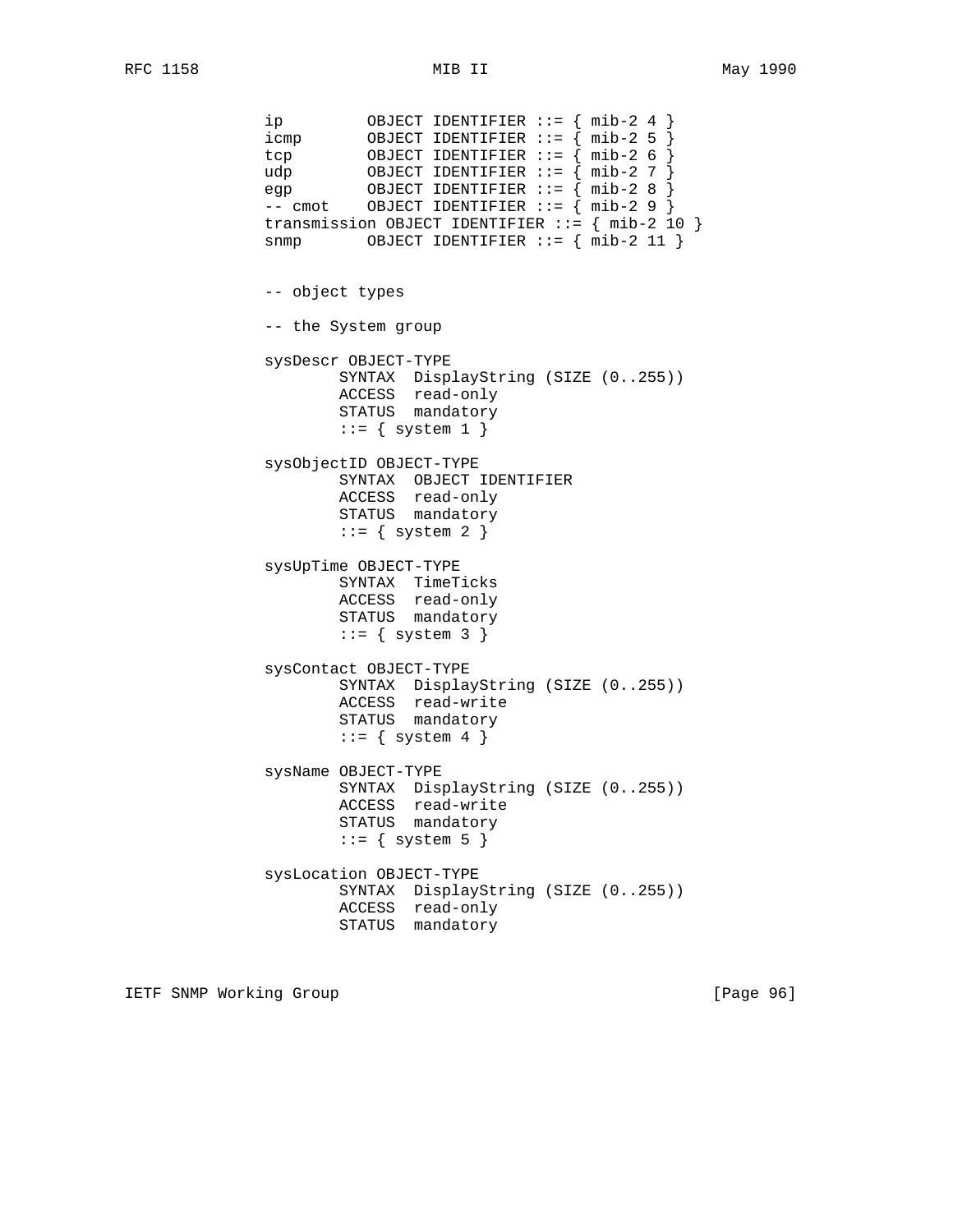$::=$  { system 6 } sysServices OBJECT-TYPE SYNTAX INTEGER (0..127) ACCESS read-only STATUS mandatory  $::=$  { system 7 } -- the Interfaces group ifNumber OBJECT-TYPE SYNTAX INTEGER ACCESS read-only STATUS mandatory  $::=$  { interfaces 1 } -- the Interfaces table ifTable OBJECT-TYPE SYNTAX SEQUENCE OF IfEntry ACCESS read-only STATUS mandatory  $::=$  { interfaces 2 } ifEntry OBJECT-TYPE SYNTAX IfEntry ACCESS read-only STATUS mandatory  $::=$  { ifTable 1 } IfEntry ::= SEQUENCE { ifIndex INTEGER, ifDescr DisplayString, ifType INTEGER, ifMtu INTEGER, ifSpeed Gauge, ifPhysAddress OCTET STRING, ifAdminStatus INTEGER, ifOperStatus INTEGER,

IETF SNMP Working Group **Example 2018** [Page 97]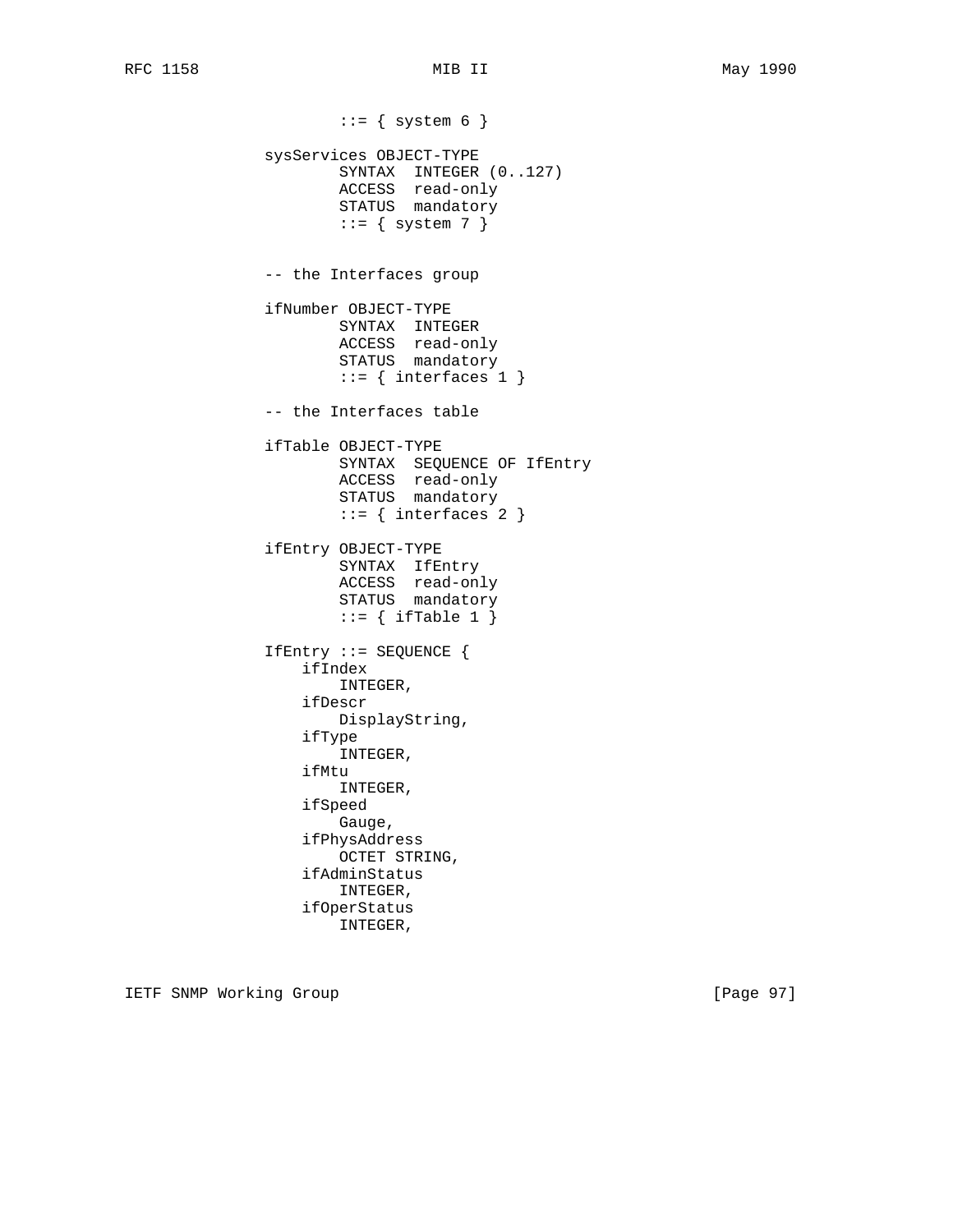ifLastChange TimeTicks, ifInOctets Counter, ifInUcastPkts Counter, ifInNUcastPkts Counter, ifInDiscards Counter, ifInErrors Counter, ifInUnknownProtos Counter, ifOutOctets Counter, ifOutUcastPkts Counter, ifOutNUcastPkts Counter, ifOutDiscards Counter, ifOutErrors Counter, ifOutQLen Gauge, ifSpecific OBJECT IDENTIFIER } ifIndex OBJECT-TYPE SYNTAX INTEGER ACCESS read-only STATUS mandatory  $::=$  { ifEntry 1 } ifDescr OBJECT-TYPE SYNTAX DisplayString (SIZE (0..255)) ACCESS read-only STATUS mandatory  $::=$  { ifEntry 2 } ifType OBJECT-TYPE SYNTAX INTEGER {  $other(1)$ ,  $--- none of the$  -- following regular1822(2), hdh1822(3),

IETF SNMP Working Group **Example 2018** [Page 98]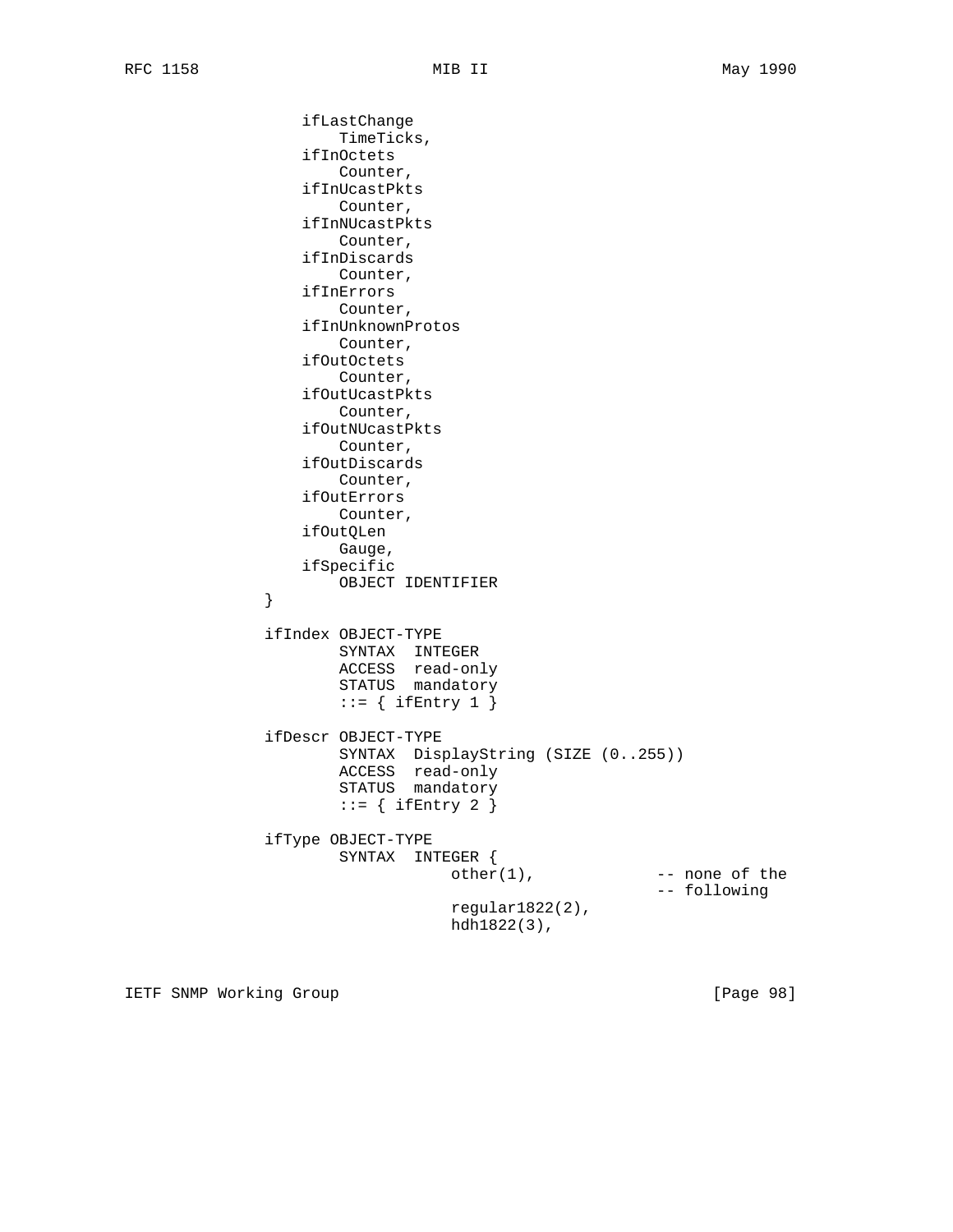```
 ddn-x25(4),
                                  rfc877-x25(5),
                                  ethernet-csmacd(6),
                                  iso88023-csmacd(7),
                                  iso88024-tokenBus(8),
                                  iso88025-tokenRing(9),
                                  iso88026-man(10),
                                 starLan(11),
                                  proteon-10Mbit(12),
                                  proteon-80Mbit(13),
                                  hyperchannel(14),
                                  fddi(15),
                                  lapb(16),
                                 sdlc(17),
                                  t1-carrier(18),
                                  cept(19), -- european
                                                   --equivalent of T-1
                                  basicISDN(20),
                                  primaryISDN(21),
                                                        -- proprietary
                                                        -- serial
                                  propPointToPointSerial(22),
                                  terminalServer-asyncPort(23),
                                  softwareLoopback(24),
                                  eon(25), -- CLNP over IP
                                  ethernet-3Mbit(26),
                                  nsip(27), -- XNS over IP
                                 slip(28) -- generic SLIP
 }
                      ACCESS read-only
                       STATUS mandatory
                      ::= { ifEntry 3 }
               ifMtu OBJECT-TYPE
                      SYNTAX INTEGER
                      ACCESS read-only
                      STATUS mandatory
                      ::= { ifEntry 4 }
               ifSpeed OBJECT-TYPE
                      SYNTAX Gauge
                      ACCESS read-only
                      STATUS mandatory
                      ::= { ifEntry 5 }
               ifPhysAddress OBJECT-TYPE
                      SYNTAX OCTET STRING
                      ACCESS read-only
```
IETF SNMP Working Group [Page 99]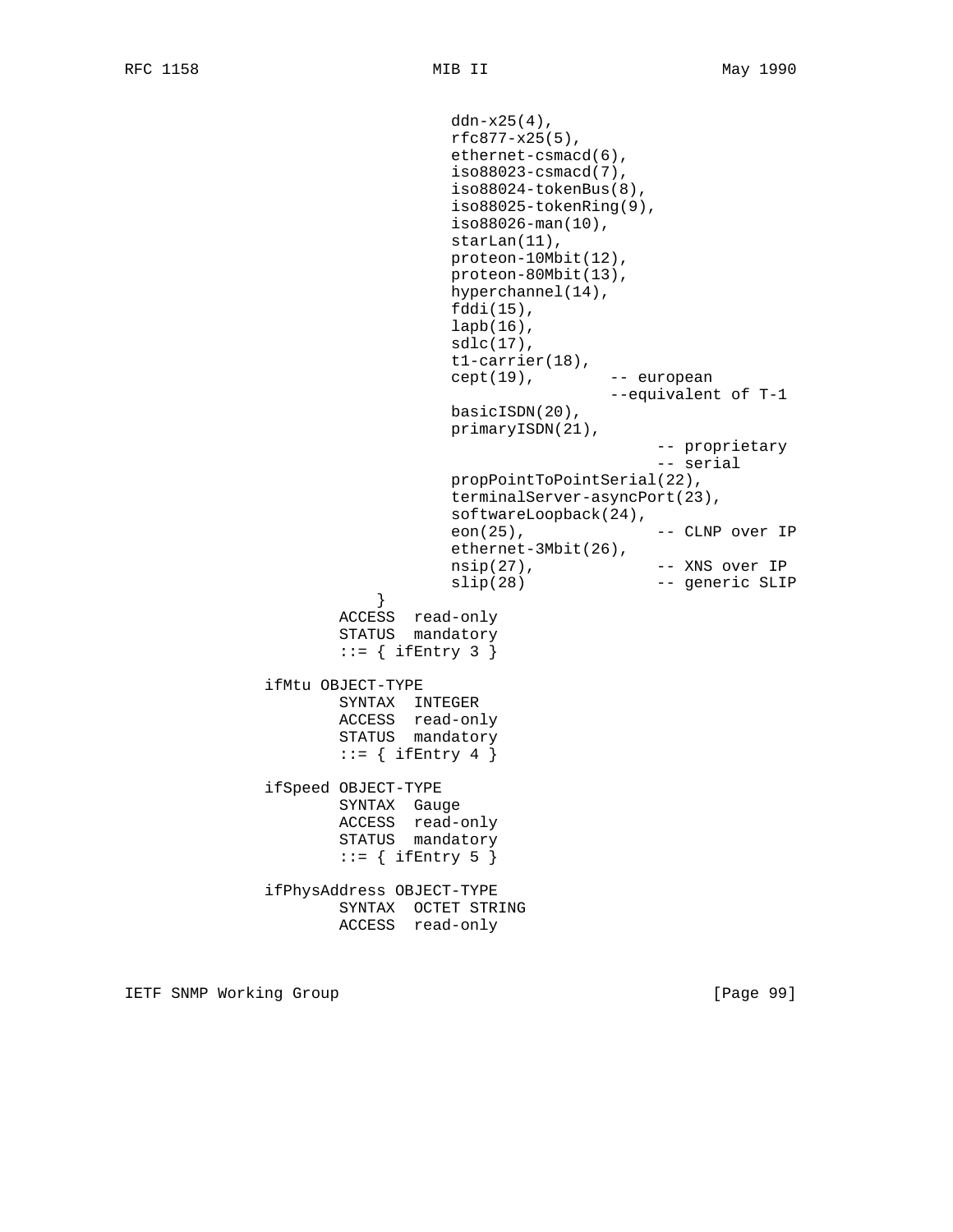STATUS mandatory  $::=$  { ifEntry 6 } ifAdminStatus OBJECT-TYPE SYNTAX INTEGER {  $up(1)$ ,  $-$  ready to pass packets  $down(2)$ , testing(3) -- in some test mode } } ACCESS read-write STATUS mandatory  $::=$  { ifEntry 7 } ifOperStatus OBJECT-TYPE SYNTAX INTEGER {<br>up(1), -- ready to pass packets down(2), testing(3) -- in some test mode } } ACCESS read-only STATUS mandatory  $::=$  { ifEntry 8 } ifLastChange OBJECT-TYPE SYNTAX TimeTicks ACCESS read-only STATUS mandatory  $::=$  { ifEntry 9 } ifInOctets OBJECT-TYPE SYNTAX Counter ACCESS read-only STATUS mandatory  $::=$  { ifEntry 10 } ifInUcastPkts OBJECT-TYPE SYNTAX Counter ACCESS read-only STATUS mandatory ::= { ifEntry 11 } ifInNUcastPkts OBJECT-TYPE SYNTAX Counter ACCESS read-only STATUS mandatory  $::=$  { ifEntry 12 } ifInDiscards OBJECT-TYPE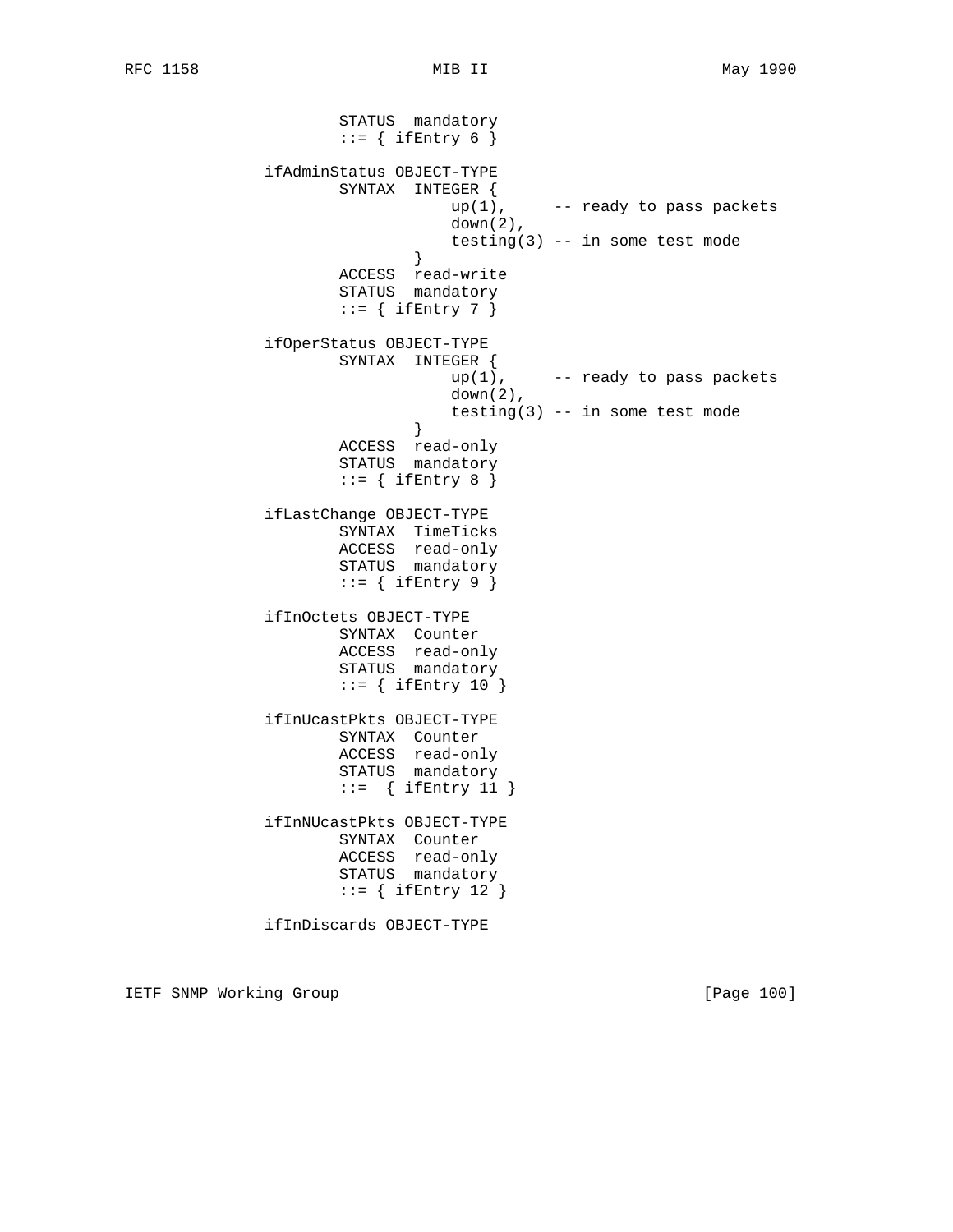SYNTAX Counter ACCESS read-only STATUS mandatory  $::=$  { ifEntry 13 } ifInErrors OBJECT-TYPE SYNTAX Counter ACCESS read-only STATUS mandatory  $::=$  { ifEntry 14 } ifInUnknownProtos OBJECT-TYPE SYNTAX Counter ACCESS read-only STATUS mandatory  $::=$  { ifEntry 15 } ifOutOctets OBJECT-TYPE SYNTAX Counter ACCESS read-only STATUS mandatory ::= { ifEntry 16 } ifOutUcastPkts OBJECT-TYPE SYNTAX Counter ACCESS read-only STATUS mandatory  $::=$  { ifEntry 17 } ifOutNUcastPkts OBJECT-TYPE SYNTAX Counter ACCESS read-only STATUS mandatory  $::=$  { ifEntry 18 } ifOutDiscards OBJECT-TYPE SYNTAX Counter ACCESS read-only STATUS mandatory ::= { ifEntry 19 } ifOutErrors OBJECT-TYPE SYNTAX Counter ACCESS read-only STATUS mandatory  $::=$  { ifEntry 20 }

ifOutQLen OBJECT-TYPE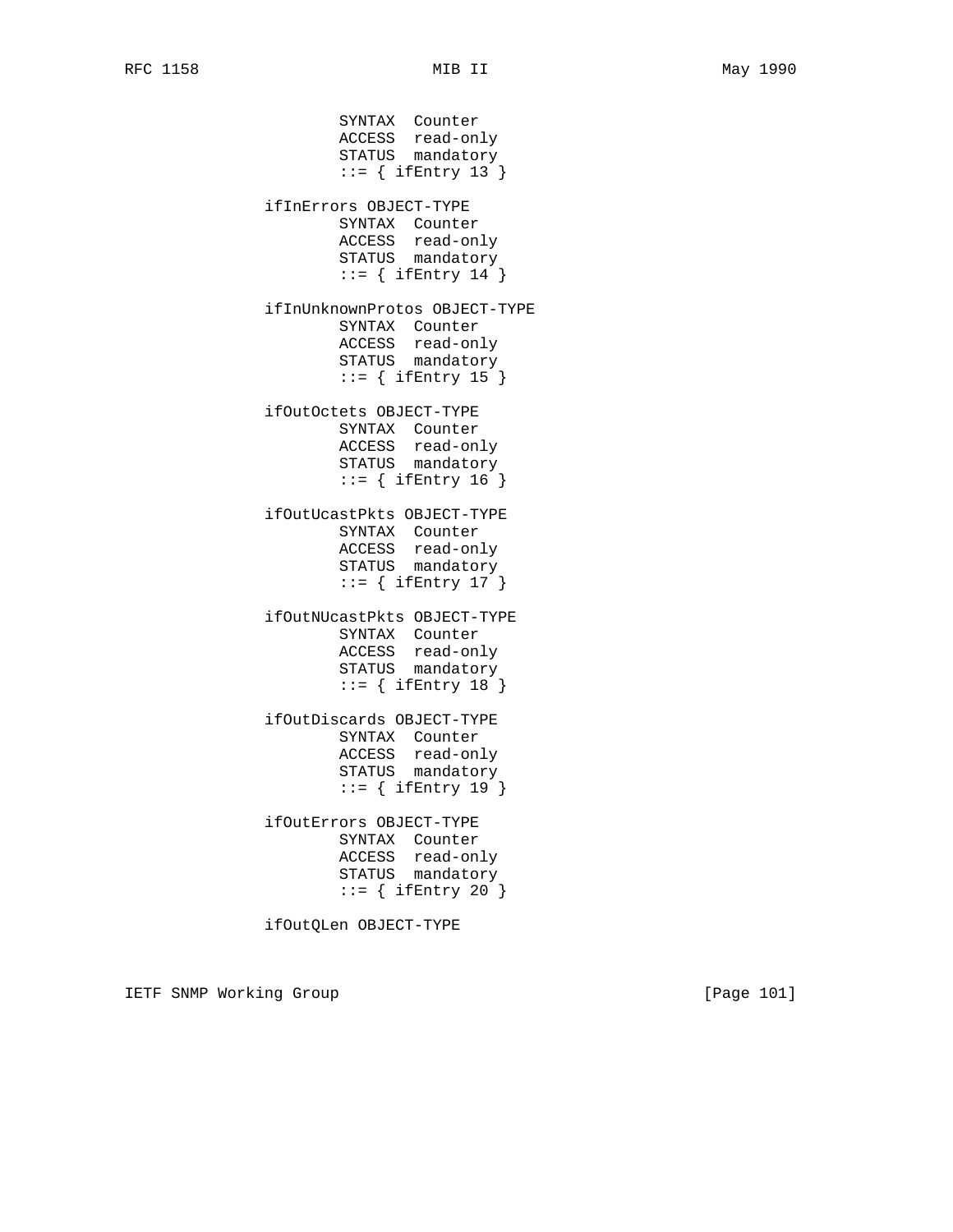SYNTAX Gauge ACCESS read-only STATUS mandatory  $::=$  { ifEntry 21 } ifSpecific OBJECT-TYPE SYNTAX OBJECT IDENTIFIER ACCESS read-only STATUS mandatory  $::=$  { ifEntry 22 } nullSpecific OBJECT IDENTIFIER ::= { 0 0 } -- the Address Translation group (deprecated) atTable OBJECT-TYPE SYNTAX SEQUENCE OF AtEntry ACCESS read-write STATUS deprecated ::= { at 1 } atEntry OBJECT-TYPE SYNTAX AtEntry ACCESS read-write STATUS deprecated  $::=$  { atTable 1 } AtEntry ::= SEQUENCE { atIfIndex INTEGER, atPhysAddress OCTET STRING, atNetAddress NetworkAddress<br>} } atIfIndex OBJECT-TYPE SYNTAX INTEGER ACCESS read-write STATUS deprecated  $::=$  { atEntry 1 } atPhysAddress OBJECT-TYPE SYNTAX OCTET STRING ACCESS read-write STATUS deprecated  $::=$  { atEntry 2 }

IETF SNMP Working Group **Example 2021** [Page 102]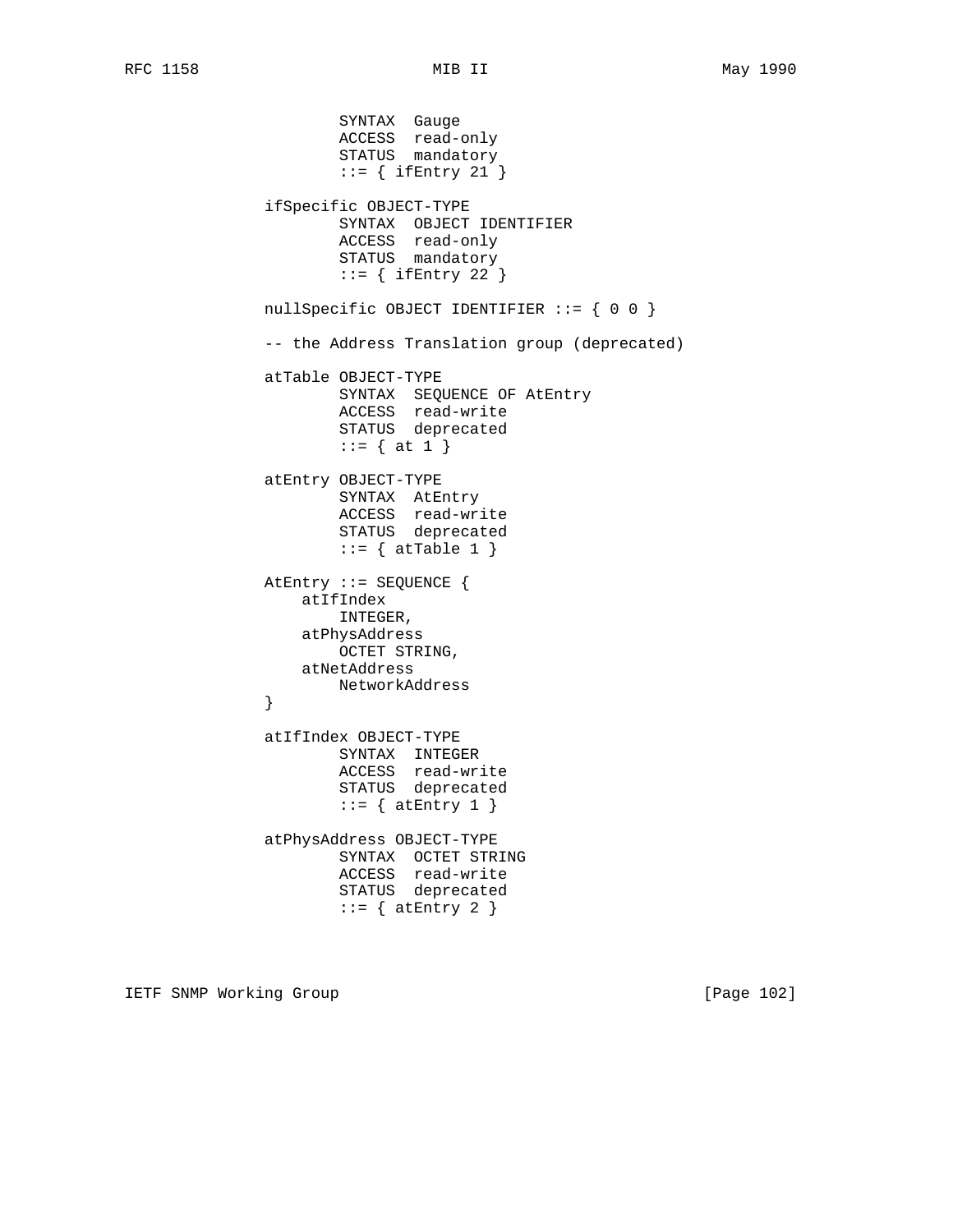atNetAddress OBJECT-TYPE SYNTAX NetworkAddress ACCESS read-write STATUS deprecated  $::=$  { atEntry 3 } -- the IP group ipForwarding OBJECT-TYPE SYNTAX INTEGER { gateway(1), -- entity forwards  $host(2)$  -- datagrams<br> $host(2)$  -- entity do -- entity does NOT -- forward datagrams } ACCESS read-write STATUS mandatory  $::= \{ \text{ip } 1 \}$  ipDefaultTTL OBJECT-TYPE SYNTAX INTEGER ACCESS read-write STATUS mandatory  $::= \{ \text{ip } 2 \}$  ipInReceives OBJECT-TYPE SYNTAX Counter ACCESS read-only STATUS mandatory  $::= \{ \text{ip } 3 \}$  ipInHdrErrors OBJECT-TYPE SYNTAX Counter ACCESS read-only STATUS mandatory  $::= \{ ip 4 \}$  ipInAddrErrors OBJECT-TYPE SYNTAX Counter ACCESS read-only STATUS mandatory  $::= \{ \text{ip } 5 \}$  ipForwDatagrams OBJECT-TYPE SYNTAX Counter ACCESS read-only STATUS mandatory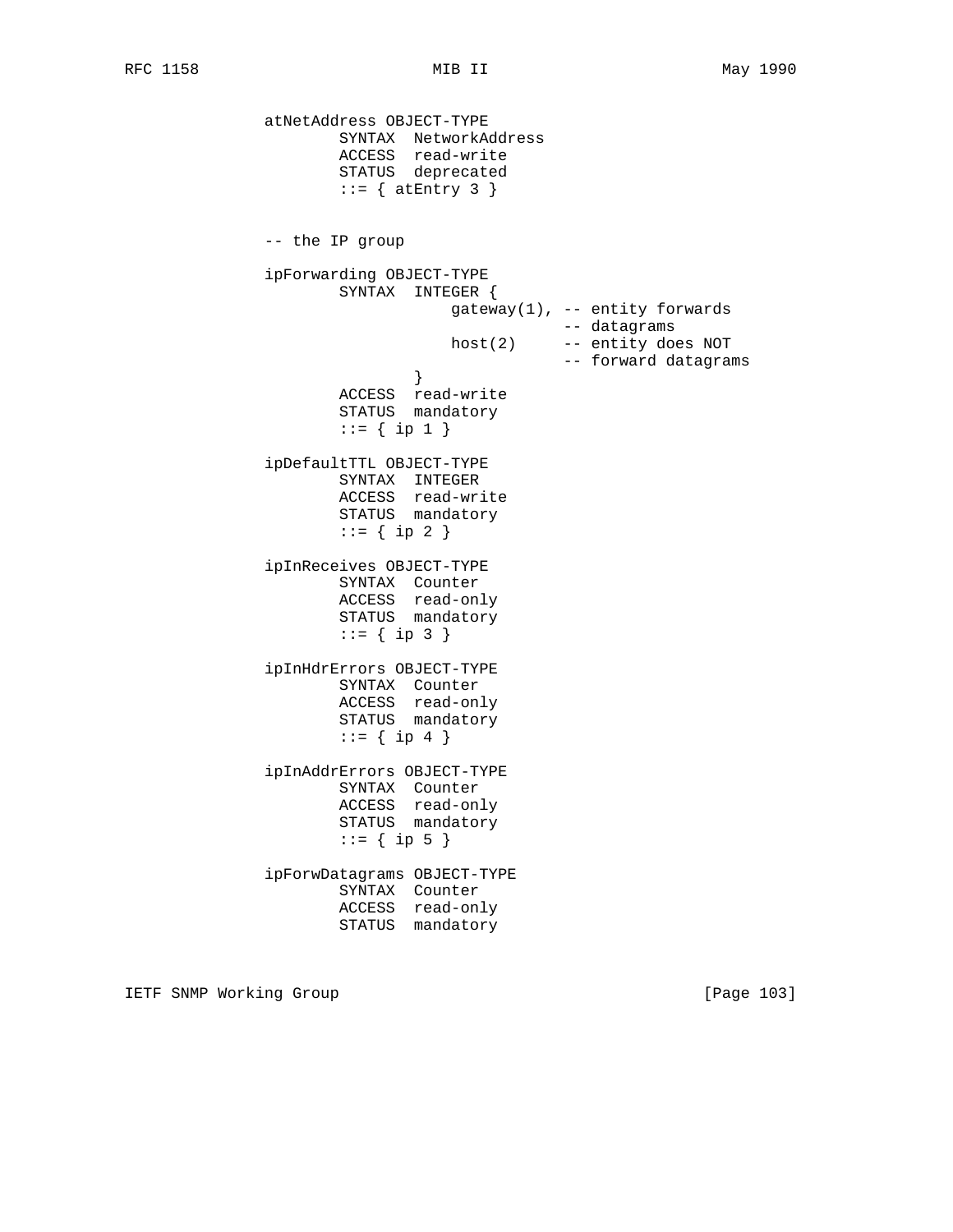$::=$  { ip 6 } ipInUnknownProtos OBJECT-TYPE SYNTAX Counter ACCESS read-only STATUS mandatory  $::= \{ \text{ip } 7 \}$  ipInDiscards OBJECT-TYPE SYNTAX Counter ACCESS read-only STATUS mandatory  $::= \{ \text{ip } 8 \}$  ipInDelivers OBJECT-TYPE SYNTAX Counter ACCESS read-only STATUS mandatory  $::= \{ \text{ip } 9 \}$  ipOutRequests OBJECT-TYPE SYNTAX Counter ACCESS read-only STATUS mandatory  $::=$  { ip 10 } ipOutDiscards OBJECT-TYPE SYNTAX Counter ACCESS read-only STATUS mandatory ::= { ip 11 } ipOutNoRoutes OBJECT-TYPE SYNTAX Counter ACCESS read-only STATUS mandatory ::= { ip 12 } ipReasmTimeout OBJECT-TYPE SYNTAX INTEGER ACCESS read-only STATUS mandatory ::= { ip 13 } ipReasmReqds OBJECT-TYPE SYNTAX Counter ACCESS read-only STATUS mandatory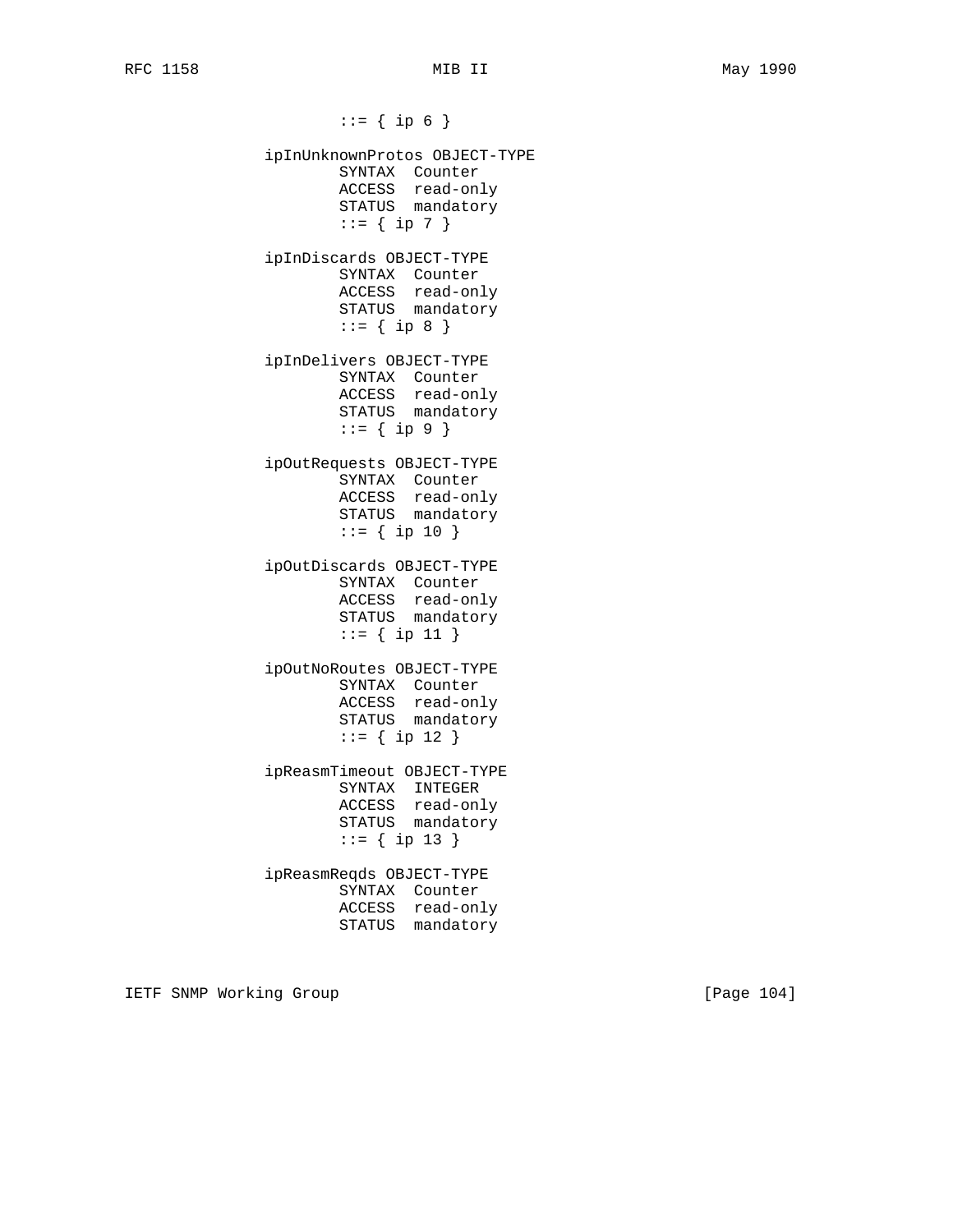::= { ip 14 } ipReasmOKs OBJECT-TYPE SYNTAX Counter ACCESS read-only STATUS mandatory ::= { ip 15 } ipReasmFails OBJECT-TYPE SYNTAX Counter ACCESS read-only STATUS mandatory ::= { ip 16 } ipFragOKs OBJECT-TYPE SYNTAX Counter ACCESS read-only STATUS mandatory  $::=$  { ip 17 } ipFragFails OBJECT-TYPE SYNTAX Counter ACCESS read-only STATUS mandatory  $::=$  { ip 18 } ipFragCreates OBJECT-TYPE SYNTAX Counter ACCESS read-only STATUS mandatory ::= { ip 19 } -- the IP Interface table ipAddrTable OBJECT-TYPE SYNTAX SEQUENCE OF IpAddrEntry ACCESS read-only STATUS mandatory ::= { ip 20 } ipAddrEntry OBJECT-TYPE SYNTAX IpAddrEntry ACCESS read-only STATUS mandatory  $::=$  { ipAddrTable 1 } IpAddrEntry ::= SEQUENCE { ipAdEntAddr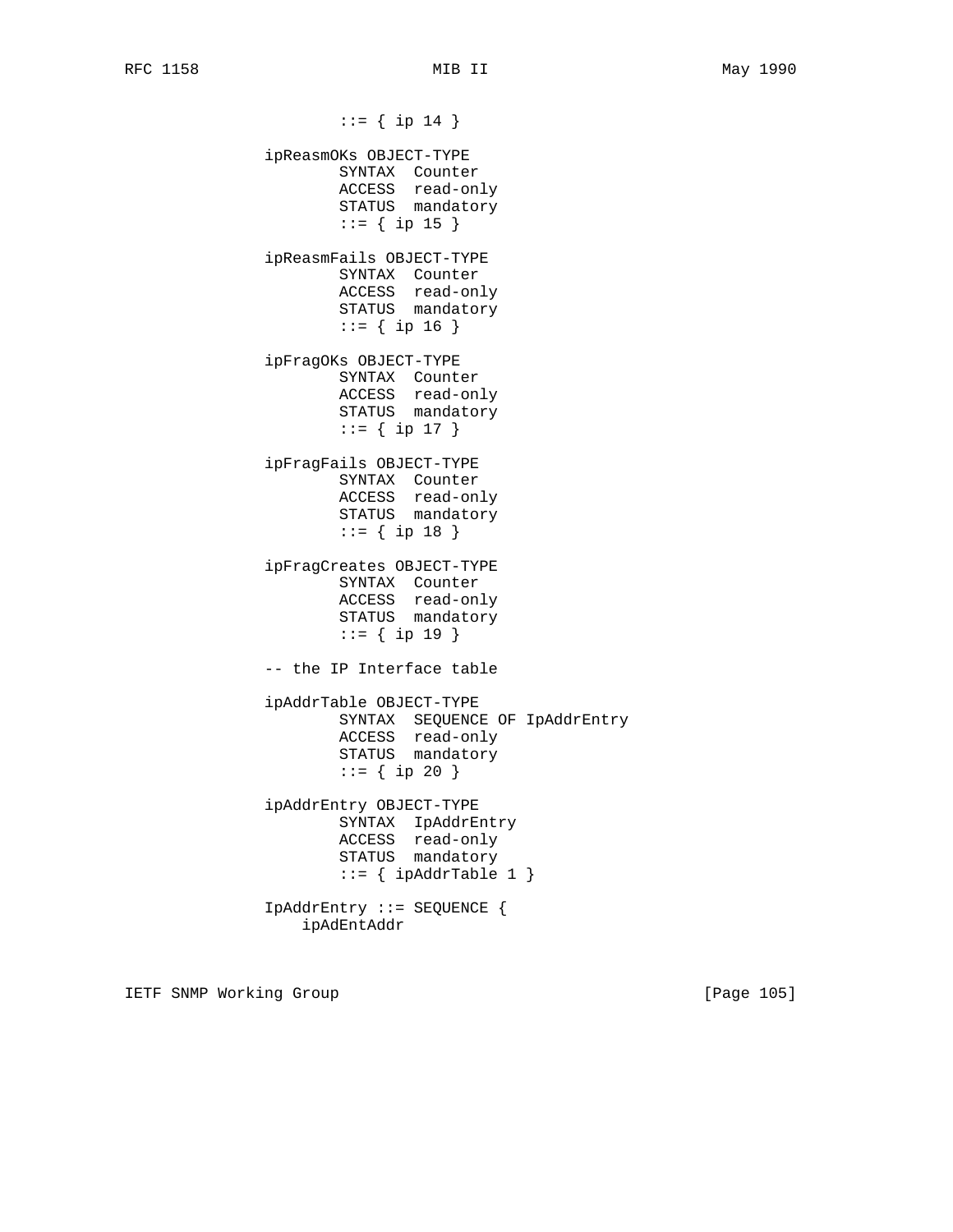```
 IpAddress,
                 ipAdEntIfIndex
                    INTEGER,
                 ipAdEntNetMask
                    IpAddress,
                 ipAdEntBcastAddr
                    INTEGER,
                 ipAdEntReasmMaxSize
            INTEGER (0..65535)
 }
             ipAdEntAddr OBJECT-TYPE
                    SYNTAX IpAddress
 ACCESS read-only
STATUS mandatory
                    ::= { ipAddrEntry 1 }
             ipAdEntIfIndex OBJECT-TYPE
                    SYNTAX INTEGER
                    ACCESS read-only
                    STATUS mandatory
                   ::= { ipAddrEntry 2 }
             ipAdEntNetMask OBJECT-TYPE
                    SYNTAX IpAddress
 ACCESS read-only
STATUS mandatory
                   ::= { ipAddrEntry 3 }
             ipAdEntBcastAddr OBJECT-TYPE
                    SYNTAX INTEGER
                    ACCESS read-only
                    STATUS mandatory
                   ::= { ipAddrEntry 4 }
             ipAdEntReasmMaxSiz OBJECT-TYPE
                    SYNTAX INTEGER (0..65535)
 ACCESS read-only
STATUS mandatory
                   ::= { ipAddrEntry 5 }
             -- the IP Routing table
             ipRoutingTable OBJECT-TYPE
                    SYNTAX SEQUENCE OF IpRouteEntry
                    ACCESS read-write
                    STATUS mandatory
                    ::= { ip 21 }
```
IETF SNMP Working Group **Example 2008** [Page 106]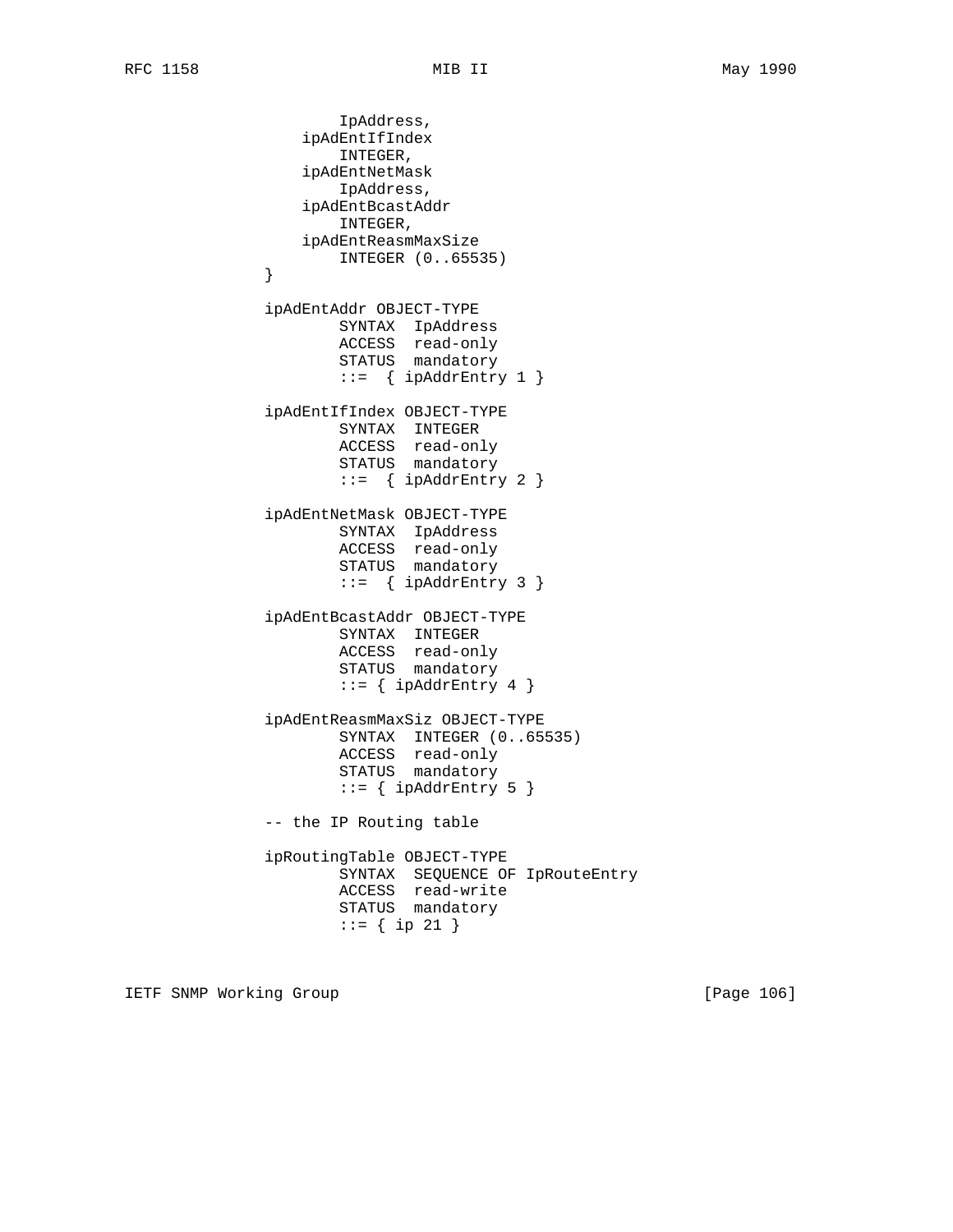ipRouteEntry OBJECT-TYPE SYNTAX IpRouteEntry ACCESS read-write STATUS mandatory ::= { ipRoutingTable 1 } IpRouteEntry ::= SEQUENCE { ipRouteDest IpAddress, ipRouteIfIndex INTEGER, ipRouteMetric1 INTEGER, ipRouteMetric2 INTEGER, ipRouteMetric3 INTEGER, ipRouteMetric4 INTEGER, ipRouteNextHop IpAddress, ipRouteType INTEGER, ipRouteProto INTEGER, ipRouteAge INTEGER, ipRouteMask IpAddress } ipRouteDest OBJECT-TYPE SYNTAX IpAddress ACCESS read-write STATUS mandatory  $::=$  { ipRouteEntry 1 } ipRouteIfIndex OBJECT-TYPE SYNTAX INTEGER ACCESS read-write STATUS mandatory  $::=$  { ipRouteEntry 2 } ipRouteMetric1 OBJECT-TYPE SYNTAX INTEGER ACCESS read-write STATUS mandatory  $::=$  { ipRouteEntry 3 }

IETF SNMP Working Group **Example 2018** [Page 107]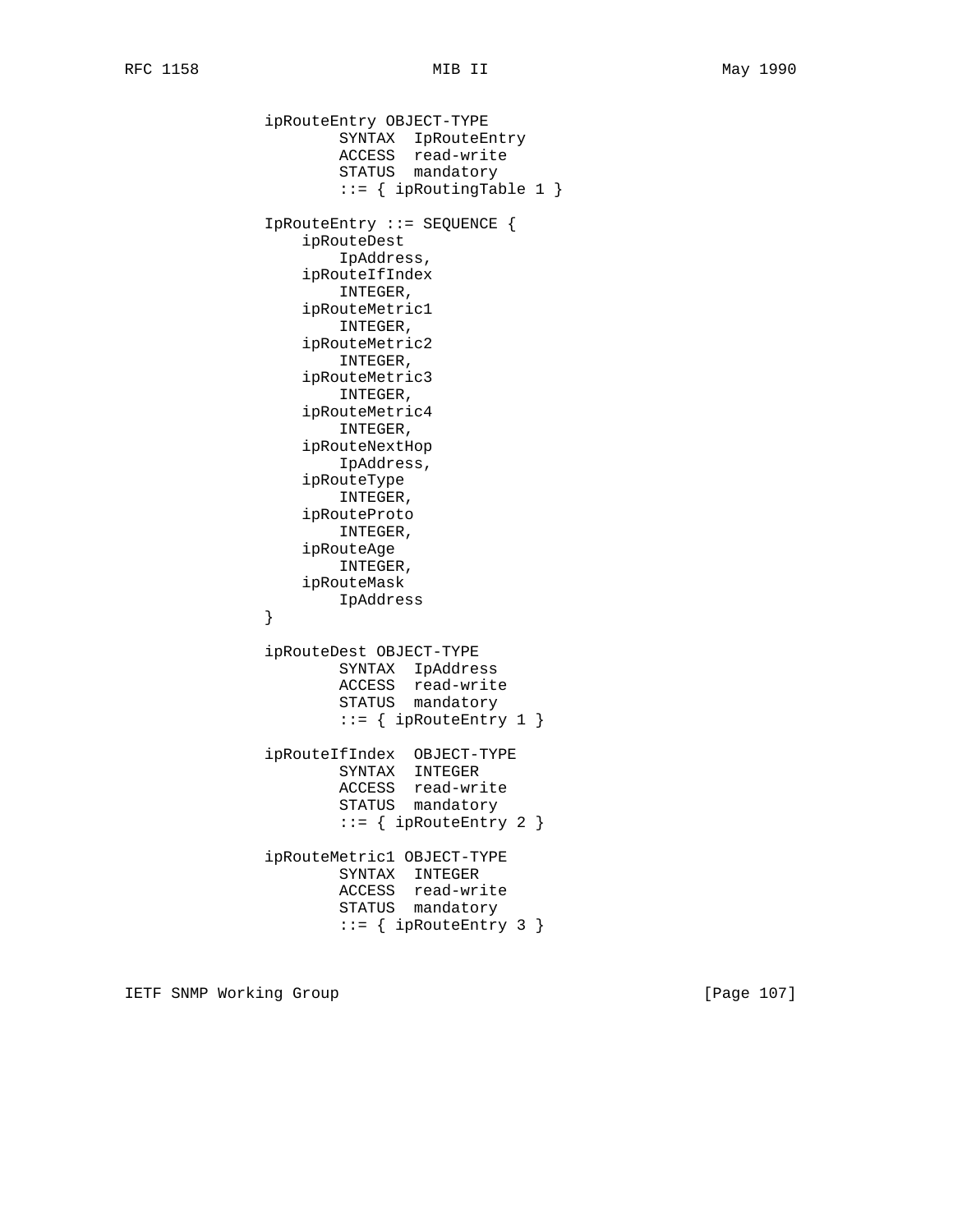```
 ipRouteMetric2 OBJECT-TYPE
 SYNTAX INTEGER
 ACCESS read-write
STATUS mandatory
                  ::= { ipRouteEntry 4 }
             ipRouteMetric3 OBJECT-TYPE
                   SYNTAX INTEGER
                   ACCESS read-write
                   STATUS mandatory
                  ::= { ipRouteEntry 5 }
             ipRouteMetric4 OBJECT-TYPE
 SYNTAX INTEGER
 ACCESS read-write
STATUS mandatory
                  ::= { ipRouteEntry 6 }
             ipRouteNextHop OBJECT-TYPE
                   SYNTAX IpAddress
                   ACCESS read-write
                   STATUS mandatory
                  ::= { ipRouteEntry 7 }
             ipRouteType OBJECT-TYPE
                   SYNTAX INTEGER {
                            other(1), -- none of the following
                             invalid(2), -- an invalidated route
                                       -- route to directly
                             direct(3), -- connected
                                       -- (sub-)network
                                       -- route to a non-local
                             remote(4) -- host/network/
                                       -- sub-network
 }
 ACCESS read-write
STATUS mandatory
                  ::= { ipRouteEntry 8 }
             ipRouteProto OBJECT-TYPE
                   SYNTAX INTEGER {
                            other(1), -- none of the following
                                       -- non-protocol
                                       -- information
```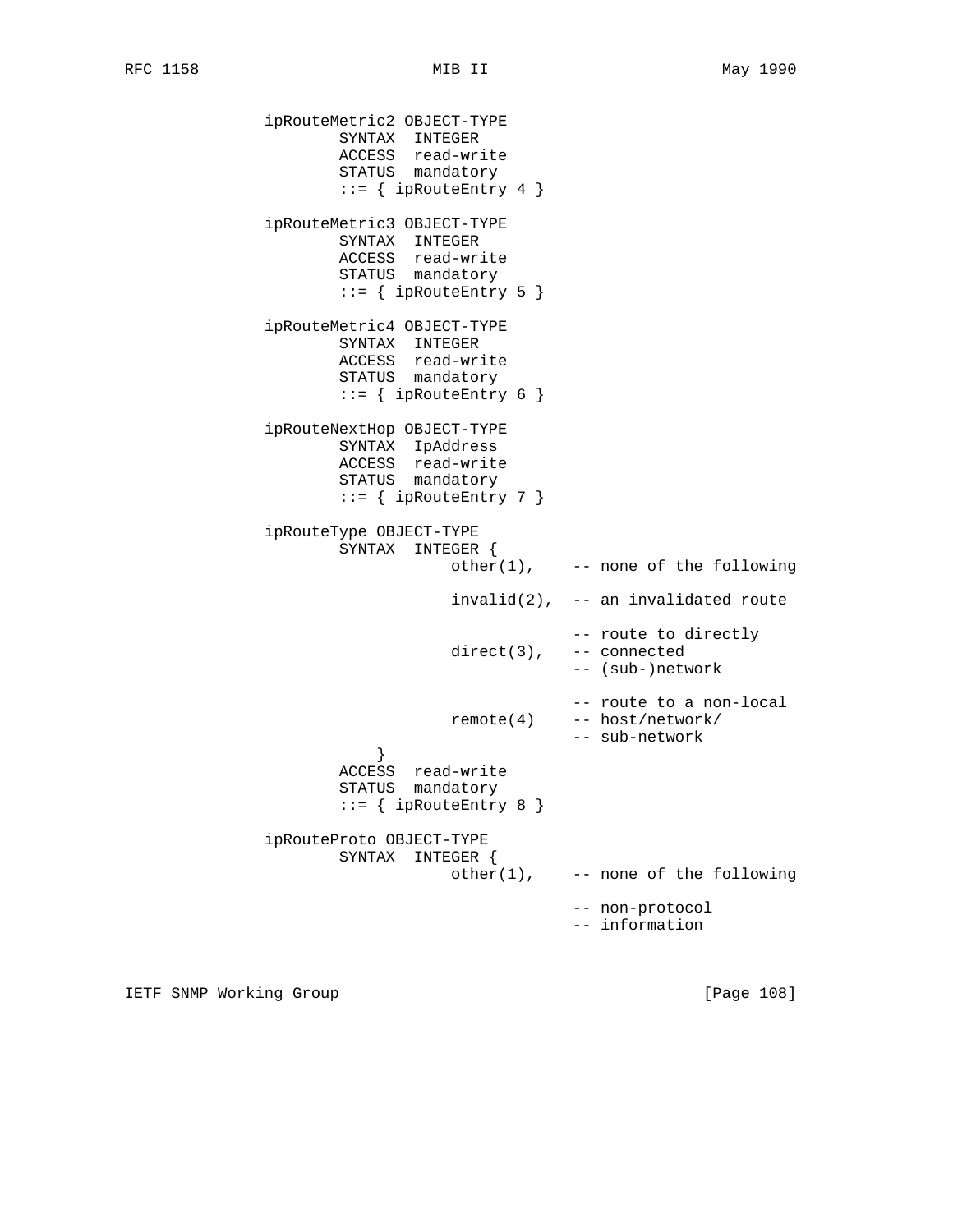```
 -- e.g., manually
                                   local(2), -- configured entries
                                                -- set via a network
                                   netmgmt(3), -- management protocol
                                                -- obtained via ICMP,
                                  icmp(4), --- e.g., Redirect
                                                -- the following are
                                                -- gateway routing
                                                -- protocols
                                   egp(5),
                                  ggp(6),
                                   hello(7),
                                  rip(8),
                                  is-is(9),
                                  es-is(10),
                                   ciscoIgrp(11),
                                   bbnSpfIgp(12),
                                   ospf(13)
                                   bgp(14)
 }
                       ACCESS read-only
                       STATUS mandatory
                      ::= { ipRouteEntry 9 }
               ipRouteAge OBJECT-TYPE
                       SYNTAX INTEGER
                       ACCESS read-write
                       STATUS mandatory
                      ::= { ipRouteEntry 10 }
               ipRouteMask OBJECT-TYPE
                       SYNTAX IpAddress
                       ACCESS read-write
                       STATUS mandatory
                      ::= { ipRouteEntry 11 }
               -- the IP Address Translation tables
               ipNetToMediaTable OBJECT-TYPE
                       SYNTAX SEQUENCE OF IpNetToMediaEntry
                       ACCESS read-write
                       STATUS mandatory
                      ::= { ip 22 }
               ipNetToMediaEntry OBJECT-TYPE
```
IETF SNMP Working Group **Example 2008** [Page 109]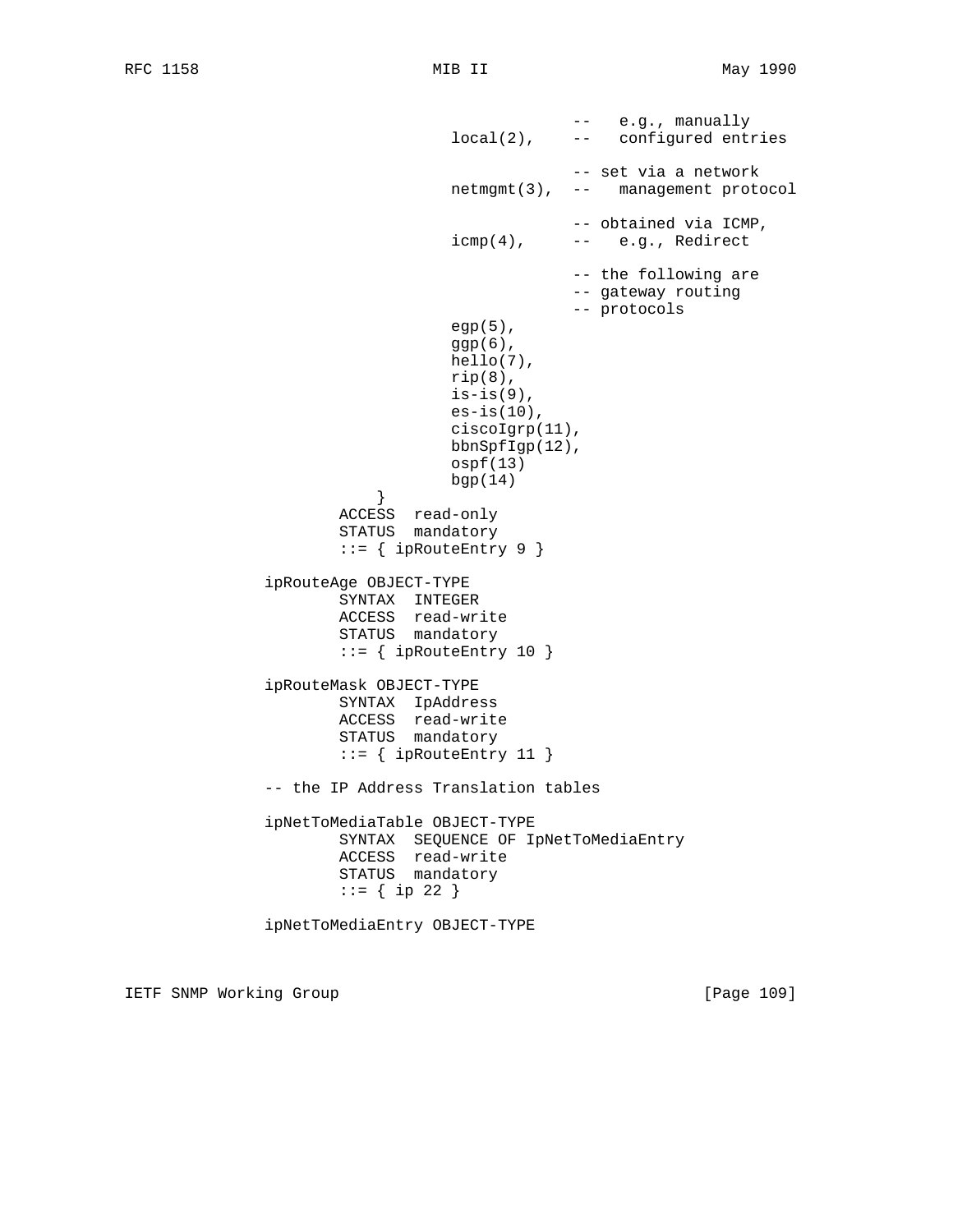```
 SYNTAX IpNetToMediaEntry
 ACCESS read-write
STATUS mandatory
                      ::= { ipNetToMediaTable 1 }
              IpNetToMediaEntry ::= SEQUENCE {
                  ipNetToMediaIfIndex
                     INTEGER,
                  ipNetToMediaPhysAddress
                     OCTET STRING,
                  ipNetToMediaNetAddress
                     IpAddress,
                  ipNetoToMediaType
              INTEGER
 }
              ipNetToMediaIfIndex OBJECT-TYPE
                      SYNTAX INTEGER
                     ACCESS read-write
                     STATUS mandatory
                      ::= { ipNetToMediaEntry 1 }
              ipNetToMediaPhysAddress OBJECT-TYPE
                      SYNTAX OCTET STRING
                      ACCESS read-write
                      STATUS mandatory
                      ::= { ipNetToMediaEntry 2 }
              ipNetToMediaNetAddress OBJECT-TYPE
                      SYNTAX IpAddress
                     ACCESS read-write
                     STATUS mandatory
                      ::= { ipNetToMediaEntry 3 }
              ipNetToMediaType OBJECT-TYPE
                      SYNTAX INTEGER {
                                other(1), -- none of the following
                                 invalid(2), -- an invalidated mapping
                                 dynamic(3), -- connected (sub-)network
                                 static(4)
 }
                      ACCESS read-write
                      STATUS mandatory
                      ::= { ipNetToMediaEntry 4 }
```
IETF SNMP Working Group **Example 2018** [Page 110]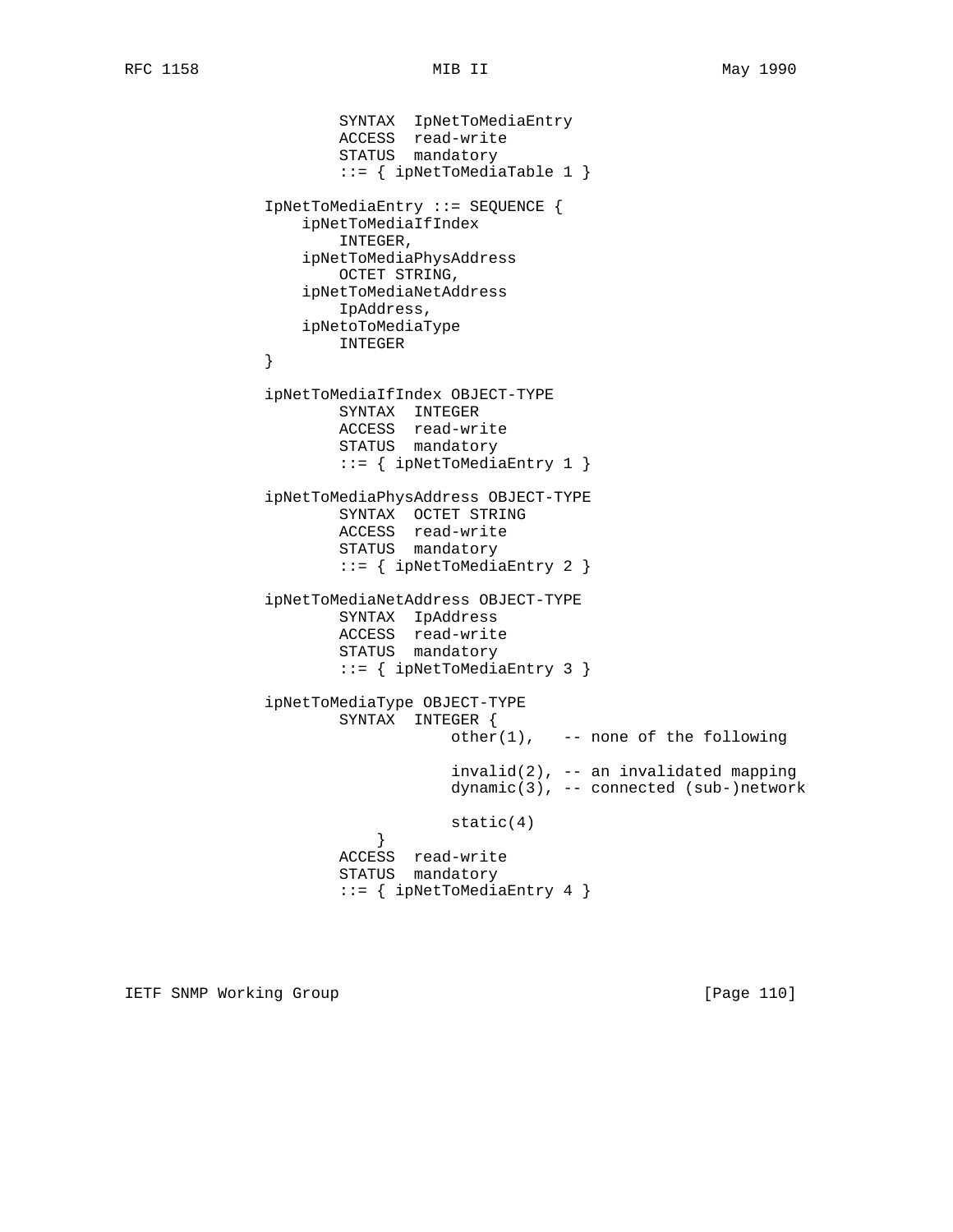-- the ICMP group icmpInMsgs OBJECT-TYPE SYNTAX Counter ACCESS read-only STATUS mandatory  $::=$  { icmp 1 } icmpInErrors OBJECT-TYPE SYNTAX Counter ACCESS read-only STATUS mandatory  $::=$  { icmp 2 } icmpInDestUnreachs OBJECT-TYPE SYNTAX Counter ACCESS read-only STATUS mandatory  $::= {$  icmp 3 } icmpInTimeExcds OBJECT-TYPE SYNTAX Counter ACCESS read-only STATUS mandatory  $::=$  { icmp 4 } icmpInParmProbs OBJECT-TYPE SYNTAX Counter ACCESS read-only STATUS mandatory  $::=$  { icmp 5 } icmpInSrcQuenchs OBJECT-TYPE SYNTAX Counter ACCESS read-only STATUS mandatory  $::= {$  icmp 6 } icmpInRedirects OBJECT-TYPE SYNTAX Counter ACCESS read-only STATUS mandatory  $::=$  { icmp 7 } icmpInEchos OBJECT-TYPE SYNTAX Counter ACCESS read-only STATUS mandatory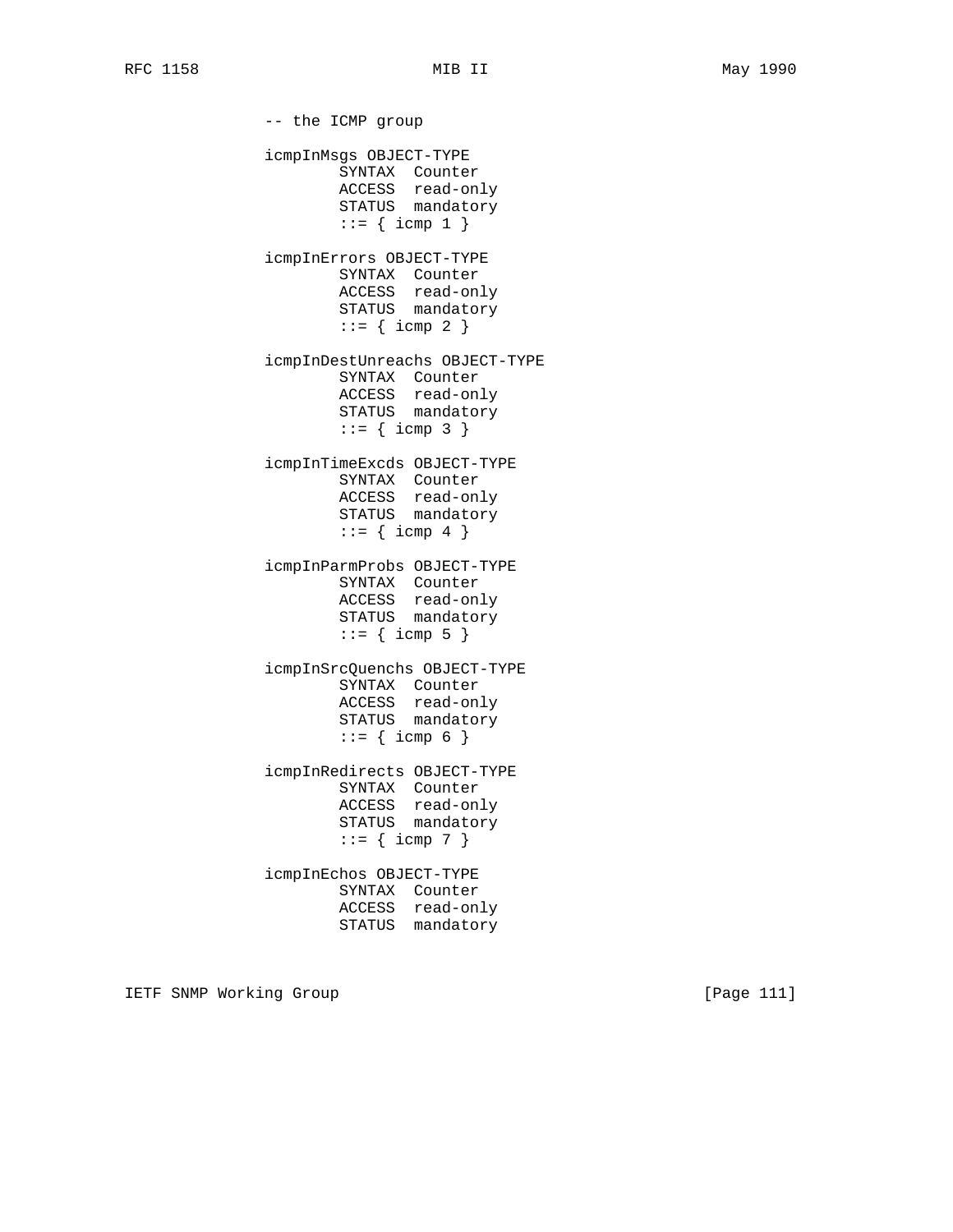$::= {$  icmp 8 } icmpInEchoReps OBJECT-TYPE SYNTAX Counter ACCESS read-only STATUS mandatory  $::= {$  icmp 9 } icmpInTimestamps OBJECT-TYPE SYNTAX Counter ACCESS read-only STATUS mandatory  $::=$  { icmp 10 } icmpInTimestampReps OBJECT-TYPE SYNTAX Counter ACCESS read-only STATUS mandatory  $::=$  { icmp 11 } icmpInAddrMasks OBJECT-TYPE SYNTAX Counter ACCESS read-only STATUS mandatory  $::=$  { icmp 12 } icmpInAddrMaskReps OBJECT-TYPE SYNTAX Counter ACCESS read-only STATUS mandatory  $::=$  { icmp 13 } icmpOutMsgs OBJECT-TYPE SYNTAX Counter ACCESS read-only STATUS mandatory  $::=$  { icmp 14 } icmpOutErrors OBJECT-TYPE SYNTAX Counter ACCESS read-only STATUS mandatory  $::=$  { icmp 15 } icmpOutDestUnreachs OBJECT-TYPE SYNTAX Counter ACCESS read-only STATUS mandatory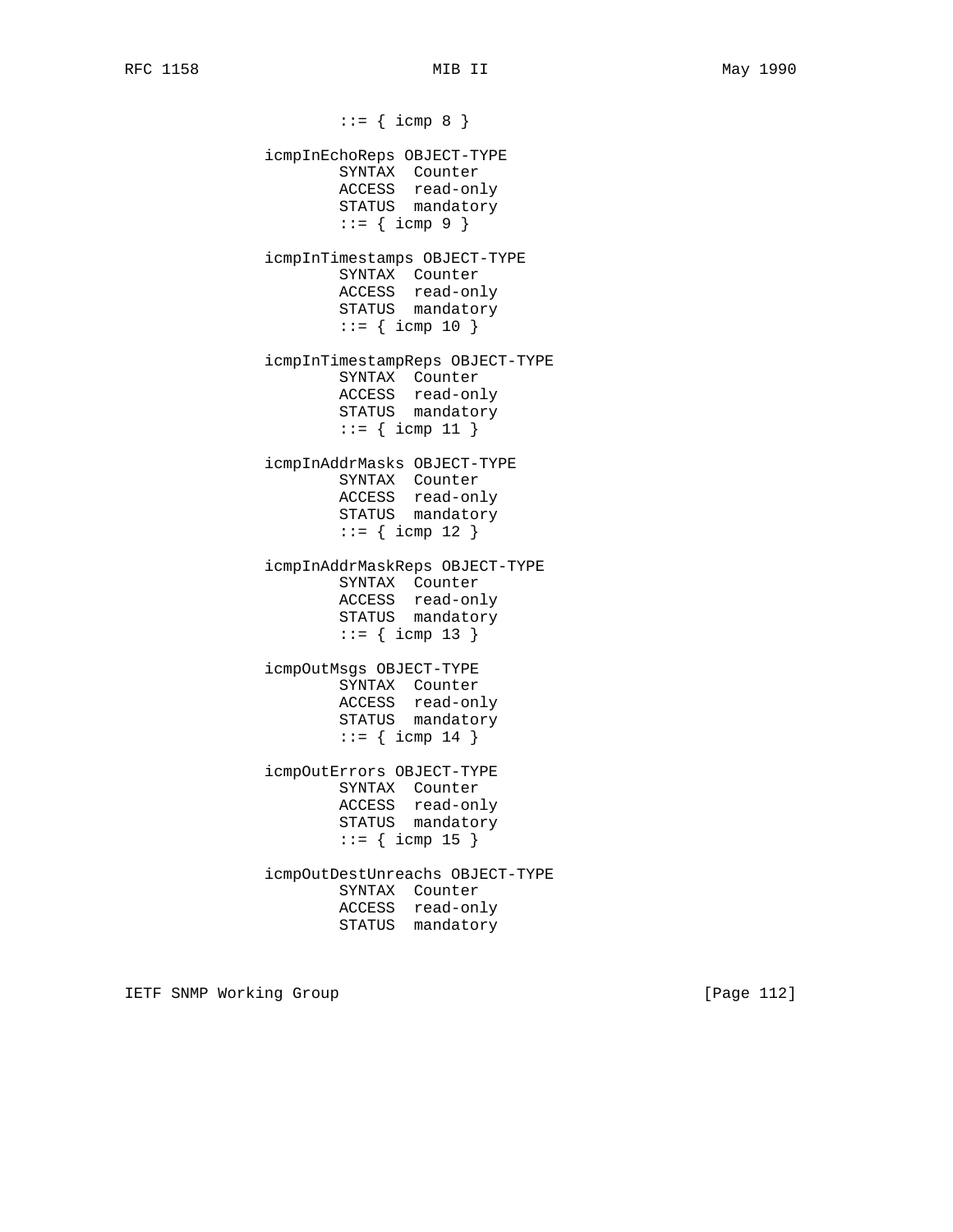$::=$  { icmp 16 } icmpOutTimeExcds OBJECT-TYPE SYNTAX Counter ACCESS read-only STATUS mandatory  $::=$  { icmp 17 } icmpOutParmProbs OBJECT-TYPE SYNTAX Counter ACCESS read-only STATUS mandatory  $::=$  { icmp 18 } icmpOutSrcQuenchs OBJECT-TYPE SYNTAX Counter ACCESS read-only STATUS mandatory  $::=$  { icmp 19 } icmpOutRedirects OBJECT-TYPE SYNTAX Counter ACCESS read-only STATUS mandatory  $::=$  { icmp 20 } icmpOutEchos OBJECT-TYPE SYNTAX Counter ACCESS read-only STATUS mandatory  $::=$  { icmp 21 } icmpOutEchoReps OBJECT-TYPE SYNTAX Counter ACCESS read-only STATUS mandatory  $::=$  { icmp 22 } icmpOutTimestamps OBJECT-TYPE SYNTAX Counter ACCESS read-only STATUS mandatory  $::=$  { icmp 23 } icmpOutTimestampReps OBJECT-TYPE SYNTAX Counter ACCESS read-only STATUS mandatory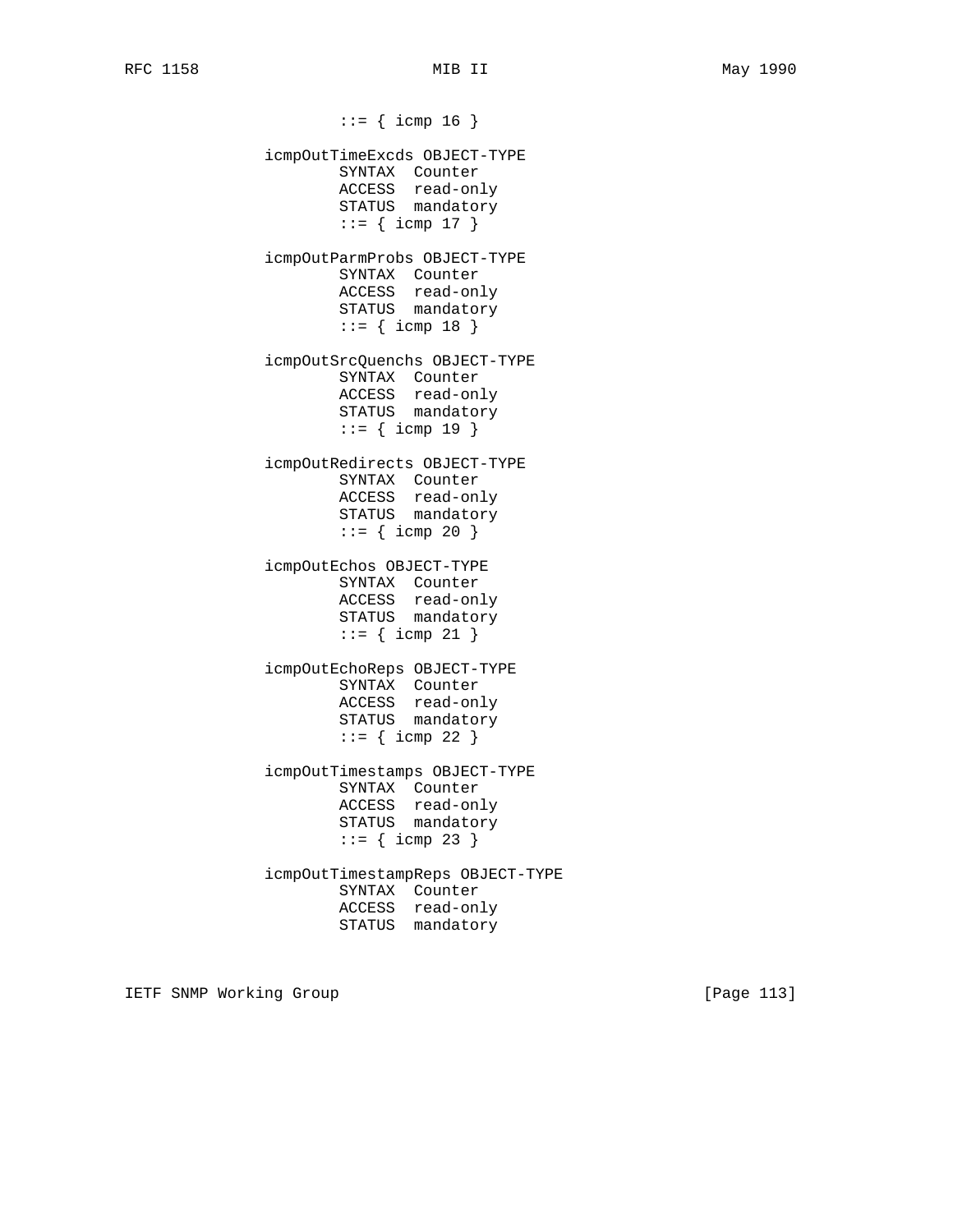$::=$  { icmp 24 } icmpOutAddrMasks OBJECT-TYPE SYNTAX Counter ACCESS read-only STATUS mandatory  $::=$  { icmp 25 } icmpOutAddrMaskReps OBJECT-TYPE SYNTAX Counter ACCESS read-only STATUS mandatory  $::=$  { icmp 26 } -- the TCP group tcpRtoAlgorithm OBJECT-TYPE SYNTAX INTEGER {  $other(1)$ ,  $---$  none of the following constant(2),  $-$  a constant rto  $rsre(3)$ ,  $--- MIL-STD-1778$ , -- Appendix B vanj(4) -- Van Jacobson's -- algorithm } ACCESS read-only STATUS mandatory  $::= \{ \text{top } 1 \}$  tcpRtoMin OBJECT-TYPE SYNTAX INTEGER ACCESS read-only STATUS mandatory  $::= \{ \text{top } 2 \}$  tcpRtoMax OBJECT-TYPE SYNTAX INTEGER ACCESS read-only STATUS mandatory  $::= \{ \text{top } 3 \}$  tcpMaxConn OBJECT-TYPE SYNTAX INTEGER ACCESS read-only STATUS mandatory  $::= \{ \text{top } 4 \}$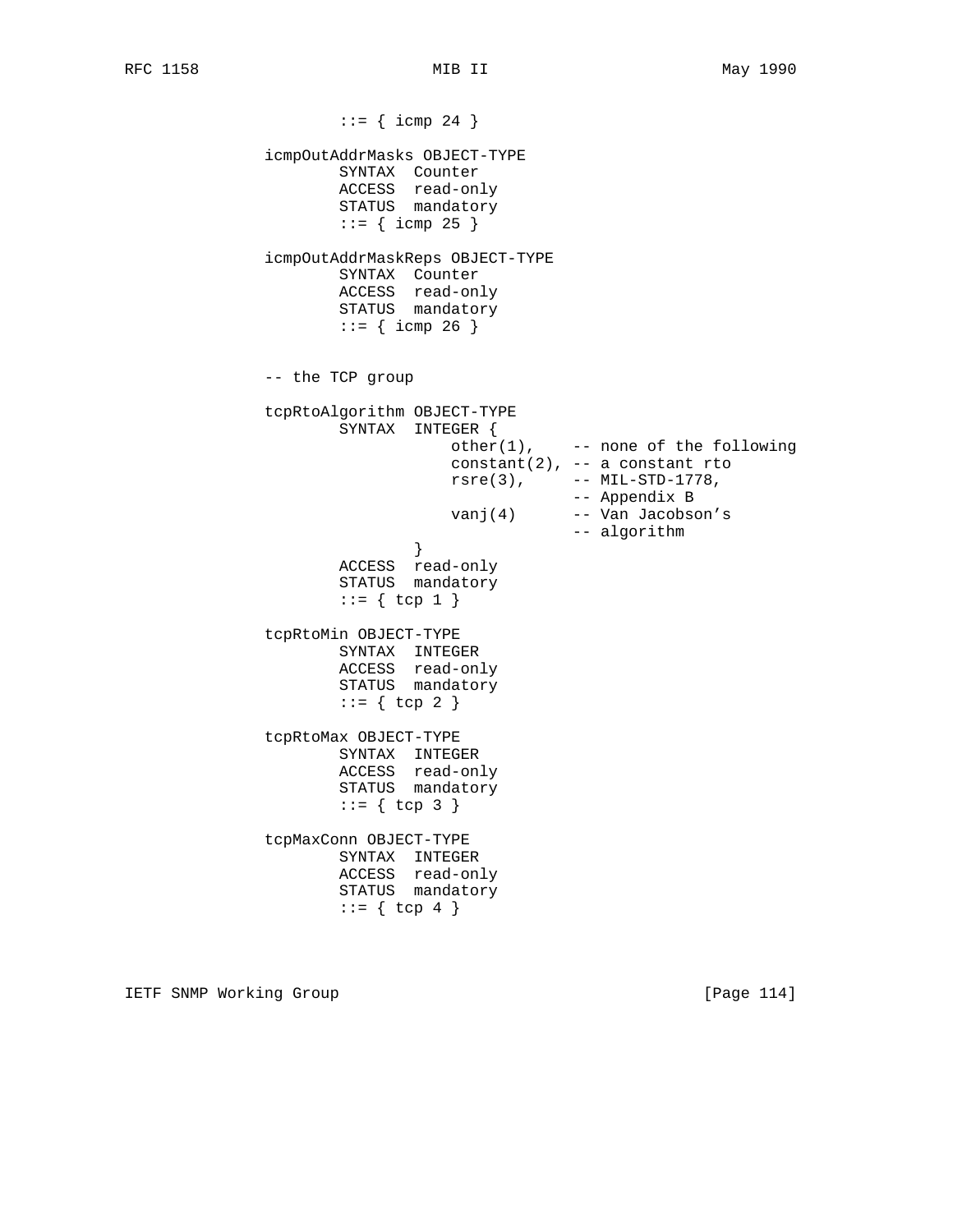tcpActiveOpens OBJECT-TYPE SYNTAX Counter ACCESS read-only STATUS mandatory  $::= \{ \text{top } 5 \}$  tcpPassiveOpens OBJECT-TYPE SYNTAX Counter ACCESS read-only STATUS mandatory  $::= \{ \text{top } 6 \}$  tcpAttemptFails OBJECT-TYPE SYNTAX Counter ACCESS read-only STATUS mandatory  $::= \{ \text{top } 7 \}$  tcpEstabResets OBJECT-TYPE SYNTAX Counter ACCESS read-only STATUS mandatory  $::= \{ \text{top } 8 \}$  tcpCurrEstab OBJECT-TYPE SYNTAX Gauge ACCESS read-only STATUS mandatory  $::= \{ \text{top } 9 \}$  tcpInSegs OBJECT-TYPE SYNTAX Counter ACCESS read-only STATUS mandatory  $::= \{ \text{top } 10 \}$  tcpOutSegs OBJECT-TYPE SYNTAX Counter ACCESS read-only STATUS mandatory ::= { tcp 11 } tcpRetransSegs OBJECT-TYPE SYNTAX Counter ACCESS read-only STATUS mandatory ::= { tcp 12 }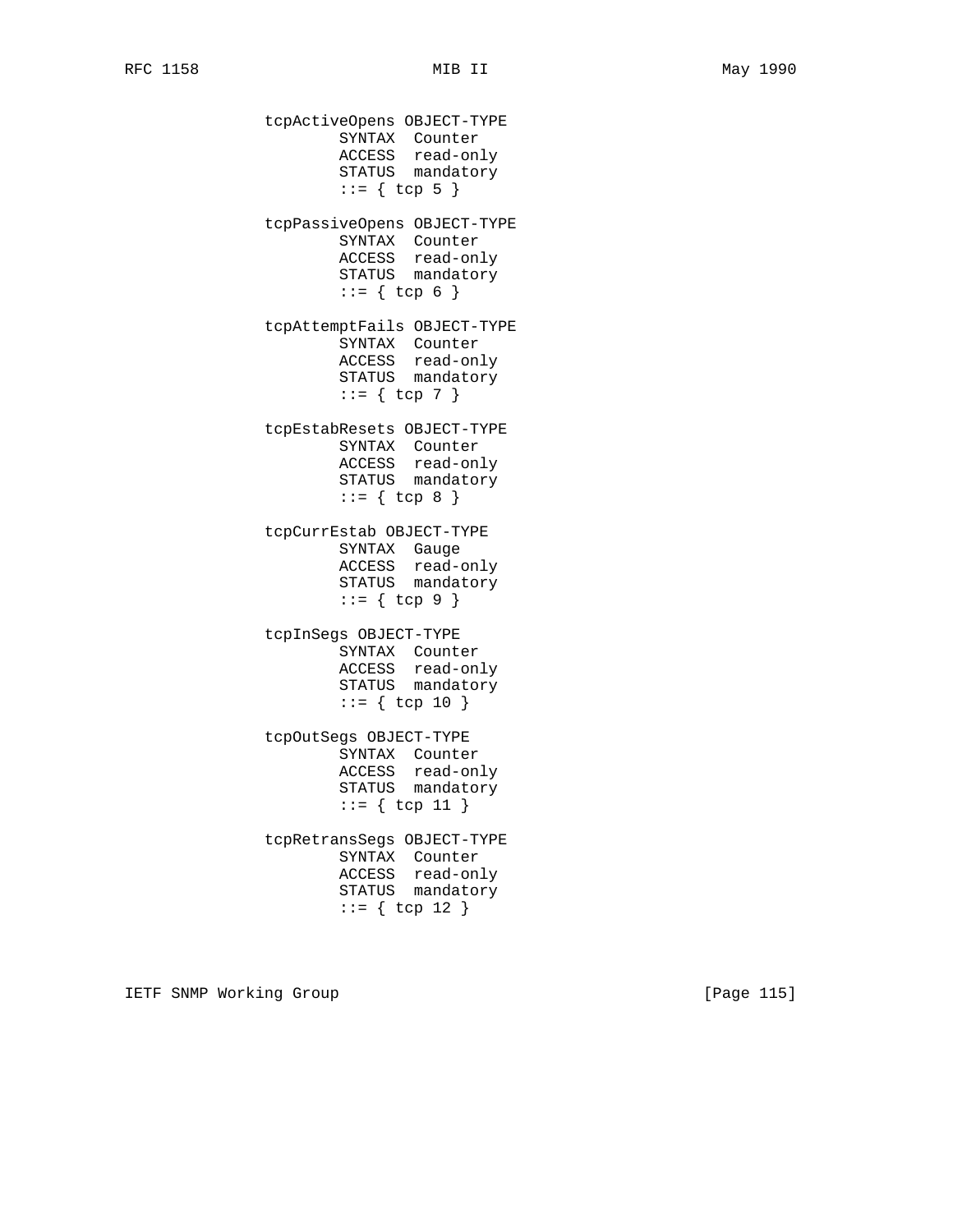-- the TCP connections table tcpConnTable OBJECT-TYPE SYNTAX SEQUENCE OF TcpConnEntry ACCESS read-only STATUS mandatory  $::= \{ \text{top } 13 \}$  tcpConnEntry OBJECT-TYPE SYNTAX TcpConnEntry ACCESS read-only STATUS mandatory  $::=$  { tcpConnTable 1 } TcpConnEntry ::= SEQUENCE { tcpConnState INTEGER, tcpConnLocalAddress IpAddress, tcpConnLocalPort INTEGER (0..65535), tcpConnRemAddress IpAddress, tcpConnRemPort INTEGER (0..65535) } tcpConnState OBJECT-TYPE SYNTAX INTEGER { closed(1), listen(2), synSent(3), synReceived(4), established(5), finWait1(6), finWait2(7), closeWait(8), lastAck(9), closing(10), timeWait(11)<br>} } ACCESS read-only STATUS mandatory  $::= \{ \text{tcpConnEntry 1 } \}$  tcpConnLocalAddress OBJECT-TYPE SYNTAX IpAddress ACCESS read-only

IETF SNMP Working Group **Example 2018** [Page 116]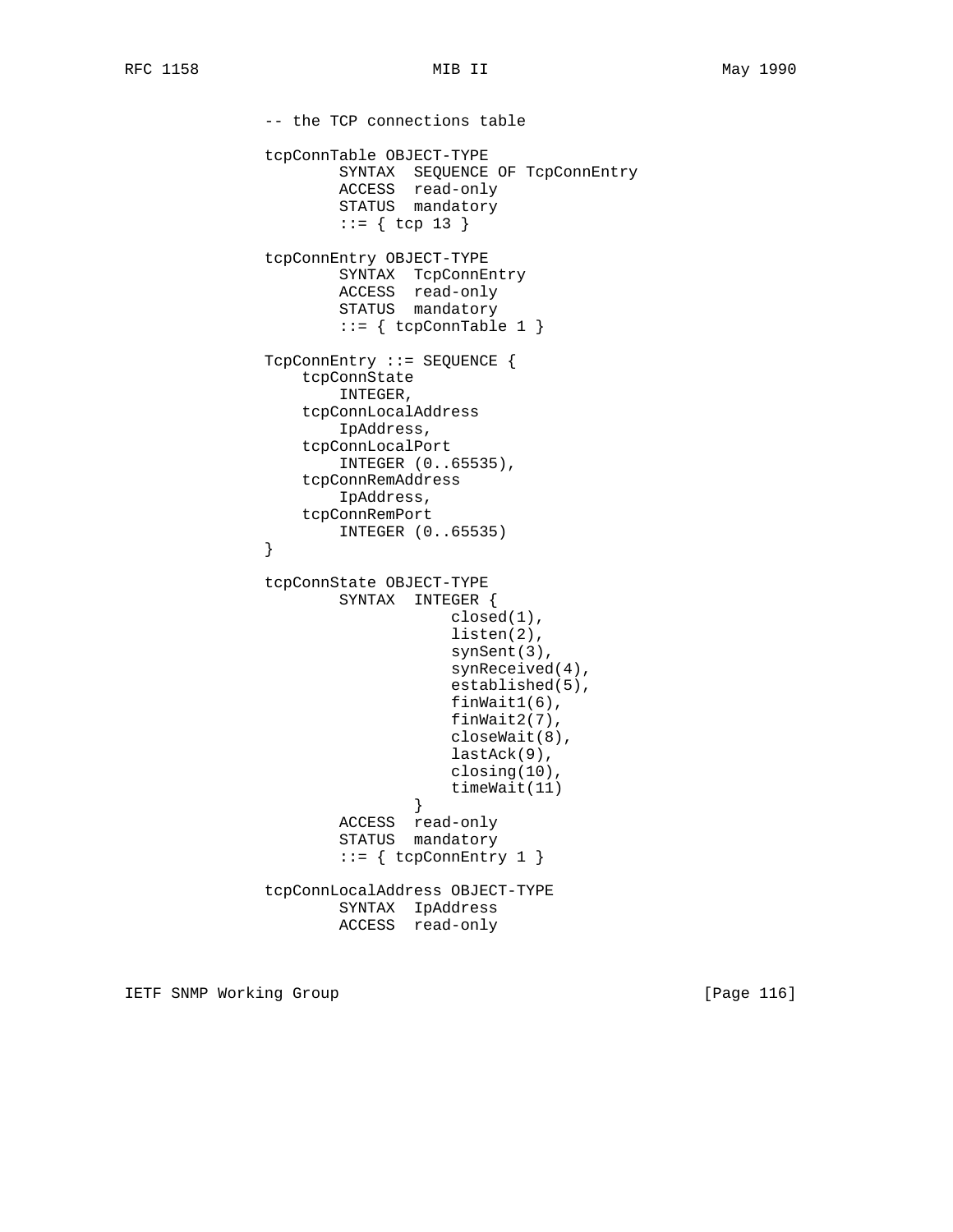STATUS mandatory  $::= \{ \text{topConnEntry 2 } \}$  tcpConnLocalPort OBJECT-TYPE SYNTAX INTEGER (0..65535) ACCESS read-only STATUS mandatory  $::=$  { tcpConnEntry 3 } tcpConnRemAddress OBJECT-TYPE SYNTAX IpAddress ACCESS read-only STATUS mandatory  $::=$  { tcpConnEntry 4 } tcpConnRemPort OBJECT-TYPE SYNTAX INTEGER (0..65535) ACCESS read-only STATUS mandatory  $::=$  { tcpConnEntry 5 } -- additional TCP variables tcpInErrs OBJECT-TYPE SYNTAX Counter ACCESS read-only STATUS mandatory  $::= \{ \text{top } 14 \}$  tcpOutRsts OBJECT-TYPE SYNTAX Counter ACCESS read-only STATUS mandatory  $::=$  { tcp 15 } -- the UDP group udpInDatagrams OBJECT-TYPE SYNTAX Counter ACCESS read-only STATUS mandatory  $::= \{ udp 1 \}$  udpNoPorts OBJECT-TYPE SYNTAX Counter ACCESS read-only STATUS mandatory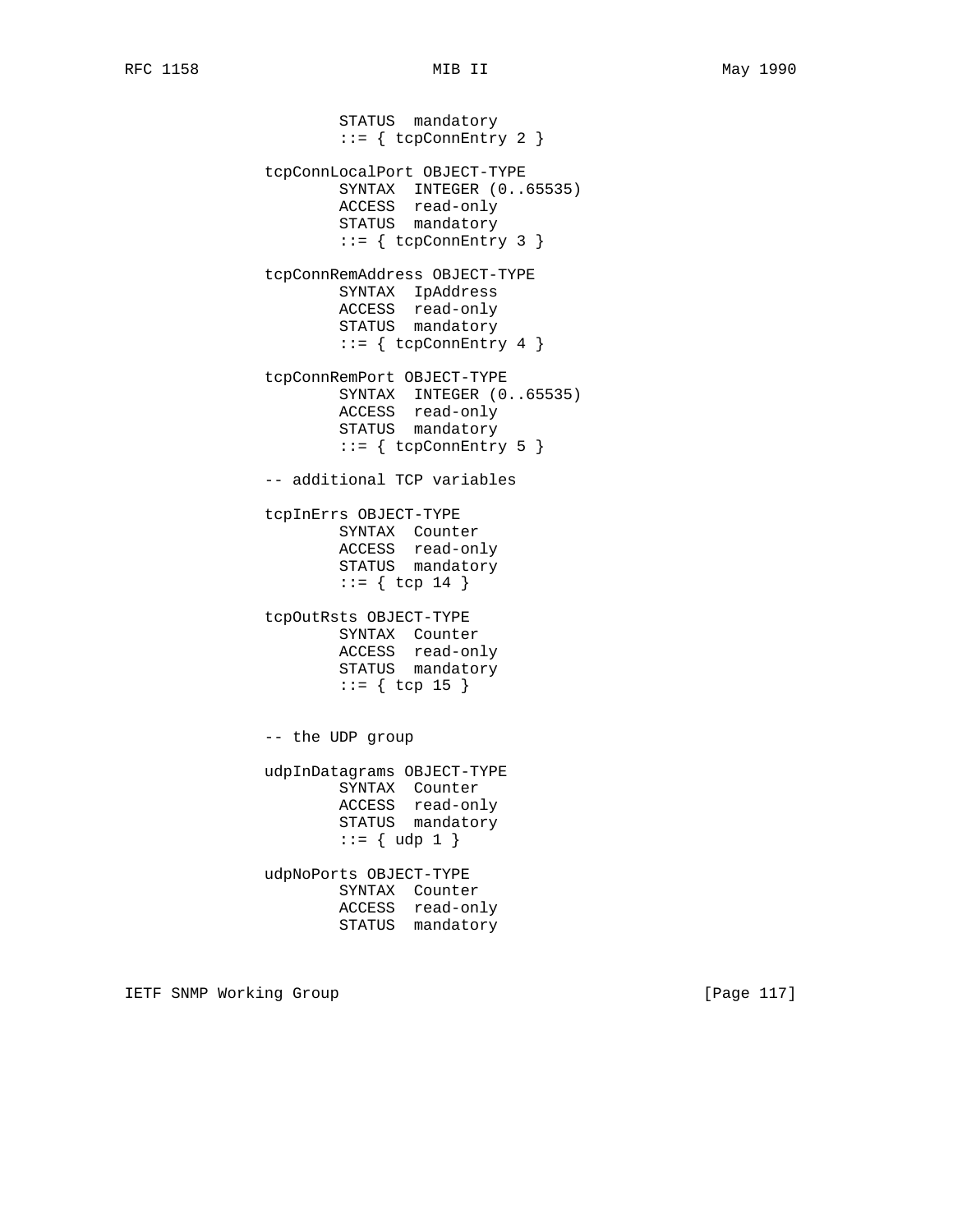$::= \{ udp 2 \}$  udpInErrors OBJECT-TYPE SYNTAX Counter ACCESS read-only STATUS mandatory  $::= \{ udp 3 \}$  udpOutDatagrams OBJECT-TYPE SYNTAX Counter ACCESS read-only STATUS mandatory  $::= \{ udp 4 \}$  -- the UDP listener table udpTable OBJECT-TYPE SYNTAX SEQUENCE OF UdpEntry ACCESS read-only STATUS mandatory  $::= \{ udp 5 \}$  udpEntry OBJECT-TYPE SYNTAX UdpEntry ACCESS read-only STATUS mandatory  $::=$  { udpTable 1 } UdpEntry ::= SEQUENCE { udpLocalAddress IpAddress, udpLocalPort INTEGER (0..65535) } udpLocalAddress OBJECT-TYPE SYNTAX IpAddress ACCESS read-only STATUS mandatory  $::=$  { udpEntry 1 } udpLocalPort OBJECT-TYPE SYNTAX INTEGER (0..65535) ACCESS read-only STATUS mandatory  $::=$  { udpEntry 2 }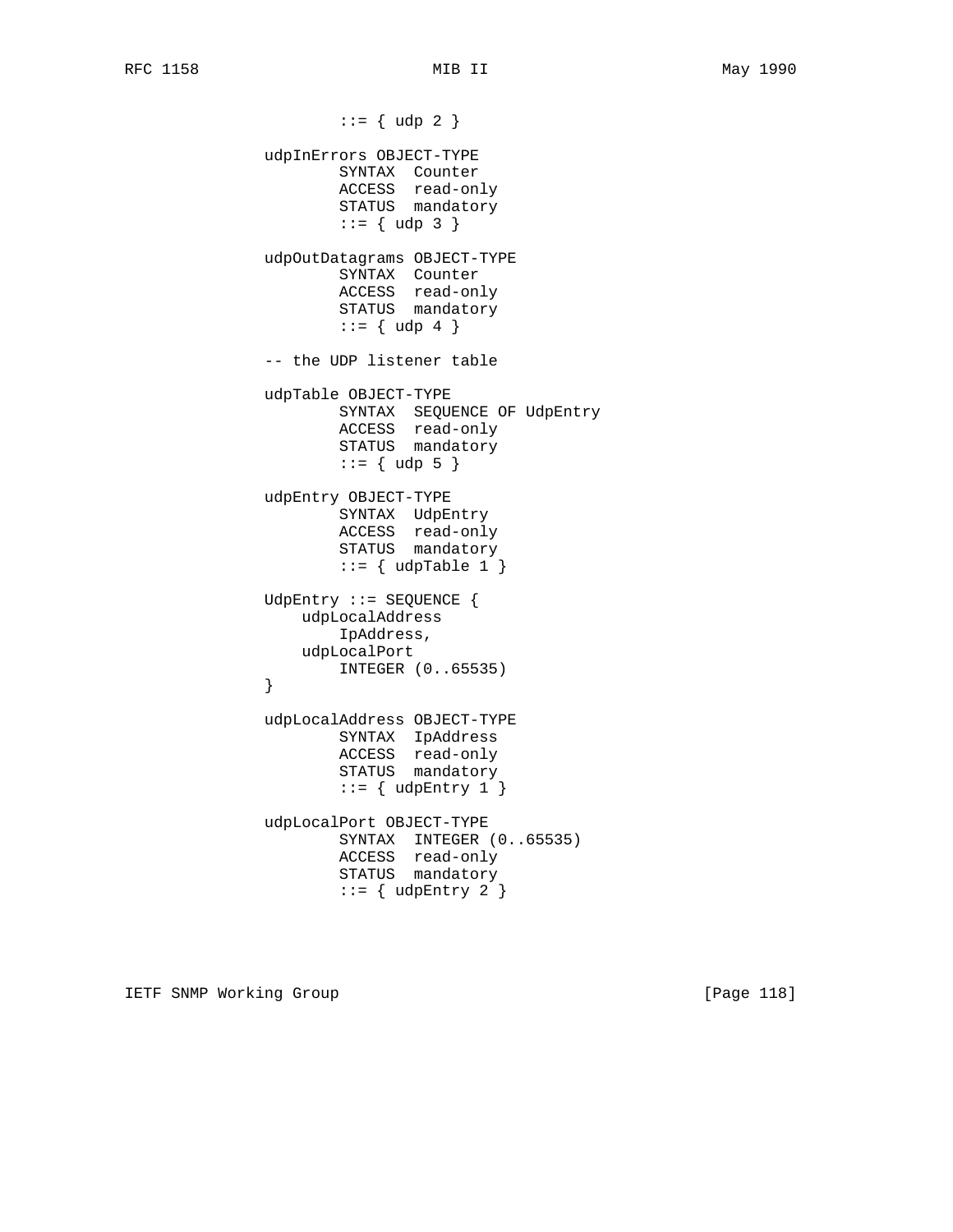-- the EGP group egpInMsgs OBJECT-TYPE SYNTAX Counter ACCESS read-only STATUS mandatory  $::= \{ \text{egp 1 } \}$  egpInErrors OBJECT-TYPE SYNTAX Counter ACCESS read-only STATUS mandatory  $::= \{ \text{egp 2 } \}$  egpOutMsgs OBJECT-TYPE SYNTAX Counter ACCESS read-only STATUS mandatory  $::= \{ \text{egp } 3 \}$  egpOutErrors OBJECT-TYPE SYNTAX Counter ACCESS read-only STATUS mandatory  $::= \{ \text{egp } 4 \}$  -- the EGP Neighbor table egpNeighTable OBJECT-TYPE SYNTAX SEQUENCE OF EgpNeighEntry ACCESS read-only STATUS mandatory  $::= \{$  egp 5  $\}$  egpNeighEntry OBJECT-TYPE SYNTAX EgpNeighEntry ACCESS read-only STATUS mandatory  $::=$  { egpNeighTable 1 } EgpNeighEntry ::= SEQUENCE { egpNeighState INTEGER, egpNeighAddr IpAddress, egpNeighAs INTEGER, egpNeighInMsgs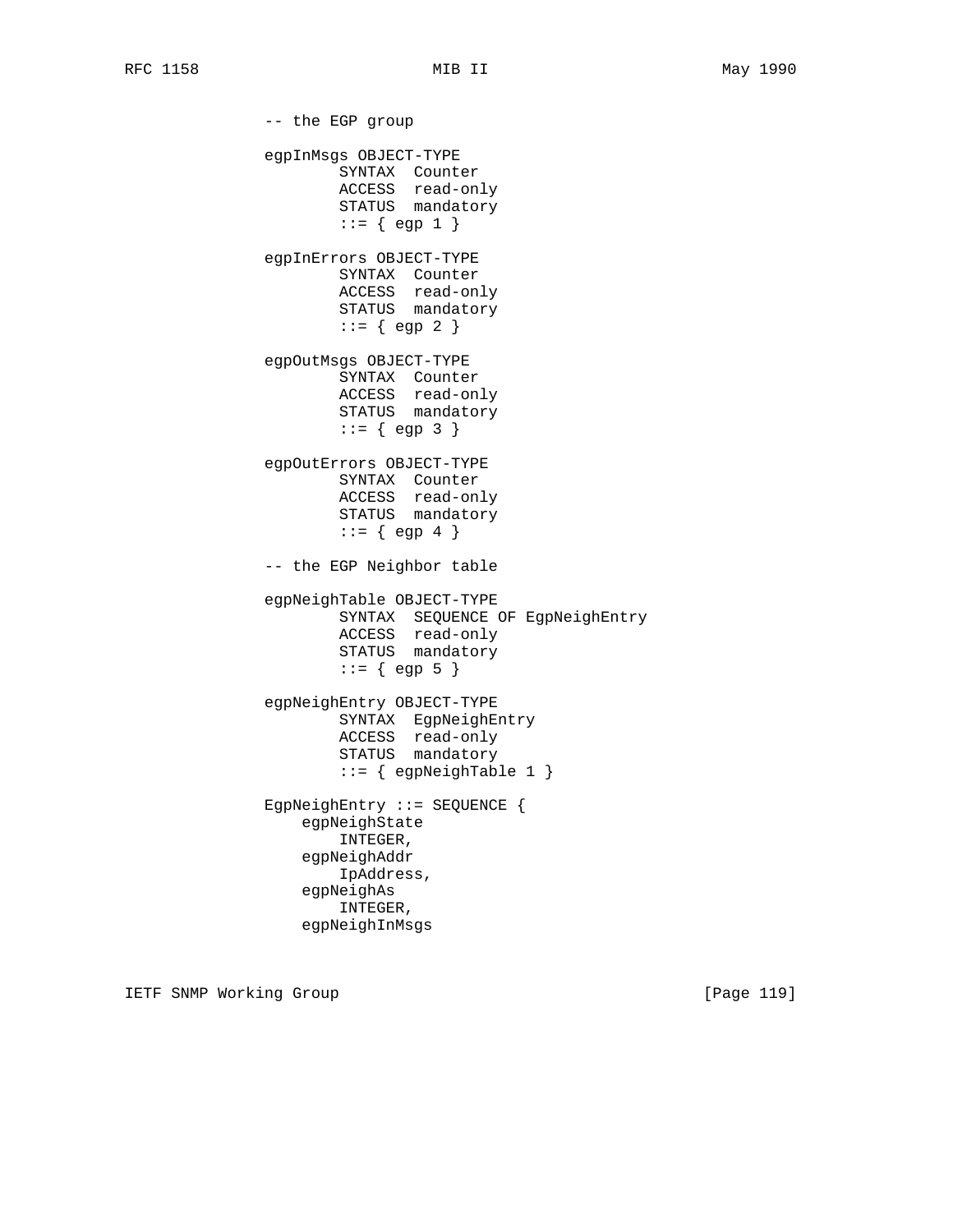```
 Counter,
                   egpNeighInErrs
                       Counter,
                   egpNeighOutMsgs
                       Counter,
                   egpNeighOutErrs
                       Counter,
                   egpNeighInErrMsgs
                       Counter,
                   egpNeighOutErrMsgs
                       Counter,
                   egpNeighStateUps
                       Counter,
                   egpNeighStateDowns
                       Counter,
                   egpNeighIntervalHello
                       INTEGER,
                   egpNeighIntervalPoll
                       INTEGER,
                   egpNeighMode
                       INTEGER,
                   egpNeighEventTrigger
                INTEGER
 }
               egpNeighState OBJECT-TYPE
                       SYNTAX INTEGER {
                                   idle(1),
                                   acquisition(2),
                                   down(3),
                                  up(4),
                              cease(5)<br>}
 }
                       ACCESS read-only
                       STATUS mandatory
                       ::= { egpNeighEntry 1 }
               egpNeighAddr OBJECT-TYPE
                       SYNTAX IpAddress
                       ACCESS read-only
                       STATUS mandatory
                       ::= { egpNeighEntry 2 }
               egpNeighAs OBJECT-TYPE
                       SYNTAX INTEGER
                       ACCESS read-only
                       STATUS mandatory
                       ::= { egpNeighEntry 3 }
```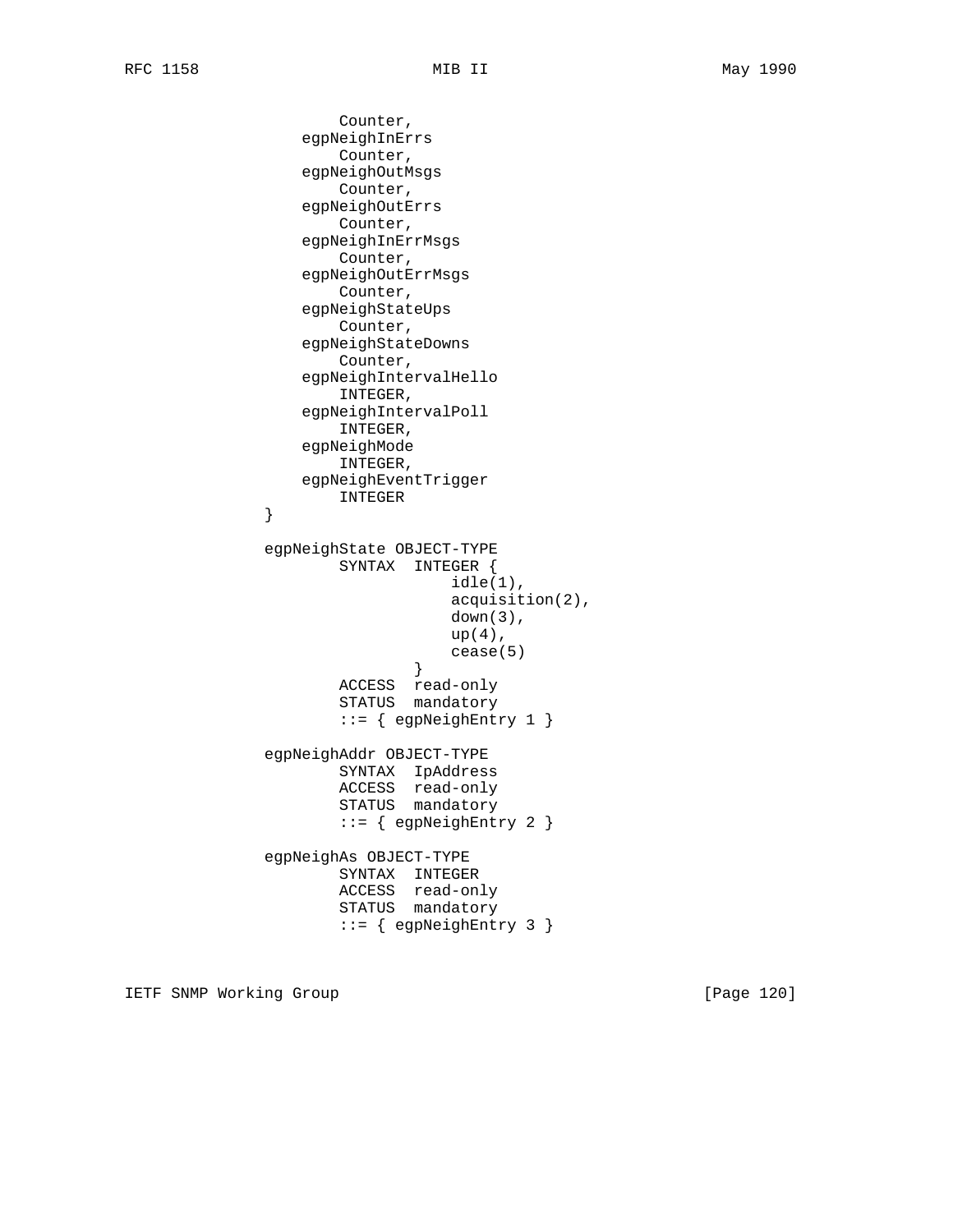egpNeighInMsgs OBJECT-TYPE SYNTAX Counter ACCESS read-only STATUS mandatory ::= { egpNeighEntry 4 } egpNeighInErrs OBJECT-TYPE SYNTAX Counter ACCESS read-only STATUS mandatory ::= { egpNeighEntry 5 } egpNeighOutMsgs OBJECT-TYPE SYNTAX Counter ACCESS read-only STATUS mandatory ::= { egpNeighEntry 6 } egpNeighOutErrs OBJECT-TYPE SYNTAX Counter ACCESS read-only STATUS mandatory ::= { egpNeighEntry 7 } egpNeighInErrMsgs OBJECT-TYPE SYNTAX Counter ACCESS read-only STATUS mandatory ::= { egpNeighEntry 8 } egpNeighOutErrMsgs OBJECT-TYPE SYNTAX Counter ACCESS read-only STATUS mandatory ::= { egpNeighEntry 9 } egpNeighStateUps OBJECT-TYPE SYNTAX Counter ACCESS read-only STATUS mandatory ::= { egpNeighEntry 10 } egpNeighStateDowns OBJECT-TYPE SYNTAX Counter ACCESS read-only STATUS mandatory ::= { egpNeighEntry 11 }

IETF SNMP Working Group **Example 2018** [Page 121]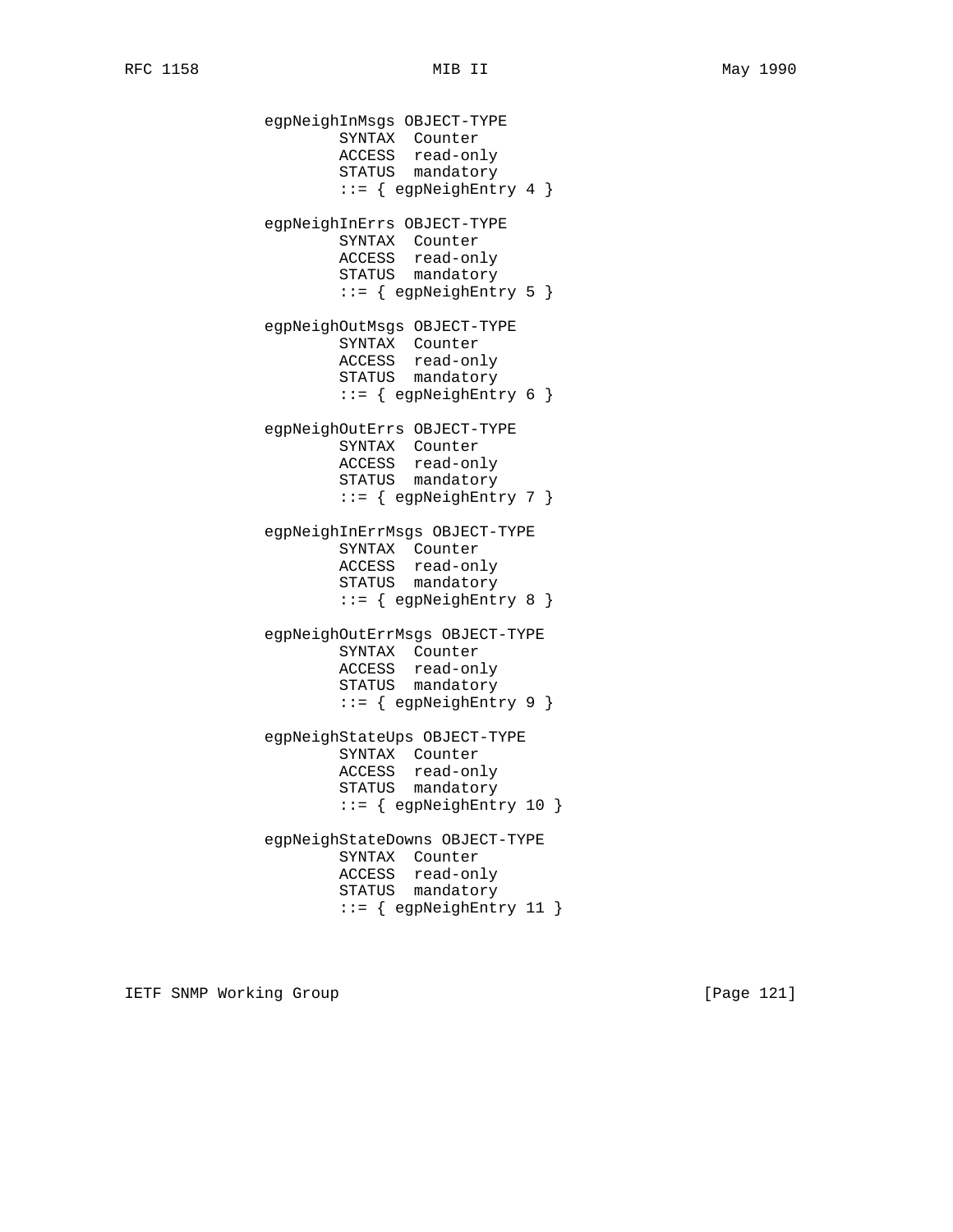```
 egpNeighIntervalHello OBJECT-TYPE
 SYNTAX INTEGER
 ACCESS read-only
STATUS mandatory
                      ::= { egpNeighEntry 12 }
               egpNeighIntervalPoll OBJECT-TYPE
                      SYNTAX INTEGER
                      ACCESS read-only
                      STATUS mandatory
                      ::= { egpNeighEntry 13 }
               egpNeighMode OBJECT-TYPE
                      SYNTAX INTEGER {
                                  active(1),
                             passive(2)<br>}
 }
                      ACCESS read-only
                      STATUS mandatory
                      ::= { egpNeighEntry 14 }
               egpNeighEventTrigger OBJECT-TYPE
                      SYNTAX INTEGER {
                                 start(1),
                             \left. \begin{array}{c} \texttt{stop(2)} \\ \texttt{)} \end{array} \right. }
                      ACCESS read-write
                      STATUS mandatory
                      ::= { egpNeighEntry 15 }
               -- additional EGP variables
               egpAs OBJECT-TYPE
                      SYNTAX INTEGER
                      ACCESS read-only
                      STATUS mandatory
                     ::= \{ egp 6 \} -- the Transmission group (empty at present)
               -- the SNMP group
               snmpInPkts OBJECT-TYPE
                      SYNTAX Counter
                      ACCESS read-only
                      STATUS mandatory
                     ::= { snmp 1 }
```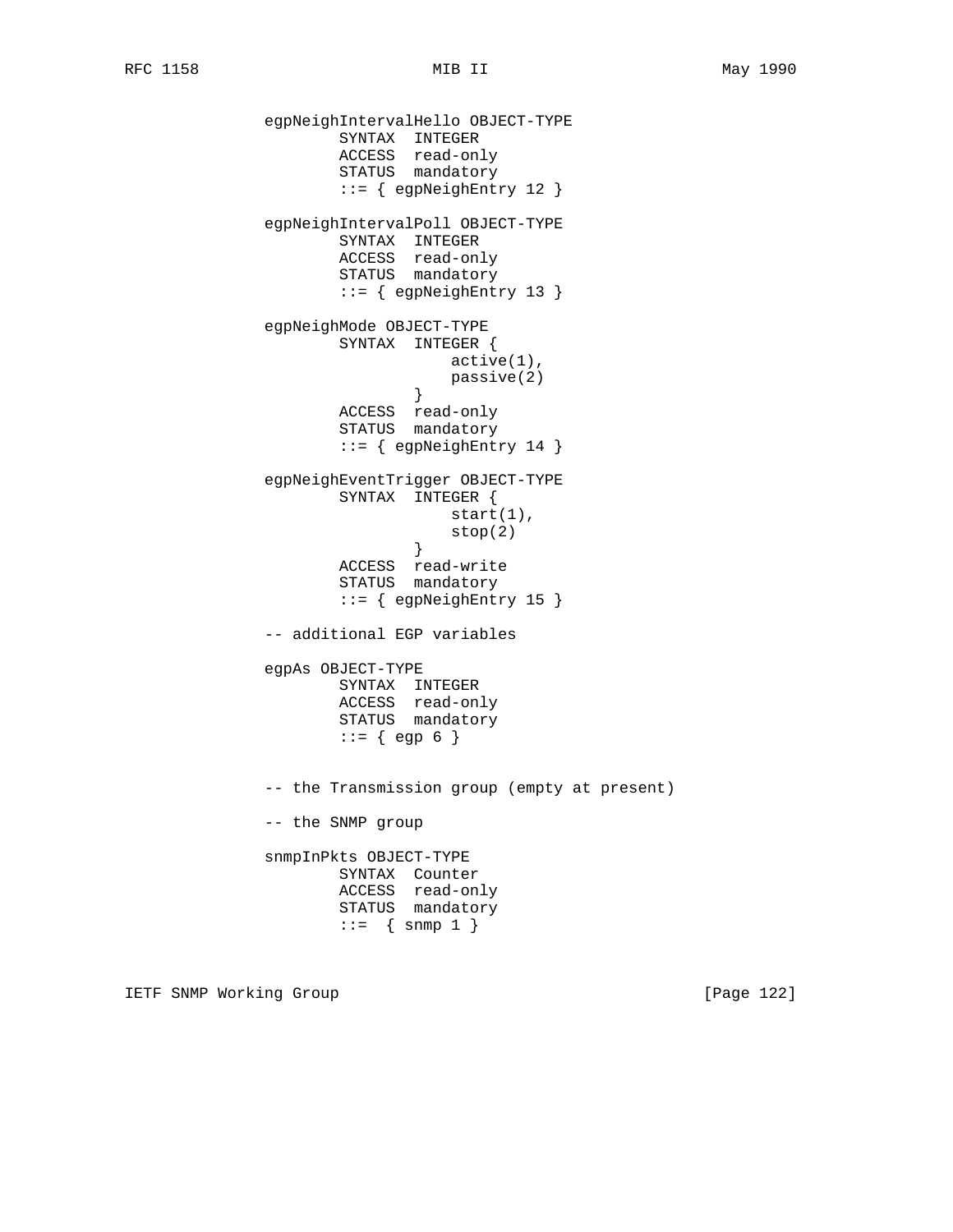snmpOutPkts OBJECT-TYPE SYNTAX Counter ACCESS read-only STATUS mandatory  $::=$  { snmp 2 } snmpInBadVersions OBJECT-TYPE SYNTAX Counter ACCESS read-only STATUS mandatory  $::= \{ \text{snmp } 3 \}$  snmpInBadCommunityNames OBJECT-TYPE SYNTAX Counter ACCESS read-only STATUS mandatory  $::=$  { snmp 4 } snmpInBadCommunityUses OBJECT-TYPE SYNTAX Counter ACCESS read-only STATUS mandatory  $::=$  { snmp 5 } snmpInASNParseErrs OBJECT-TYPE SYNTAX Counter ACCESS read-only STATUS mandatory  $::= \{ \text{snmp } 6 \}$  snmpInBadTypes OBJECT-TYPE SYNTAX Counter ACCESS read-only STATUS mandatory  $::= \{ \text{snmp } 7 \}$  snmpInTooBigs OBJECT-TYPE SYNTAX Counter ACCESS read-only STATUS mandatory  $::= \{ \text{snmp } 8 \}$  snmpInNoSuchNames OBJECT-TYPE SYNTAX Counter ACCESS read-only STATUS mandatory  $::= \{ \text{snmp } 9 \}$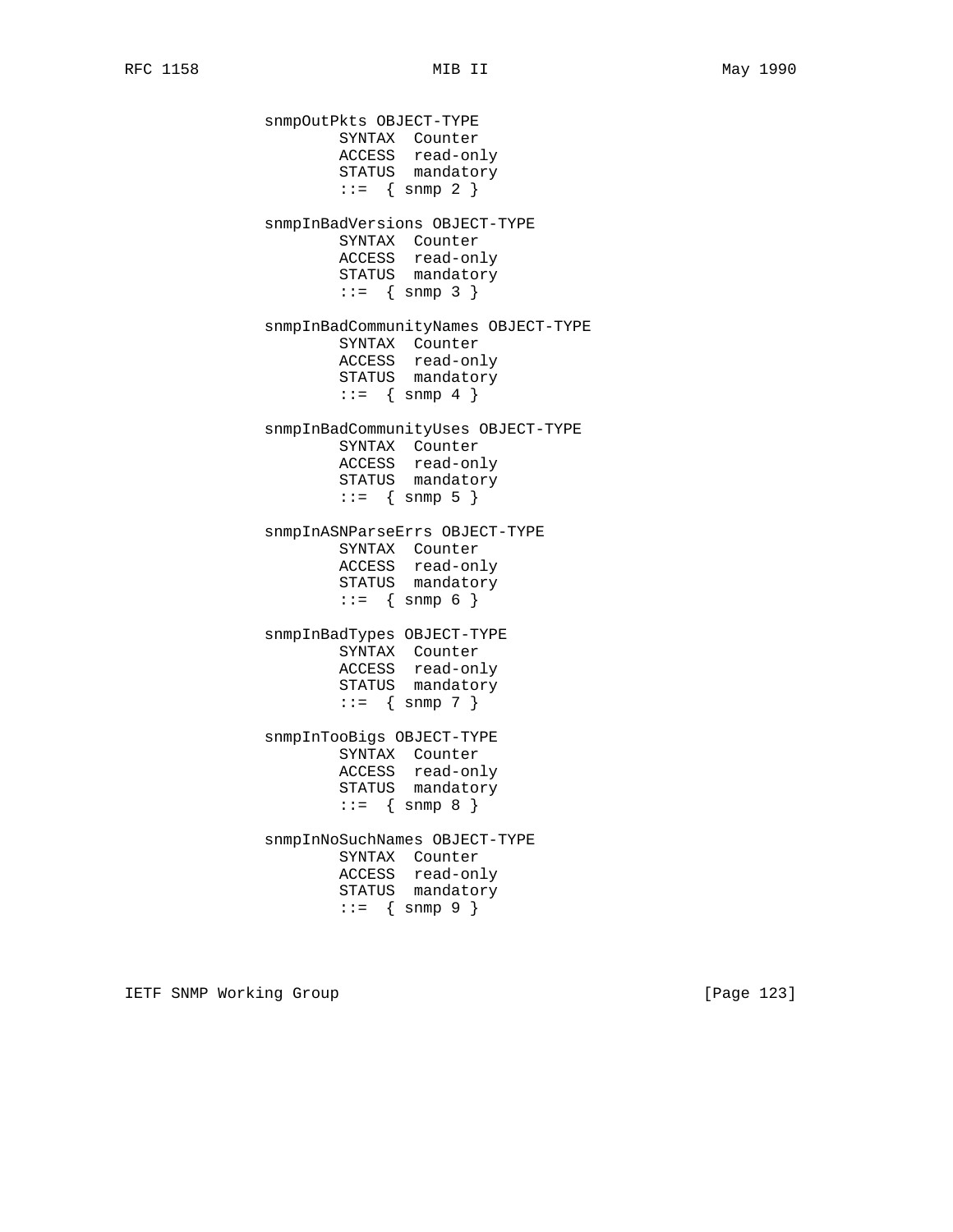snmpInBadValues OBJECT-TYPE SYNTAX Counter ACCESS read-only STATUS mandatory  $::=$  { snmp 10 } snmpInReadOnlys OBJECT-TYPE SYNTAX Counter ACCESS read-only STATUS mandatory ::= { snmp 11 } snmpInGenErrs OBJECT-TYPE SYNTAX Counter ACCESS read-only STATUS mandatory  $::=$  { snmp 12 } snmpInTotalReqVars OBJECT-TYPE SYNTAX Counter ACCESS read-only STATUS mandatory ::= { snmp 13 } snmpInTotalSetVars OBJECT-TYPE SYNTAX Counter ACCESS read-only STATUS mandatory  $::=$  { snmp 14 } snmpInGetRequests OBJECT-TYPE SYNTAX Counter ACCESS read-only STATUS mandatory  $::=$  { snmp 15 } snmpInGetNexts OBJECT-TYPE SYNTAX Counter ACCESS read-only STATUS mandatory ::= { snmp 16 } snmpInSetRequests OBJECT-TYPE SYNTAX Counter ACCESS read-only STATUS mandatory  $::=$  { snmp 17 }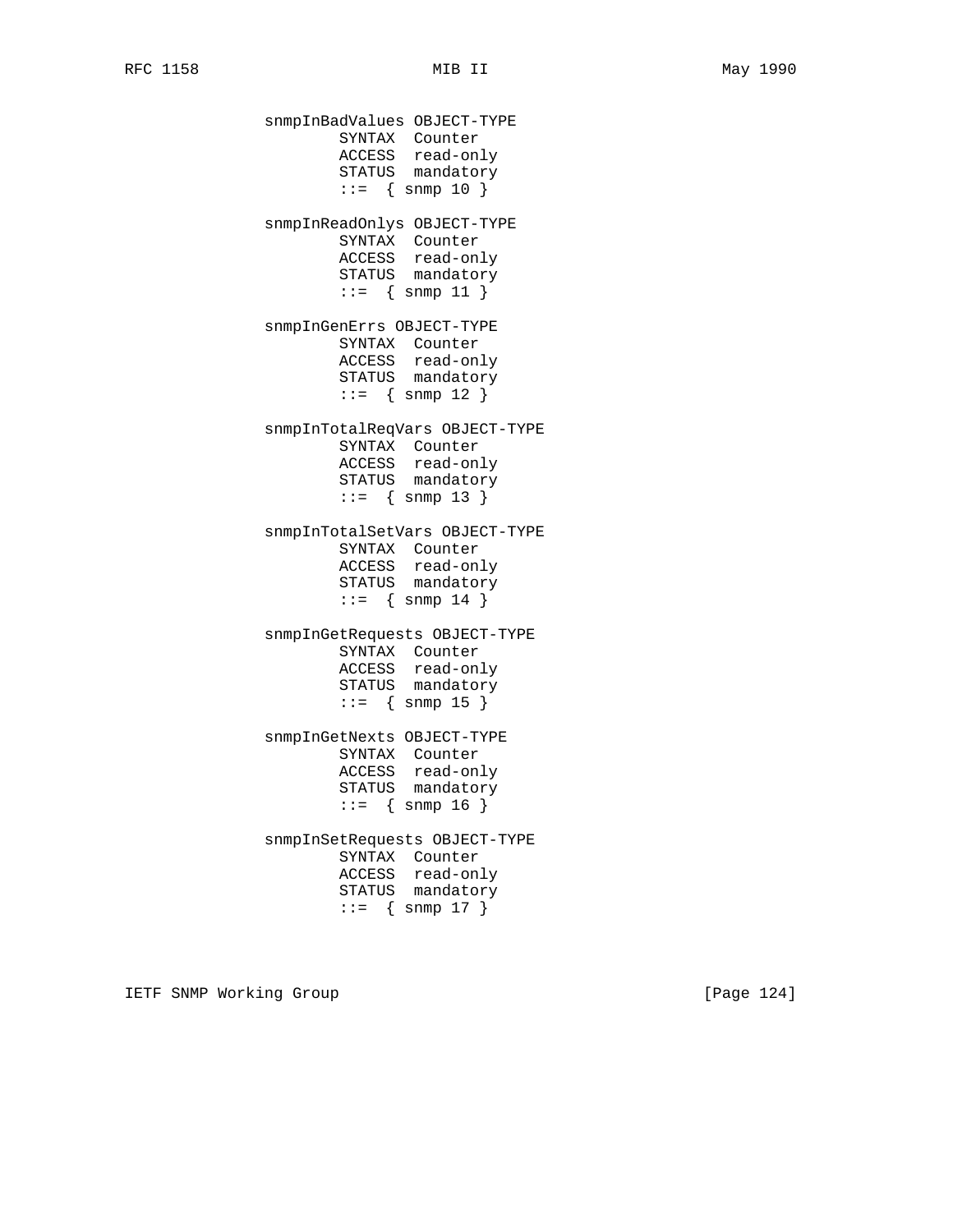snmpInGetResponses OBJECT-TYPE SYNTAX Counter ACCESS read-only STATUS mandatory ::= { snmp 18 } snmpInTraps OBJECT-TYPE SYNTAX Counter ACCESS read-only STATUS mandatory ::= { snmp 19 } snmpOutTooBigs OBJECT-TYPE SYNTAX Counter ACCESS read-only STATUS mandatory  $: := \{ \text{snmp } 20 \}$  snmpOutNoSuchNames OBJECT-TYPE SYNTAX Counter ACCESS read-only STATUS mandatory  $::=$  { snmp 21 } snmpOutBadValues OBJECT-TYPE SYNTAX Counter ACCESS read-only STATUS mandatory  $::=$  { snmp 22 } snmpOutReadOnlys OBJECT-TYPE SYNTAX Counter ACCESS read-only STATUS mandatory  $: := \{ \text{snmp } 23 \}$  snmpOutGenErrs OBJECT-TYPE SYNTAX Counter ACCESS read-only STATUS mandatory  $::=$  { snmp 24 } snmpOutGetRequests OBJECT-TYPE SYNTAX Counter ACCESS read-only STATUS mandatory  $: := \{ \text{snmp } 25 \}$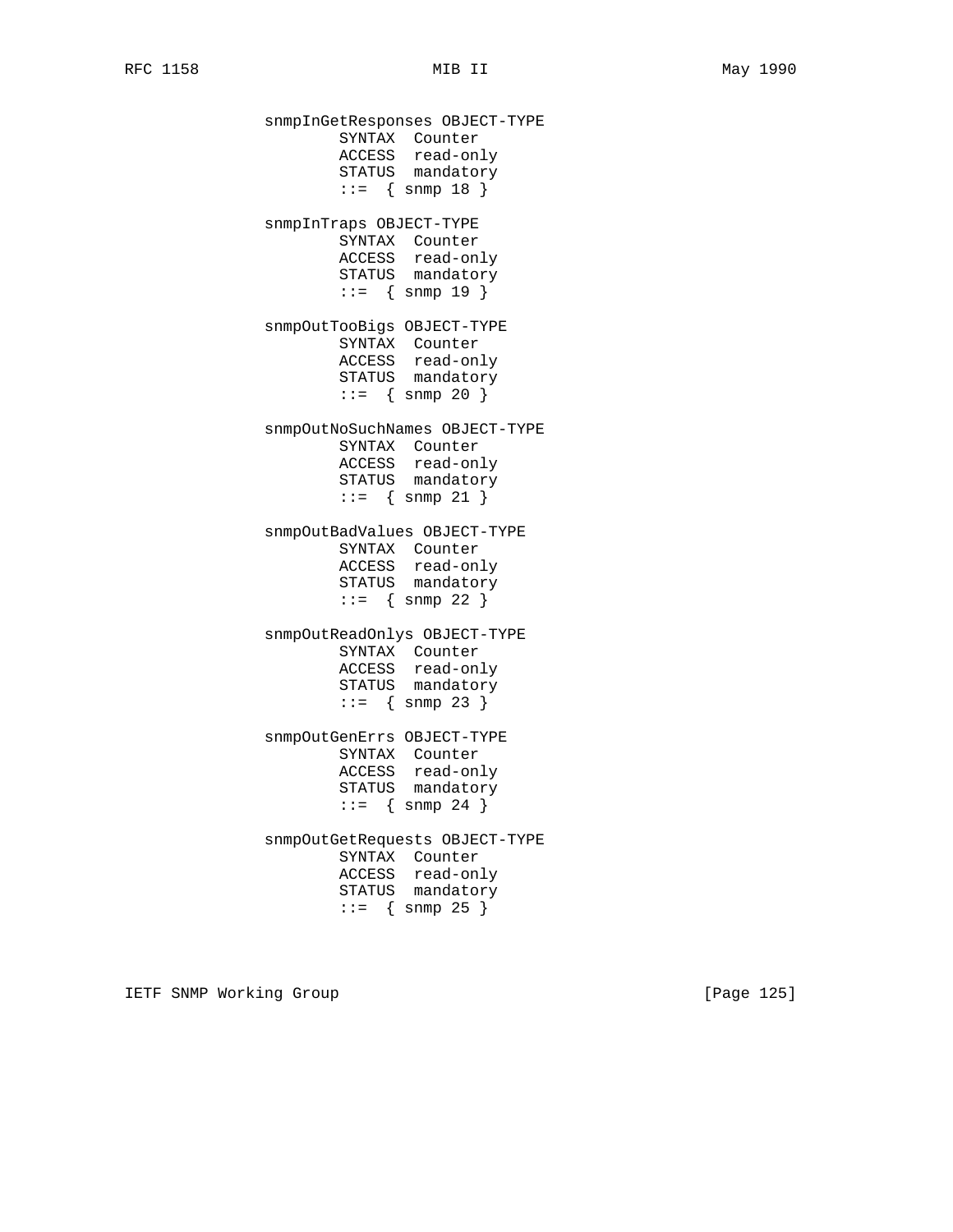snmpOutGetNexts OBJECT-TYPE SYNTAX Counter ACCESS read-only STATUS mandatory  $::=$  { snmp 26 } snmpOutSetRequests OBJECT-TYPE SYNTAX Counter ACCESS read-only STATUS mandatory  $: := \{ \text{snmp } 27 \}$  snmpOutGetResponses OBJECT-TYPE SYNTAX Counter ACCESS read-only STATUS mandatory  $: := \{ \text{snmp } 28 \}$  snmpOutTraps OBJECT-TYPE SYNTAX Counter ACCESS read-only STATUS mandatory  $::=$  { snmp 29 } snmpEnableAuthTraps OBJECT-TYPE SYNTAX INTEGER { enabled(1), disabled(2) } ACCESS read-write STATUS mandatory  $::=$  { snmp 30 }

END

7. Identification of OBJECT instances for use with the SNMP

 The names for all object types in the MIB are defined explicitly either in the Internet-standard MIB or in other documents which conform to the naming conventions of the SMI. The SMI requires that conformant management protocols define mechanisms for identifying individual instances of those object types for a particular network element.

 Each instance of any object type defined in the MIB is identified in SNMP operations by a unique name called its "variable name." In general, the name of an SNMP variable is an OBJECT IDENTIFIER of the form x.y, where x is the name of a non-aggregate object type defined

IETF SNMP Working Group **Example 2018** [Page 126]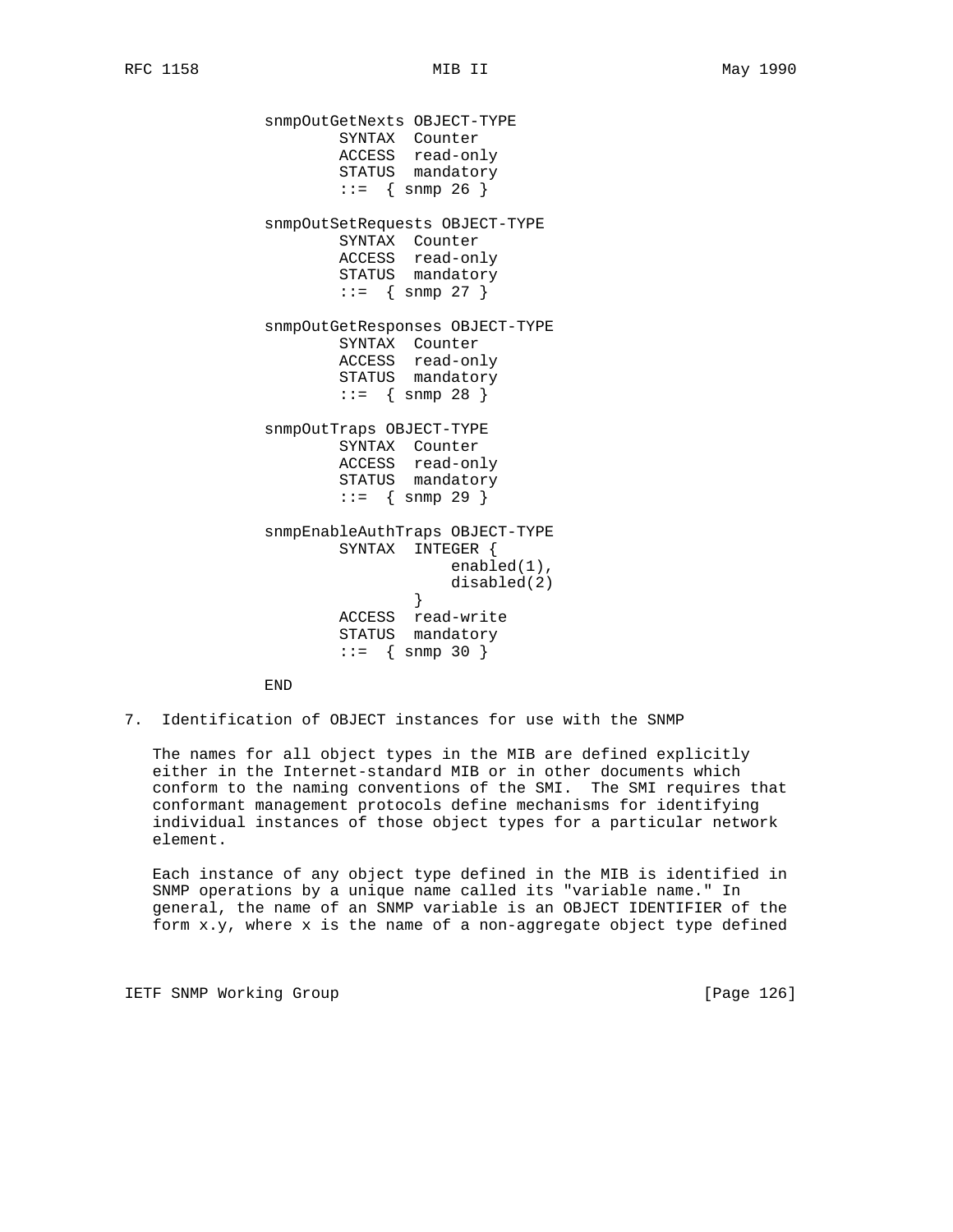in the MIB and y is an OBJECT IDENTIFIER fragment that, in a way specific to the named object type, identifies the desired instance.

 This naming strategy admits the fullest exploitation of the semantics of the powerful SNMP get-next operator, because it assigns names for related variables so as to be contiguous in the lexicographical ordering of all variable names known in the MIB.

 The type-specific naming of object instances is defined below for a number of classes of object types. Instances of an object type to which none of the following naming conventions are applicable are named by OBJECT IDENTIFIERs of the form x.0, where x is the name of said object type in the MIB definition.

 For example, suppose one wanted to identify an instance of the variable sysDescr. The object class for sysDescr is:

> iso org dod internet mgmt mib system sysDescr 1 3 6 1 2 1 1 1

 Hence, the object type, x, would be 1.3.6.1.2.1.1.1 to which is appended an instance sub-identifier of 0. That is, 1.3.6.1.2.1.1.1.0 identifies the one and only instance of sysDescr.

#### 7.1. ifTable Object Type Names

 The name of a subnetwork interface, s, is the OBJECT IDENTIFIER value of the form i, where i has the value of that instance of the ifIndex object type associated with s. For each object type, t, for which the defined name, n, has a prefix of ifEntry, an instance, i, of t is named by an OBJECT IDENTIFIER of the form n.s, where s is the name of the subnetwork interface about which i represents information.

 For example, suppose one wanted to identify the instance of the variable ifType associated with interface 2. Accordingly, ifType.2 would identify the desired instance.

7.2. atTable Object Type Names

 The name of an address translation entry, x, is an OBJECT IDENTIFIER of the form s.1.a.b.c.d, such that s is the value of that instance of the atIfIndex object type associated with x, the subidentifer "1" signifies the translation of an IP protocol address, and a.b.c.d is the IP address value (in the familiar "dot" notation) of that instance of the atNetAddress object type associated with x.

 For each object type, t, for which the defined name, n, has a prefix of atEntry, an instance, i, of t is named by an OBJECT IDENTIFIER of

IETF SNMP Working Group **Example 2018** [Page 127]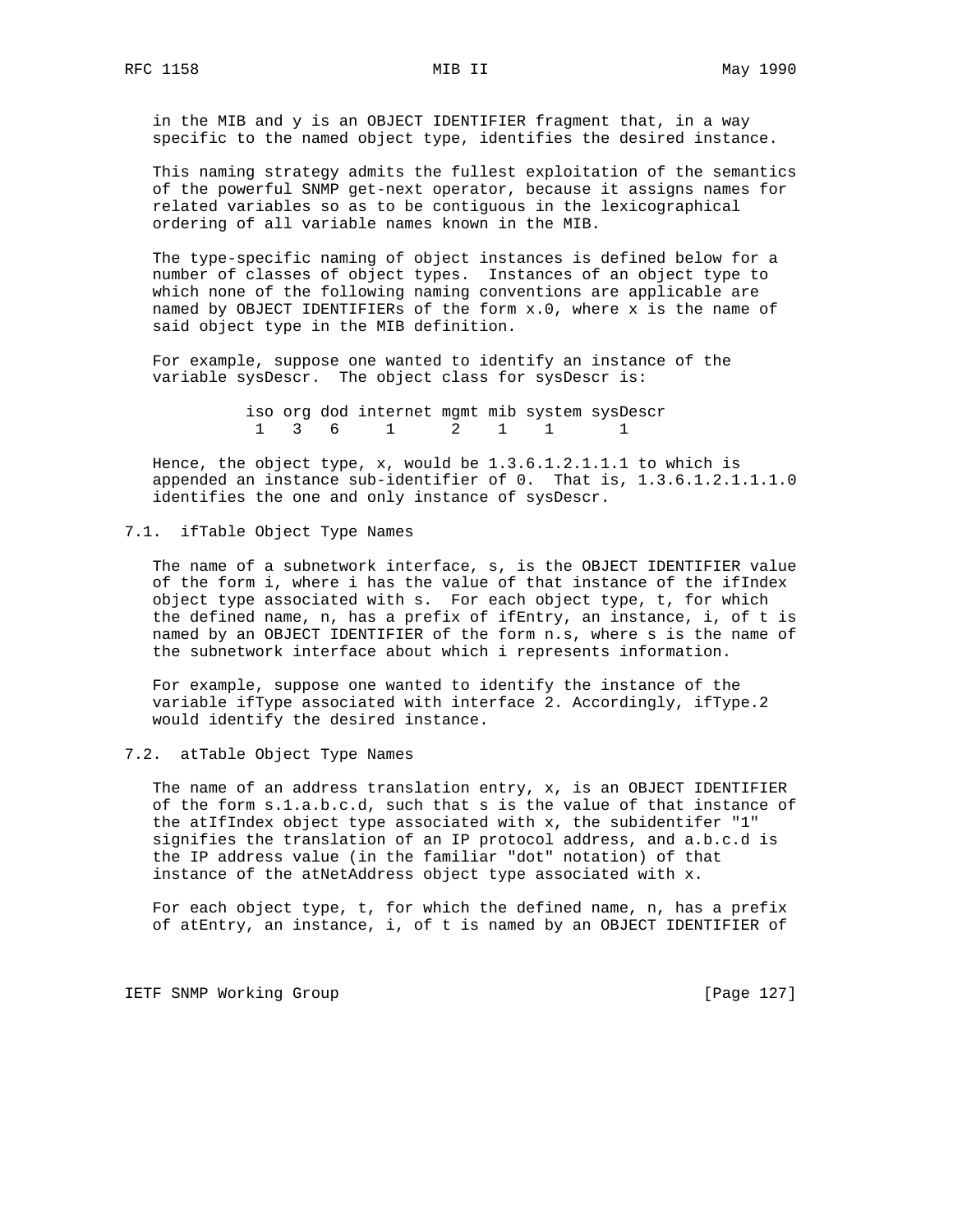the form n.y, where y is the name of the address translation entry about which i represents information.

 For example, suppose one wanted to find the physical address of an entry in the address translation table (ARP cache) associated with an IP address of 89.1.1.42 and interface 3. Accordingly, atPhysAddress.3.1.89.1.1.42 would identify the desired instance.

#### 7.3. ipAddrTable Object Type Names

 The name of an IP-addressable network element, x, is the OBJECT IDENTIFIER of the form a.b.c.d such that a.b.c.d is the value (in the familiar "dot" notation) of that instance of the ipAdEntAddr object type associated with x.

 For each object type, t, for which the defined name, n, has a prefix of ipAddrEntry, an instance, i, of t is named by an OBJECT IDENTIFIER of the form n.y, where y is the name of the IP- addressable network element about which i represents information.

 For example, suppose one wanted to find the network mask of an entry in the IP interface table associated with an IP address of 89.1.1.42. Accordingly, ipAdEntNetMask.89.1.1.42 would identify the desired instance.

 At the option of the agent, multiple entries for the same IP address may be visible. To realize this, the agent, while required to return a single entry for an IP address, x, of the form n.y, may also return information about other entries for the same IP address using the form n.y.z, where z is a implementation-dependendent small, non negative integer. It is strongly recommended that the value of z correspond to the value of ipAddrIfIndex for that entry.

## 7.4. ipRoutingTable Object Type Names

 The name of an IP route, x, is the OBJECT IDENTIFIER of the form a.b.c.d such that a.b.c.d is the value (in the familiar "dot" notation) of that instance of the ipRouteDest object type associated with x.

 For each object type, t, for which the defined name, n, has a prefix of ipRoutingEntry, an instance, i, of t is named by an OBJECT IDENTIFIER of the form  $n.y$ , where  $y$  is the name of the IP route about which i represents information.

 For example, suppose one wanted to find the next hop of an entry in the IP routing table associated with the destination of 89.1.1.42. Accordingly, ipRouteNextHop.89.1.1.42 would identify the desired

IETF SNMP Working Group **Example 2018** [Page 128]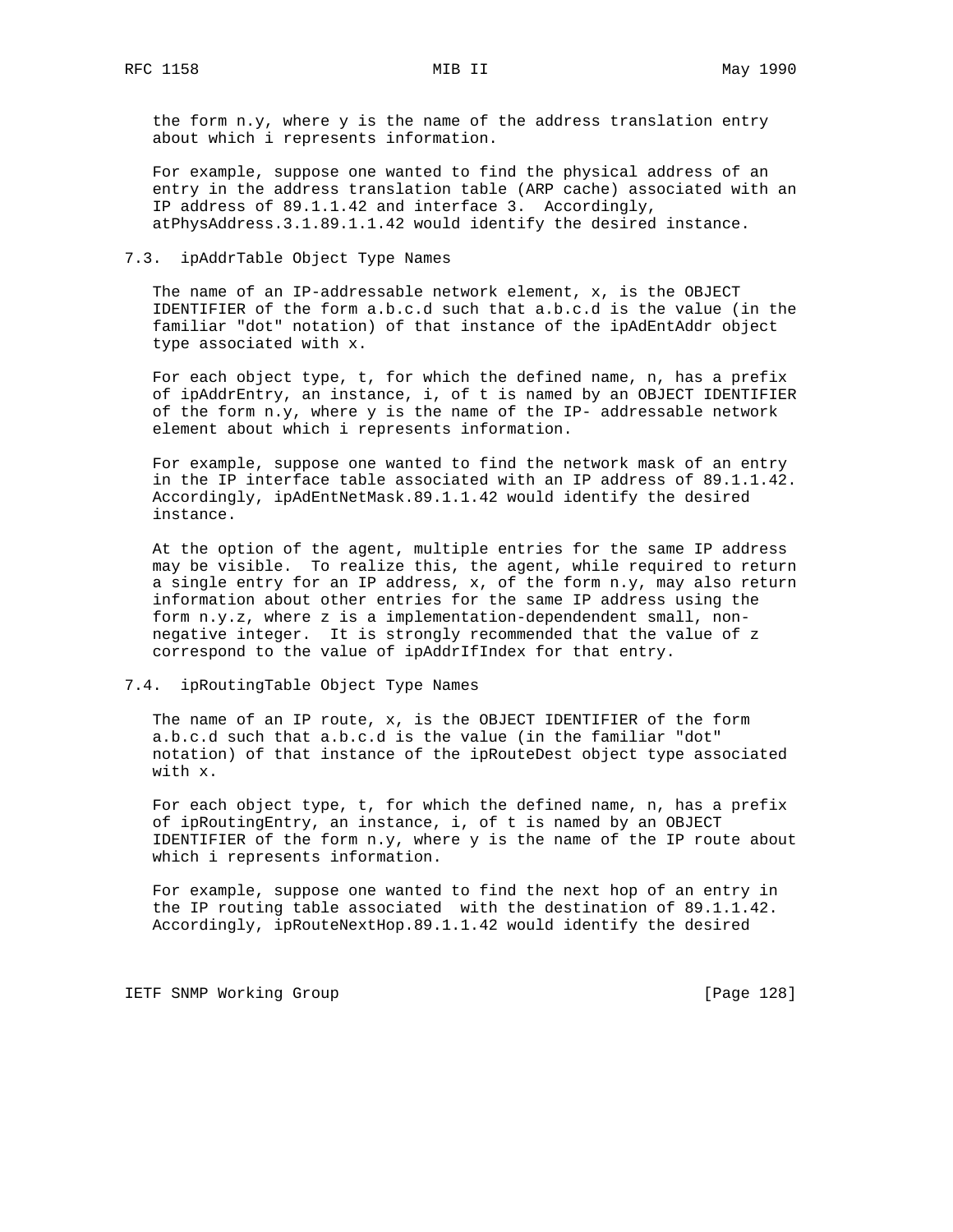instance.

 At the option of the agent, multiple routes to the same destination may be visible. To realize this, the agent, while required to return a single entry for an IP route, x, of the form n.y, may also return information about other routes to the same destination using the form n.y.z, where z is a implementation-dependendent small, non-negative integer.

## 7.5. ipNetToMediaTable Object Type Names

 The name of a cached IP address, x, is an OBJECT IDENTIFIER of the form s.a.b.c.d, such that s is the value of that instance of the ipNetToMediaIfIndex object type associated with the entry and a.b.c.d is the value (in the familiar "dot" notation) of the ipNetToMediaNetAddress object type associated with x.

 For each object type, t, for which the defined name, n, has a prefix of ipNetToMediaEntry, an instance, i, of t is named by an OBJECT IDENTIFIER of the form n.y, where y is the name of the cached IP address about which i represents information.

 For example, suppose one wanted to find the media address of an entry in the address translation table associated with a IP address of 192.52.180.1 and interface 3. Accordingly, ipNetToMediaPhysAddress.3.192.52.180.1 would identify the desired instance.

#### 7.6. tcpConnTable Object Type Names

 The name of a TCP connection, x, is the OBJECT IDENTIFIER of the form a.b.c.d.e.f.g.h.i.j such that a.b.c.d is the value (in the familiar "dot" notation) of that instance of the tcpConnLocalAddress object type associated with x and such that f.g.h.i is the value (in the familiar "dot" notation) of that instance of the tcpConnRemoteAddress object type associated with x and such that e is the value of that instance of the tcpConnLocalPort object type associated with x and such that j is the value of that instance of the tcpConnRemotePort object type associated with x.

 For each object type, t, for which the defined name, n, has a prefix of tcpConnEntry, an instance, i, of t is named by an OBJECT IDENTIFIER of the form  $n.y$ , where  $y$  is the name of the TCP connection about which i represents information.

 For example, suppose one wanted to find the state of a TCP connection between the local address of 89.1.1.42 on TCP port 21 and the remote address of 10.0.0.51 on TCP port 2059. Accordingly,

IETF SNMP Working Group **Example 2018** [Page 129]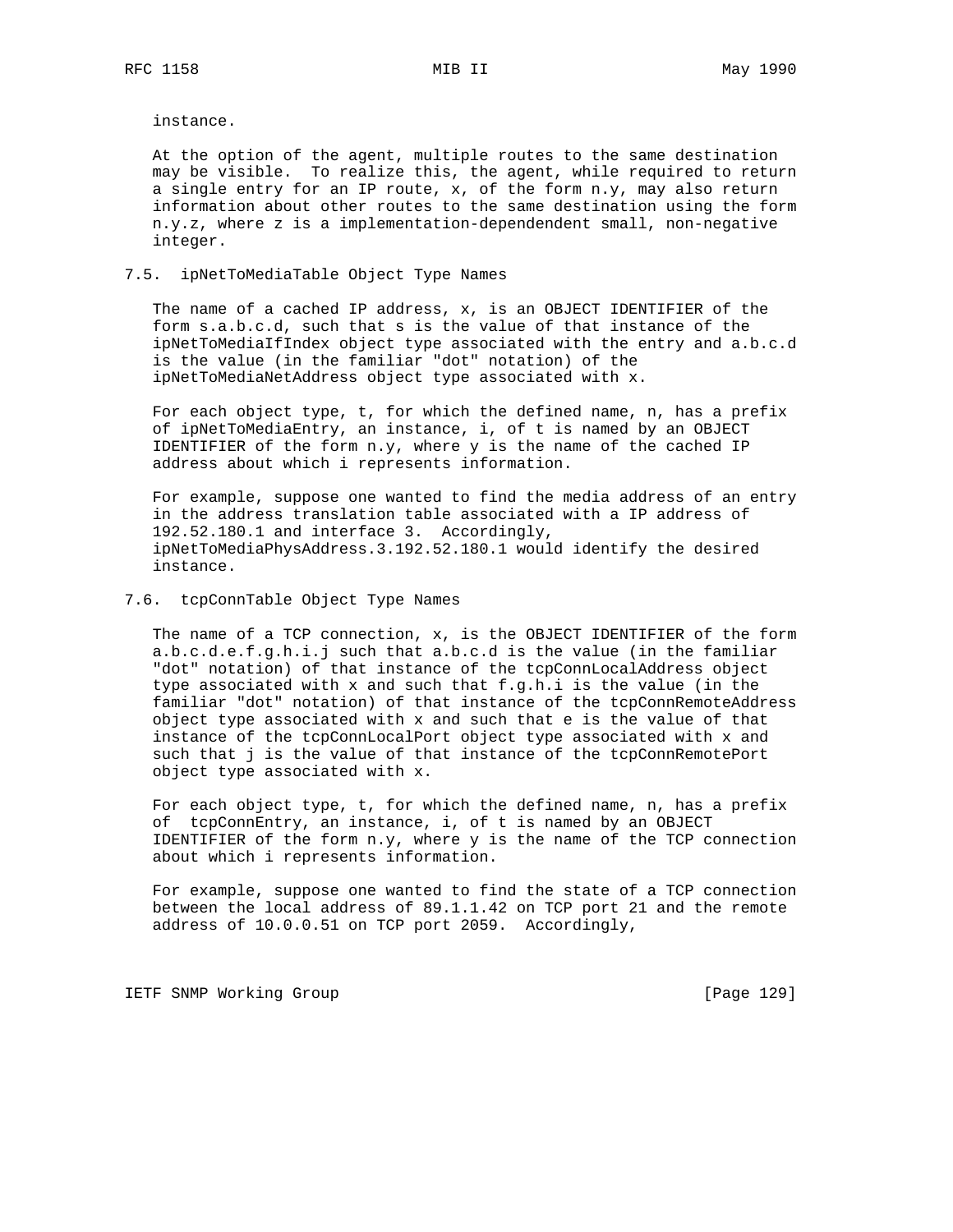tcpConnState.89.1.1.42.21.10.0.0.51.2059 would identify the desired instance.

7.7. udpTable Object Type Names

 The name of a UDP listener, x, is the OBJECT IDENTIFIER of the form a.b.c.d.e. such that a.b.c.d is the value (in the familiar "dot" notation) of that instance of the udpLocalAddress object type associated with x and such that e is the value of that instance of the udpLocalPort object type associated with x.

 For each object type, t, for which the defined name, n, has a prefix of udpEntry, an instance, i, of t is named by an OBJECT IDENTIFIER of the form n.y, where y is the name of the UDP listener about which i represents information.

 For example, suppose one wanted to determine if a UDP listener was present at the local address of 89.1.1.42 on UDP port 21. Accordingly, a successful retrieval of either udpLocalAddress.89.1.1.42.21 or udpLocalPort.89.1.1.42.21 would indicate this.

7.8. egpNeighTable Object Type Names

 The name of an EGP neighbor, x, is the OBJECT IDENTIFIER of the form a.b.c.d such that a.b.c.d is the value (in the familiar "dot" notation) of that instance of the egpNeighAddr object type associated with x.

 For each object type, t, for which the defined name, n, has a prefix of egpNeighEntry, an instance, i, of t is named by an OBJECT IDENTIFIER of the form n.y, where y is the name of the EGP neighbor about which i represents information.

 For example, suppose one wanted to find the neighbor state for the IP address of 89.1.1.42. Accordingly, egpNeighState.89.1.1.42 would identify the desired instance.

8. Acknowledgements

This document was produced by the SNMP Working Group:

 Karl Auerbach, Epilogue Technology David Bridgham, Epilogue Technology Brian Brown, Synoptics John Burress, Wellfleet Jeffrey D. Case, University of Tennessee at Knoxville James R. Davin, MIT-LCS

IETF SNMP Working Group **Example 2018** [Page 130]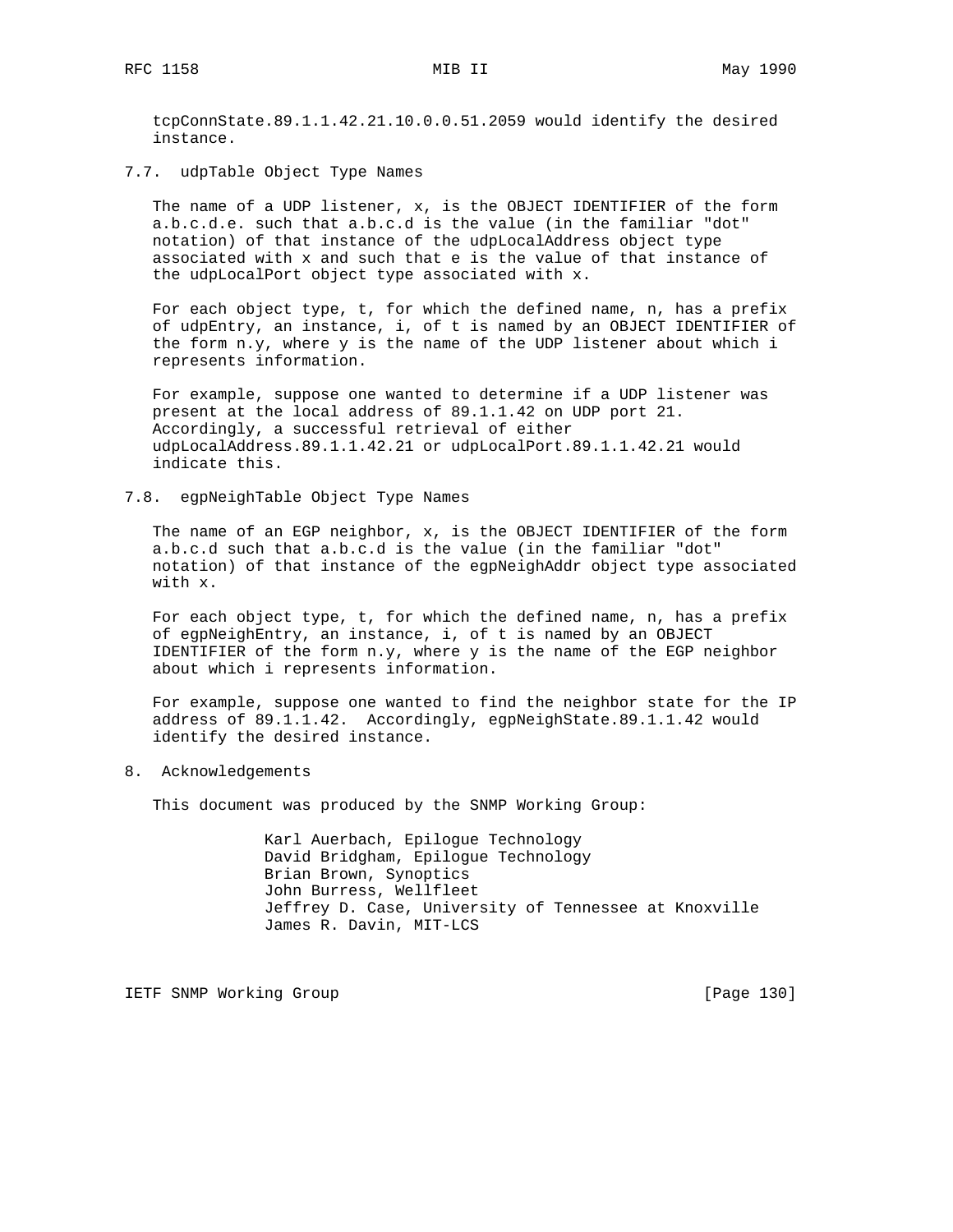Mark S. Fedor, PSI, Inc. Stan Froyd, ACC Satish Joshi, Synoptics Ken Key, University of Tennessee at Knoxville Gary Malkin, Proteon Randy Mayhew, University of Tennessee at Knoxville Keith McCloghrie, Hughes LAN Systems Marshall T. Rose, PSI, Inc. (chair) Greg Satz, cisco Martin Lee Schoffstall, PSI, Inc. Bob Stewart, Xyplex Geoff Thompson, Synoptics Bill Versteeg, Network Research Corporation Wengyik Yeong, PSI, Inc.

 In addition, the comments of the following individuals are also acknolwedged:

> Craig A. Finseth, Minnesota Supercomputer Center, Inc. Jeffrey C. Honig, Cornell University Theory Center Philip R. Karn, Bellcore David Waitzman, BBN

## 9. References

- [1] Cerf, V., "IAB Recommendations for the Development of Internet Network Management Standards", RFC 1052, IAB, April 1988.
- [2] Rose, M., and K. McCloghrie, "Structure and Identification of Management Information for TCP/IP-based internets", RFC 1065, TWG, August 1988.
- [3] McCloghrie K., and M. Rose,"Management Information Base for Network Management of TCP/IP-based internets", RFC 1066, TWG, August 1988.
- [4] Cerf, V., "Report of the Second Ad Hoc Network Management Review Group", RFC 1109, IAB, August 1989.
- [5] Case, J., Fedor, M., Schoffstall, M., and J. Davin, "A Simple Network Management Protocol (SNMP)", RFC 1098, University of Tennessee at Knoxville, NYSERNet, Inc., Rensselaer Polytechnic Institute, MIT Laboratory for Computer Science, April 1989.
- [6] Warrier, U., and L. Besaw, "Common Management Information Services and Protocol over TCP/IP (CMOT)", RFC 1095, Unisys Corporation, Hewlett-Packard, April 1989.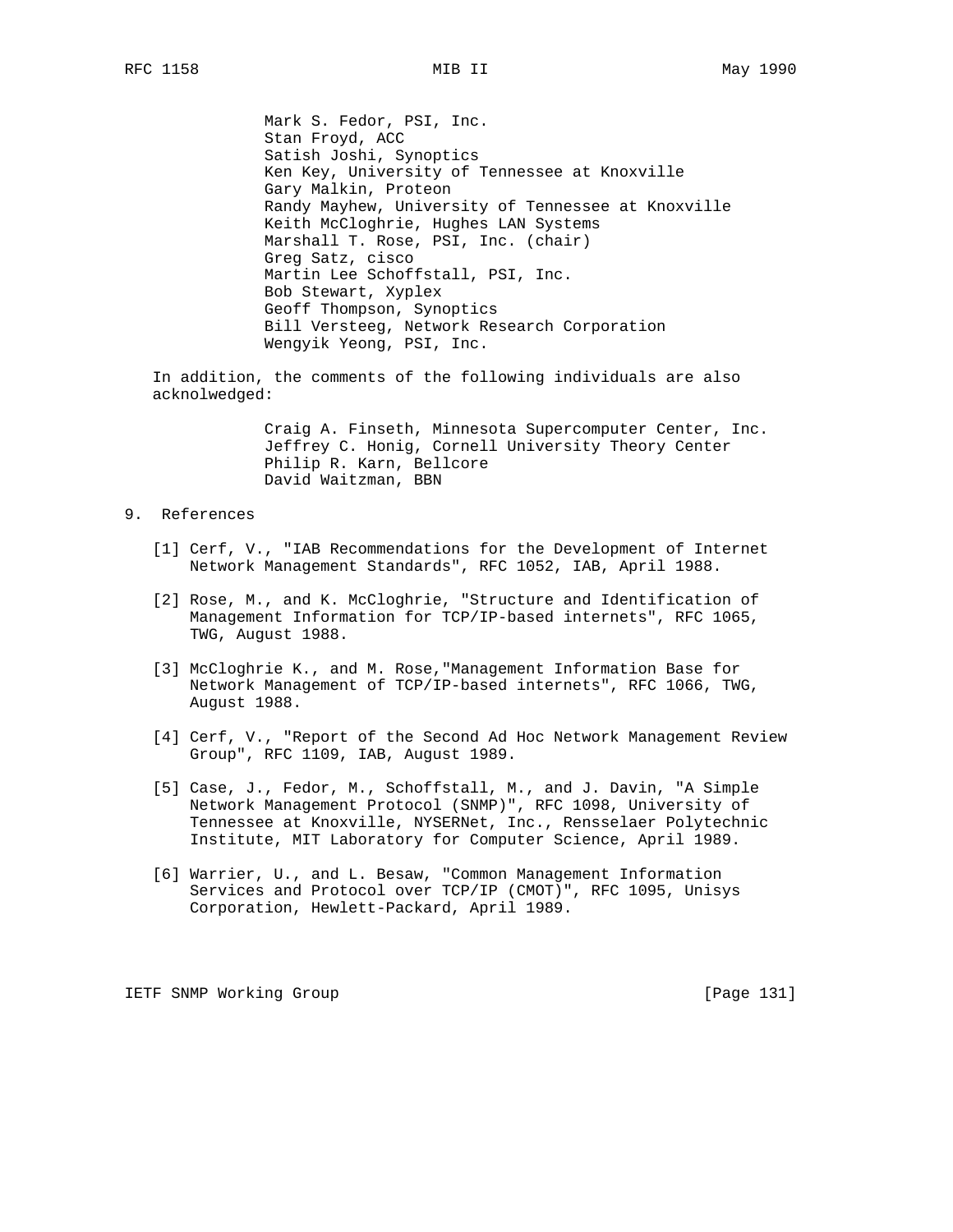- [7] Postel, J., "Telnet Protocol Specification", RFC 854, USC/Information Sciences Institute, May 1983.
- [8] Satz, G., "Experimental MIB Objects for the CLNP", Internet Working Group Request for Comments draft. Network Information Center, SRI International, Menlo Park, California, (in preparation).
- [9] Information processing systems Open Systems Interconnection, "Specification of Abstract Syntax Notation One (ASN.1)", International Organization for Standardization, International Standard 8824, December 1987.
- [10] Information processing systems Open Systems Interconnection, "Specification of Basic Encoding Rules for Abstract Notation One (ASN.1)", International Organization for Standardization. International Standard 8825, December 1987.
- [11] Jacobson, V., "Congestion Avoidance and Control", SIGCOMM 1988, Stanford, California.
- [12] Hagens, R., Hall, N., and M. Rose, "Use of the Internet as a subnetwork for experimentation with the OSI network layer", February, 1989.
- [13] Rose, M., and K. McCloghrie, "Structure and Identification of Management Information for TCP/IP-based Internets", RFC 1155, Performance Systems International and Hughes LAN Systems, May 1990.
- [14] Case, J., Fedor, M., Schoffstall, M., and J. Davin, The Simple Network Management Protocol", RFC 1157, University of Tennessee at Knoxville, Performance Systems International, Performance Systems International, and the MIT Laboratory for Computer Science, May 1990.